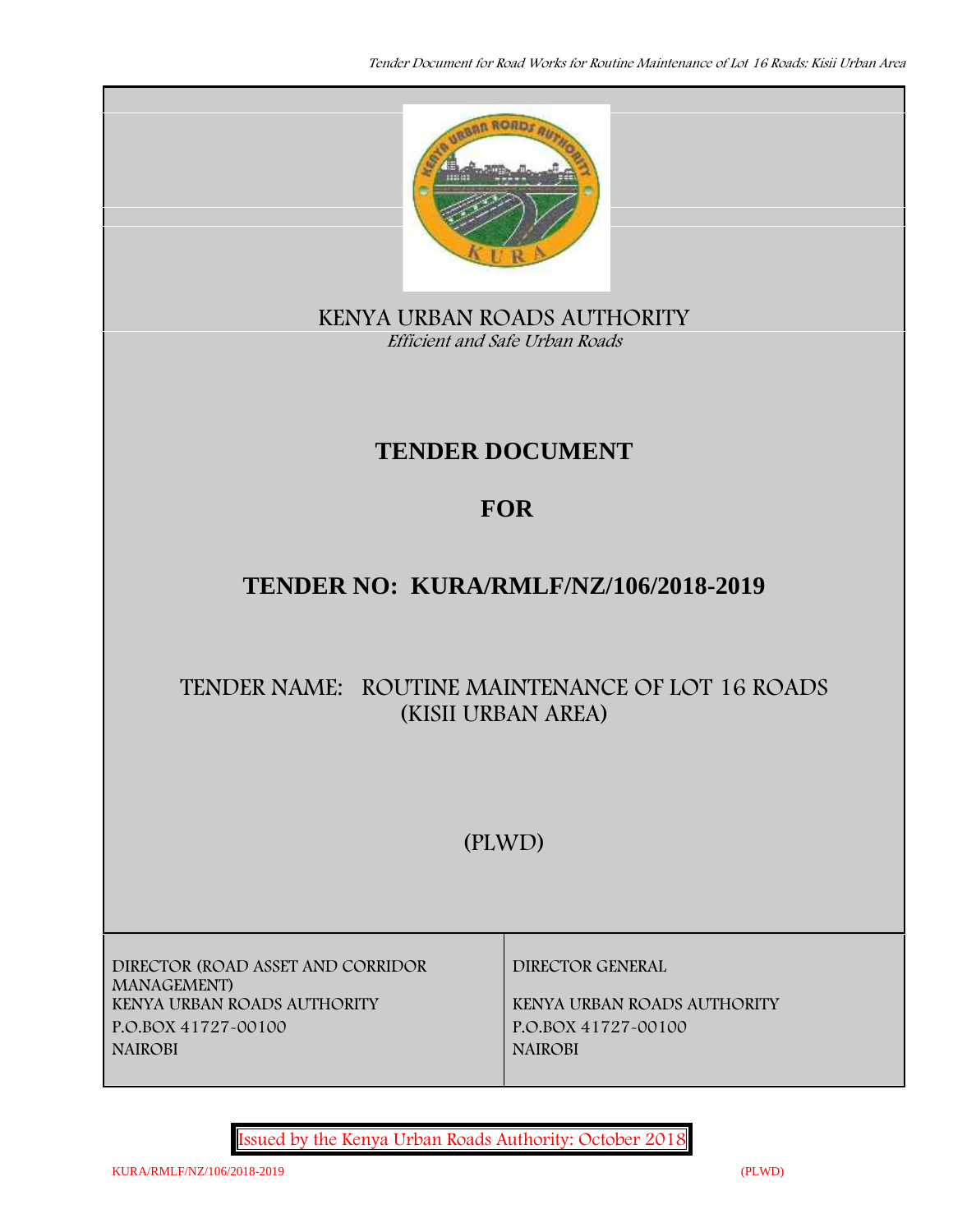# **ROUTINE MAINTENANCE OF LOT 16 ROADS: KISII URBAN AREA**

# **TABLE OF CONTENTS**

| SECTION II: INSTRUCTIONS TO TENDERERS AND CONDITIONS OF TENDER  3 |  |
|-------------------------------------------------------------------|--|
|                                                                   |  |
|                                                                   |  |
|                                                                   |  |
|                                                                   |  |
|                                                                   |  |
| SECTION VI: SUPERVISION AND CONTRACT EVALUATION MANUAL 2012  107  |  |
|                                                                   |  |
|                                                                   |  |
|                                                                   |  |
|                                                                   |  |
|                                                                   |  |
|                                                                   |  |
|                                                                   |  |
|                                                                   |  |
|                                                                   |  |

**Issued by the Kenya Urban Roads Authority: October 2018**

1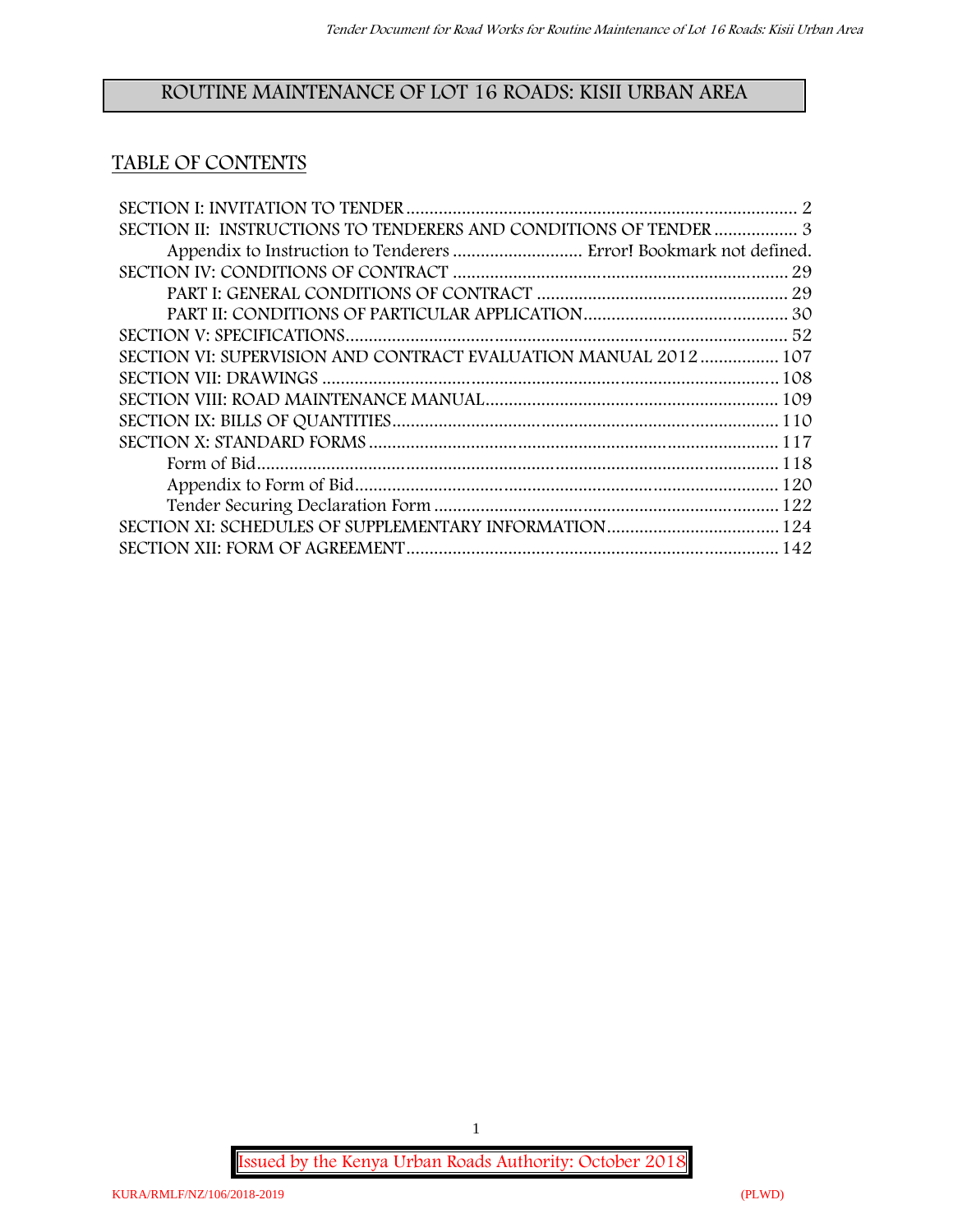# **SECTION I: INVITATION TO TENDER**

(See tender invitation on www.kura.go.ke/tender notices)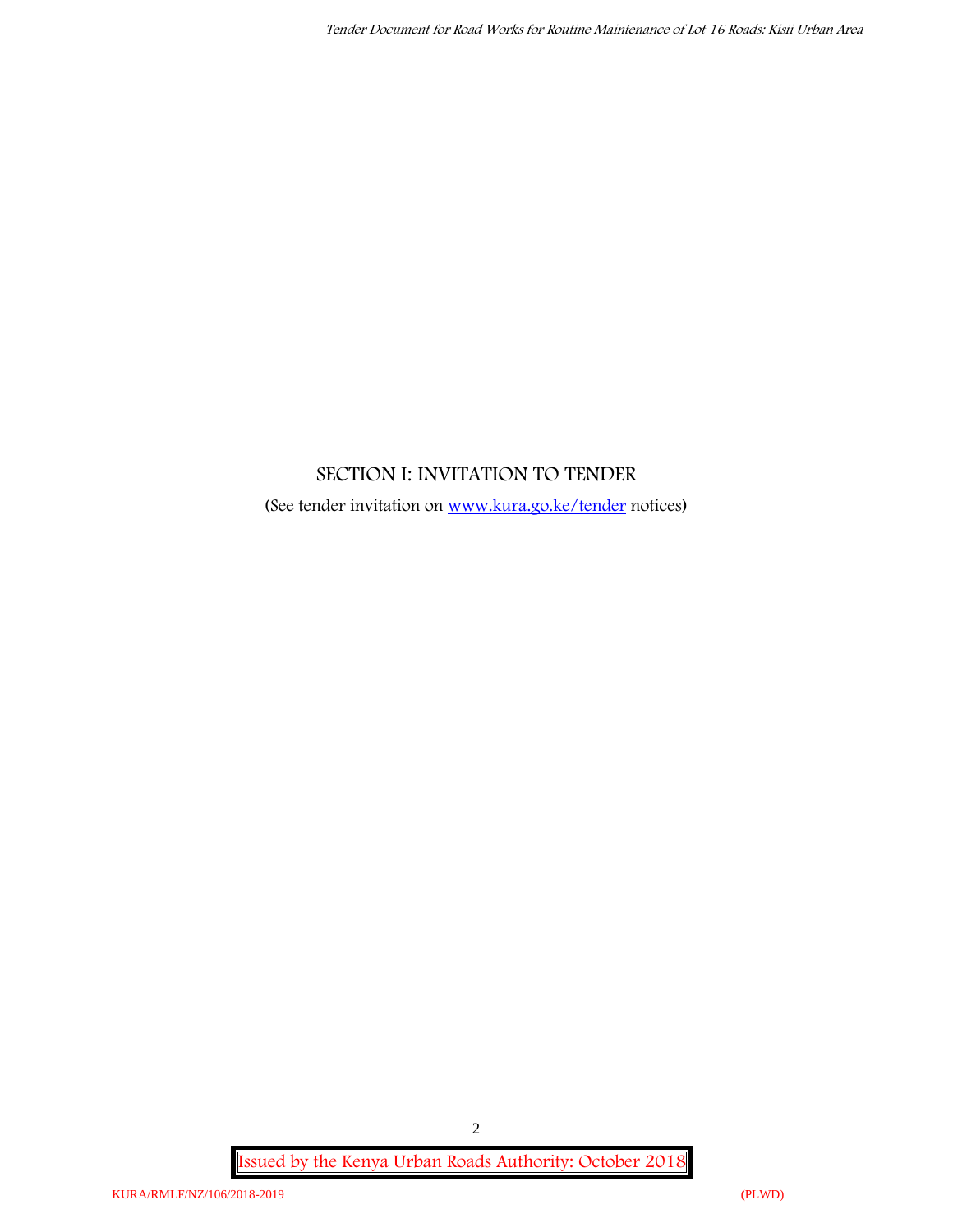# **SECTION II: INSTRUCTIONS TO TENDERERS AND CONDITIONS OF TENDER**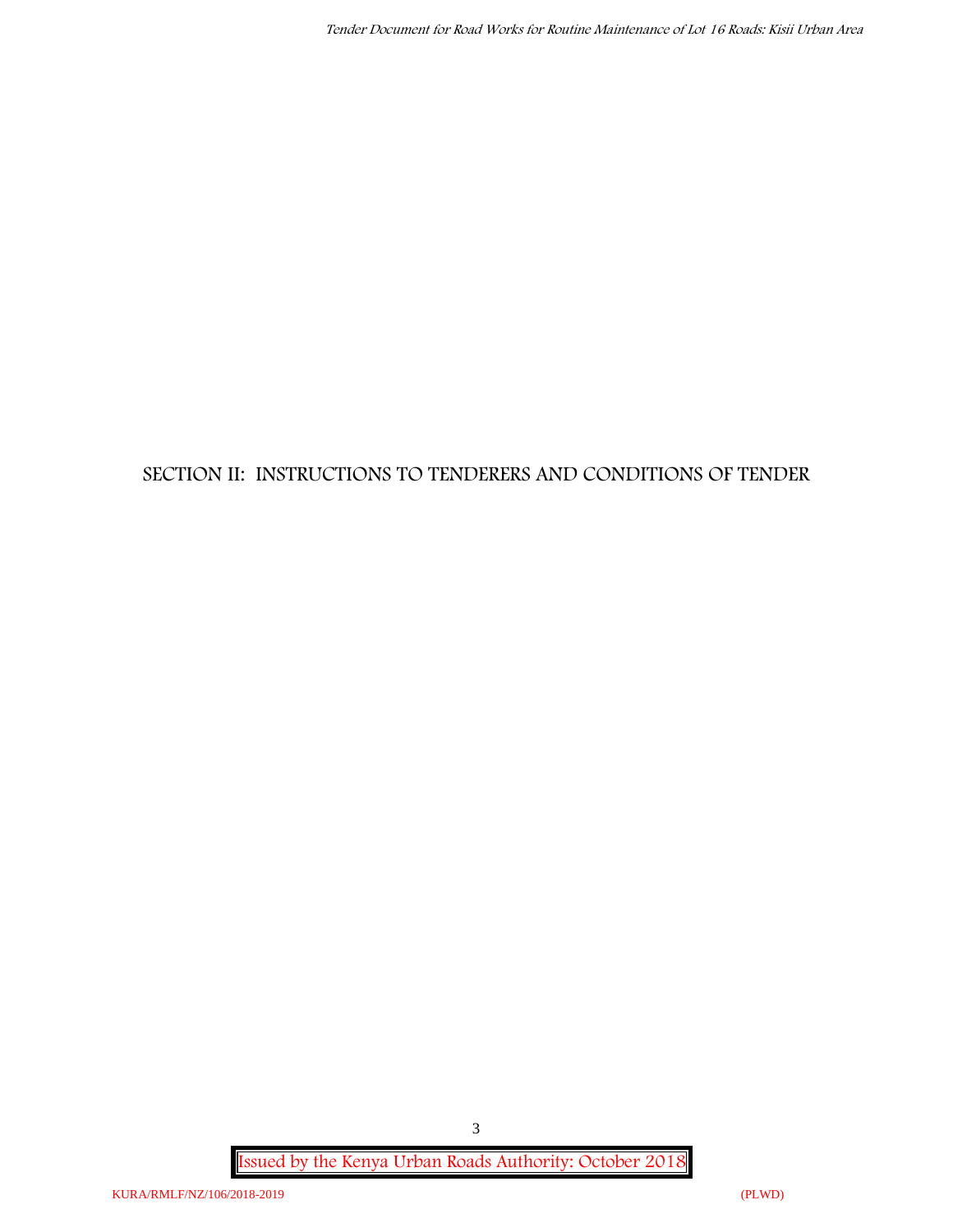#### **TABLE OF CONTENTS**

| A.            |    |                                                                      |  |
|---------------|----|----------------------------------------------------------------------|--|
|               | 1  |                                                                      |  |
|               | 2  |                                                                      |  |
|               | 3  |                                                                      |  |
|               | 4  |                                                                      |  |
|               | 5  |                                                                      |  |
|               | 6  |                                                                      |  |
|               | 7  |                                                                      |  |
|               | 8  |                                                                      |  |
| <b>B.</b>     |    |                                                                      |  |
|               | 9  |                                                                      |  |
|               | 10 |                                                                      |  |
|               | 11 |                                                                      |  |
| $C_{\bullet}$ |    |                                                                      |  |
|               | 12 |                                                                      |  |
|               | 13 |                                                                      |  |
|               | 14 |                                                                      |  |
|               | 15 |                                                                      |  |
|               | 16 |                                                                      |  |
|               | 17 |                                                                      |  |
|               | 18 |                                                                      |  |
|               | 19 |                                                                      |  |
|               | 20 |                                                                      |  |
| D.            |    |                                                                      |  |
|               | 21 |                                                                      |  |
|               | 22 |                                                                      |  |
|               | 23 |                                                                      |  |
|               | 24 |                                                                      |  |
| E.            |    |                                                                      |  |
|               | 25 |                                                                      |  |
|               | 26 |                                                                      |  |
|               | 27 |                                                                      |  |
|               | 28 |                                                                      |  |
|               | 29 |                                                                      |  |
|               | 30 |                                                                      |  |
| F.            |    |                                                                      |  |
| G.            |    |                                                                      |  |
|               | 31 |                                                                      |  |
|               | 32 | employer's right to accept any bid and to reject any or all bids  16 |  |
|               | 33 |                                                                      |  |
|               | 34 |                                                                      |  |
|               | 35 |                                                                      |  |
|               | 36 |                                                                      |  |

Issued by the Kenya Urban Roads Authority: October 2018

 $\overline{4}$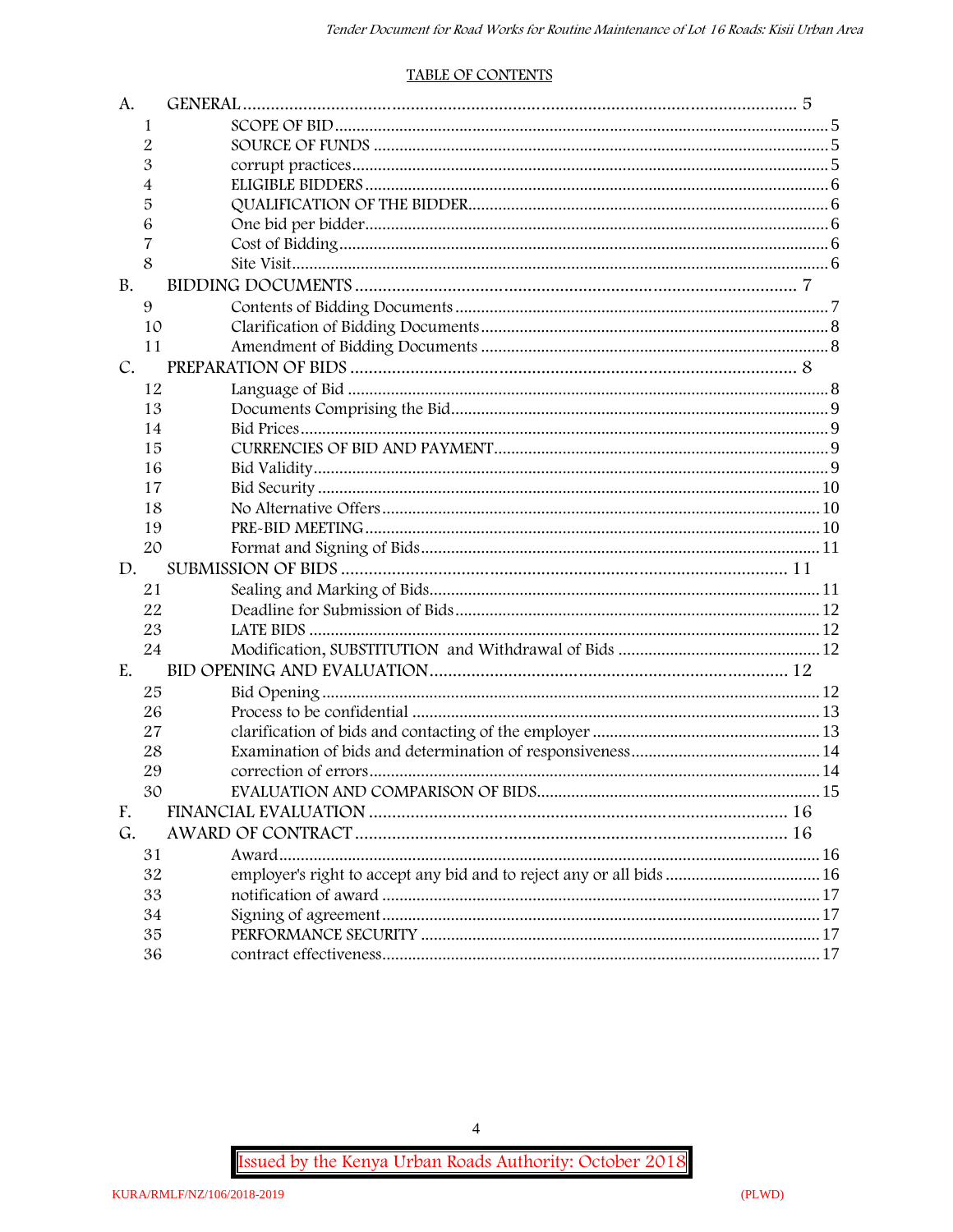# **INSTRUCTIONS TO TENDERERS AND CONDITIONS OF TENDER**

# **A. GENERAL**

- **1 SCOPE OF BID**
	- 1.1 The Employer, as defined in the Conditions of Contract Part II hereinafter "the Employer" wishes to receive bids for the construction of works as described in Section 1, clause 102 of the Special Specifications –"Location and extent of the Works")
	- 1.2 The successful bidder will be expected to complete the Works within the period stated in the Appendix to Form of Bid from the date of commencement of the Works.
	- 1.3 Throughout these bidding documents, the terms bid and tender and their derivatives (bidder/tenderer, bid/tendered, bidding/tendering etc.) are synonymous, and day means calendar day. Singular also means plural.

# **2 SOURCE OF FUNDS**

2.1 The source of funding is the Government of Kenya through the Road Maintenance Levy Fund.

# **3 CORRUPT PRACTICES**

3.1 The government requires that the bidders, suppliers, sub-contractors and supervisors observe the highest standards of ethics during the execution of such contracts. In this pursuit of this policy, the government;

Defines for the purpose of this provision, the terms set forth below as follows:

- i) "corrupt practice" means the offering, giving, receiving, or soliciting of anything of value to influence the action of the public official in the procurement process or in the execution, and
- ii) "fraudulent practice" means a misrepresentation of facts in order to influence a procurement process or the execution of a contract to the detriment of the employer, and includes collusive practices among bidders (prior to or after bid submission) designed to establish bid prices at artificial, non-competitive levels and to deprive the employer the benefits of free and open competition

Will reject a proposal for award if it determines that the bidder recommended for award has engaged in corrupt or fraudulent practices in competing for the contract, and

Will declare a firm ineligible, either indefinitely or for a stated period of time, to be awarded a government contract if it at any time it is determined that the firm has engaged in corrupt or fraudulent practices in competing for, or in executing, a government financed contract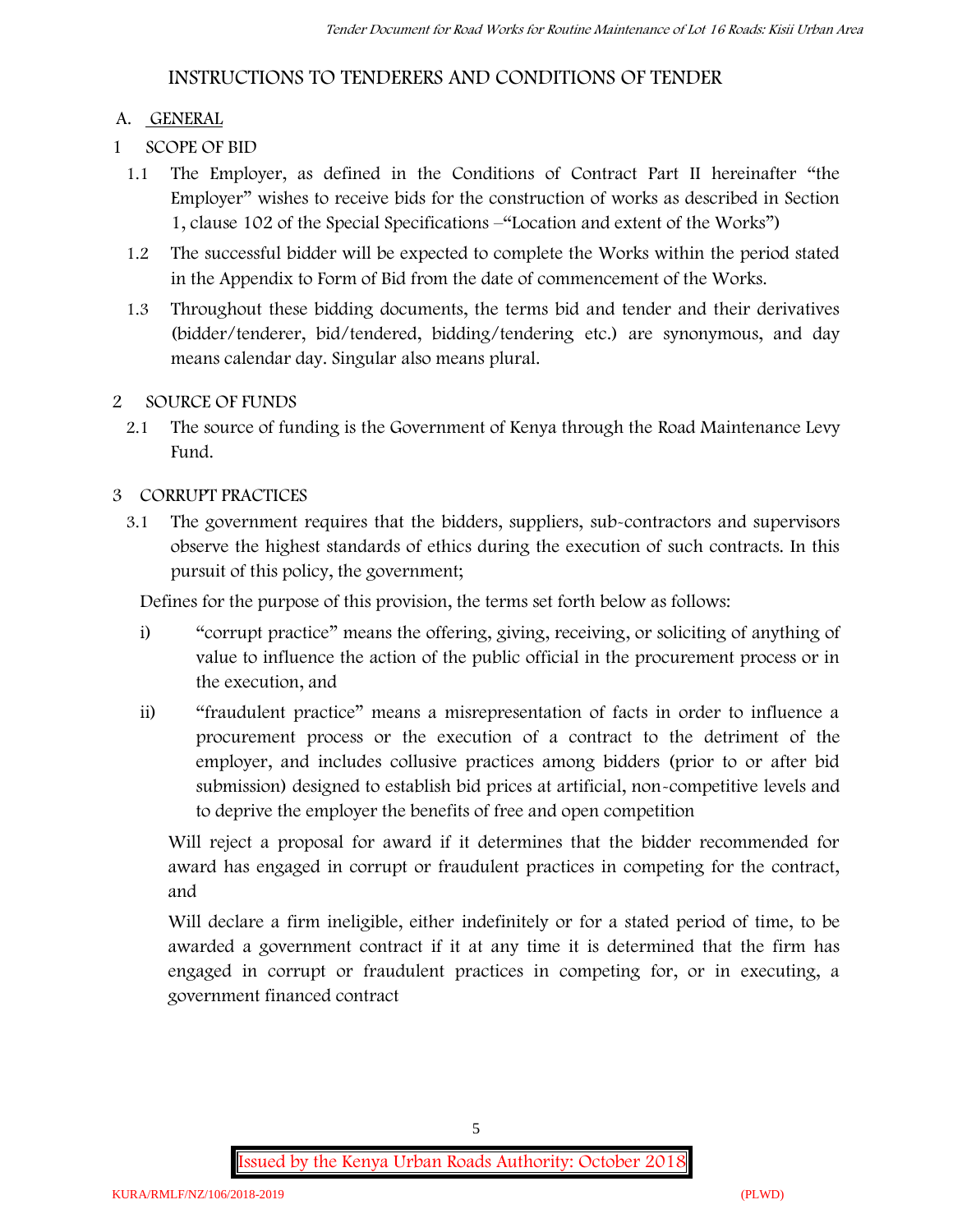#### **4 ELIGIBLE BIDDERS**

- 4.1 This invitation to bid is open to all bidders who are legally registered or incorporated in the Republic of Kenya as of the time of bid submission. Registration with the National Construction Authority (NCA) as a road works contractor is mandatory.
- 4.2 Bidders shall not have a conflict of interest. Bidders shall be considered to have conflict of interest, if they participated as a consultant in the preparation of the design, documentation or technical specifications of the works that are the subject of this bidding other than as far as required by the Employer.
- 4.3 A firm that is under a declaration of eligibility by the Employer in accordance with clause 3, at the date of submission of the Bid or thereafter, shall be disqualified.
- 4.4 Bidders shall provide such evidence of their continued eligibility satisfactory to the Employer as the Employer shall reasonably request.

# **5 QUALIFICATION OF THE BIDDER**

- 5.1 Bidders shall as part of their bid:
- (a) Submit a written power of attorney authorizing the signatory of the bid to commit the bidder; and
- (b) Update any information submitted with their bids and update in any case the information indicated in the schedules and continue to meet the minimum threshold criteria set out in the bid documents.
	- 5.2 As a minimum, bidders shall update the following information:
- (a) evidence of access to lines of credit from a bank and availability of other financial resources
- (b) financial predictions for the current year and the two subsequent years, including the effect of known commitments
- (c) work commitments
- (d) current litigation information; and
- (e) availability of critical equipment
	- 5.3 Bidders shall also submit proposals of work methods and schedule in sufficient detail to demonstrate the adequacy of the bidders' proposals to meet the technical specifications and the completion time referred to in Clause 1.2 above.
- **6 ONE BID PER BIDDER**
	- 6.1 Each bidder shall submit only one bid. A bidder who submits or participates in more than one bid will be disqualified.
- **7 COST OF BIDDING**
	- 7.1 The bidder shall bear all costs associated with the preparation and submission of his bid and the Employer will in no case be responsible or liable for those costs, regardless of the conduct or outcome of the bidding process.
- **8 SITE VISIT**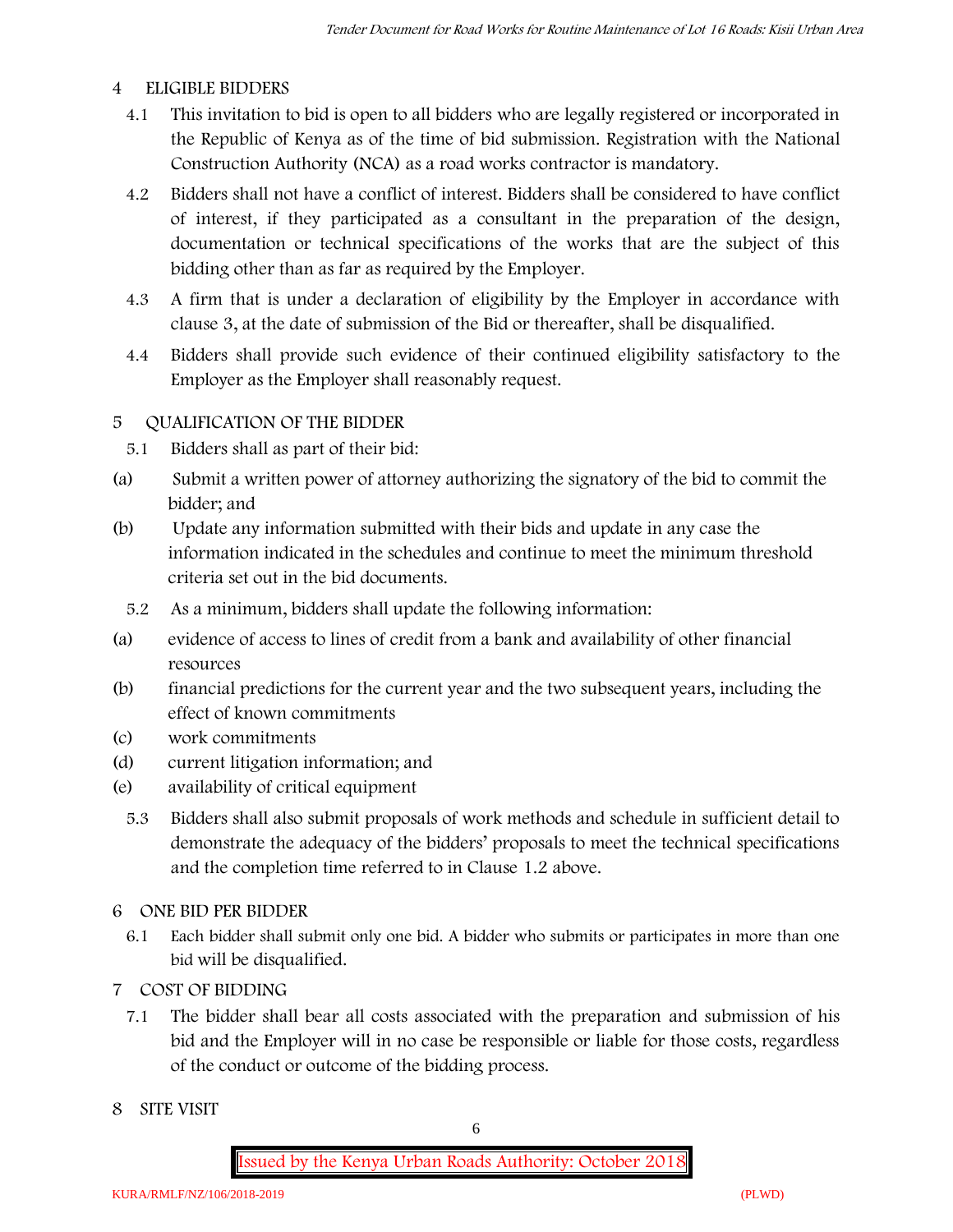- 8.1 The tenderer is advised to visit and examine the site and its surroundings and obtain for himself on his own responsibility, all information that may be necessary for preparing the tender and entering into a contract. The costs of visiting the site shall be the tenderer's own responsibility.
	- 8.2 The tenderer and any of his personnel or agents will be granted permission by the Employer to enter upon premises and lands for the purpose of such inspection, but only upon the express condition that the tenderer, his personnel or agents, will release and indemnify the Employer from and against all liability in respect of, and will be responsible for personal injury (whether fatal or otherwise), loss of or damage to property and any other loss, damage, costs and expenses however caused, which but for the exercise of such permission, would not have arisen.
	- 8.3 A Mandatory pre-tender site meeting shall be held as specified in the tender notice. A representative of the Employer will be available to meet the intending tenderers at the venue.
	- 8.4 The Employer will conduct a Site Visit concurrently with the pre-bid meeting referred to in Clause 19, attendance for which is necessary for all bidders. Attendance by the tenderers shall be as specified in the tender notice.
	- 8.5 Tenderers must provide their own transport. The representative will not be available at any other time for site inspection visits.
	- 8.6 Each tenderer shall complete the Certificate of Tenderer's Visit to the Site, whether he in fact visits the Site at the time of the organized site visit or by himself at some other time.

# **B. BIDDING DOCUMENTS**

- 9 CONTENTS OF BIDDING DOCUMENTS
	- 9.1 The set of documents comprising the tender includes the following together with any addenda issued in accordance with Clause 11:
- (a) Invitation to Bid
- (b) Instructions to Bidders and Conditions of Tender
- (c) Appendix to Instruction to Tenderers
- (d) Conditions of Contract Part I
- (e) Conditions of Contract Part II
- (f) Road Maintenance Manual (May 2010 Edition)
- (g) Standard Specifications
- (h) Special Specifications
- (i) Form of Bid, Appendix to Form of Bid and Bid Security
- (j) Bills of Quantities
- (k) Schedules of Supplementary information
- (l) Form of Contract Agreement
- (m) Form of Performance Security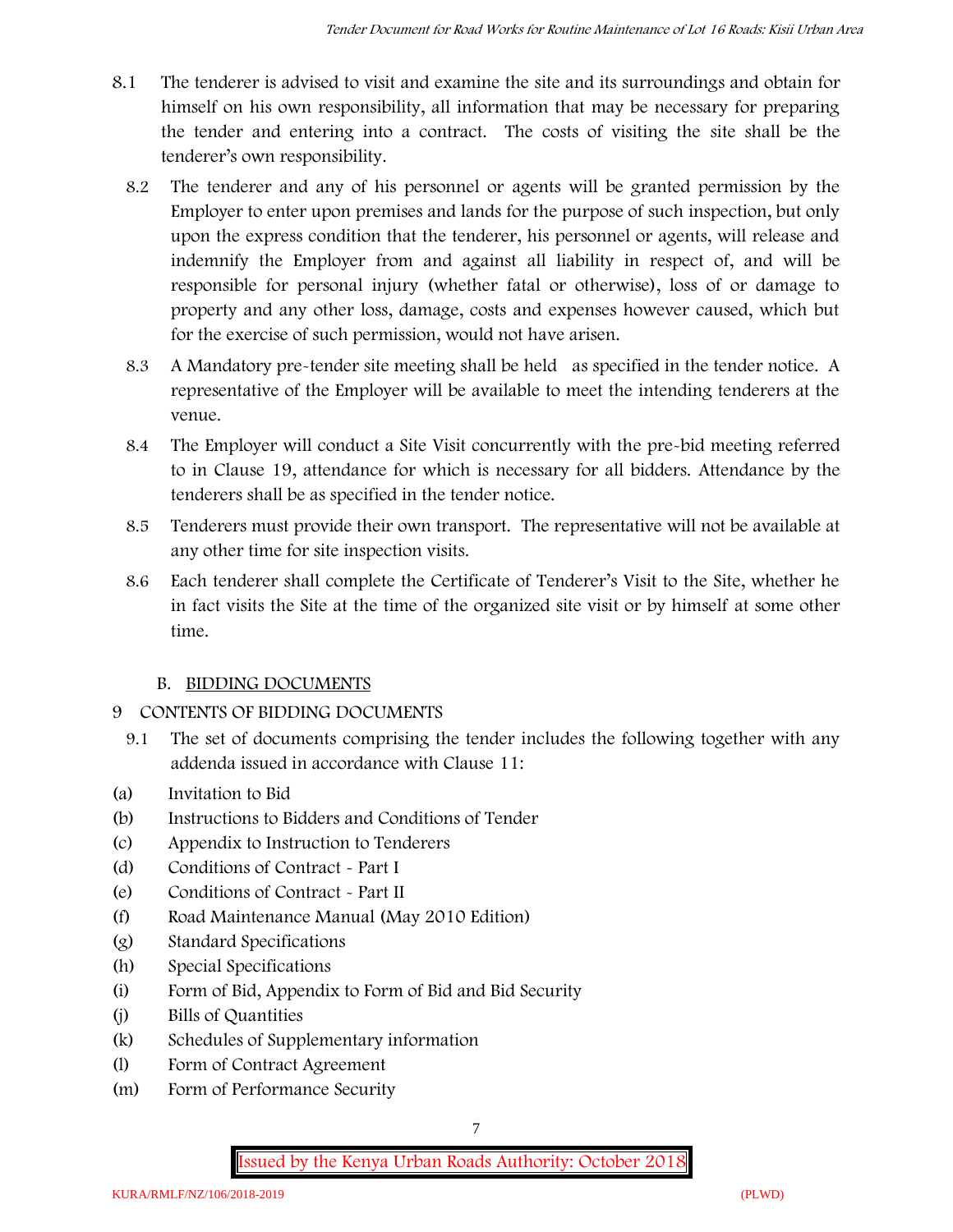- (n) Drawings
- (o) BID Addenda (BID Notices)
- (p) Declaration Form
	- 9.2 The bidder is expected to examine carefully all instructions, conditions, forms, terms, specifications and drawings in the bidding documents. Failure to comply with the requirements of bid submission will be at the bidder's own risk. Bids that are not substantially responsive to the requirements of the bidding documents will be rejected.
	- 9.3 All recipients of the documents for the proposed Contract for the purpose of submitting a tender (whether they submit a tender or not) shall treat the details of the documents as "private and confidential".

# **10 CLARIFICATION OF BIDDING DOCUMENTS**

- 10.1 The prospective bidder requiring any clarification of the bidding documents may notify the Employer in writing, cable or by e-mail (hereinafter the term cable is deemed to include telex and facsimile) at the Employer's mailing address indicated in the Bidding Data.
- 10.2 The Employer will respond in writing to any request for clarification that he receives earlier than 7 days prior to the deadline for the submission of bids. Copies of the Employer's response to queries raised by bidders (including an explanation of the query but without identifying the sources of the inquiry) will be sent to all prospective bidders who will have purchased the bidding documents.

# **11 AMENDMENT OF BIDDING DOCUMENTS**

- 11.1 At any time prior to the deadline for submission of bids, the Employer may, for any reason, whether at his own initiative or in response to a clarification requested by a prospective bidder, modify the bidding documents by issuing subsequent Addenda.
- 11.2 The Addendum thus issued shall be part of the bidding documents pursuant to Sub- Clause 10.1 and shall be communicated in writing or cable to all purchasers of the bidding documents. Prospective bidders shall promptly acknowledge receipt of each Addendum in writing or by cable to the Employer.
- 11.3 In order to afford prospective bidders reasonable time in which to take an Addendum into account in preparing their bids, the Employer may, at his discretion, extend the deadline for the submission of bids in accordance with Clause 16.2.

# **C. PREPARATION OF BIDS**

# **12 LANGUAGE OF BID**

12.1 The bid prepared by the bidder and all correspondences and documents relating to the bid exchanged by the bidder and the Employer shall be written in the English Language. Supporting documents and printed literature furnished by the bidder may be in another language provided they are accompanied by an appropriate translation of pertinent passages in the above stated language. For the purpose of interpretation of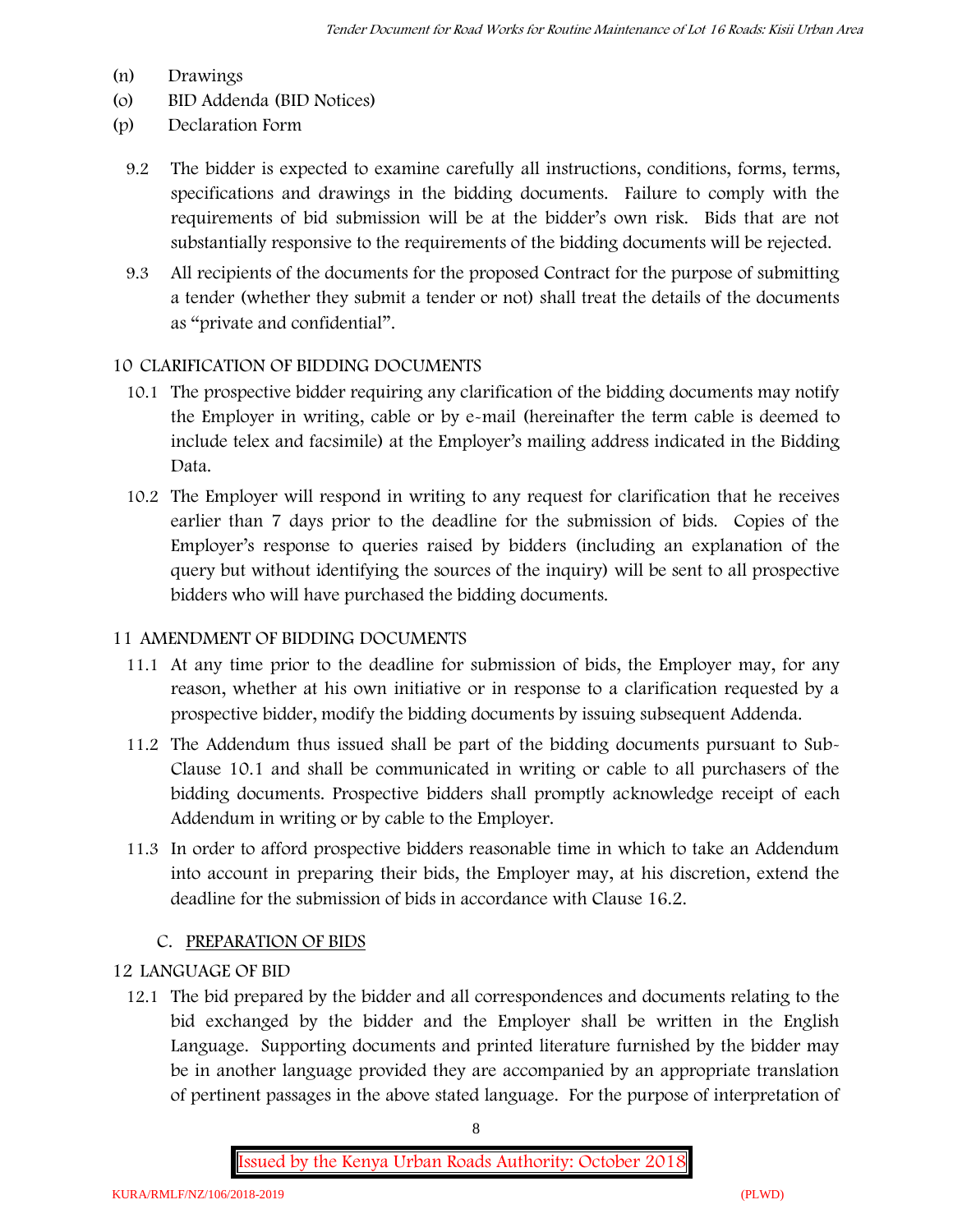the bid, the English language shall prevail.

# **13 DOCUMENTS COMPRISING THE BID**

- 13.1 The bid to be prepared by the bidder shall comprise:
- (a) Duly filled-in Form of Bid and Appendix to form of bid;
- (b) Bid security;
- (c) Priced Bills of Quantities;
- (d) Schedules of information
- (e) Qualification criteria
- (f) Any other materials required to be completed and submitted in accordance with the Instructions to Bidders embodied in these bidding documents.
	- 13.2 These Forms, Bills of Quantities and Schedules provided in these bidding documents shall be used without exception (subject to extensions of the Schedules in the same format).

# **14 BID PRICES**

- 14.1 Unless explicitly stated otherwise in the bidding documents, the contract shall be for the whole works as described in Sub-Clause 1.1, based on the basic unit rates and prices in the Bill of Quantities submitted by the bidder.
- 14.2 The bidder shall fill in rates and prices for all items of Works described in the Bills of Quantities, whether quantities are stated or not.
- 14.3 All duties, taxes (including VAT) and other levies payable by the Contractor under the Contract, or for any other cause as of the date 7 days prior to the deadline for submission of bids, shall be included in the rates and prices and the total Bid Price submitted by the bidder.
- 14.4 Unless otherwise provided in the Bidding Data and Conditions of Particular Application the rates and prices quoted by the bidder are subject to adjustment during the performance of the contract in accordance with the provisions of Clause 70 of the Conditions of Contract.

# **15 CURRENCIES OF BID AND PAYMENT**

15.1 Bids shall be priced in Kenya Shillings.

# **16 BID VALIDITY**

- 16.1 The bid shall remain valid and open for acceptance for a period of 90 calendar days from the specified date of bid opening specified in Clause 22.
- 16.2 In exceptional circumstances prior to expiry of the original bid validity period, the Employer may request that the bidders extend the period of validity for a specified additional period. The request and the responses thereto shall be made in writing or by cable. A bidder may refuse the request without forfeiting his bid security. A bidder agreeing to the request will not be required nor permitted to modify his bid but will be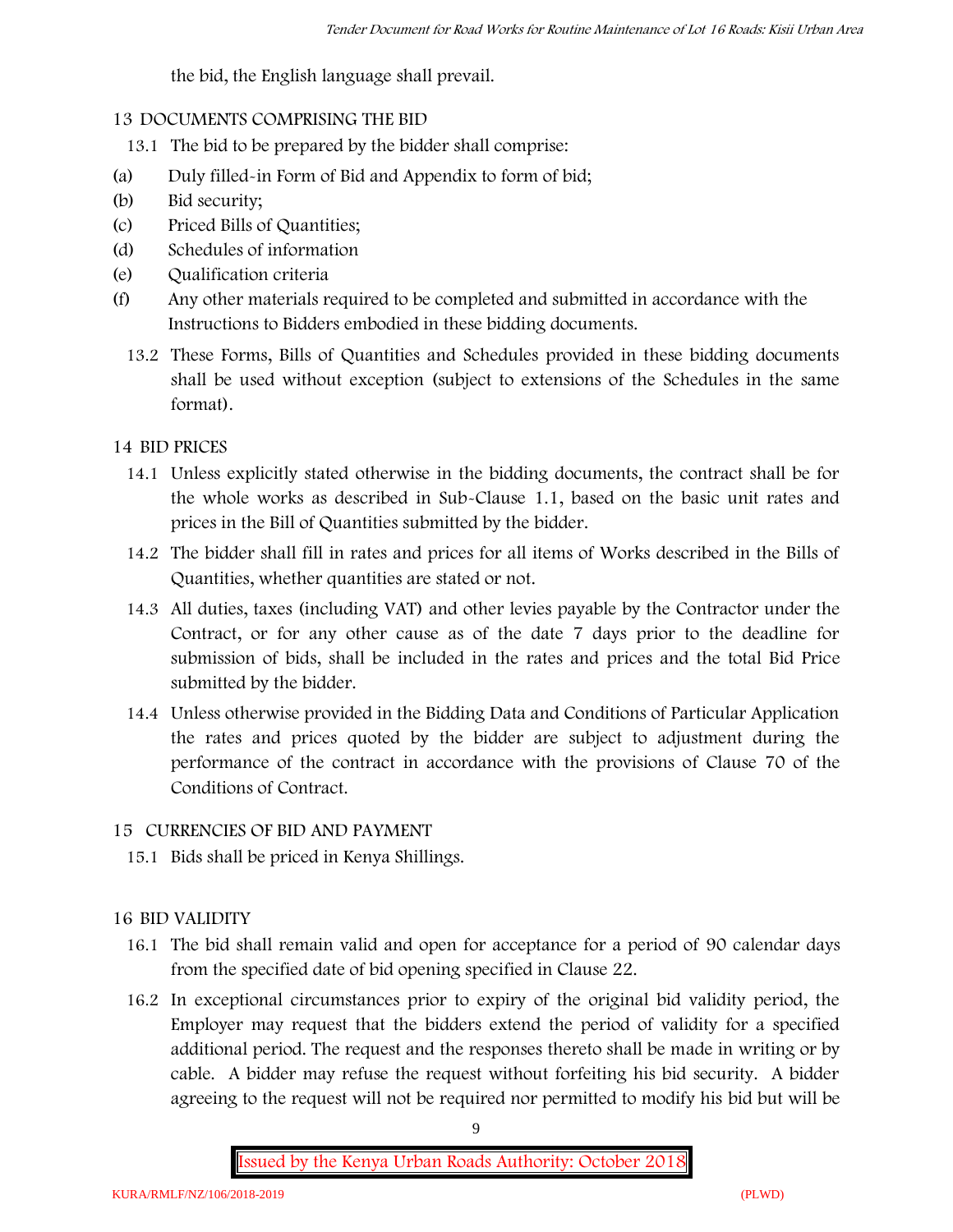required to extend the validity of his bid security for the period of the extension, and in compliance with Clause 17 in all respects.

# **17 BID SECURING DECLARATION**

- 17.1 The bidder shall furnish, as part of his bid, a duly filled and signed bid Securing Declaration Form as shown in the Appendix to instruction to tenderers.
- 17.2 The bid securing declaration shall be in the format and in accordance with bid securing declaration form included in Section 3. The bid securing declaration shall remain valid for a period of thirty (30) days beyond the original validity period for the bid, and beyond any period of extension subsequently requested under Sub-Clause 16.2.
- 17.3 Any bid not accompanied by an acceptable bid securing declaration will be rejected by the Employer as non-responsive.
- 17.4 The bid securing declaration of unsuccessful bidders will expire either 28 days after the expiration of the period of bid validity or upon receipt of copy of notification of award to successful bidder whichever comes earlier.
- 17.5 The bid securing declaration of the successful bidder will be discharged upon the bidder signing the Contract Agreement and furnishing the required performance security.
- 17.6 The bidder shall automatically be suspended from being eligible for bidding in any contract with the Purchaser for the period of time of 5 years starting on the date of expiration of tender validity period, if:
- (a) a bidder withdraws his bid, except as provided in Sub-Clause 24.2. or
- (b) in the case of a successful bidder, if he fails within the specified time limit to:
	- (i) sign the Contract Agreement or
	- (ii) furnish the necessary performance security

# **18 NO ALTERNATIVE OFFERS**

- 18.1 The bidder shall submit one offer, which complies fully with the requirements of the bidding documents.
- 18.2 The bid submitted shall be solely on behalf of the bidder. A bidder who submits or participates in more than one bid will be disqualified.
- 18.3 A price or rate shall be entered in indelible ink against every item in the Bills of Quantities with the exception of items which already have Prime Cost or Provisional sums affixed thereto. The bidders are reminded that no "nil" or "included" rates or "lump-sum" discounts will be accepted. The rates for various items should include discounts if any. Bidders who fail to comply will be disqualified.
- **19 PRE-BID MEETING**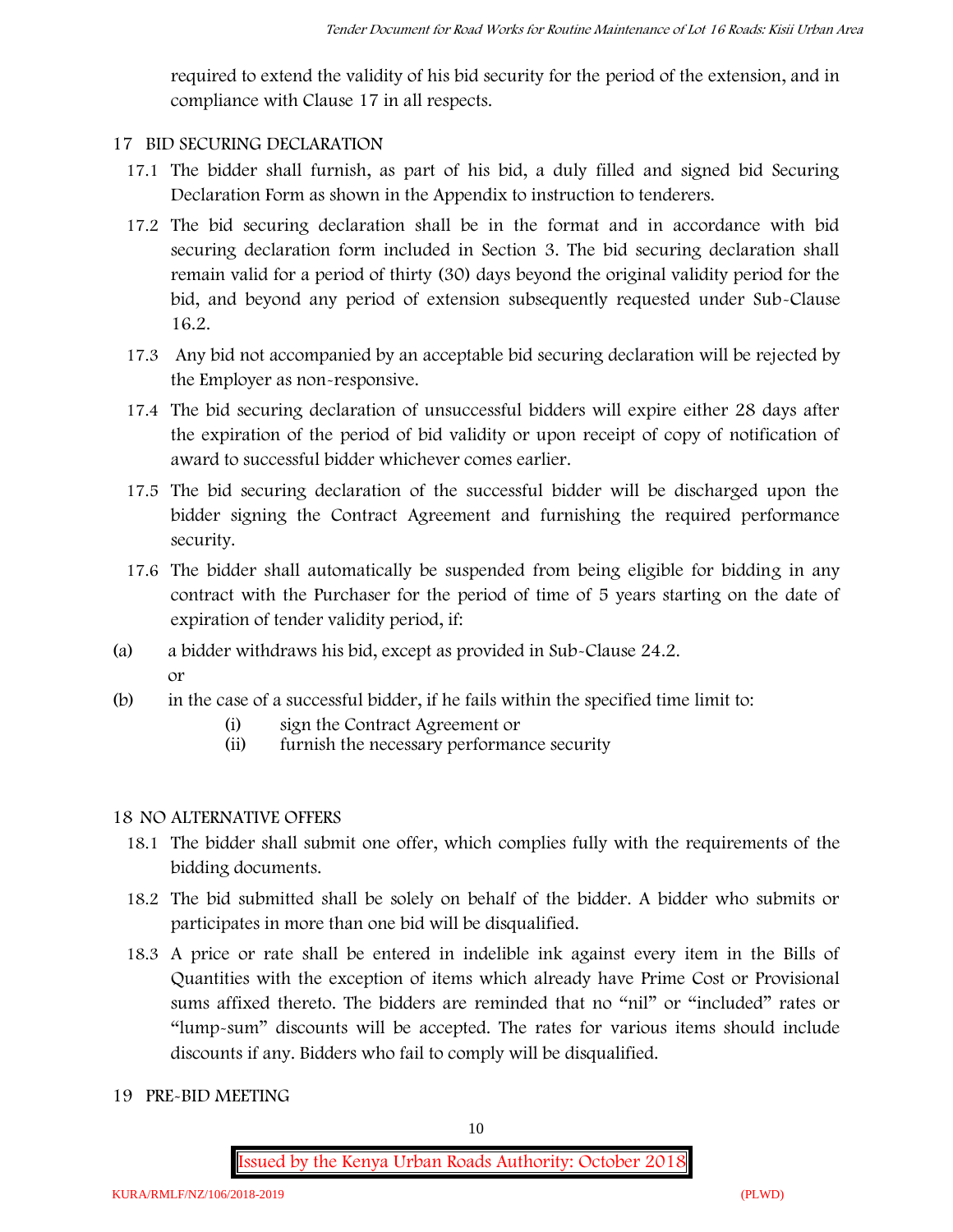- 19.1 The bidder's designated representative is invited to attend a mandatory pre-bid meeting, which will take place as specified in the Tender. The purpose of the meeting will be to clarify issues and to answer questions on any matter that may be raised at that stage.
- 19.2 The bidder is requested as far as possible to submit any questions in writing or by cable, to reach the Employer not later than one week before the meeting. It may not be practicable at the meeting to answer questions received late, but questions and responses will be transmitted in accordance with the Minutes of the meeting, including the text of the questions raised and the responses given together with any responses prepared after the meeting, will be transmitted without delay to all purchasers of the bidding documents. Any modification of the bidding documents listed in Sub-Clause 9.1, which may become necessary as a result of the pre-bid meeting shall be made by the Employer exclusively through the issue of an Addendum pursuant to Clause 10 or through the minutes of the pre-bid meeting.

# **20 FORMAT AND SIGNING OF BIDS**

- 20.1 The bidder shall prepare one original of the documents comprising the bid as described in Clause 13 of these Instructions to Bidders, bound with the section containing the Form of Bid and Appendix to Bid, and clearly marked "ORIGINAL". In addition, the bidder shall submit another copy of the bid clearly marked "COPY OF ORIGINAL". In the event of discrepancy between them, the original shall prevail.
- 20.2 The original and copies of the bid shall be typed or written in indelible ink (in the case of copies, photocopies are also acceptable) and shall be signed by a person or persons duly authorized to sign on behalf of the bidder pursuant to Sub-Clause 5.1(a) OR 4.3 (c) as the case may be. The person or persons signing the bid shall initial all pages of the bid where entries or amendments have been made.
- 20.3 The bid shall be without alterations, omissions or conditions except as necessary to correct errors made by the bidder, in which case such corrections shall be initialled by the person or persons signing the bid.

# **D. SUBMISSION OF BIDS**

# **21 SEALING AND MARKING OF BIDS**

- 21.1 The bidder shall seal the original and each copy of the bid in separate envelopes duly marking the envelopes "ORIGINAL" and "COPY". The envelopes shall then be sealed in an outer separate envelope.
- 21.2 The inner and outer envelopes shall be:
	- (a) Addressed to the Employer at the address provided in the Appendix to Form of Bid.
	- (b) Bear the name and identification number of the contract. In addition to the identification required in sub-Clause 21.2, the inner envelopes shall indicate the name and address of the bidder to enable the bid to be returned unopened in case it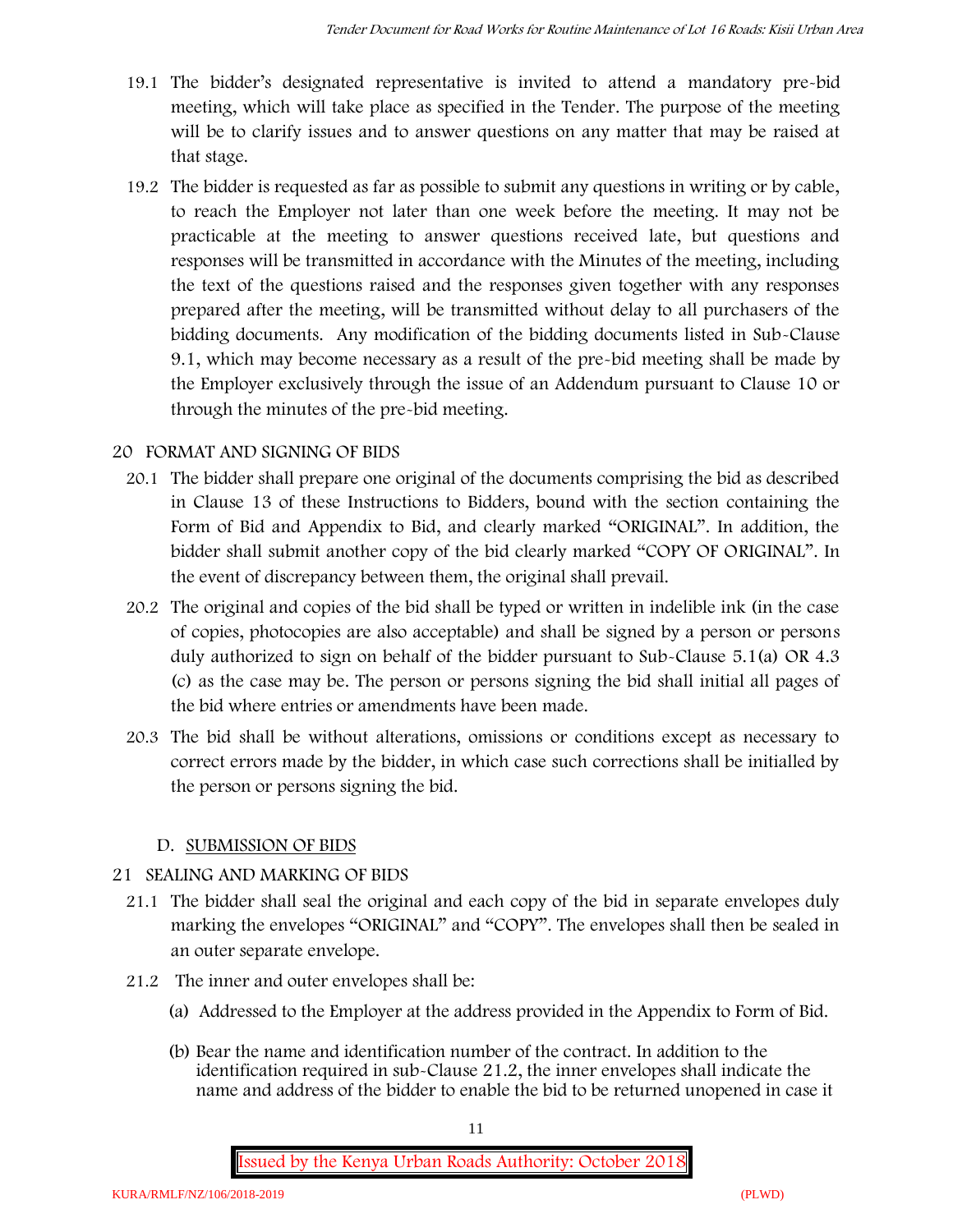is declared "late" pursuant to Clause 23.1, and for matching purposes under Clause 24.

21.3 If the outer envelope is not sealed and marked as instructed above, the Employer will assume no responsibility for the misplacement or premature opening of the bid. If the outer envelope discloses the bidder's identity the Employer will not guarantee the anonymity of the bid submission, but this shall not constitute grounds for rejection of the bid.

#### **22 DEADLINE FOR SUBMISSION OF BIDS**

22.1 Bids must be received by the Employer at the address specified in Sub Clause 21.2 not later than **the date indicated in the tender notice.**

Tenders delivered by hand must be placed in the "tender box" provided in the office of the employer.

Proof of posting will not be accepted as proof of delivery and any tender delivered after the above stipulated time, from whatever cause arising will not be considered.

- 22.2 The Employer may, at his discretion, extend the deadline for the submission of bids through the issue of an Addendum in accordance with Clause 11 in which case all rights and obligations of the Employer and the bidders previously subject to the original deadline shall thereafter be subject to the new deadline as extended.
- **23 LATE BIDS**
	- 23.1 Any bid received by the Employer after the deadline for submission of bids prescribed in Clause 22 will be returned unopened to the bidder.

# **24 MODIFICATION, SUBSTITUTION AND WITHDRAWAL OF BIDS**

- 24.1 The bidder may modify, substitute or withdraw his bid after bid submission, provided that written notice of modification or withdrawal is received by the Employer prior to the prescribed deadline for submission of bids.
- 24.2 The bidder's modification, substitution or withdrawal notice shall be prepared, sealed, marked and delivered in accordance with the provisions of Clause 21, with the outer and inner envelopes additionally marked "MODIFICATION" or "WITHDRAWAL" as appropriate.
- 24.3 No bid may be modified subsequent to the deadline for submission of bids, except in accordance with Sub-Clause 29.2.
- 24.4 Any withdrawal of a bid during the interval between the deadline for submission of bids and expiration of the period of bid validity specified in Clause 17 may result in the forfeiture of the bid security pursuant to Sub-Clause 17.6.

# **E. BID OPENING AND EVALUATION**

**25 BID OPENING**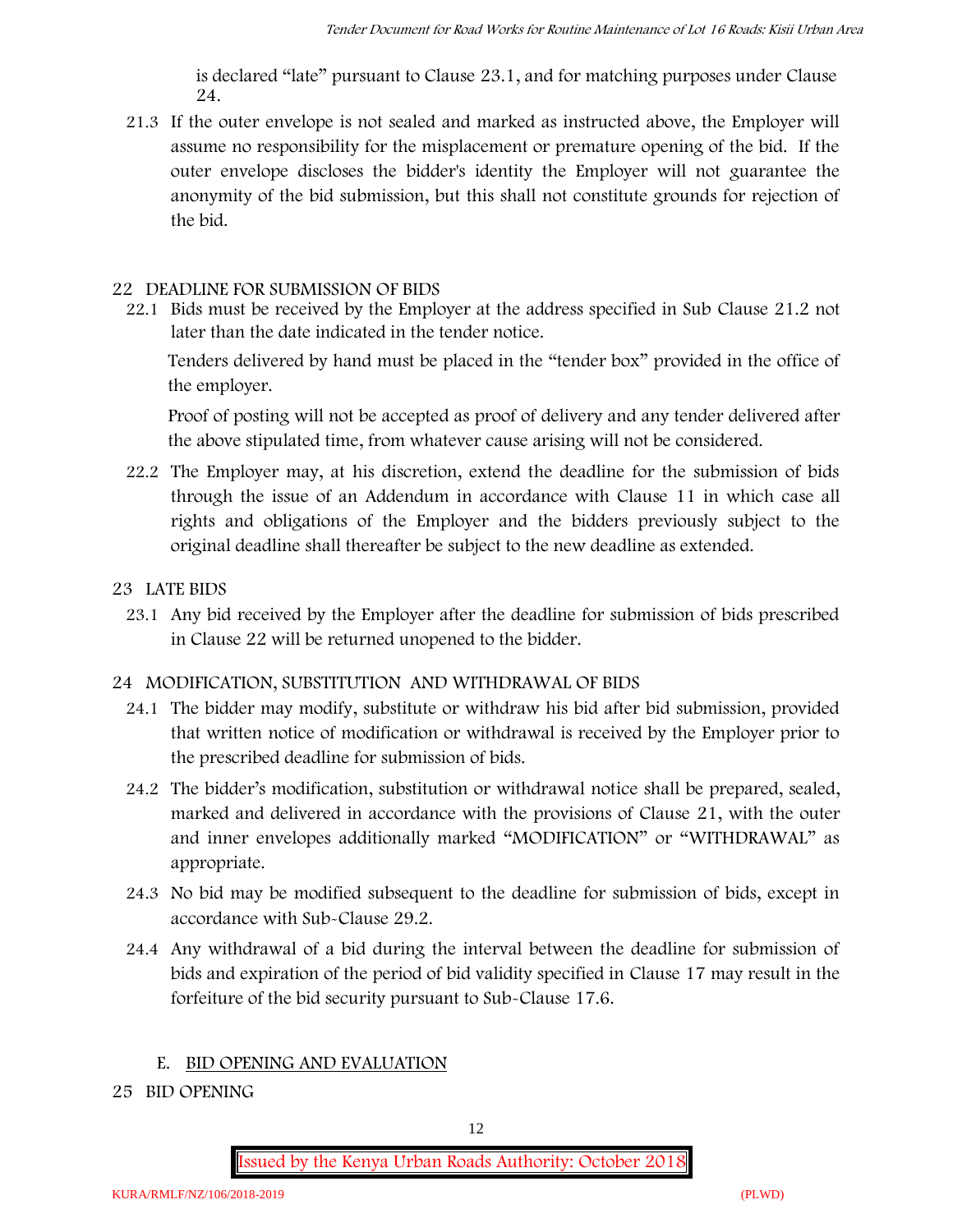- 25.1 The Employer will open the bids, including withdrawals and modifications made pursuant to Clause 24, in the presence of bidders' designated representatives who choose to attend, at the time, date, and location stipulated in the letter of invitation. The bidders' representatives who are present shall sign a register evidencing their attendance.
- 25.2 Envelopes marked "WITHDRAWAL" and "SUBSTITUTION" shall be opened first and the name of the bidder shall be read out. Bids for which an acceptable notice of withdrawal has been submitted pursuant to Clause 24 shall not be opened.
- 25.3 The bidder's name, the Bid Prices, including any bid modifications and withdrawals, the presence (or absence) of bid security, and any such details as the Employer may consider appropriate, will be announced by the Employer at the opening. Subsequently, all envelopes marked "MODIFICATION" shall be opened and the submissions therein read out in appropriate detail. No bid shall be rejected at bid opening except for late bids pursuant to Clause 22.
- 25.4 The Employer shall prepare minutes of the bid opening, including the information disclosed to those present in accordance with Sub-Clause 24.3.
- 25.5 Bids not opened and read out at bid opening shall not be considered further for evaluation, irrespective of the circumstances.

# **26 PROCESS TO BE CONFIDENTIAL**

26.1 Information relating to the examination, evaluation and comparison of bids, and recommendations for the award of contract shall not be disclosed to bidders or any other persons not officially concerned with such process until the award to the successful bidder has been announced. Any effort by a bidder to influence the Employer's processing of bids or award decisions may result in the rejection of the bidder's bid.

# **27 CLARIFICATION OF BIDS AND CONTACTING OF THE EMPLOYER**

- 27.1 To assist in the examination, evaluation, and comparison of bids, the Employer may, at its discretion, ask any bidder for clarification of its bid, including breakdowns of unit rates. The request for clarification and the response shall be in writing or by cable, but no change in the price or substance of the bid shall be sought, offered, or permitted except as required to confirm the correction of arithmetic errors discovered by the Employer in the evaluation of the bids in accordance with Clause 29.
- 27.2 Subject to Sub-Clause 26.1, no bidder shall contact the Employer on any matter relating to its bid from the time of the bid opening to the time the contract is awarded. If the bidder wishes to bring additional information to the notice of the Employer, should do so in writing.
- 27.3 Any effort by the bidder to influence the Employer in the Employer's bid evaluation, bid comparison or contract award decisions may result in the rejection of the bidder's bid.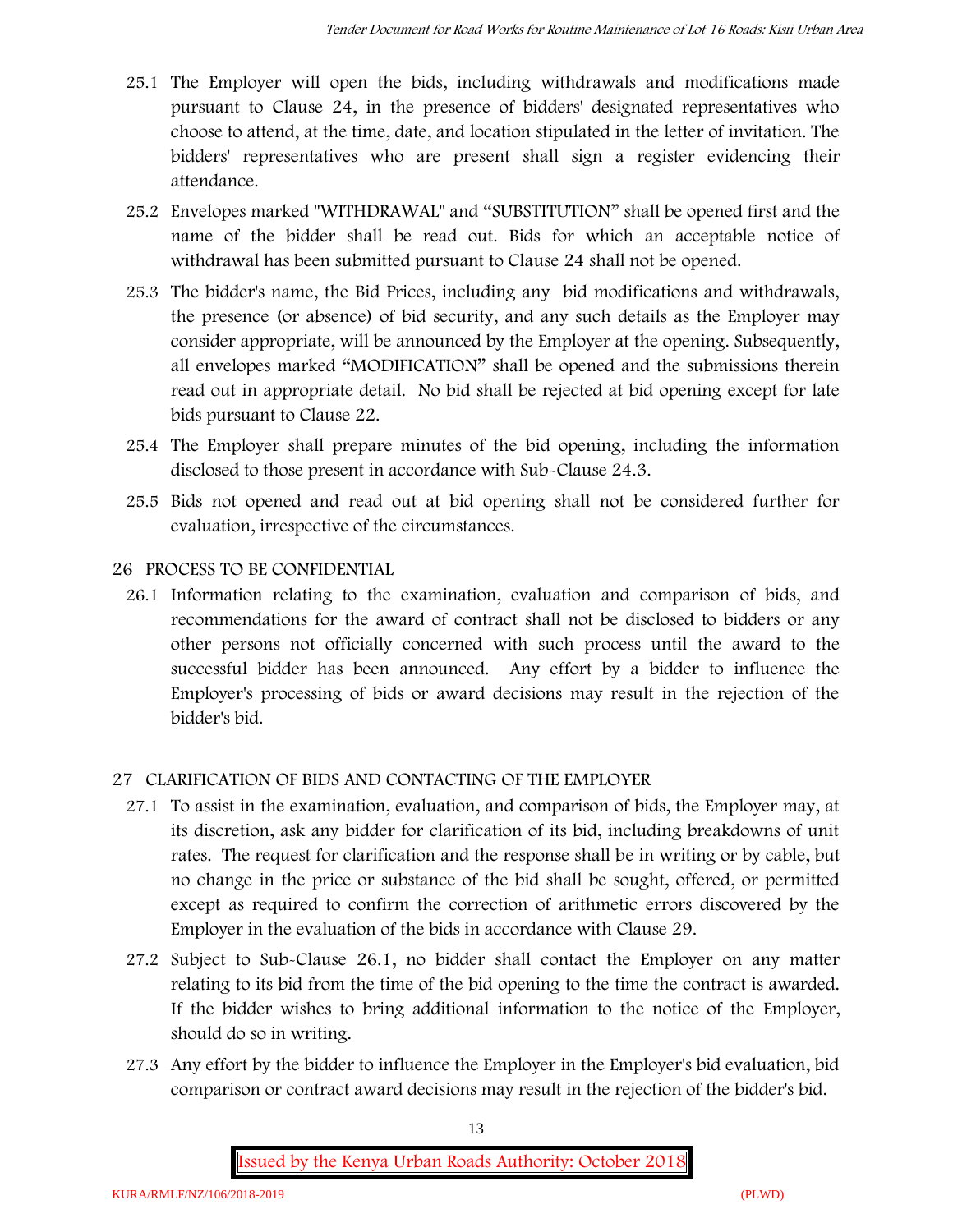# **28 EXAMINATION OF BIDS AND DETERMINATION OF RESPONSIVENESS**

- 28.1 Prior to the detailed evaluation of bids, the Employer will determine whether each bid (a) has been properly signed; (b) is accompanied by the required securities; (c) is substantially responsive to the requirements of the bidding documents; and (d) provides any clarification and/or substantiation that the Employer may require to determine responsiveness pursuant to Sub-Clause 28.2.
- 28.2 A substantially responsive bid is one that conforms to all the terms, conditions, and specifications of the bidding documents without material deviation or reservation and has a valid tender bank guarantee. A material deviation or reservation is one

(a) Which affects in any substantial way the scope, quality, or performance of the works;

(b) Which limits in any substantial way, inconsistent with the bidding documents, the Employer's rights or the bidder's obligations under the contract; or

(c) Whose rectification would affect unfairly the competitive position of other bidders presenting substantially responsive bids.

28.3 If a bid is not substantially responsive, it will be rejected by the Employer and may not subsequently be made responsive by correction or withdrawal of the nonconforming deviation or reservation.

# **29 CORRECTION OF ERRORS**

Tenders determined to be substantially responsive shall be checked by the Employer for any arithmetic errors in the computations and summations. Errors will be corrected by the Employer as follows:

- (a) Where there is a discrepancy between the amount in figures and the amount in words, the amount in words will govern.
- (b) Where there is a discrepancy between the unit rate and the line item total resulting from multiplying the unit rate by the quantity, the unit rate as quoted will prevail, unless in the opinion of the Employer, there is an obvious typographical error, in which case adjustment will be made to the entry containing that error.
- (c) In the event of a discrepancy between the tender amount as stated in the Form of Tender and the corrected tender figure in the main summary of the Bills of Quantities, the amount as stated in the Form of Tender shall prevail.
- (d) The Error Correction Factor shall be computed by expressing the difference between the tender amount and the corrected tender sum as a percentage of the corrected work items (i.e. corrected tender sum less Prime Cost and Provisional Sums.
- (e) The Error Correction Factor shall be applied to all work items (as a rebate or addition as the case may be) for the purposes of valuations for Interim Certificates and valuations of variations.
- (f) The Bidder shall within three (3) days after issuance of the written notice by the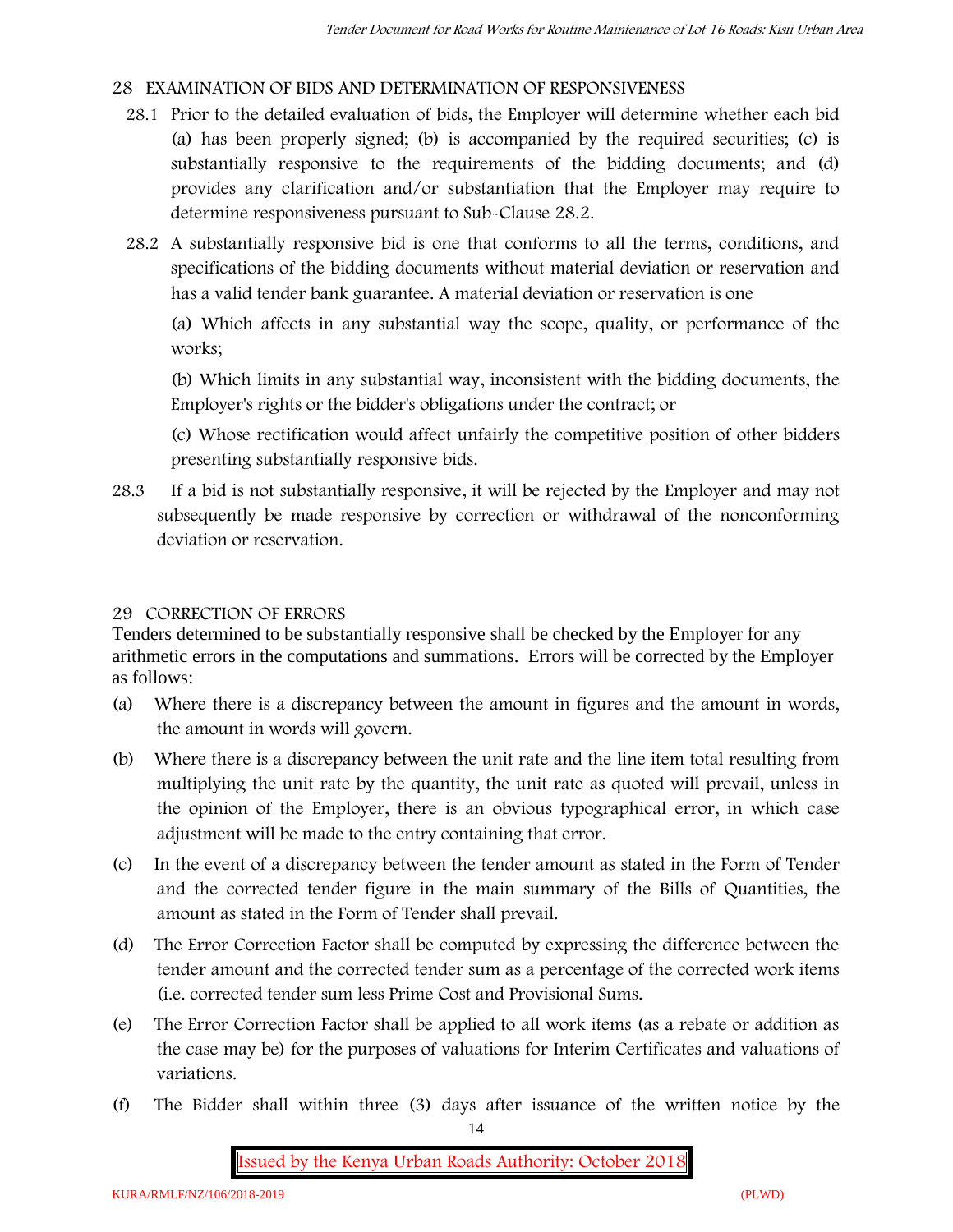Employer, or such further time as the Employer may allow, correct his tender in such a manner as may be agreed or directed by the Employer failing which the tender may be absolutely rejected and the Bid Security forfeited in accordance with Sub-Clause 17.6.

# **30 EVALUATION AND COMPARISON OF BIDS**

- 30.1 The Employer will carry out evaluation of details and information provided in post- Qualification Questionnaire and any bidder who does not qualify shall not have his/her bid evaluated further.
- 30.2 The Employer will then evaluate and compare only the bids determined to be substantially responsive in accordance with Clauses 27 and 28.
	- 30.3 The procuring entity may at any time terminate procurement proceedings before contract award and shall not be liable to any person for the termination.
	- 30.4 A tenderer who gives false information in the tender document about its qualification or who refuses to enter into a contract after notification of contract award shall be considered for debarment from participating in future public procurement.

# **31. QUALIFICATION AND EVALUATION CRITERIA**

- 31.1 Post-qualification will be based on meeting all of the following minimum point scale criteria regarding the Applicant's general and particular experience, personnel and equipment capabilities as well as financial position. The Employer reserves the right to waive minor deviations, if they do not materially affect the capacity of an applicant to perform the contract. Subcontractor's experience and resources shall not be taken into account in determining the Applicant's compliance with qualifying criteria.
- **31.2** *General Experience***.**

The Applicant shall meet the following minimum criteria: -

- (a) Average annual turnover for the last 2 years **KShs 8,000,000.00/-.**
- (b) Successful completion as a prime contractor or sub-contractor in the execution of at least three roads rehabilitation/new construction projects of a similar nature and comparable in complexity to the proposed contract within the last three years, for which at least one was located in an urban environment in Kenya.
- 31.3 *Personnel Capabilities***.** The Applicant should list down personnel of minimum qualification of HND in Civil Engineering for Site Agent, Ordinary Diploma for the surveyor and other supervisory staff.
- 31.4 *Equipment Capabilities.* The Applicant should list down, the plants and equipment that are in his ownership and the ones proposed for hire which should be suitable for executing contract works. – Applicants must attaché evidence of ownership or hiring arrangements.
- 31.5 *Cash flow statement.* The Applicant should demonstrate that the firm has access to or has available, liquid assets, unencumbered real assets, lines or credit, and other financial means sufficient to meet the construction cash flow for a period of 2 months, estimated at 20% of the estimated tender sum.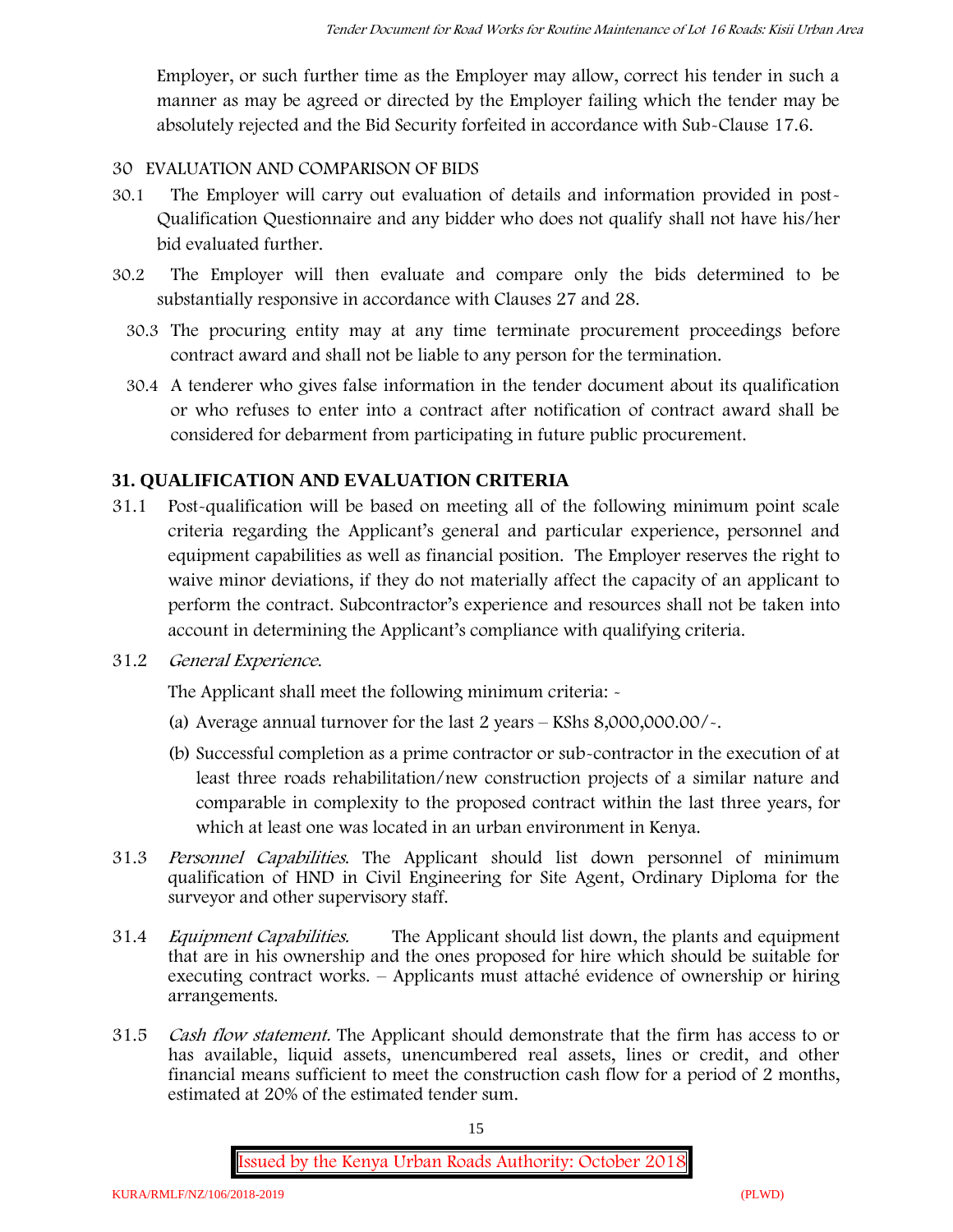- **31.6 Balance Sheets***.* Signed and stamped Audited balance sheets for the last two years should be submitted and must demonstrate the soundness of the Applicant's financial position, availability of working capital and net worth.
- **31.7 Financial position/Ratios.** The applicant's financial information will be assessed in terms of ROCE, current ratio and return on equity, and the point scale criteria on their financial position given on this basis. Where necessary, the Employer may make inquiries with the Applicant's bankers.
- 31.8 *Litigation History.* The Applicant should provide accurate information on any litigation or arbitration resulting from contracts complete or under execution by him over the last five years. A consistent history of litigation against the Applicant may result in failure of the application.
- 31.9 Post-qualification criteria are as provided in the Appendix to instruction to tenderers. The bidders who pass the technical criteria will be subjected to financial evaluation.

# **F. FINANCIAL EVALUATION**

30.8 Comparison of major rates of items of construction & credibility of tenderers rates

The Employer will compare the tenderers' rates with the Engineer's estimates for major items of construction. If some bids are seriously unbalanced or front loaded in relation to the Engineer's estimates for the major items of work to be performed under the contract, the Employer may require the bidder to produce detailed price analyses for any or all items of the Bills of Quantities, to demonstrate the internal consistency of those prices with the construction methods and schedule proposed. After evaluation of the price analyses, taking into consideration the schedule of estimated contract payments, the Employer may require that the amount of the Performance Security set forth in Clause 35 be increased at the expense of the bidder to a level sufficient to protect the Employer against financial loss in the event of default of the successful bidder under the contract.

# **G. AWARD OF CONTRACT**

# **31 AWARD**

31.1 Subject to Clause 32, the Employer will award the contract to the bidder whose bid has been determined to be substantially responsive to the bidding documents and who has offered the lowest Evaluated Bid Price pursuant to Clause 29, provided that such bidder has been determined to be (a) eligible in accordance with the provisions of Sub-Clause 3.1, and (b) qualified in accordance with the provisions of Clause 4.

# **32 EMPLOYER'S RIGHT TO ACCEPT ANY BID AND TO REJECT ANY OR ALL BIDS**

32.1 The Employer reserves the right to accept or reject any bid, and to annul the bidding process and reject all bids, at any time prior to award of contract, without thereby incurring any liability to the affected bidder or bidders or any obligation to inform the affected bidder or bidders of the grounds for the Employer's action.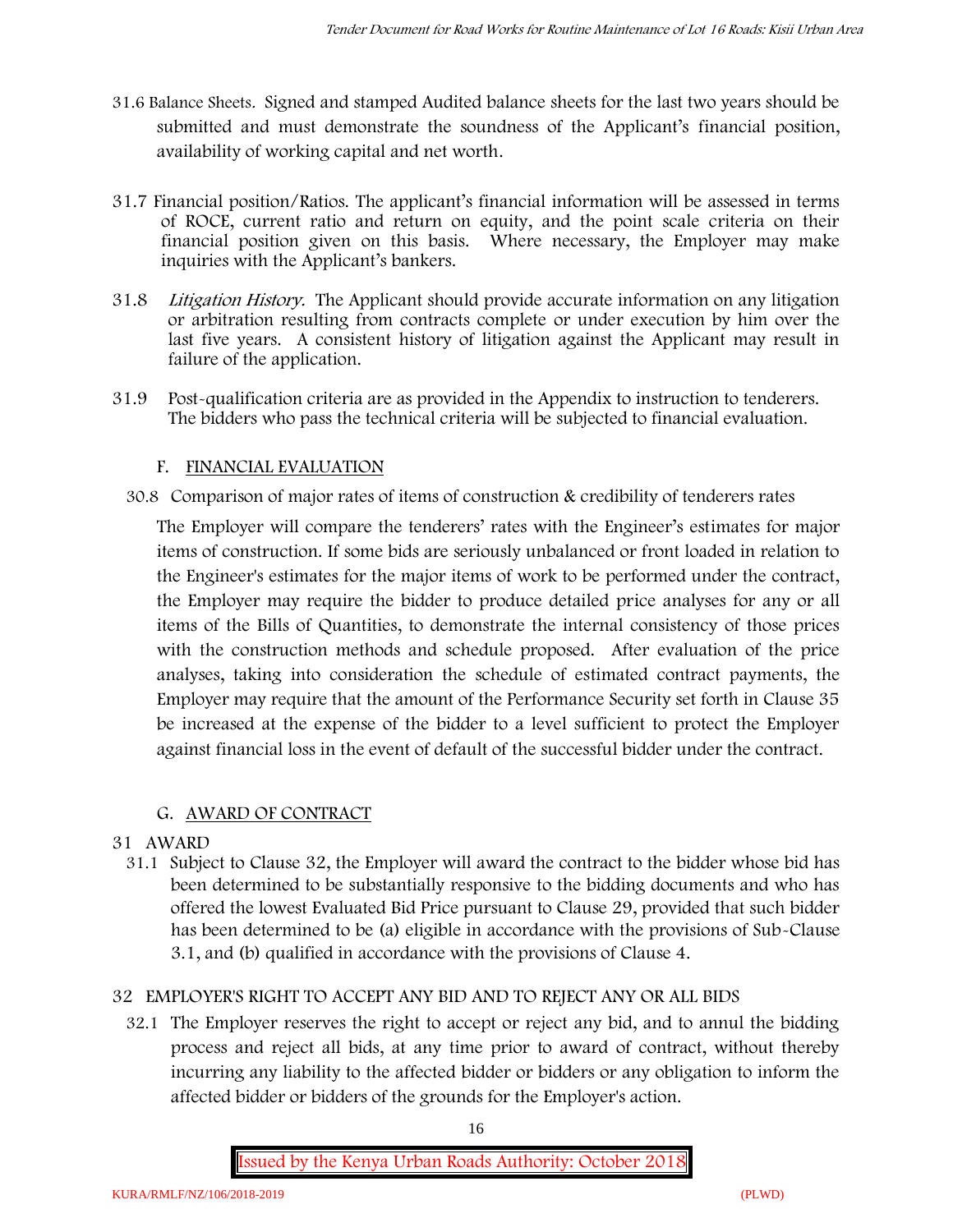#### **33 NOTIFICATION OF AWARD**

- 33.1 Prior to expiration of the period of bid validity prescribed by the Employer, the Employer will notify the successful bidder in writing or by cable confirmed by registered letter that its bid has been accepted. This letter (hereinafter and in the Conditions of Contract called "Letter of Acceptance") shall specify the sum, which the Employer will pay the Contractor in consideration of the execution and completion of the works and the remedying of any defects therein by the Contractor as prescribed by the contract (hereinafter and in the Conditions of Contract called "the Contract Price").
- 33.2 At the same time that the Employer notifies the successful bidder that his bid has been accepted, the Employer shall notify the other bidders that their bids have been unsuccessful and that their bid security will be returned as promptly as possible, in accordance with sub clause 17.4.

#### **34 SIGNING OF AGREEMENT**

34.1 Within 21 days of receipt of the Notification of Award, the successful bidder shall sign the Form of Agreement and return it to the Employer, together with the required performance security.

#### **35 PERFORMANCE SECURITY**

- 35.1 Within 21 days of receipt of the Letter of Acceptance from the Employer, the successful bidder shall furnish to the Employer a performance security in the form stipulated in the Conditions of contract. The form of performance security provided in Section 9 of the bidding documents shall be used.
- 35.2 The successful bidder shall provide a performance security in the form of an Unconditional Bank Guarantee from a reputable bank located in Kenya.
- 35.3 Failure by successful bidder to lodge the required performance Guarantee within 21 days of the receipt of the letter of Acceptance shall constitute sufficient grounds for annulment of the award and forfeiture of the bid surety; in which event the Employer may make the award to another bidder or call for new bids.

# **36 CONTRACT EFFECTIVENESS**

36.1 The Contract will be effective only upon signature of the Agreement between the Contractor and the Employer.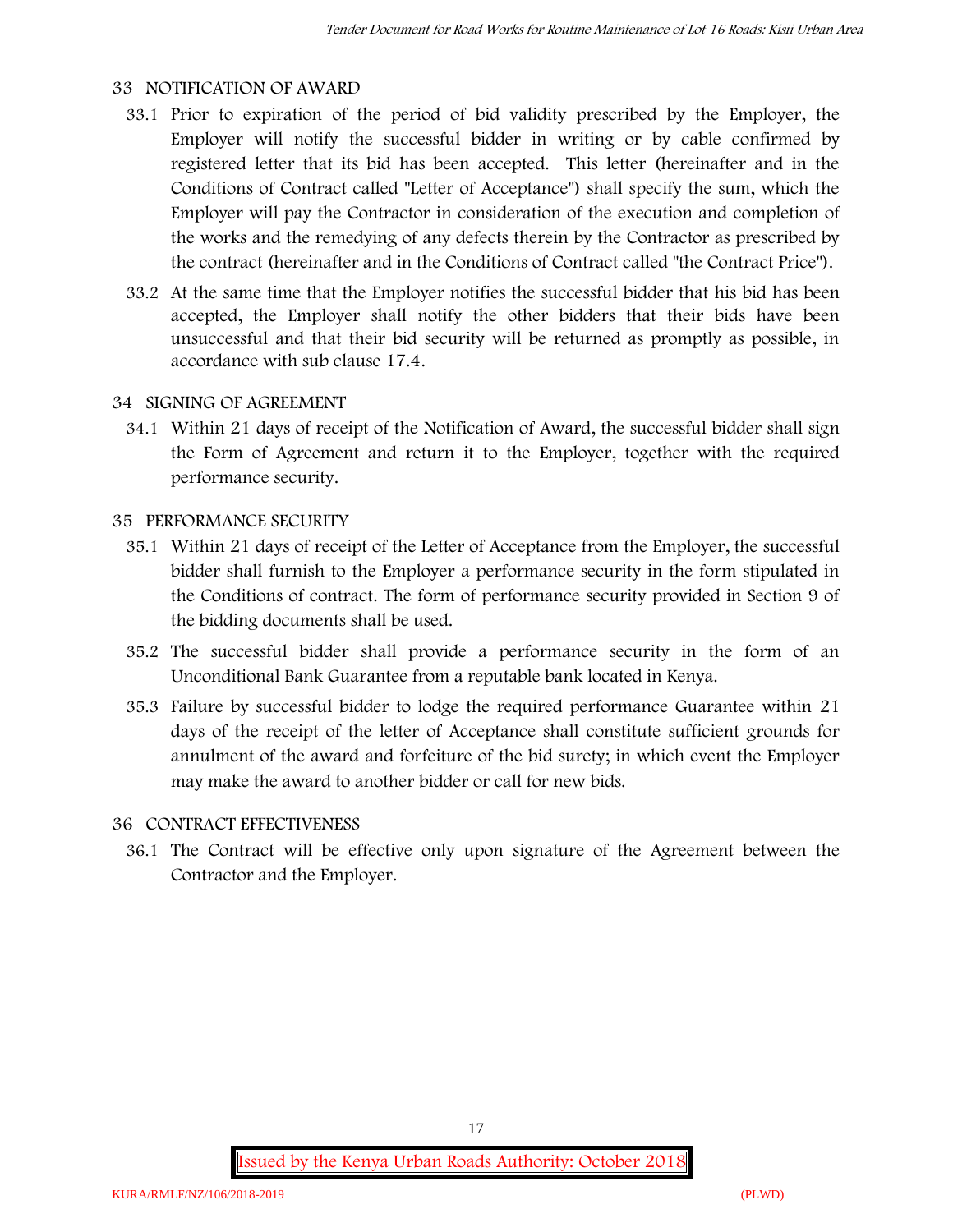# **QUALIFICATION CRITERIA**

This Section contains all the factors, methods and criteria that the Employer shall use to evaluate applications. The information to be provided in relation to each factor and the definitions of the corresponding terms are included in the respective Application Forms.

#### **Contents**

| 8. Schedule of the Major Items of Plant/Equipment Available for Proposed Contract 23 |  |
|--------------------------------------------------------------------------------------|--|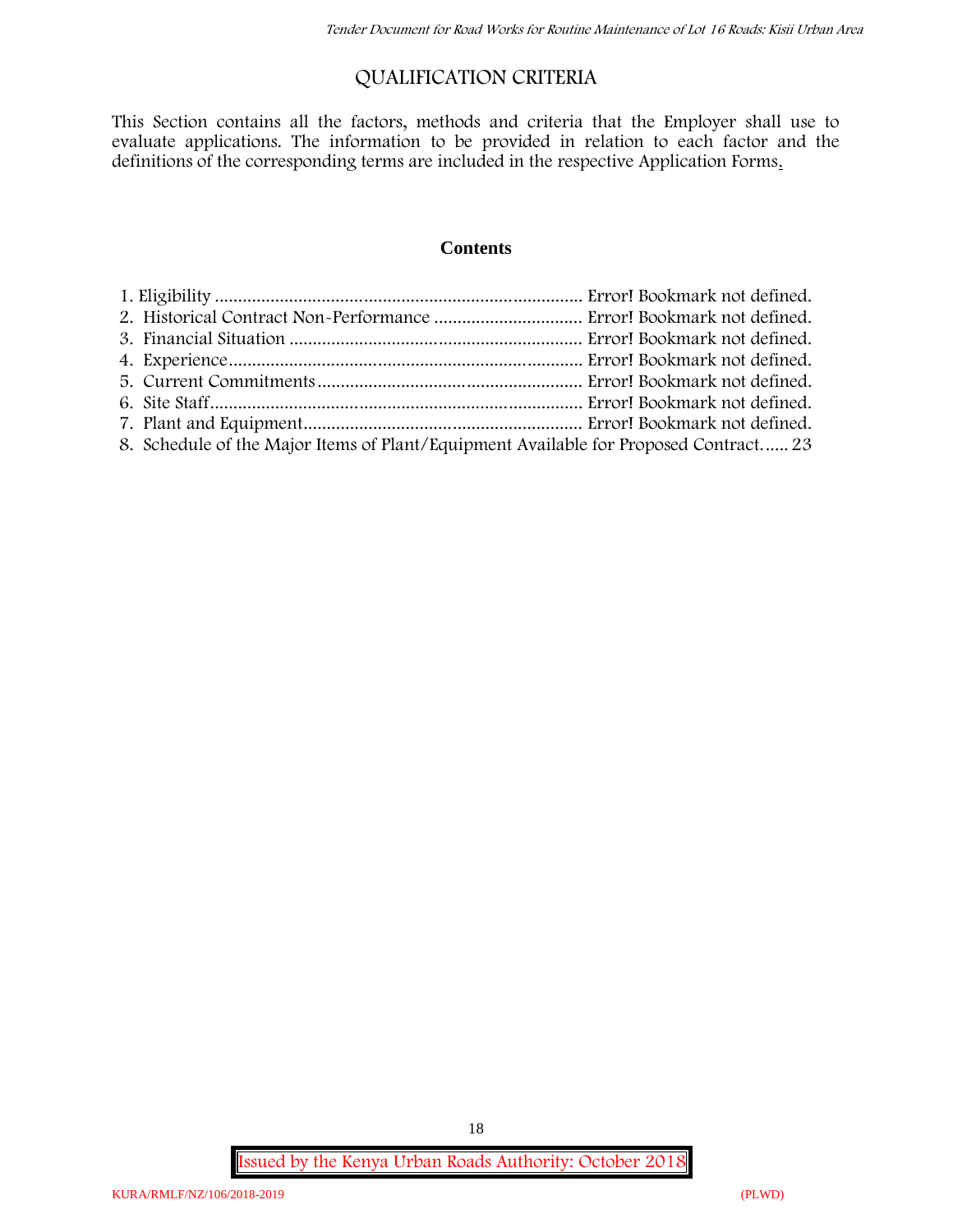| No. | Subject                                                                              | Requirement                                                                                                                                                                                                                                                                                                                                                                                                                                                                                                                                                           | Bidder                | Submission<br>Requirements |
|-----|--------------------------------------------------------------------------------------|-----------------------------------------------------------------------------------------------------------------------------------------------------------------------------------------------------------------------------------------------------------------------------------------------------------------------------------------------------------------------------------------------------------------------------------------------------------------------------------------------------------------------------------------------------------------------|-----------------------|----------------------------|
|     |                                                                                      |                                                                                                                                                                                                                                                                                                                                                                                                                                                                                                                                                                       |                       |                            |
| 1.1 | 1. Eligibility<br>Eligibility                                                        | Nationality in accordance with<br>Sub-Clause 4.1.                                                                                                                                                                                                                                                                                                                                                                                                                                                                                                                     | Must meet requirement | Section 2, Schedule 1      |
| 1.2 | Conflict of Interest                                                                 | No conflicts of interest in Sub-<br>Clause 4.2.                                                                                                                                                                                                                                                                                                                                                                                                                                                                                                                       | Must meet requirement | Section 2, Schedule 1      |
| 1.3 | Debarment                                                                            | Not having been declared<br>ineligible by the Employer, as<br>described in Sub-Clause 4.3.                                                                                                                                                                                                                                                                                                                                                                                                                                                                            | Must meet requirement | Section 2, Schedule 11     |
| 1.4 | Incorporation &<br>Registration                                                      | Pursuant to sub-clause 4.1 the<br>following shall be provided;<br>- Copy of Certificate of<br>incorporation certified by a<br>Commissioner of Oaths or<br>issuing authority to show that<br>the applicant is a registered<br>company and legally authorised<br>to do business in Kenya<br>- Proof of registration with the<br>National Construction Authority<br>(NCA) in the categories<br>indicated in the tender notice.<br>-Proof of registration with a<br>Certified copy of a valid<br>certificate from National or<br>County Treasury for relevant<br>category | Must meet requirement | Section 2, Schedule 1      |
| 2.1 | 2. Historical Contract Non-Performance<br>History of Non-<br>Performing<br>Contracts | Non-performance of a contract<br>did not occur within the last<br>five (5) years prior to the<br>deadline for application<br>submission based on all<br>information on fully settled<br>disputes or litigation. A fully<br>settled dispute or litigation is<br>one that has been resolved in<br>accordance with the Dispute<br>Resolution Mechanism under<br>the respective contract, and<br>where all appeal instances<br>available to the applicant have<br>been exhausted.                                                                                         | Must meet requirement | Section 2, Schedule 5      |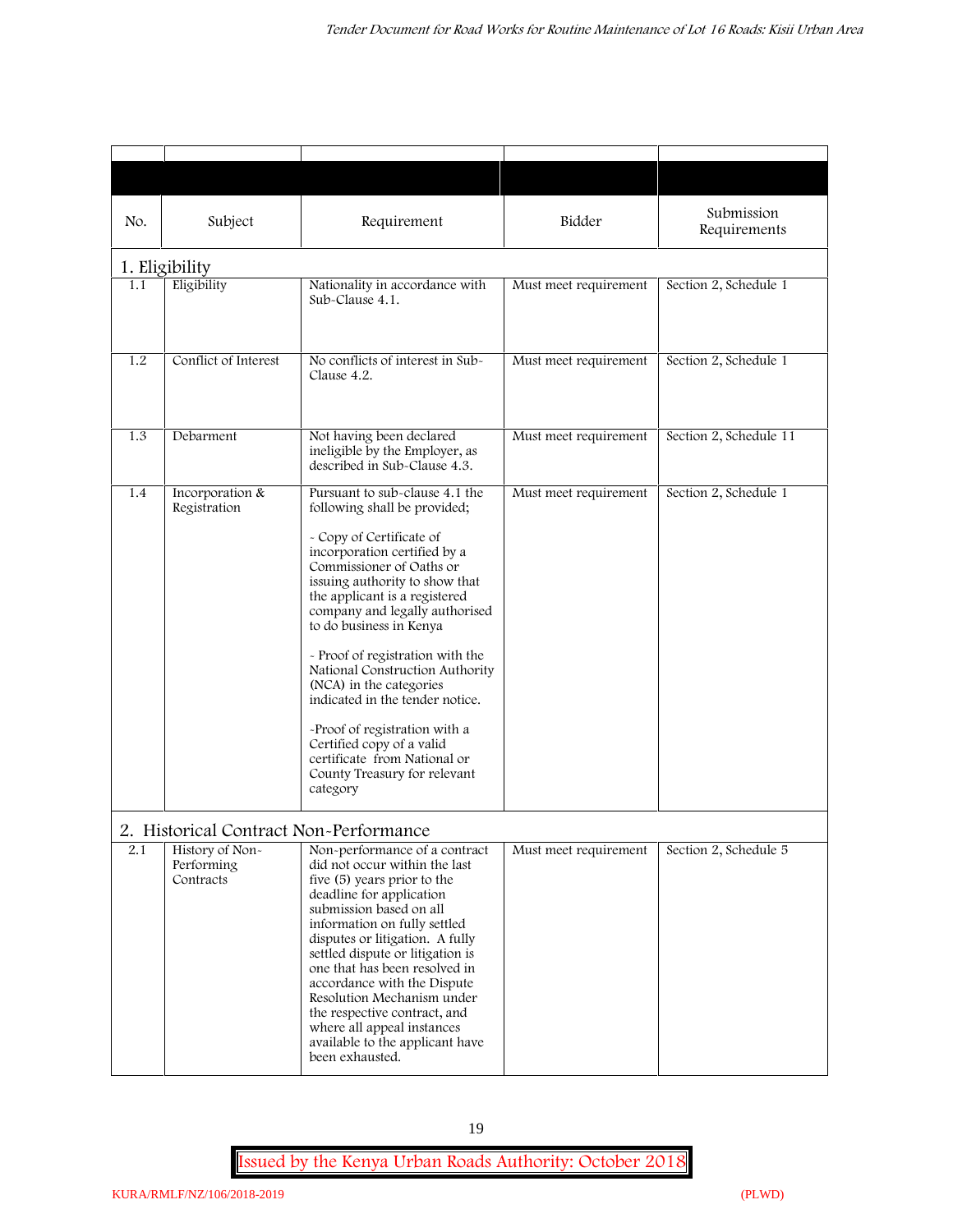| No.    | Subject                                    | Requirement                                                                                                                                                                                                                                                                                                                                                                                                                            | Bidder                                                                                                                              | Submission<br>Requirements                                                                                                                                                                                                                                                                                                                                                                                                                                                              |
|--------|--------------------------------------------|----------------------------------------------------------------------------------------------------------------------------------------------------------------------------------------------------------------------------------------------------------------------------------------------------------------------------------------------------------------------------------------------------------------------------------------|-------------------------------------------------------------------------------------------------------------------------------------|-----------------------------------------------------------------------------------------------------------------------------------------------------------------------------------------------------------------------------------------------------------------------------------------------------------------------------------------------------------------------------------------------------------------------------------------------------------------------------------------|
| 2.2    | Pending Litigation                         | All pending litigation shall in<br>total not represent more than<br>fifty percent (50%)] of the<br>Applicant's net worth and shall<br>be treated as resolved against<br>the Applicant.                                                                                                                                                                                                                                                 | Must meet requirement                                                                                                               | Section 2, Schedule 10                                                                                                                                                                                                                                                                                                                                                                                                                                                                  |
|        | 3. Financial Situation                     |                                                                                                                                                                                                                                                                                                                                                                                                                                        |                                                                                                                                     |                                                                                                                                                                                                                                                                                                                                                                                                                                                                                         |
| 3.1    | Financial<br>Performance                   | (a) Submission of audited<br>balance sheets or other financial<br>statements acceptable to the<br>Employer, for the last two [2]<br>years and authenticated bank<br>statement for the last six (6)<br>months to demonstrate:<br>(b) the current soundness of the<br>applicants financial position<br>and its prospective long term<br>profitability, and<br>(c) capacity to have a cash flow<br>equivalent to 20% of the tender<br>sum | Must submit as<br>required and bidders<br>who meet the<br>requirement are<br>marked YES, those<br>that do not meet are<br>marked NO | Attach evidence on<br>the requirement of<br>Section 2, Schedule 8<br>a) All pages must be<br>initialized and<br>stamped by both a<br>practicing Auditor<br>registered with<br>ICPAK and one of the<br>Directors. Auditor's<br>practicing<br>membership number<br>from ICPAC must be<br>indicated. Non-<br>adherence to this to<br>part a, b and c leads<br>to disqualification.<br>(b) All pages in the<br>bank statement must<br>be initialized and<br>stamped by the<br>issuing bank. |
| 3.2    | Average Annual<br>Construction<br>Turnover | (d) Average annual<br>construction turnover of KShs.8<br>Million [Eight Million],<br>calculated as total certified<br>payments received for contracts<br>in progress or completed,<br>within the last two $[(2)]$ years                                                                                                                                                                                                                | Must submit as<br>required and bidders<br>who meet the<br>requirement are<br>marked YES, those<br>that do not meet are<br>marked NO | Section 2, Schedule 8                                                                                                                                                                                                                                                                                                                                                                                                                                                                   |
|        | 4. Experience                              |                                                                                                                                                                                                                                                                                                                                                                                                                                        |                                                                                                                                     |                                                                                                                                                                                                                                                                                                                                                                                                                                                                                         |
| 4.1(a) | General<br>Construction<br>Experience      | Experience under construction<br>contracts in the role as a main<br>contractor or subcontractor for<br>at least the last five [5] years<br>prior to the applications<br>submission deadline                                                                                                                                                                                                                                            | Must submit as<br>required and bidders<br>who meet the<br>requirement are<br>marked YES, those<br>that do not meet are<br>marked NO | Section 2, Schedule 6A                                                                                                                                                                                                                                                                                                                                                                                                                                                                  |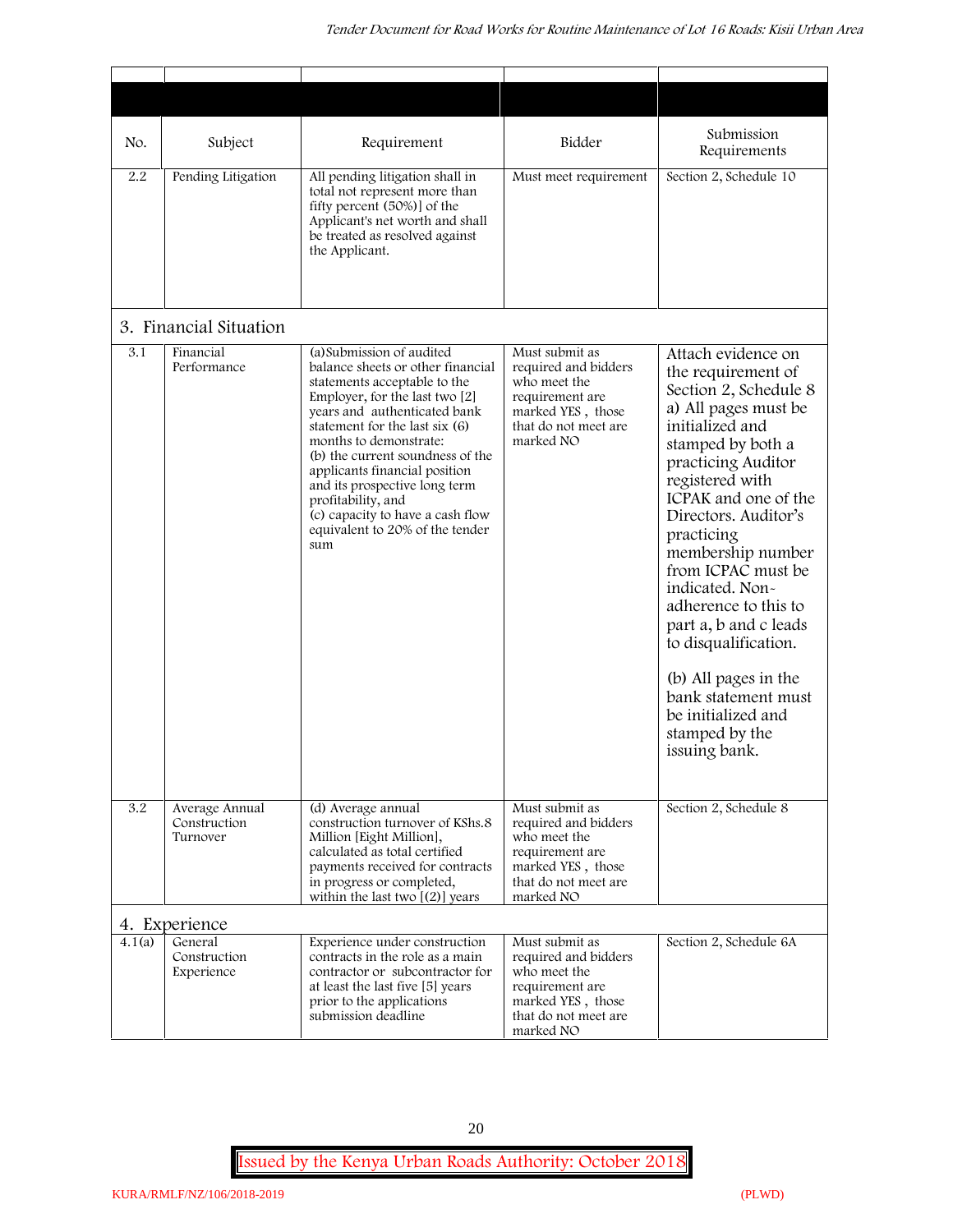| No.<br>Subject                                   | Requirement                                                                                                                                                                                                                                                                                                                                                                                                                                                                                       | Bidder                                                                                                                              | Submission<br>Requirements |
|--------------------------------------------------|---------------------------------------------------------------------------------------------------------------------------------------------------------------------------------------------------------------------------------------------------------------------------------------------------------------------------------------------------------------------------------------------------------------------------------------------------------------------------------------------------|-------------------------------------------------------------------------------------------------------------------------------------|----------------------------|
| 4.2(b)<br>Specific<br>Construction<br>Experience | Participation as a roads<br>contractor, management<br>contractor or subcontractor, in<br>at least three (3) each with a<br>value of at least<br>KShs. 3 Million (three million),<br>successfully and substantially<br>completed. One (1) of the<br>contracts should be in an urban<br>centre and that are similar to<br>the proposed works. The<br>similarity shall be based on the<br>physical size, complexity,<br>methods/technology or other<br>characteristics as described in<br>Section 2. | Must submit as<br>required and bidders<br>who meet the<br>requirement are<br>marked YES, those<br>that do not meet are<br>marked NO | Section 2, Schedule6A      |
| 5. Current Commitments                           |                                                                                                                                                                                                                                                                                                                                                                                                                                                                                                   |                                                                                                                                     |                            |
| On-going contracts<br>5.1                        | The total value of outstanding<br>works on the on-going<br>contracts should not exceed the<br>average annual turnover for the<br>last two years.                                                                                                                                                                                                                                                                                                                                                  | Must submit as<br>required and bidders<br>who meet the<br>requirement are<br>marked YES, those<br>that do not meet are<br>marked NO | Section 2, Schedule 6B     |
| 6. Site Staff                                    |                                                                                                                                                                                                                                                                                                                                                                                                                                                                                                   |                                                                                                                                     |                            |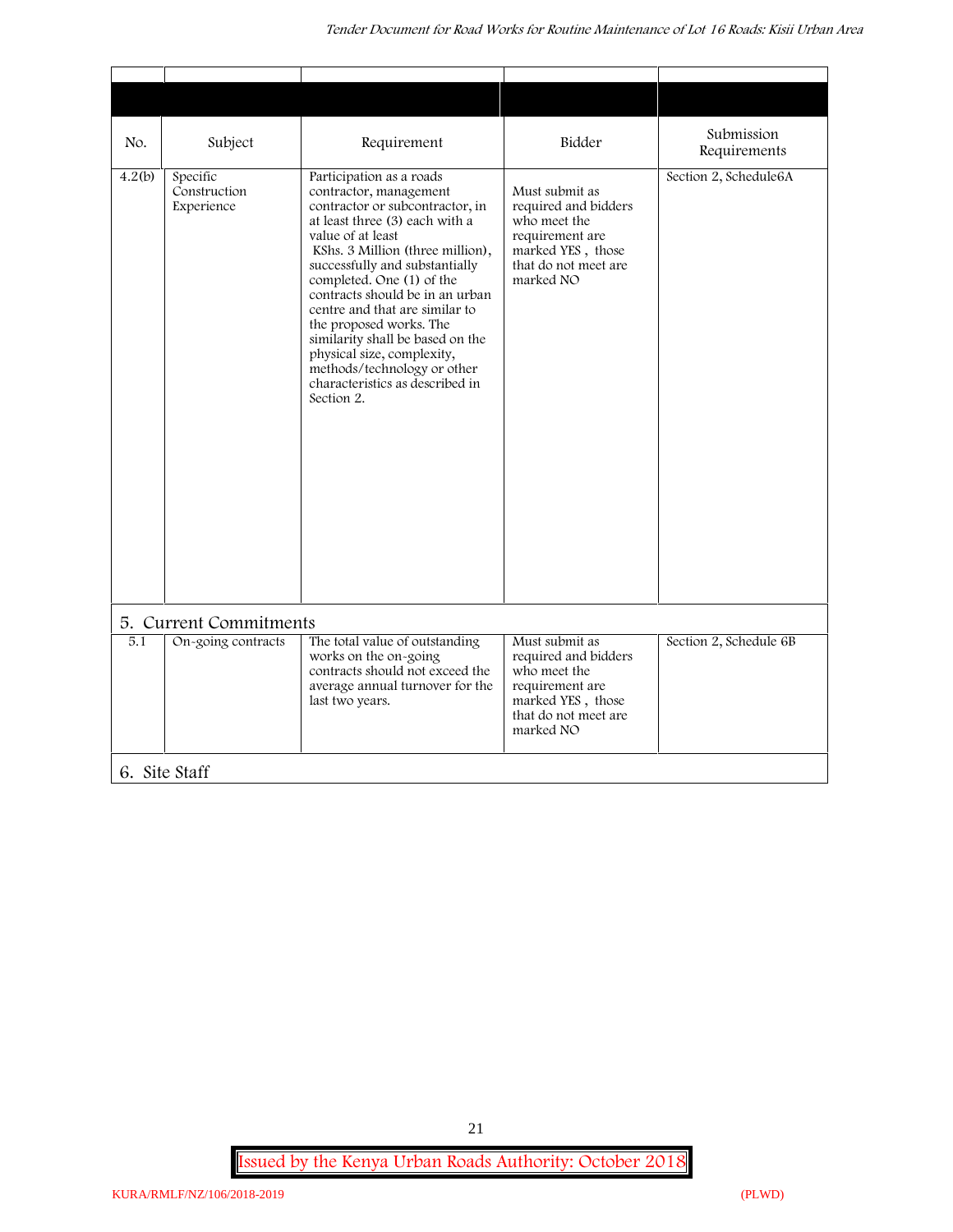| No. | Subject                                | Requirement                                                                                                                                                    | Bidder                                                                                                                              | Submission<br>Requirements |
|-----|----------------------------------------|----------------------------------------------------------------------------------------------------------------------------------------------------------------|-------------------------------------------------------------------------------------------------------------------------------------|----------------------------|
|     | HQ Staff                               | The site staff shall posses<br>minimum levels of<br>qualifications set below;<br>Qualification $=$<br>Diploma in Civil<br>Engineering/Building<br>construction | Must submit as<br>required and bidders<br>who meet the<br>requirement are                                                           | Section 2, Schedule 5      |
|     | Site Agent                             | Qualification $=$<br>Degree in Civil Engineering<br>General Experience                                                                                         | marked YES, those<br>that do not meet are<br>marked NO                                                                              |                            |
|     | Foreman                                | Specific Experience<br>Qualification = $Dip$ . Civil<br>Engineering<br>General Experience $=$ 5 yrs<br>Specific Experience $=$ 3 Yrs                           | Must submit as<br>required and bidders<br>who meet the<br>requirement are                                                           |                            |
|     | Site Surveyor                          | Qualification = Diploma in<br>Survey<br>General Experience = $3 \text{ yrs}$<br>Specific Experience $= 2$ Yrs                                                  | marked YES, those<br>that do not meet are<br>marked NO                                                                              |                            |
| 5.  | PLANT AND EQUIPMENT                    |                                                                                                                                                                |                                                                                                                                     |                            |
|     | See description<br>below in Schedule 7 |                                                                                                                                                                |                                                                                                                                     |                            |
| 6.  | Work Methodology                       | Submission of a brief work<br>methodology in accordance with<br>sub-clause 5.3                                                                                 | Must submit as<br>required and bidders<br>who meet the<br>requirement are<br>marked YES, those<br>that do not meet are<br>marked NO | Section 2                  |
| 7.  | Business permit and<br>office location | Should have a physical address<br>and Current business Permit                                                                                                  | Must submit as<br>required and bidders<br>who meet the<br>requirement are<br>marked YES, those<br>that do not meet are<br>marked NO | Section 2, Schedule 1      |
| 8.  | Litigation History                     | The applicant to provide a valid<br>Sworn affidavit for the tender.                                                                                            | Must submit as<br>required and bidders<br>who meet the<br>requirement are<br>marked YES, those<br>that do not meet are<br>marked NO | Section 2, Schedule 10     |

22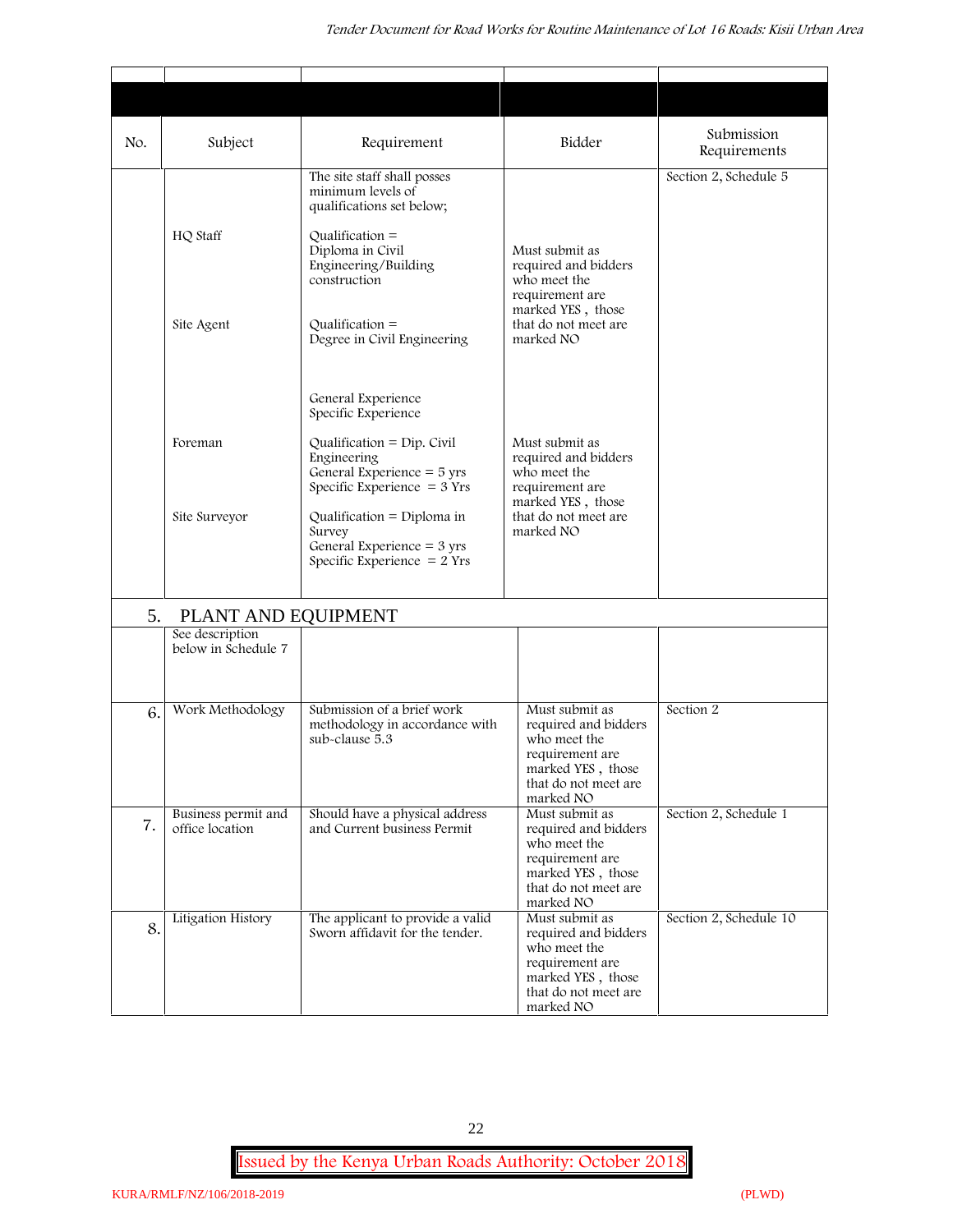**8. Schedule of the Major Items of Plant/Equipment Available for Proposed Contract.**

The Bidder must indicate the core plant and equipment considered by the company to be necessary for undertaking the project together with proof of ownership or lease of the same. The lease must be current i.e. dated from July 2018. Leases which are out dated will not be accepted. (\* Mandatory minimum number of equipment required by the Employer for the execution of the project that the bidder must make available for the Contract).

| Item<br>No.      | Equipment Details                         | *Minimum<br>Number<br>Required<br>for the<br>Contract<br>Execution | Compliance<br>Requirement | No of<br>Equipment<br>Owned by<br>the Bidder | No. of<br>equipment to<br>be hired/<br>purchased by<br>the Bidder | No. of<br>equipment to be<br>made available<br>for the Contract<br>by the Bidder |
|------------------|-------------------------------------------|--------------------------------------------------------------------|---------------------------|----------------------------------------------|-------------------------------------------------------------------|----------------------------------------------------------------------------------|
| $\boldsymbol{A}$ | General Plant                             |                                                                    |                           |                                              |                                                                   |                                                                                  |
|                  | Asphalt Concrete patching<br>plant        | optional                                                           |                           |                                              |                                                                   |                                                                                  |
|                  | Milling Machine                           |                                                                    |                           |                                              |                                                                   |                                                                                  |
| $\, {\bf B}$     | Asphalt Milling Machine                   |                                                                    |                           |                                              |                                                                   |                                                                                  |
|                  | <b>Bituminous Plants</b>                  | optional                                                           |                           |                                              |                                                                   |                                                                                  |
|                  | <b>Bitumen Pressure</b><br>distributor    |                                                                    |                           |                                              |                                                                   |                                                                                  |
| $\mathcal{C}$    | Asphalt concrete paver                    |                                                                    |                           |                                              |                                                                   |                                                                                  |
|                  | Compactors                                | optional                                                           |                           |                                              |                                                                   |                                                                                  |
|                  | Vibrating compaction plate<br>300 mm wide | optional                                                           |                           |                                              |                                                                   |                                                                                  |
|                  | Vibrating compaction plate<br>600 mm wide |                                                                    |                           |                                              |                                                                   |                                                                                  |
| $\mathbf D$      |                                           |                                                                    |                           |                                              |                                                                   |                                                                                  |
|                  | Pot hole repair machines                  |                                                                    |                           |                                              |                                                                   |                                                                                  |
|                  | Colas Sprayer                             | $\circ$                                                            |                           |                                              |                                                                   |                                                                                  |
|                  | Pavement Cutter Machine                   | $\mathfrak{O}$                                                     |                           |                                              |                                                                   |                                                                                  |
|                  |                                           |                                                                    |                           |                                              |                                                                   |                                                                                  |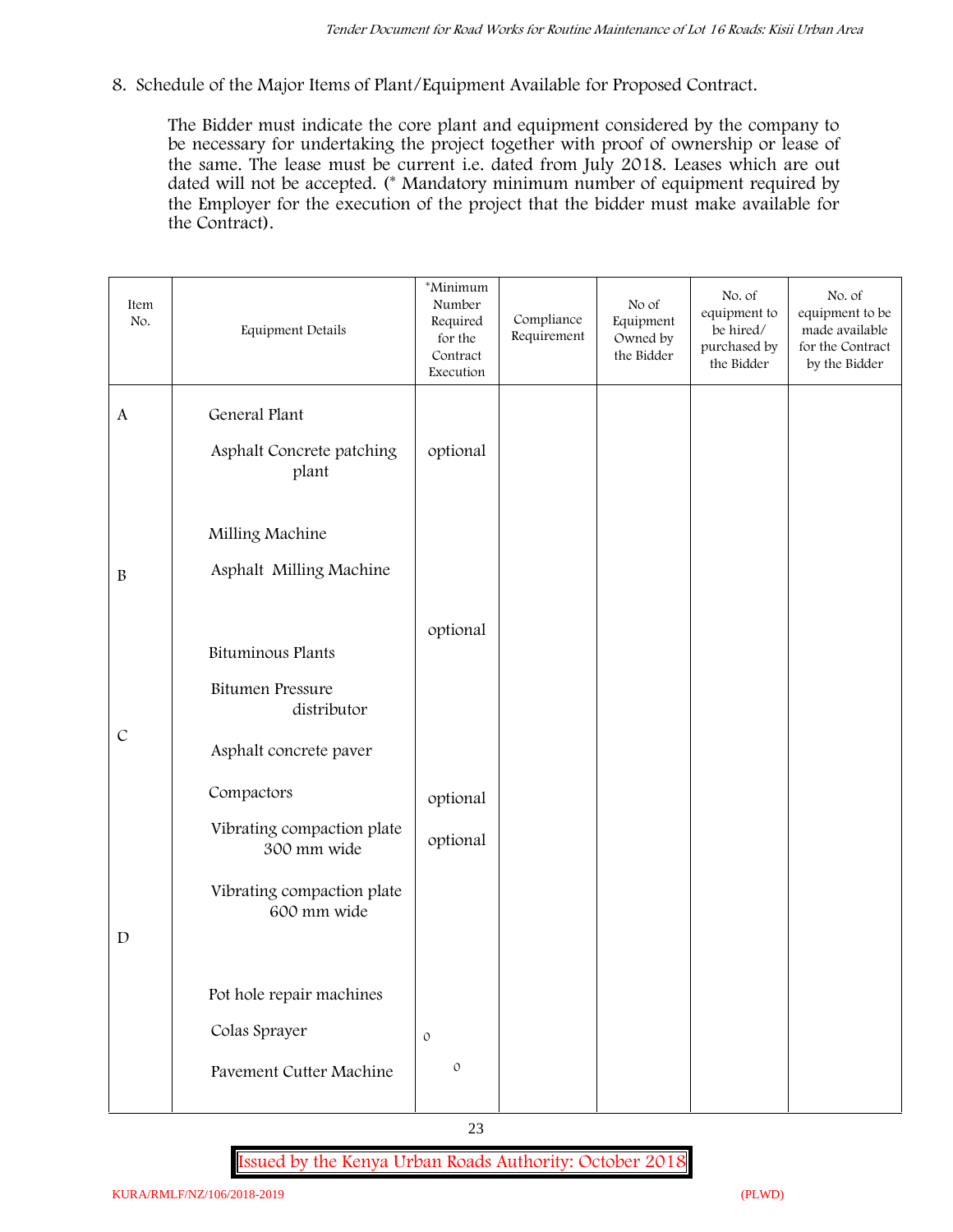|                           | Paver Breaker Machine                                                                               | $\mathcal{O}$ |        |  |  |
|---------------------------|-----------------------------------------------------------------------------------------------------|---------------|--------|--|--|
| ${\bf E}$                 | Pedestrian Roller                                                                                   | $\circ$       |        |  |  |
|                           | Concrete Equipment                                                                                  | $\circ$       |        |  |  |
|                           | Mobile concrete mixers                                                                              |               | YES/NO |  |  |
|                           | Concrete vibrators                                                                                  | $\mathcal{O}$ |        |  |  |
|                           |                                                                                                     |               |        |  |  |
|                           | Transport (Tippers,<br>dumpers, water tankers)                                                      | $\mathbf{1}$  |        |  |  |
| $\boldsymbol{\mathrm{F}}$ | $4X2$ tippers payload $7 - 12$<br>tonnes                                                            |               |        |  |  |
|                           | 6X4 tippers payload 16 -<br>20 tonnes                                                               |               |        |  |  |
|                           | 8X4 tippers payload 16 -<br>20 tonnes                                                               |               |        |  |  |
|                           | Flatbed lorries                                                                                     |               |        |  |  |
| $\mathsf G$               | Water tankers $(18,000 -$<br>20,000 litres<br>capacity)                                             | OPTIONAL      |        |  |  |
|                           | Subtotal for $G$ – tippers,<br>dumpers                                                              | 3             | YES/NO |  |  |
|                           | Earth - Moving Equipment                                                                            |               |        |  |  |
|                           | Wheeled loaders - Dozer<br>D <sub>6</sub>                                                           |               |        |  |  |
|                           | Motor graders (93-205<br>kW)                                                                        |               |        |  |  |
|                           | Trench excavator                                                                                    |               |        |  |  |
|                           | Subtotal for $H$ – Earth<br>moving equipment                                                        | 1             | YES/NO |  |  |
|                           | Excavators                                                                                          | $\mathbf{1}$  |        |  |  |
| $\, {\rm H}$              | Hydraulic crawler<br>mounted $(7 - 10 \text{ tonnes})$ -<br>$0.25 - 0.4$ m <sup>3</sup> SAE bucket. |               |        |  |  |

24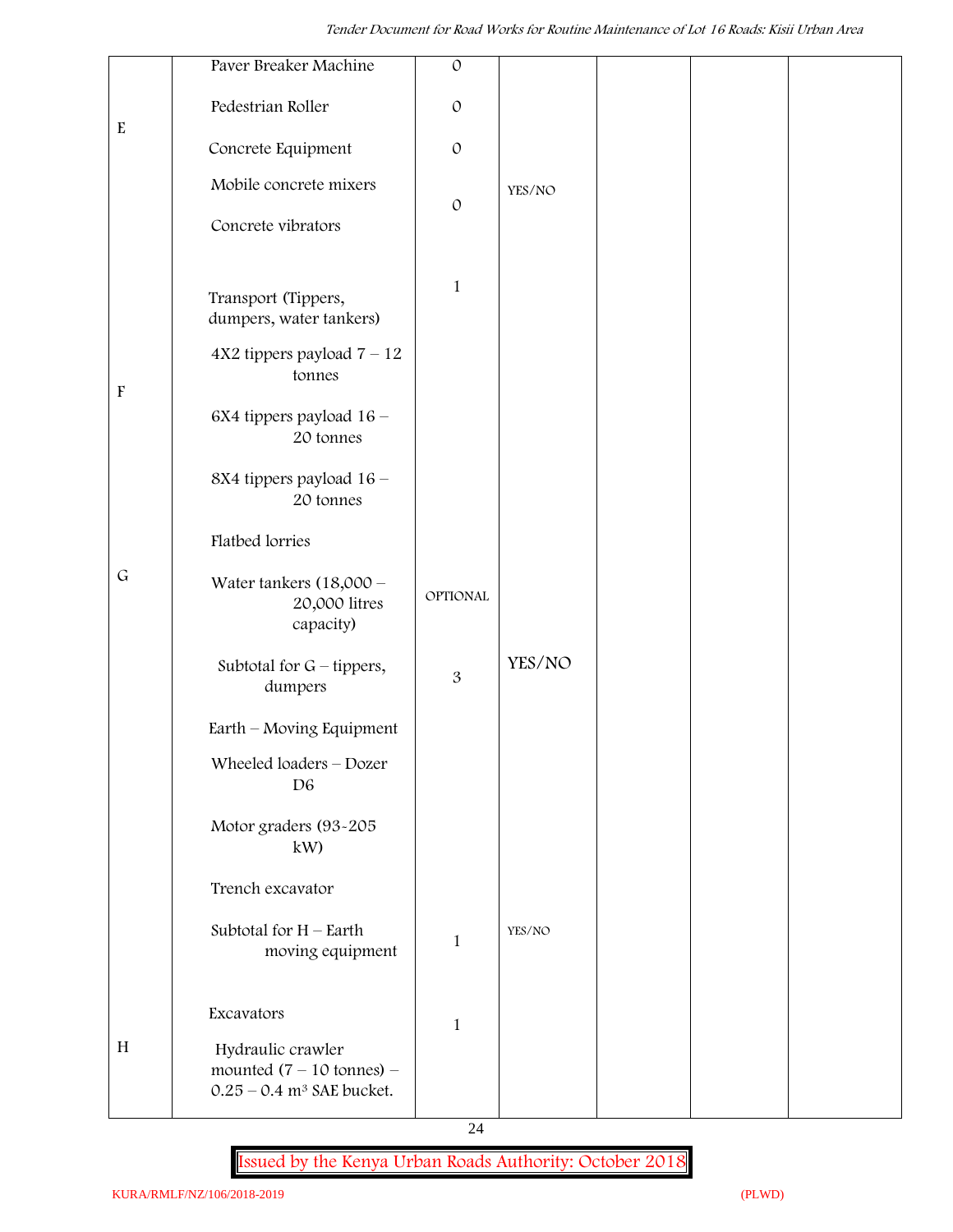|         | Hydraulic crawler mounted<br>$(10 - 16 \text{ tonnes}) - 0.40 -$<br>0.60 m <sup>3</sup> SAE bucket.  |              |        |  |
|---------|------------------------------------------------------------------------------------------------------|--------------|--------|--|
|         | Hydraulic wheel mounted<br>$(7 - 10 \text{ tonnes}) - 0.25 -$<br>0.4 m <sup>3</sup> SAE bucket.      |              |        |  |
| $\bf I$ | Hydraulic wheel mounted<br>$(10 - 16 \text{ tonnes}) - 0.40 -$<br>0.6 m <sup>3</sup> SAE bucket.     |              |        |  |
|         | Hydraulic wheel mounted<br>back loader $(7 - 10$ tonnes)<br>$-0.25 - 0.4$ m <sup>3</sup> SAE bucket. |              |        |  |
|         | Subtotal for I (Excavators)                                                                          | $\mathbf{1}$ | YES/NO |  |
|         | Rollers                                                                                              |              |        |  |
|         | Self-propelled single drum<br>vibrating (various types)                                              | $1\,$        | YES/NO |  |
|         | Pneumatic rubber tyre (1-2<br>tonnes/wheel)                                                          | $\mathbf{1}$ |        |  |
|         | Double drum vibrating<br>pedestrian roller                                                           | OPTIONAL     | YES/NO |  |
|         |                                                                                                      |              |        |  |
| J       |                                                                                                      |              |        |  |
|         |                                                                                                      |              |        |  |
|         |                                                                                                      |              |        |  |
|         |                                                                                                      |              |        |  |
|         |                                                                                                      |              |        |  |
|         |                                                                                                      |              |        |  |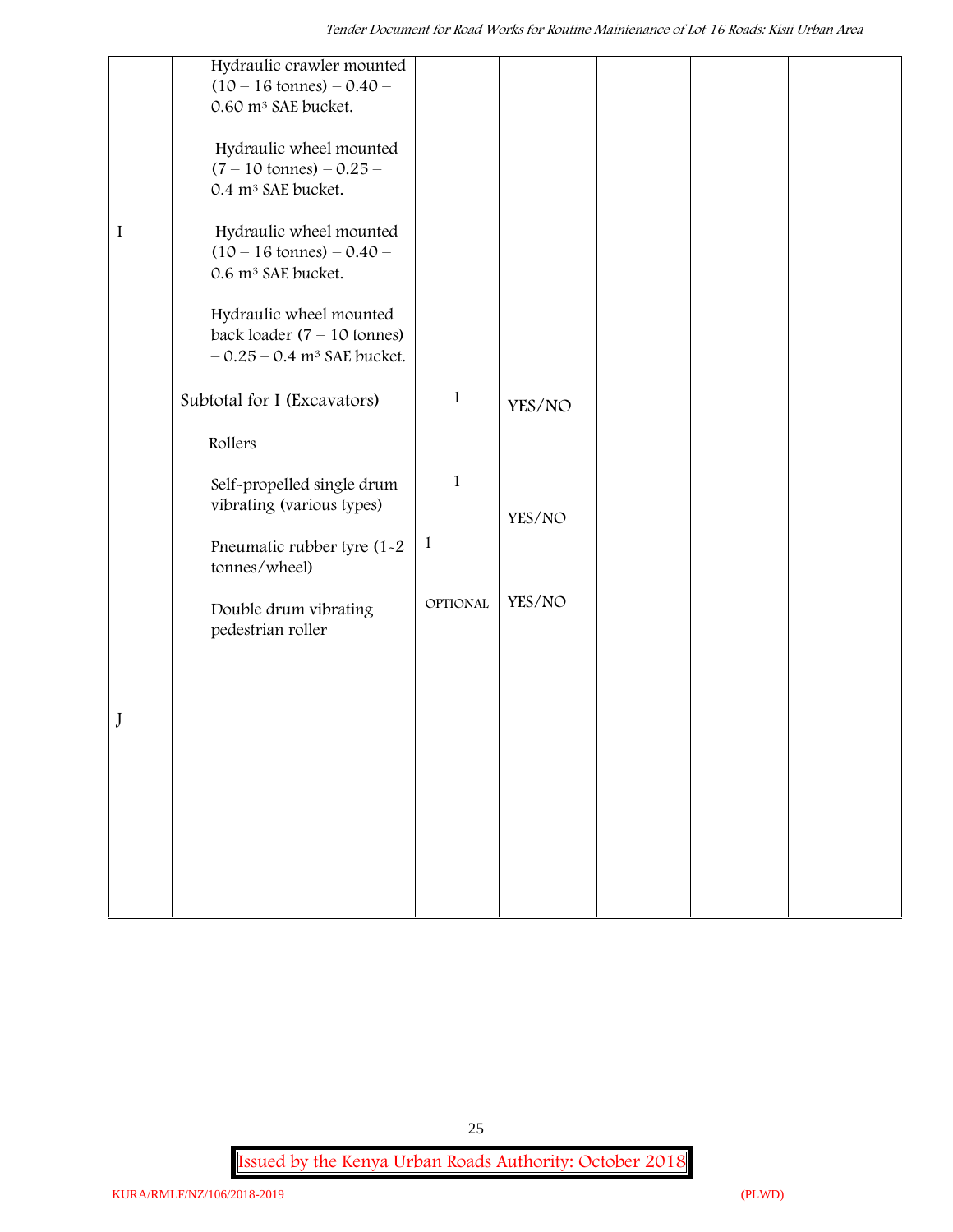# **Appendix to Instruction to Tenderers**

# **Table 1: Pre- Qualification Checklist for Completeness and Responsiveness.**

| S/No. | Completeness and<br>Responsiveness<br>Criteria                | References                                   | Requirement                                                                                                                                |  |
|-------|---------------------------------------------------------------|----------------------------------------------|--------------------------------------------------------------------------------------------------------------------------------------------|--|
| 1.    | Form of Bid                                                   | Section II<br>Clause 20.2                    | Amount must be indicated<br>Properly stamped, filled and signed<br>$\tilde{\phantom{a}}$                                                   |  |
| 2.    | Appendix to Form of<br>Bid                                    | Section II<br>Clause 20.2                    | Properly stamped, filled and signed                                                                                                        |  |
| 3.    | <b>Bid Security</b>                                           | Section II<br>Clause 17                      | - The bidder must fill the Bid Securing<br>Declaration Form                                                                                |  |
| 4.    | <b>Confidential Business</b><br>Questionnaire                 | Section IX;<br>Schedule 1                    | Properly filled, stamped and signed<br>$\tilde{\phantom{a}}$<br>Provide all required information<br>$\tilde{\phantom{a}}$                  |  |
| 5.    | Form of Power of<br>Attorney                                  | Section IX;<br>Schedule 2<br>Clause $5.1(a)$ | Properly filled, stamped and signed                                                                                                        |  |
| 6.    | Tax Compliance<br>Certificate                                 | Tender notice                                | - Provide valid tax compliance certificate                                                                                                 |  |
| 7.    | Registration with<br>National Construction<br>Authority (NCA) | Tender notice<br>Item 1.4 of QC              | - Copy of valid certificate and practicing<br>license                                                                                      |  |
| 8.    | Certificate of<br>Incorporation                               | Tender notice<br>Item 1.4 of QC              | Copy of certificate Certified by<br>Commissioner for Oaths                                                                                 |  |
| 9.    | Certificate of<br>Registration in a<br>target group           | Tender notice                                | - Certified copy of a valid certificate from<br>National or County Treasury for<br>relevant category                                       |  |
| 10.   | Priced Bill of<br>Quantities                                  | Clause 14.1<br>Section IX                    | Fill all rates, prices and amounts and<br>$\tilde{\phantom{a}}$<br>counter sign any alteration(s)<br>Stamp and initial all pages of BOQ's  |  |
|       | Eligibility                                                   | Section II;<br>Schedule 1<br>Clause 4.1      | - Legible copies of National ID or passport<br>for all directors<br>System generated Form CR12 (12<br>$\widetilde{\phantom{m}}$<br>months) |  |
| 11.   | Conflict of interest                                          | Section II;<br>Schedule 1<br>Clause 4.2      | - to state explicitly                                                                                                                      |  |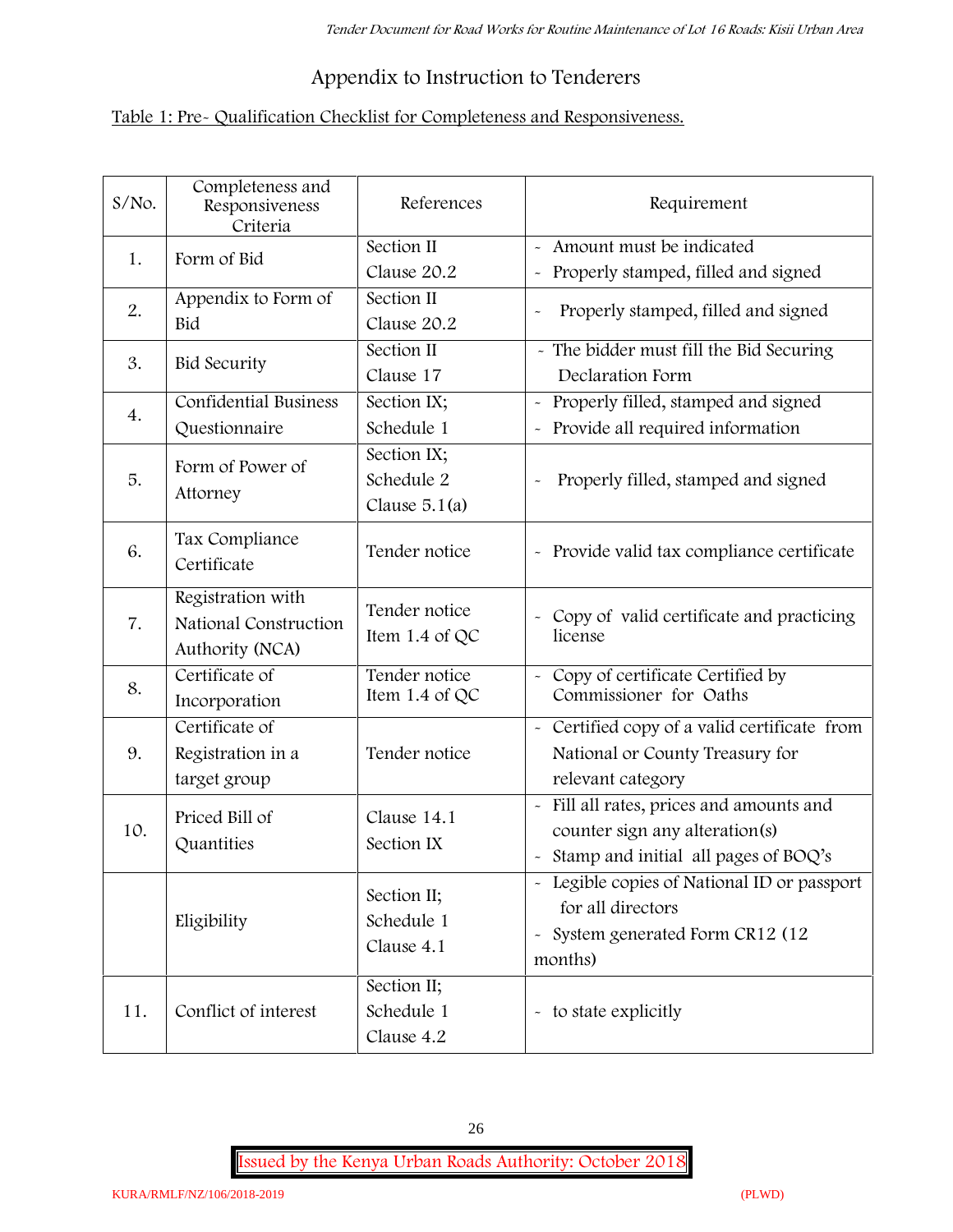| 12.            | Section II<br>Clause 30.4;<br>Debarment                                    |                                               | Properly filled, stamped and signed                                                                                                                                                                                                                                                                                                            |
|----------------|----------------------------------------------------------------------------|-----------------------------------------------|------------------------------------------------------------------------------------------------------------------------------------------------------------------------------------------------------------------------------------------------------------------------------------------------------------------------------------------------|
|                |                                                                            | Schedule 11<br>Item 1.3 of QC                 |                                                                                                                                                                                                                                                                                                                                                |
| 13.            | Pending Litigation                                                         | Item 2.2 of QC                                | Provide original sworn affidavit for the<br>specific tender                                                                                                                                                                                                                                                                                    |
| 14.            | Litigation History                                                         | Section II Clause<br>31.8; Schedule 10        | Properly filled, stamped and signed                                                                                                                                                                                                                                                                                                            |
| 15.            | History of Non<br>performance                                              | Schedule 6B<br>Item $2.1$ of QC               | - Fill information on non-completed<br>works                                                                                                                                                                                                                                                                                                   |
| 16.            | Certificate of<br>Tenderers Visit to Site                                  | Section II;<br>Clause 8.3                     | - Attend pre-bid meeting/visit<br>Certificate must be signed and stamped<br>$\tilde{\phantom{a}}$<br>by the Employer's representative                                                                                                                                                                                                          |
| 17.            | Schedule of Major<br>Items of Plant                                        | Section XI<br>Item 5 of QC;<br>Schedule 7     | Properly filled, stamped and signed<br>$\tilde{}$                                                                                                                                                                                                                                                                                              |
| 18.            | Schedule of Key<br>Personnel                                               | Section XI<br>Item 6 of QC;<br>Schedule 5     | Properly filled, stamped and signed<br>$\tilde{\phantom{a}}$                                                                                                                                                                                                                                                                                   |
| 19.            | Roadwork Completed<br>Satisfactorily                                       | Section XI;<br>Item 4 of QC<br>Schedule 6A    | - Properly filled, stamped and signed                                                                                                                                                                                                                                                                                                          |
| 20.            | Schedule of Ongoing<br>Projects                                            | Section XI;<br>Item 5.1 of QC<br>Schedule 7   | Properly filled, stamped and signed                                                                                                                                                                                                                                                                                                            |
| 21.            | Schedule of other<br>Supplementary<br>Information /<br>Financial Standings | Section XI;<br>Item $5.1$ of QC<br>Schedule 9 | Properly filled, stamped and signed                                                                                                                                                                                                                                                                                                            |
| 22             | Declaration form for<br>bankrupt or insolvent                              | Schedule 11                                   | Properly filled, stamped and signed                                                                                                                                                                                                                                                                                                            |
| 23             | Anti-corruption form                                                       | Schedule 12                                   | Properly filled, stamped and signed<br>$\tilde{\phantom{a}}$                                                                                                                                                                                                                                                                                   |
| 24.            | Copy of Bid Document                                                       | Clause 20.1                                   | Replica of the original                                                                                                                                                                                                                                                                                                                        |
| 25.            | Bid documents must<br>be serialized                                        | <b>PPDA 2015</b>                              | -All pages of the tender documents must<br>be serialized. (either the bidder serializes<br>from the first page of the tender<br>documents or serializes as continuity from<br>the KURA tender documents <i>i.e.</i> if the<br>KURA tender documents ends at page 200<br>then the next document of the bidder<br>should continue as $201, 2012$ |
| <b>REMARKS</b> |                                                                            | Clause 13.1/20.2                              | Bid document to be complete, properly<br>filled and signed.                                                                                                                                                                                                                                                                                    |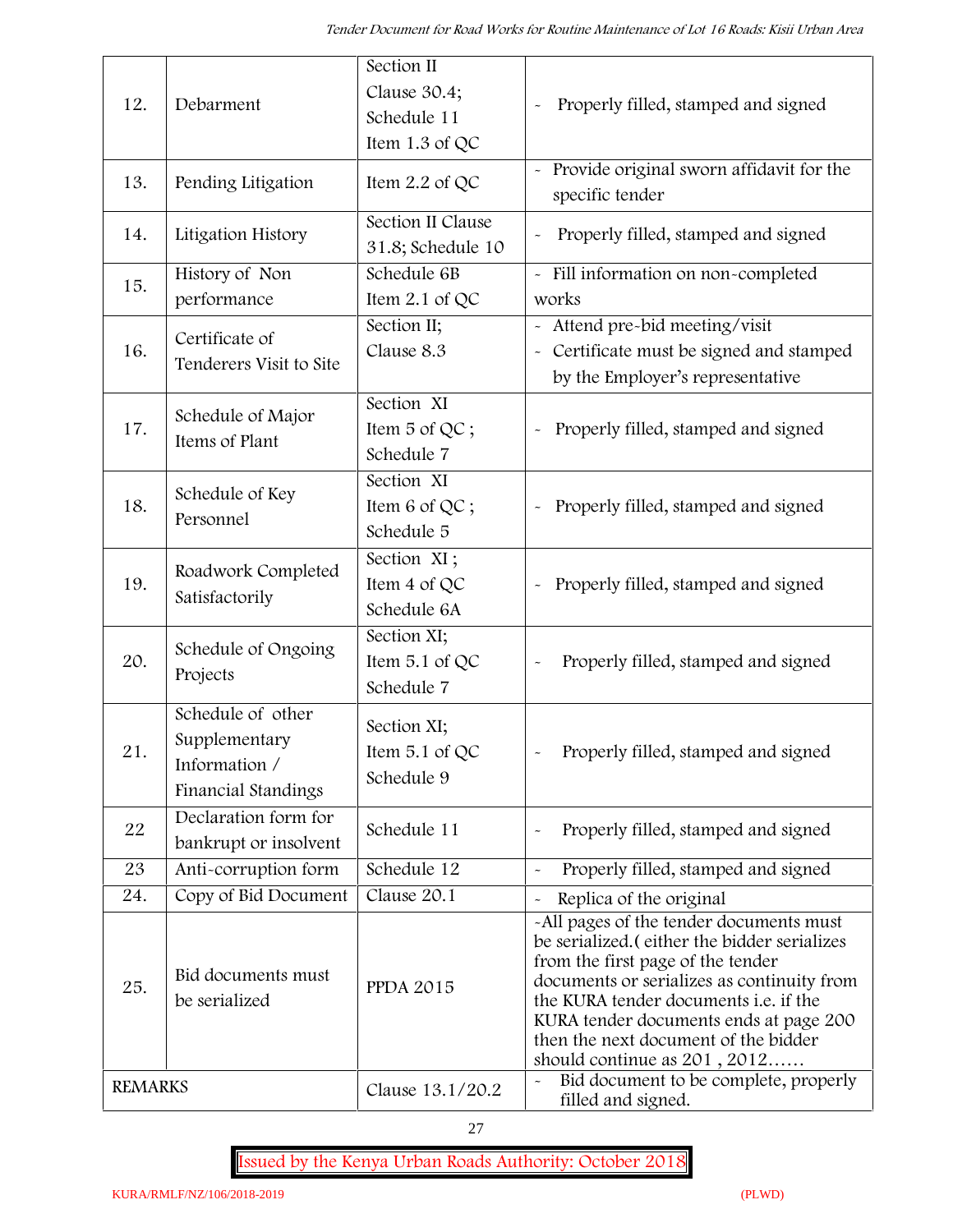# **Key:** QC – Qualification Criteria

#### **Table 2: Post- qualification Score**

| <b>ITEM</b>    |               | <b>DESCRIPTION</b>                   | <b>MUST</b>     | <b>MEET</b> |
|----------------|---------------|--------------------------------------|-----------------|-------------|
|                |               |                                      | <b>CRITERIA</b> |             |
| 1              |               | <b>FINANCIAL CAPACITY</b>            |                 |             |
|                | a             | <b>Audited Statements</b>            | YES/NO          |             |
|                | $\mathbf b$   | Cash flow statement (forecasts)      | YES/NO          |             |
|                | $\mathcal{C}$ | Financial position/Ratios            | YES/NO          |             |
|                | d             | Turnover                             | YES/NO          |             |
| 2              |               | <b>EXPERIENCE</b>                    |                 |             |
|                |               | General Experience                   | YES/NO          |             |
|                |               | Specific experience in related works | YES/NO          |             |
| 3              |               | <b>CURRENT COMMITMENTS</b>           |                 |             |
|                |               | On-going works                       | YES/NO          |             |
| $\overline{4}$ |               | <b>KEY PERSONNEL</b>                 |                 |             |
|                |               | HQ Staff                             | YES/NO          |             |
|                |               | Site Agent                           | YES/NO          |             |
|                |               | Surveyor                             | YES/NO          |             |
|                |               | Foreman                              | YES/NO          |             |
| 5              |               | PLANT AND EQUIPMENT                  |                 |             |
|                |               | Equipment capabilities               | YES/NO          |             |
| 6              |               | WORK METHODOLOGY                     | YES/NO          |             |
| 7              |               | LITIGATION HISTORY                   | YES/NO          |             |
| 8              |               | Business permit and office location  | YES/NO          |             |
|                |               | <b>REMARKS</b>                       | YES/NO          |             |

Bidders must achieve YES in all the measured parameters to qualify.

 The bidders who pass the technical criteria will be subjected to financial evaluation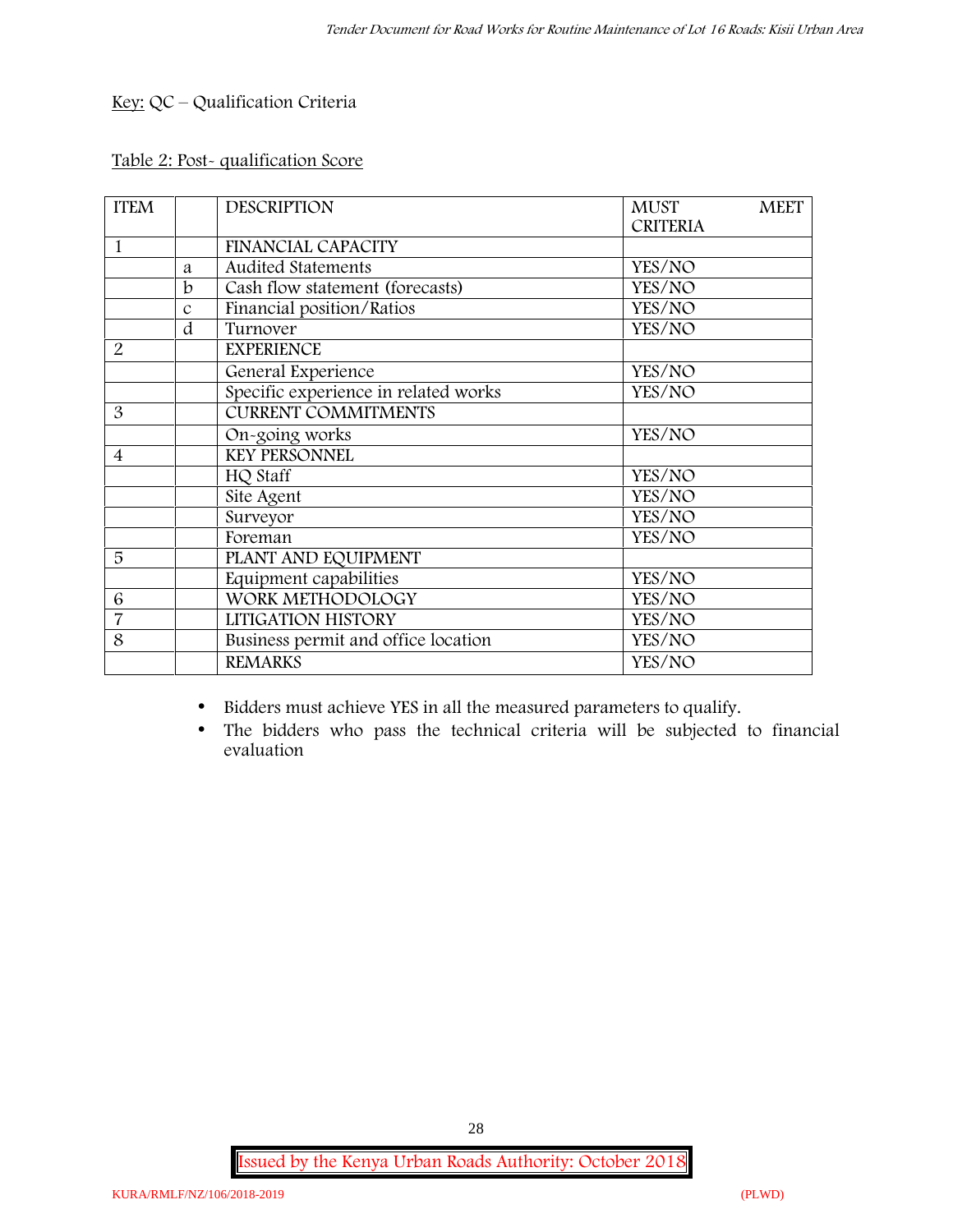# **SECTION IV: CONDITIONS OF CONTRACT**

# **PART I: GENERAL CONDITIONS OF CONTRACT**

The Conditions of Contract Part 1 – General Conditions shall be those forming Part 1 of the Conditions of Contract for works of Civil engineering construction Fourth Edition 1987, reprinted in 1992 with further amendments, prepared by the Federation Internationale des Ingenieurs Conseils (FIDIC)

Copies of the FIDIC Conditions of Contract can be obtained from:

FIDIC Secretariat P.O.Box 86 1000 Lausanne 12 **Switzerland** Fax: 41 21 653 5432 Telephone: 41 21 653 5003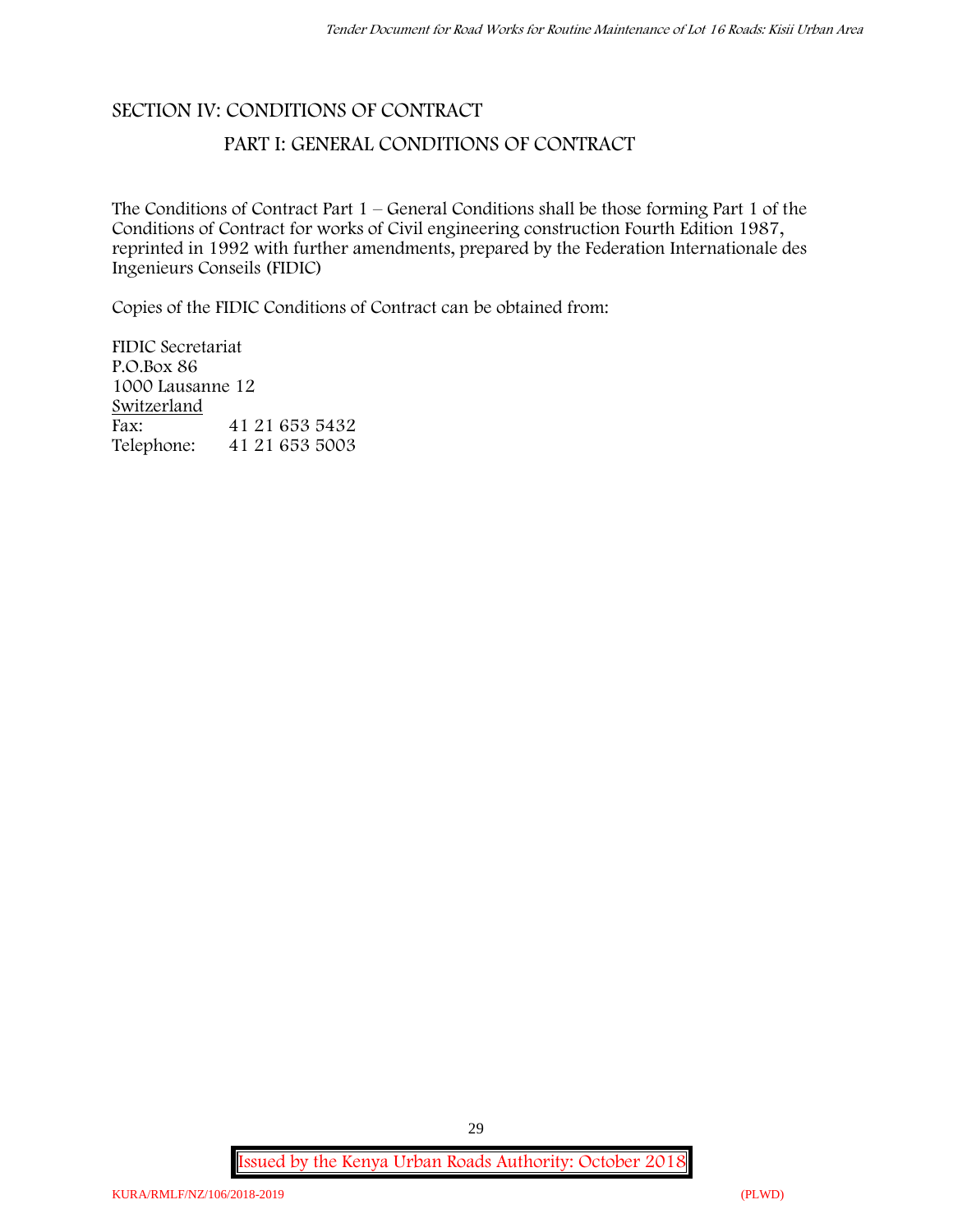# **PART II: CONDITIONS OF PARTICULAR APPLICATION**

The following Conditions of Particular Application shall supplement the General Conditions of Contract. Whenever there is a conflict, the provisions herein shall prevail over those in the General Conditions of Contract. The Particular Condition is preceded by the corresponding clause number of the General Conditions to which it relates.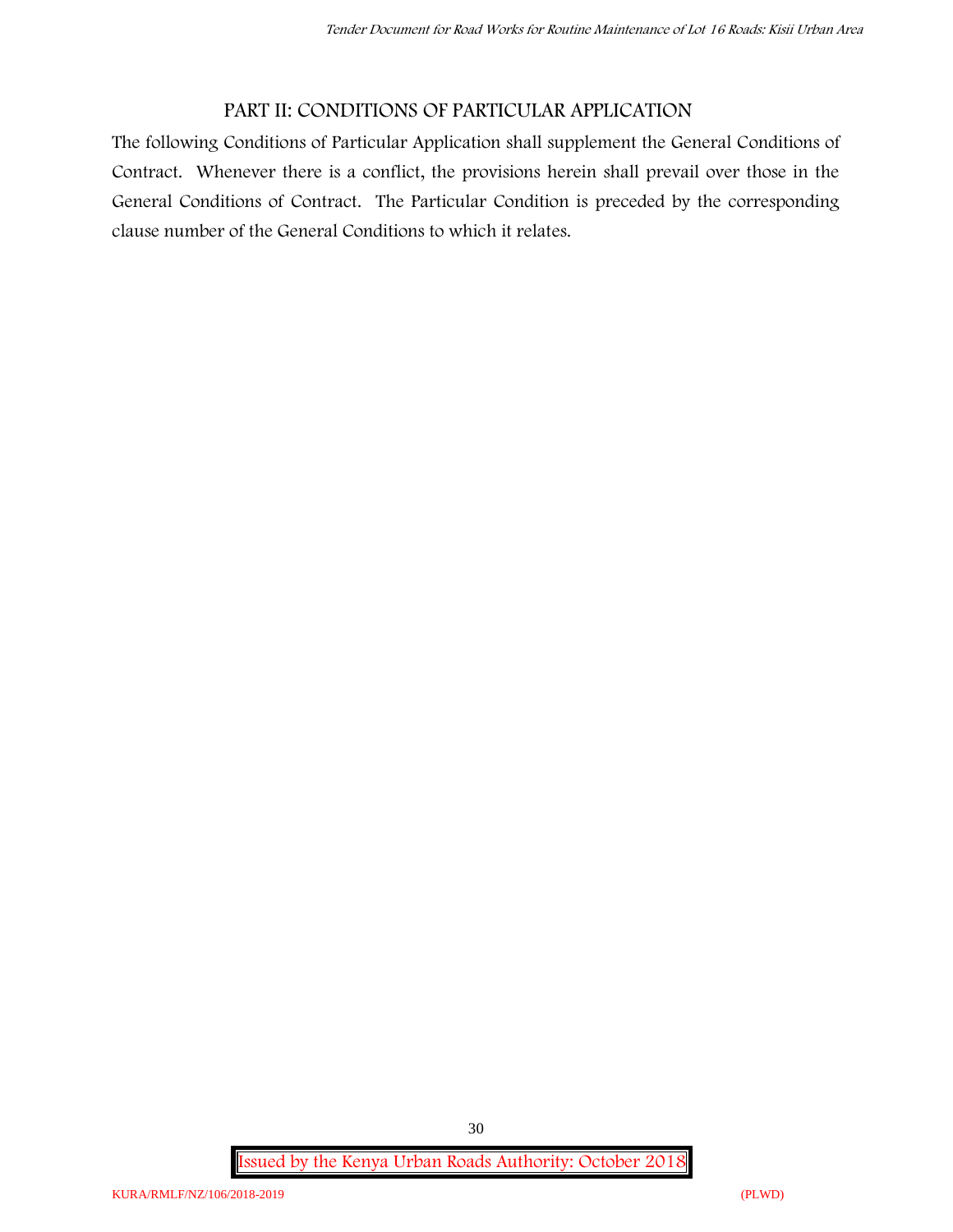#### **CONTENTS**

| SUBCLAUSE 8.2 - SITE OPERATIONS AND METHODS OF CONSTRUCTION  34            |  |
|----------------------------------------------------------------------------|--|
|                                                                            |  |
|                                                                            |  |
|                                                                            |  |
|                                                                            |  |
|                                                                            |  |
|                                                                            |  |
|                                                                            |  |
|                                                                            |  |
| SUBCLAUSE 15.2-LANGUAGE ABILITY AND QUALIFICATIONS OF CONTRACTOR'S         |  |
|                                                                            |  |
|                                                                            |  |
| SUBCLAUSE 16.3- QUALIFICATION AND LANGUAGE ABILITY OF SUPERINTENDING STAFF |  |
|                                                                            |  |
| SUBCLAUSE 19.1 - SAFETY, SECURITY AND PROTECTION OF THE ENVIRONMENT 37     |  |
|                                                                            |  |
| SUBCLAUSE 21.1 - INSURANCE OF WORKS AND CONTRACTOR 'S EQUIPMENT  38        |  |
|                                                                            |  |
|                                                                            |  |
|                                                                            |  |
|                                                                            |  |
|                                                                            |  |
|                                                                            |  |
|                                                                            |  |
|                                                                            |  |
| SUBCLAUSE 29.2 - REINSTATEMENT AND COMPENSATION FOR DAMAGES TO PERSONS     |  |
|                                                                            |  |
|                                                                            |  |
|                                                                            |  |
|                                                                            |  |
|                                                                            |  |
|                                                                            |  |
|                                                                            |  |
|                                                                            |  |
|                                                                            |  |
| SUBCLAUSE 39.2 - DEFAULT OF CONTRACTOR IN COMPLIANCE 41                    |  |
|                                                                            |  |
|                                                                            |  |
|                                                                            |  |
|                                                                            |  |
|                                                                            |  |
|                                                                            |  |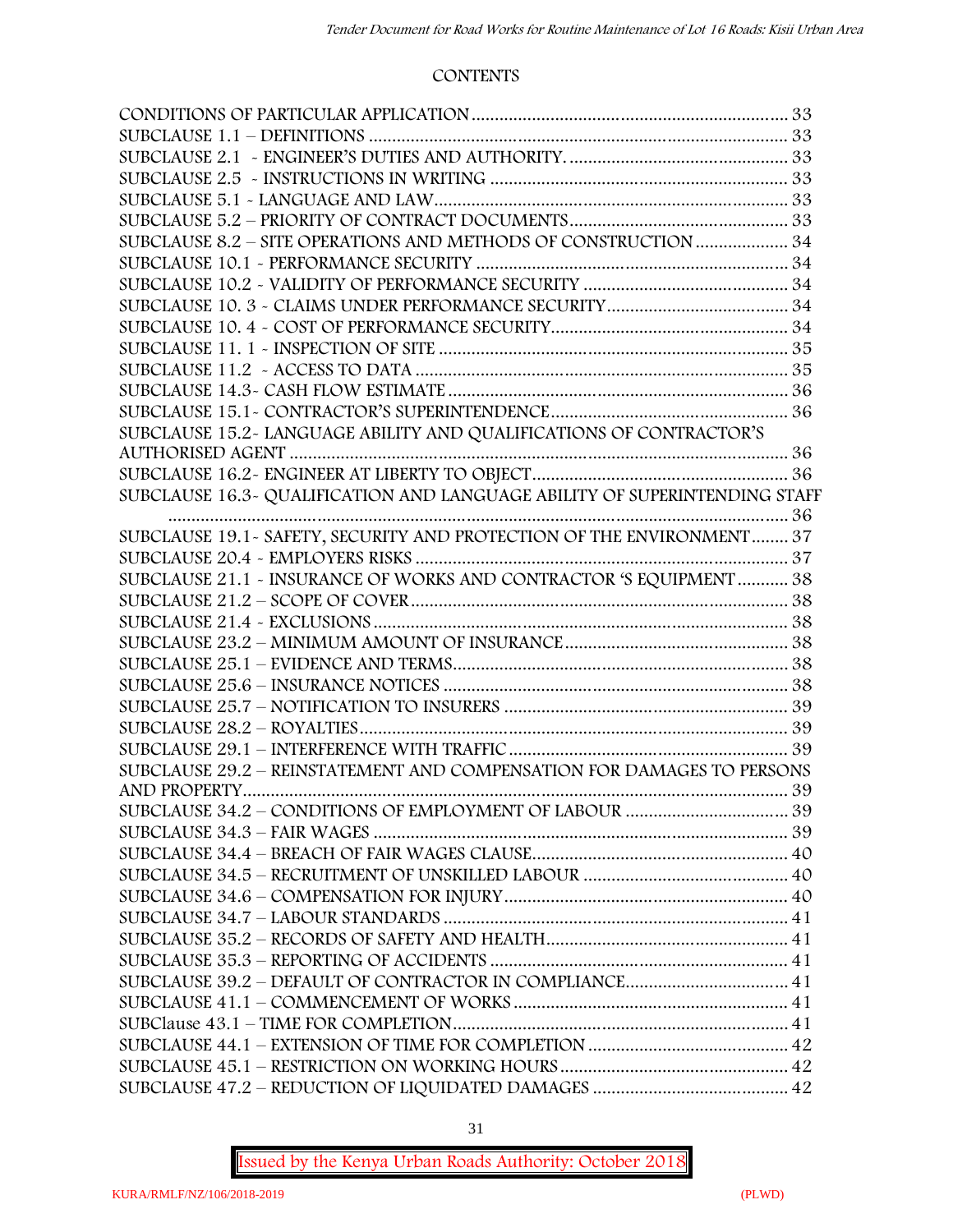| SUBCLAUSE 54.1 - CONTROCTOR'S EQUIPMENT, TEMPORARY WORKS & MATERIALS 43 |  |
|-------------------------------------------------------------------------|--|
|                                                                         |  |
|                                                                         |  |
|                                                                         |  |
|                                                                         |  |
| SUBCLAUSE 60.3 - RETENTION MONEY AND PAYMENT OF RETENTION MONEY 44      |  |
|                                                                         |  |
|                                                                         |  |
|                                                                         |  |
|                                                                         |  |
|                                                                         |  |
|                                                                         |  |
|                                                                         |  |
|                                                                         |  |
|                                                                         |  |
|                                                                         |  |
|                                                                         |  |
|                                                                         |  |
|                                                                         |  |
|                                                                         |  |
|                                                                         |  |
|                                                                         |  |
|                                                                         |  |
|                                                                         |  |
|                                                                         |  |
|                                                                         |  |
|                                                                         |  |
|                                                                         |  |
|                                                                         |  |
|                                                                         |  |
|                                                                         |  |
|                                                                         |  |
|                                                                         |  |
|                                                                         |  |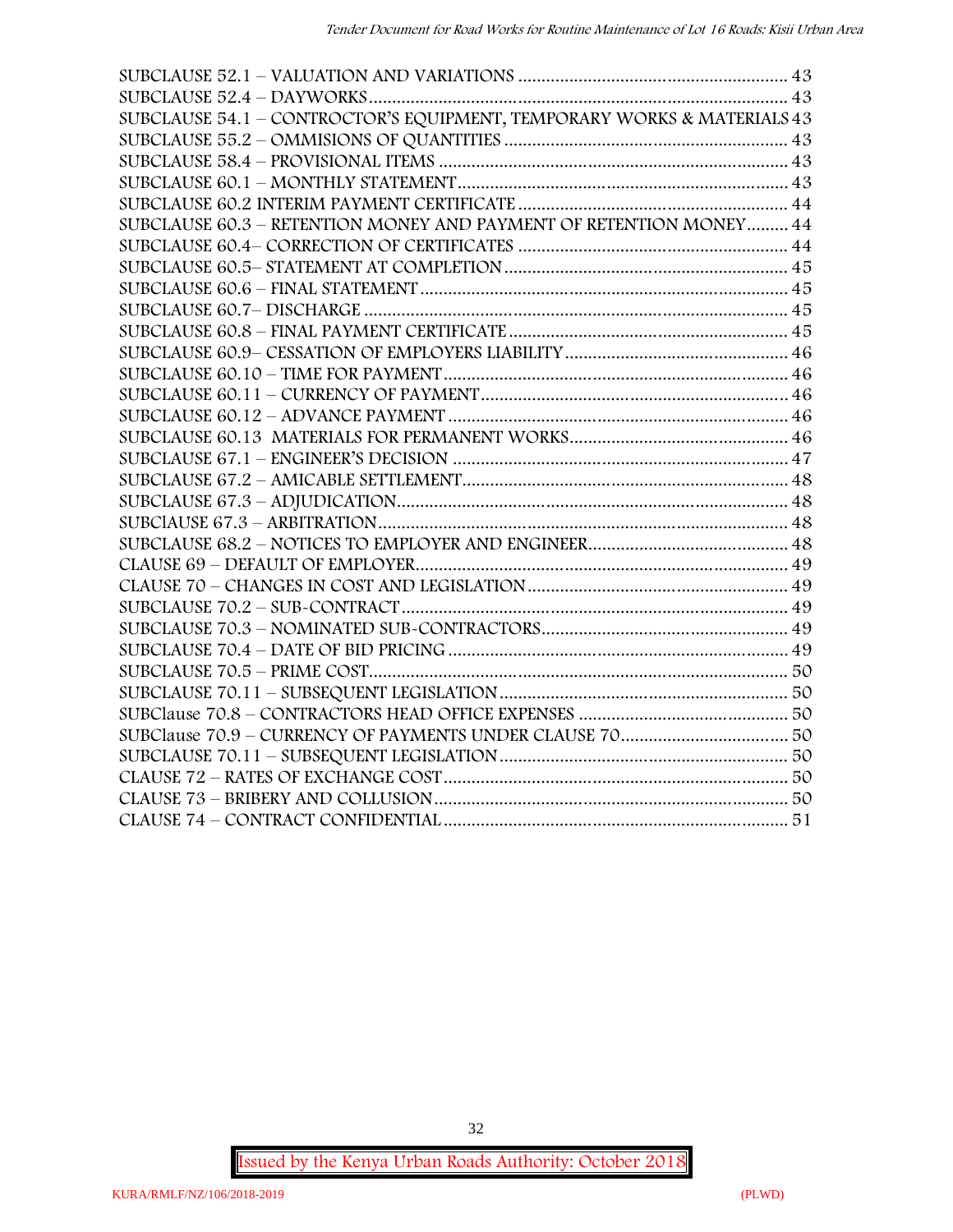#### **CONDITIONS OF PARTICULAR APPLICATION**

#### SUBCLAUSE 1.1 – DEFINITIONS

Amend this sub-clause as follows:

(a) (i) The "Employer" is the Kenya Urban Roads Authority, represented by the Director General - Kenya Urban Roads Authority.

(ii) The "Engineer" is the Director (Road Asset and Corridor Management) - Kenya Urban Roads Authority.

.(b) (i) Insert in line 2 after the Bills Of Quantities", the following, "the rates entered by the Contractor (whether or not such rate be employed in computation of the Contract Price),"

Amend subparagraph (b) (v) of Sub-Clause 1.1 by adding the following words at the end: The word "BID" is synonymous with "bid" and the word "Appendix to BID" with "Appendix to Bid" and the word "BID documents" with "bidding documents".

Add the following at the end of this sub-clause:

(h) "Materials" means materials and other things intended to form or forming part of the Permanent Works.

(i) "Quantified site instructions" means Site instructions from the Engineer or his representative to the Contractor instructing him to carry out quantified works drawn from the contract to be carried out within a specified period.

SUBCLAUSE 2.1 - ENGINEER'S DUTIES AND AUTHORITY.

With reference to Sub-Clause 2.1 (b), the following shall also apply: The Engineer shall obtain the specific approval of the Employer before taking any of the following actions specified in Part 1:

(a) Consenting to the subletting of any part of the works under Clause 4;

(b) Certifying additional cost determined under Clause 12;

(c) Determining an extension of time under Clause 44;

(d) Issuing a variation under Clause 51;

(e) Fixing rates or prices under Clause 52

#### SUBCLAUSE 2.5 - INSTRUCTIONS IN WRITING

Add at the end of sub-clause 2.5 the following: "The site instructions shall be in the form of quantiffied site instructions and the contractor shall commence execution of the site instructions within three (3) days and complete within the completion period as stipulated in the instructions.

#### SUBCLAUSE 5.1 - LANGUAGE AND LAW

The Contract document shall be drawn up in the ENGLISH LANGUAGE. Communication between the Contractor and the Engineer's Representative shall be in this given language.

The Laws applicable to this Contract shall be the Laws of the Republic of Kenya.

# SUBCLAUSE 5.2 – PRIORITY OF CONTRACT DOCUMENTS

Delete the documents listed 1-6 and substitute:

33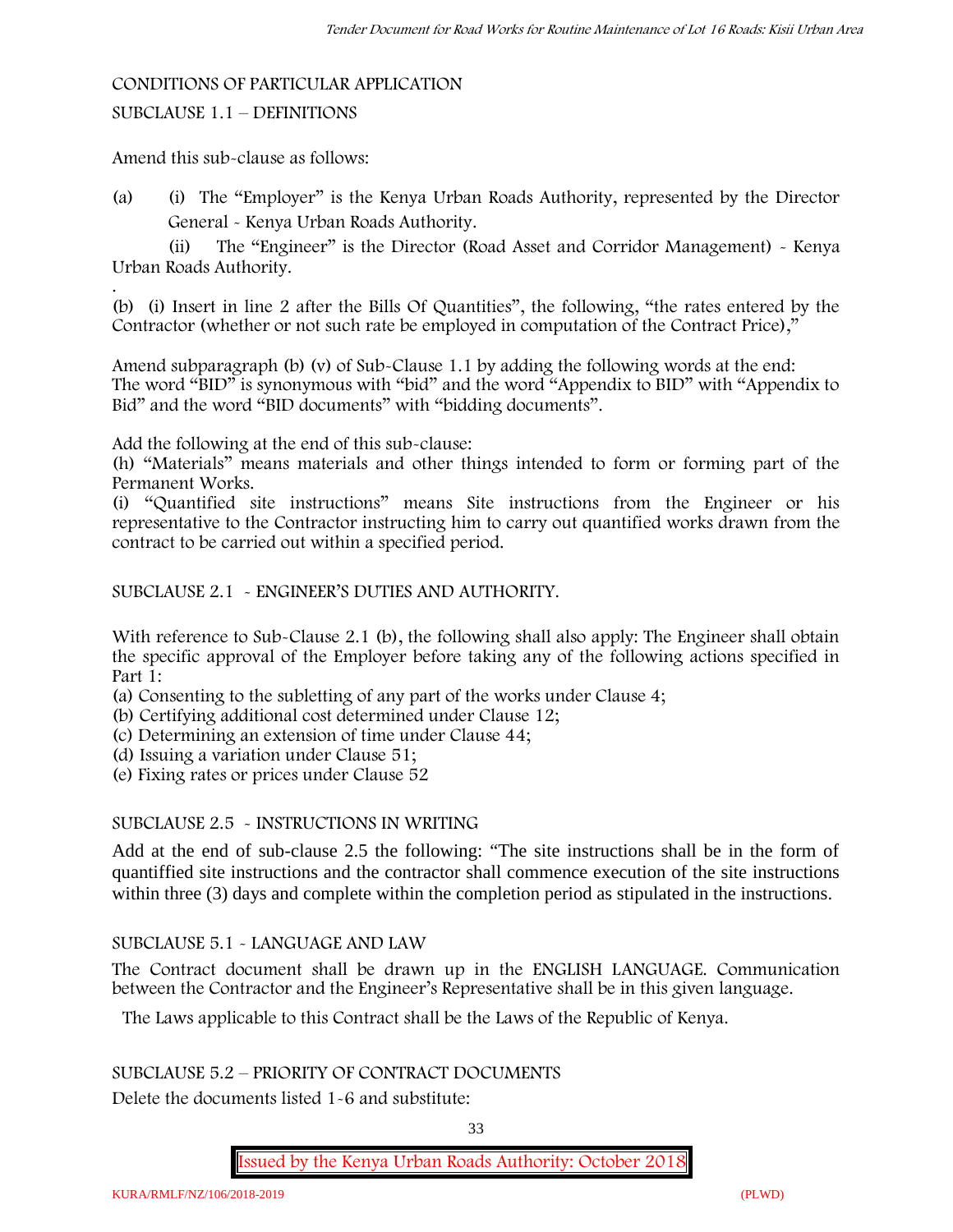- (1) The Contract Agreement (if completed)
- (2) The Letter Of Acceptance;
- (3) The Bid and Appendix to Bid;
- (4) The Conditions of Contract Part II;
- (5) The Conditions of Contract Part I;
- (6) The Special Specifications;
- (7) The Standard Specification for Road and Bridge Construction, 1986;
- (8) The Drawings;
- (9) The priced Bills of Quantities
- (10) Other documents as listed in the Appendix to form of Bid

# SUBCLAUSE 8.2 – SITE OPERATIONS AND METHODS OF CONSTRUCTION

Add sub- clause 8.2(b) at the end as follows:

"The Contractor shall submit to the Engineer Works Methodology not later than 14 days from the date of award of the contract and general description of his proposed arrangements and methods for the execution of the Works. This shall include inter-alia temporary office, buildings, access roads, construction plant and its intended production output, working shift arrangements, labour strength, skilled and unskilled, and supervision arrangements, power supply arrangements, supply of materials including a materials utilisation programme, stone crushing, aggregate production and storage, cement handling, concrete mixing and handling, methods of excavation, dealing with water, testing methods and facilities."

#### SUBCLAUSE 10.1 - PERFORMANCE SECURITY

Replace the text of Sub-clause 10.1 with the following:

"The Contractor shall provide security for his proper performance of the Contract within 28 days after receipt of the Letter of Acceptance. The Performance Security shall be in the form of a bank guarantee as stipulated by the Employer in the Appendix to Bid. The Performance Security shall be issued by a bank incorporated in Kenya. The Contractor shall notify the Engineer when providing the Performance Security to the Employer.

"Without limitation to the provisions of the preceding paragraph, whenever the Engineer determines an addition to the Contract Price as a result of a change in cost, the Contractor, at the Engineers written request, shall promptly increase the value of the Performance Security by an equal percentage.

SUBCLAUSE 10.2 - VALIDITY OF PERFORMANCE SECURITY

The Performance Security shall be valid until a date 28 days after the date of issue of the Defects Liability Certificate. The security shall be returned to the Contractor within 14 days of expiration.

SUBCLAUSE 10. 3 - CLAIMS UNDER PERFORMANCE SECURITY

Delete the entire sub-clause 10.3.

#### SUBCLAUSE 10. 4 - COST OF PERFORMANCE SECURITY

34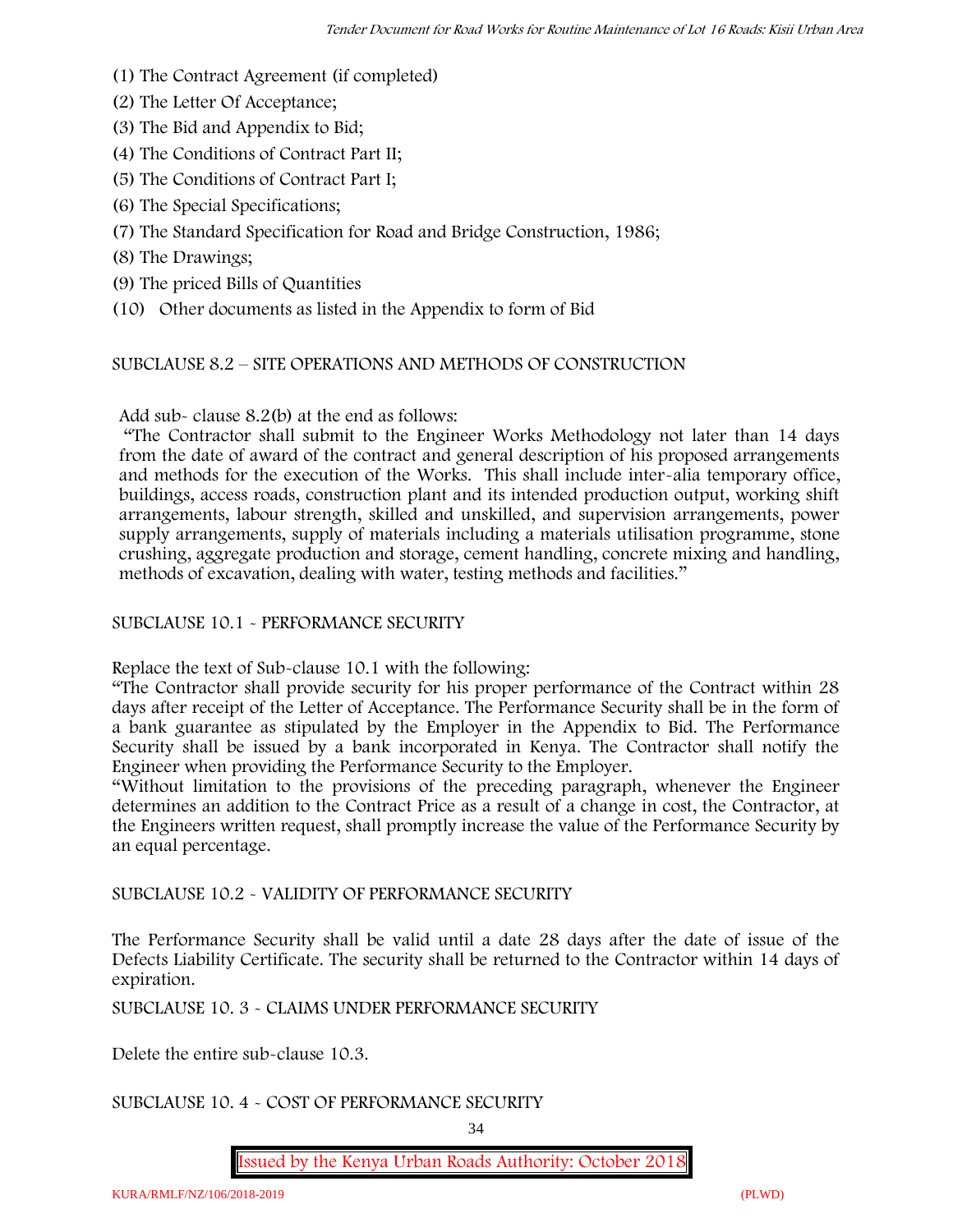The cost of complying with the requirements of this clause shall be borne by the Contractor.

# SUBCLAUSE 11. 1 - INSPECTION OF SITE

#### In line 17 after "affect his BID" add

"and the Contractor shall be deemed to have based his BID on all the aforementioned"

Delete the last paragraph completely and replace with the following:

"The Employer in no way guarantees completeness nor accuracy of the soil, materials, subsurface and hydrological information made available to the Contractor at the time of Bidding or at any other time during the period of the Contract, and the Contractor shall be responsible for ascertaining for himself all information as aforesaid for the execution of works and his BID shall be deemed to have been priced accordingly.

#### SUBCLAUSE 11.2 - ACCESS TO DATA

Data made available by the Employer in accordance with Clause 11.1 shall be deemed to include data listed elsewhere in the Contract as open for inspection at the address stipulated in the Appendix to Bid.

#### SUBCLAUSE 14.1 PROGRAM TO BE SUBMITTED

The time within which the program shall be submitted shall be fourteen (14) days from the issuance of order to commence**.**

The programme shall be in the form of a Critical Path Method Network (CPM network) showing the order of procedure and description of the construction methods and arrangements by which he proposes to carry out the works. It should also be supplemented by a time – bar chart of the same programme.

The programme shall be coordinated with climatic, groundwater and other conditions to provide for the completion of the Works in the instruction and by the time specified. The programme shall be revised on demand by the Engineer or his representative.

During the execution of the works, the Contractor shall submit to the Engineer full and detailed particulars of any proposed amendments to the arrangements and methods submitted in accordance with the foregoing. If details of the Contractor's proposals for Temporary Works are required by the Engineer for his own information the Contractor shall submit such details within seven days of being requested to do so.

The various operations pertaining to the works shall be carried out in such a progressive sequence as will achieve a continuous and consecutive output of fully completed road works inclusive of all bridge works and culverts within the time limits specified in the Contract and the instructions. Generally, the Contractor shall carry out works within the sections stated in the instructions.

The Contractor shall allow in his programme for the following 10 public holidays per calendar year in Kenya.

• New Years Day (1<sup>st</sup> January)

35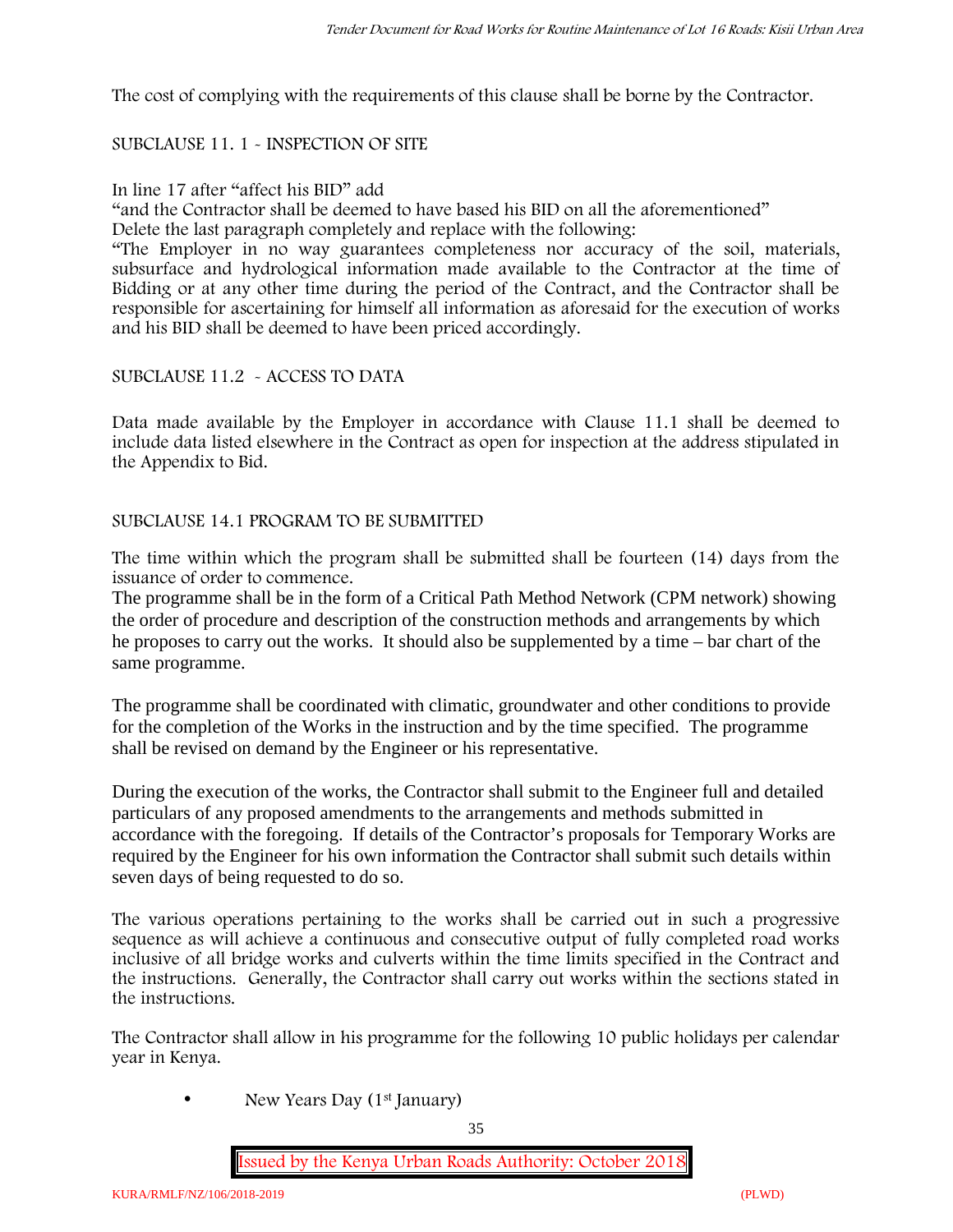- Good Friday
- **Easter Monday**
- Labour day  $(1^{st}$  May)
- Madaraka Day (1st June)
- Idd Ul Fitr
- Mashujaa Day (20th October)
- $\bullet$  Jamhuri day (12<sup>th</sup> December)
- $\bullet$  Christmas Day (25<sup>th</sup> December)
- Boxing day (26<sup>th</sup> December)

The Contractor should also allow per calendar year for a further 2 unspecified public holidays which may be announced by the Government of Kenya with no prior notification.

Add the following at the end of this sub-clause: -

The Employer shall have the right to withhold payment at any time if the contractor fails to submit the programme or revised programme due to his negligence, failure or omission.

# SUBCLAUSE 14.3- CASH FLOW ESTIMATE

The cash flow estimates shall be submitted together with the works programme.

# SUBCLAUSE 15.1- CONTRACTOR'S SUPERINTENDENCE

Add the following at the end of the first paragraph of sub-clause 15.1:

"The Contractor shall, within seven (7) days of receipt of the Engineer's order to commence the works inform the Engineer in writing the name of the Contractor's Representative and the anticipated date of his/her arrival on site."

Add the following Sub-clause 15.2

#### SUBCLAUSE 15.2- LANGUAGE ABILITY AND QUALIFICATIONS OF CONTRACTOR'S AUTHORISED AGENT

The Contractor's Agent or Representative on the site shall have as a minimum an ordinary diploma in civil Engineering or building construction or have equivalent status approved by the Engineer and shall be able to read and write English fluently.

The Contractor's Agent or Representative shall have at least 3 years related experience.

# SUBCLAUSE 16.2- ENGINEER AT LIBERTY TO OBJECT

At the end of this Clause add

"by a competent substitute approved by the Engineer and at the Contractors own expense." Add the following Sub-Clauses 16.3 and 16.4:

SUBCLAUSE 16.3- QUALIFICATION AND LANGUAGE ABILITY OF SUPERINTENDING STAFF

The Contractor's superintending staff shall meet the following minimum qualifications: Should have a working knowledge of English or Kiswahili. Should any of the superintending staff not be able to meet this condition, the Contractor shall propose to the Engineer arrangements for provision of a sufficient number of interpreters of approved qualifications.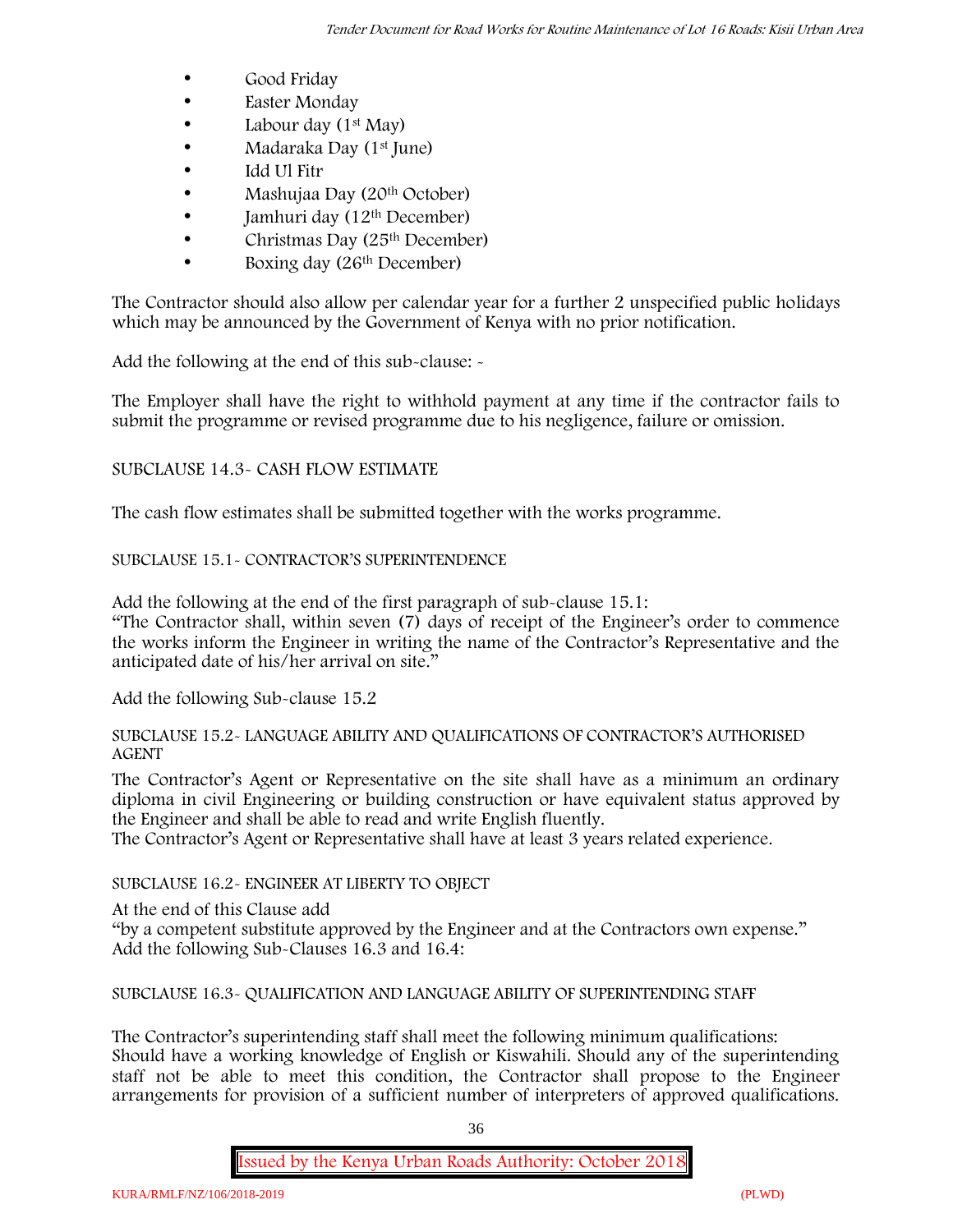The Engineer, at his discretion, may amend, approve or reject such arrangements or reject deployment of superintending staff not meeting the language requirements. The Engineer may at any time during the duration of the Contract amend any approved arrangements made for interpreters, which shall be implemented at the Contractors expense.

The key staff listed below must have academic qualifications from government-recognised institutions or equivalent institutions of the levels set out in Section 5, Part 6.

- Site Agent
- Site Engineer
- Site Surveyor
- Foremen

The key staff listed below must have minimum experience set out in Section 5, Part 6:

- Site Agent
- Site Engineer
- Site Surveyor
- Foremen

Qualifications as above shall be subject to verification and approval on site by the Engineer or his representative on site before commencement of the said works.

SUBCLAUSE 19.1- SAFETY, SECURITY AND PROTECTION OF THE ENVIRONMENT

Add Sub-Clause-paragraph (d) of Sub-Clause 19 as follows:

Notwithstanding the Contractor's obligation under Sub-Clause-paragraph (a), (b) and 9(c) of Sub-Clause 19.1 of the Conditions Of Contract, the Contractor shall observe the following measures with a view to reducing or elimination adverse environmental effects by the site works:

- (i) All quarries and borrow pits shall be filled and landscaped to their original state after extraction of construction material
- (ii) Soil erosion due to surface runoff or water from culverts or other drainage structures should be avoided by putting in place proper erosion control measures that shall include, but are not limited to grassing and planting if trees
- (iii) Long traffic diversion roads shall be avoided so as to minimize the effect of dust on the surrounding environment. In any case all diversions shall be kept damp and dust free
- (iv) Spillage of oils, fuels and lubricants shall be avoided and if spilt, shall be collected and disposed off in such a way as not to adversely affect the environment
- (v) Rock blasting near settlement areas shall be properly coordinated with the relevant officers of the Government so as to minimize noise pollution and community interference.

# SUBCLAUSE 20.4 - EMPLOYERS RISKS

Delete Sub-Clause (h) and substitute with;

- (h) any operation of the forces of nature (insofar as it occurs on site) which an experienced contractor:
	- (i) could not have reasonably foreseen, or
	- (ii) could reasonably have foreseen, but against which he could not reasonably have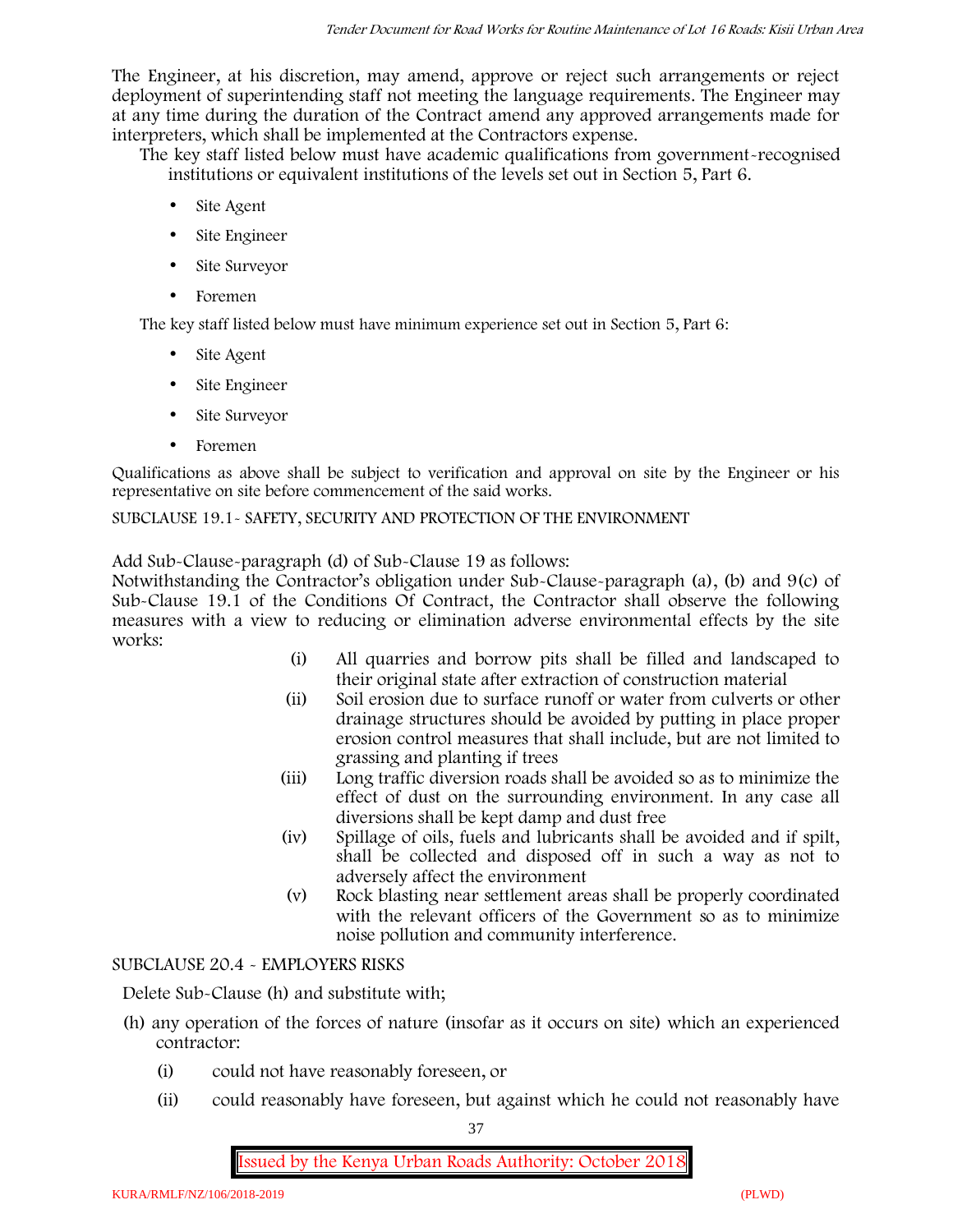taken at least one of the following measures:

- (A) prevent loss or damage to physical property from occurring by taking appropriate measures or
- (B) insure against such loss or damage

SUBCLAUSE 21.1 - INSURANCE OF WORKS AND CONTRACTOR 'S EQUIPMENT

Add the following words at the end of Sub-paragraph (a) and immediately before the last word of Sub-paragraph (b) of Sub-Clause 21.1:

"It being understood that such insurance shall provide for compensation to be payable in the types and proportions of currencies required to rectify the loss or damage incurred"

Delete the first sentence of this Clause and replace with he following:

"prior to commencement of the Works the Contractor shall, without limiting his or the Employer's obligations and responsibilities under Clause 20, insure to the satisfaction of the Employer:"

#### SUBCLAUSE 21.2 – SCOPE OF COVER

Amend sub-paragraph (a) of Sub-Clause 21.2 as follows:

Delete words "from the start of work at the site" and substitute the words "from the first working day after the Commencement Date"

Add the following as Sub-Clause (c) under Sub-Clause-Clause 21.2

(c ) It shall be the responsibility of the Contractor to notify the insurance company of any change in the nature and extent of the Works and to ensure the adequacy of the insurance coverage at all times during the period of the Contract.

SUBCLAUSE 21.4 - EXCLUSIONS

Amend Sub-Clause 21.4 to read as follows:

"There shall be no obligation for the insurances in Sub-Clause 21.1 to include loss or damage caused by the risks listed under Sub-Clause 20.4 sub-paragraph (a) (i) to(iv) of the Conditions of Particular Application."

SUBCLAUSE 23.2 – MINIMUM AMOUNT OF INSURANCE

Add the following at the end of this Clause: "... with no limits to the number of occurrences".

SUBCLAUSE 25.1 – EVIDENCE AND TERMS

Amend Sub-Claus OF INSURANCE 25.1 as follows: Insert the words "as soon as practicable after the respective insurances have been taken out but in any case" before the words "prior to the start of work at the site" Add the following Sub-Clauses 25.6, 25.7

SUBCLAUSE 25.6 – INSURANCE NOTICES

Each policy of insurance effected by the Contractor for purposes of the Contract shall include a provision to the effect that the Insurer shall have a duty to give notice in writing to the Contractor and Employer of the date when a premium becomes payable. This shall not be more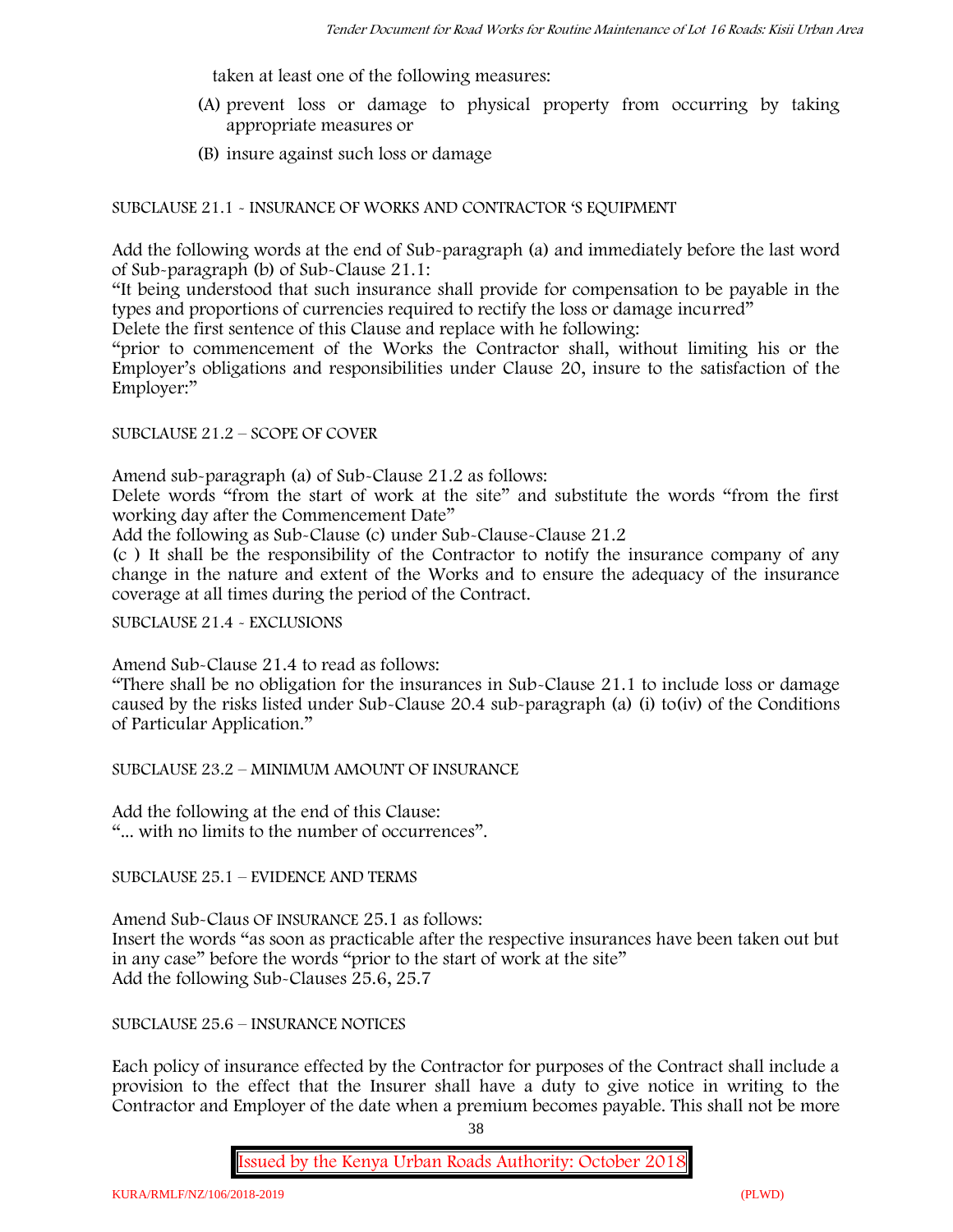than thirty (30) days before that date and the policy shall remain in force until thirty (30) days after the giving of such notice.

### SUBCLAUSE 25.7 – NOTIFICATION TO INSURERS

It shall be the responsibility of the Contractor to notify insurers under any of the insurance referred to in the preceding clauses 21, 23 and 24 on any matter or event, which by the terms of such insurance are required to be so notified. The Contractor shall indemnify and keep indemnified the Employer against all losses, claims, demands, proceedings, costs, charges and expenses whatsoever arising out of or in consequence of any default by the Contractor in complying with the requirements of this Sub-Clause whether as a result of avoidance of such insurance or otherwise.

### SUBCLAUSE 28.2 – ROYALTIES

Add at the end of this Sub-Clause the following sentence:

"The Contractor shall also be liable for all payments or compensation if any that are levied in connection with the dumping of part or all of any such material."

### SUBCLAUSE 29.1 – INTERFERENCE WITH TRAFFIC

Supplement Sub-Clause 29.1 by adding the following sentence at the end:

"The Contractor will be permitted to use existing public roads for access to the site. The Contractor shall pay vehicle license tax and road maintenance duty in accordance with relevant regulations and shall obtain any necessary permits or licenses from relevant authorities for transporting his equipment."

Add the following subclause 29.2:

### SUBCLAUSE 29.2 – REINSTATEMENT AND COMPENSATION FOR DAMAGES TO PERSONS AND **PROPERTY**

The Contractor shall reinstate all properties whether public or private which are damaged in consequence of the construction and, maintenance of the works to a condition as specified and at least equal to that prevailing before his first entry on them.

If in the opinion of the Engineer the Contractor shall have failed to take reasonable and prompt action to discharge his obligations in the matter of reinstatement, the Engineer will inform the Contractor in writing of his opinion, in which circumstances the Employer reserves the right to employ others to do the necessary work of reinstatement and to deduct the cost thereof from any money due or which shall become due to the Contractor.

The Contractor shall refer to the Employer without delay all claims which may be considered to fall within the provisions of Clause 22.1.

Add the following Sub-Clause 34.2 to 34.8

# SUBCLAUSE 34.2 – CONDITIONS OF EMPLOYMENT OF LABOUR

The Contractor shall be responsible for making all arrangements for and shall bear all costs relating to recruitment, obtaining of all necessary visas, permits or other official permission for movements of staff and labour.

### SUBCLAUSE 34.3 – FAIR WAGES

The Contractor shall, in respect of all persons employed anywhere by him in the execution of the Contract, and further in respect of all persons employed by him otherwise than in the execution of the Contract in every factory, Workshop or place occupied or used by him for the execution of the Contract, observe and fulfil the following conditions:

39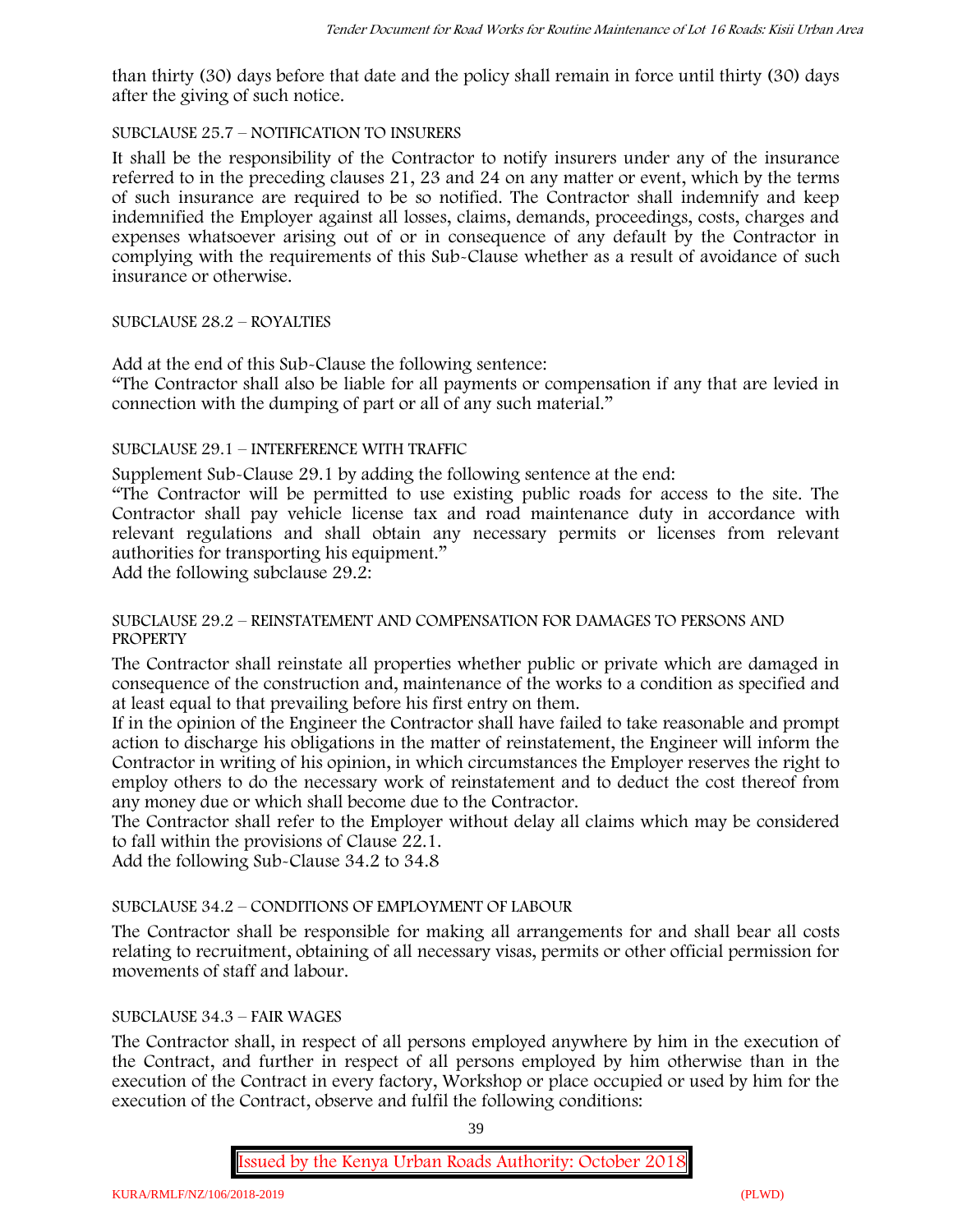(a) The Contractor shall pay rates of wages, observe hours of labour and provide conditions of labour, housing, amenities and facilities not less favourable than those required by the latest Regulation of Wages (Building and Construction Industry) Order as of the time of bid submission, and subsequent amendments thereto, or in any wage scales, hours of work or conditions agreed by the Ministry of Labour or other Government Department in consultation with the appropriate wage fixing authority and generally recognized by other employees in the district whose general circumstances in the trade or industry in which the Contractor is engaged are similar.

(b) In the absence of any rates of wages, hours or conditions of labour so established the Contractor shall pay rates of wages and observe hours and conditions of labour which are not less favourable than the general level of wages, hours and conditions observed by other Employers whose general circumstances in the trade or industry in which the Contractor is engaged are similar.

(c) Where the absence of established rates of wages, hours and conditions of labour or the dissimilarity of the general circumstances in the trade of industry in which the Contractor is engaged prevent the Contractor from observing rates of wages, hours and conditions of labour ascertained under sub-paragraph (a) and (b) above the Contractor in fixing the rates of wages, hours and conditions of labour of his employees shall be guided by the advice of the Labour Department.

(d) The Contractor shall recognize the freedom of his employees to be members of trade unions.

(e) The Contractor shall maintain records in English of the time worked by, and the wages paid to, his employees. The Contractor shall furnish to the Engineer or Employer, if called upon to do so, such particulars of the rates, wages and conditions of labour as the Employer or Engineer may direct.

(f) The Contractor shall at all times during the continuance of the contract display, for the information of his employees in every factory, workshop or place occupied or used by him for the execution of the Contract, a copy of this clause together with a notice setting out the general rates of wages, hours and conditions of labour of his employees.

(g) The Contractor shall be responsible for the observance of this clause by sub-Contractors employed in the execution of the works.

# SUBCLAUSE 34.4 – BREACH OF FAIR WAGES CLAUSE

Any Contractor or Sub-Contractor who is found to be in breach of Fair Wages Clause shall cease to be approved as a Contractor or Sub-Contractor for such period as the Permanent Secretary for the Ministry of Roads may determine.

Should a claim be made to the Employer alleging the Contractor's default in payment of Fair Wages of any workman employed on the Contract and if proof thereof satisfactory to the Employer is furnished by the Labour Authority, the Employer may, failing payment by the Contractor, pay the claims out of any monies due or which may become due to the Contractor under the Contract.

# SUBCLAUSE 34.5 – RECRUITMENT OF UNSKILLED LABOUR

Any additional unskilled labour which is required by the Contractor for the works and which is not in his employment at the time of the acceptance of the BID shall be recruited by the Contractor from the Labour Exchange or Exchange or Exchanges nearest to the site or sites of the work.

SUBCLAUSE 34.6 – COMPENSATION FOR INJURY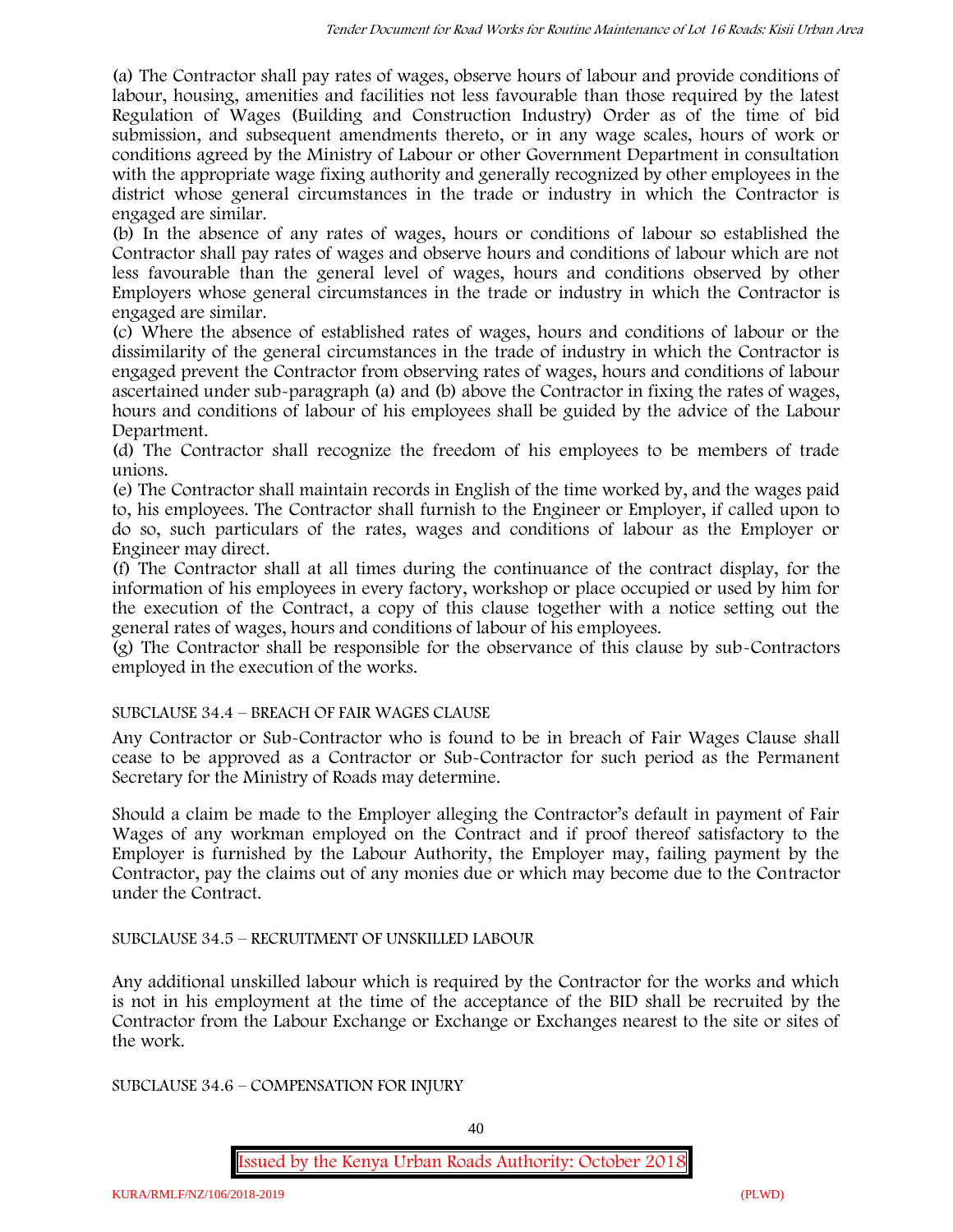The Contractor shall in accordance with the Workmen's Compensation Act of the Laws of Kenya and any other regulations in force from time to time pay compensation for loss or damage suffered in consequence of any accident or injury or disease resulting from his work to any workman or other person in the employment of the Contractor or any Subcontractor.

SUBCLAUSE 34.7 – LABOUR STANDARDS

(a) the Contractor shall comply with the existing local labour laws, regulations and labour standards

(b) the Contractor shall formulate and enforce an adequate safety program with respect to all work under his contract, whether performed by the Contractor or subcontractor. The Contractor has assurance from the Employer of cooperation where the implementation of these safety measures requires joint cooperation.

(c) Upon written request of the Employer the Contractor shall remove or replace any of his employees employed under this Contract.

Add the following Sub-Clause 35.2 and 35.3.

#### SUBCLAUSE 35.2 – RECORDS OF SAFETY AND HEALTH

The Contractor shall maintain such records and make such reports concerning safety, health and welfare of persons and damage to property as the Engineer may from time to time prescribe.

SUBCLAUSE 35.3 – REPORTING OF ACCIDENTS

The Contractor shall report to the Engineer details of any accident as soon as possible after its occurrence. In the case of any fatality or serious accident, the Contractor shall, in addition, notify the Engineer immediately by the quickest available means. The Contractor shall also notify the relevant authority whenever the Laws of Kenya require such a report.

SUBCLAUSE 39.2 – DEFAULT OF CONTRACTOR IN COMPLIANCE

Add at the end of Sub-Clause 39.2 the following: "Where the contractor has no pending payments with the employer and the retention funds are less than the value of works to be carried out by the employer, the employer shall apply funds as per clause 10.3". The contract shall then stand determined clause 63 not withstanding.

SUBCLAUSE 41.1 – COMMENCEMENT OF WORKS

Amend Sub-Clause 41.1 as follows:

Delete the words "as soon as is reasonably possible" in the first sentence and replace with "within the period stated in the Appendix to Bid".

For the purposes of this clause the quantified site instructions shall be treated as the works and delay in commencement in the instructed works shall constitute breach of contract that will lead to institution of remedies under clause 63 of these conditions.

SUBCLAUSE 43.1 – TIME FOR COMPLETION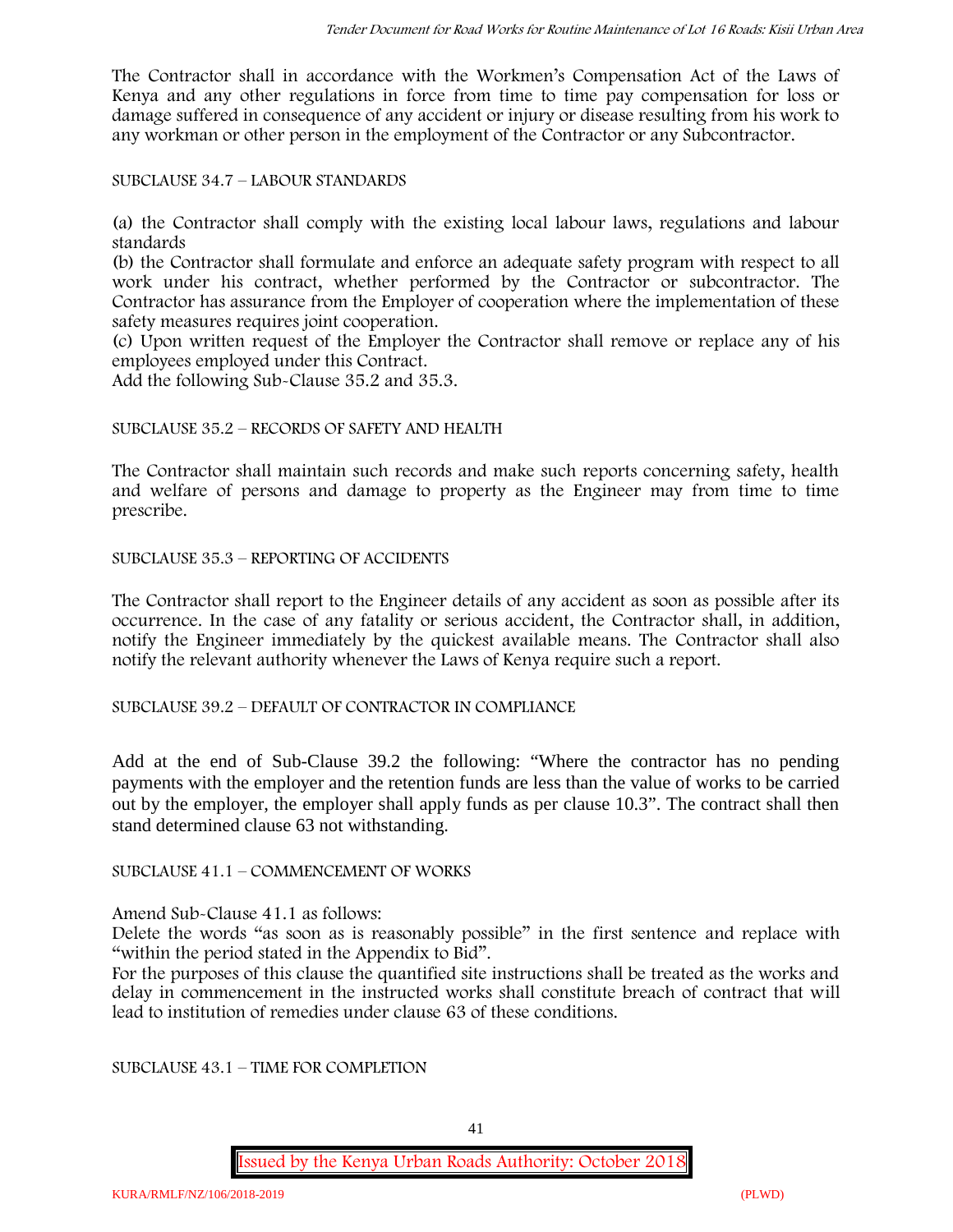Amend Sub-Clause 43.1 as follows:

Delete the words "within the time" to "such extended time" and substitute "by the date or dates stated or implied in Clause 14 of these Conditions of Particular Application.

SUBCLAUSE 44.1 – EXTENSION OF TIME FOR COMPLETION

Add at the end of Sub-Clause 44.1 the following:

"Neither rains falling within the rainy seasons as occurs in Kenya nor floods caused by such rains shall be deemed exceptional weather conditions such as may fairly entitle the Contractor to an extension of time for the completion of the work."

#### SUBCLAUSE 45.1 – RESTRICTION ON WORKING HOURS

Add at the end of Sub-Clause 45.1 the following:

"If the Contractor requests permission to work by night as well as by day, then if the Engineer shall grant such permission the Contractor shall not be entitled to any additional payments for so doing. All such work at night shall be carried out without unreasonable noise or other disturbance and the Contractor shall indemnify the Employer from and against any liability for damages on account of noise or other disturbance created while or in carrying out night work and from and against all claims, demands, proceedings, costs, charges and expenses whatsoever in regard or in relation to such liability.

"In addition the Contractor will be required to provide, for any work carried out at night or recognized days of rest, adequate lighting and other facilities so that the work is carried out safely and properly.

"In the event of the Engineer granting permission to the Contractor to work double or rotary shifts or on Sundays, the Contractor shall be required to meet any additional costs to the Employer in the administration and supervision of the Contract arising from the granting of this permission."

SUBCLAUSE 47.2 – REDUCTION OF LIQUIDATED DAMAGES

Add the following paragraphs at the end of this Sub-Clause:

"There shall be no reduction in the amount of liquidated damages in the event that a part or a section of the Works within the Contract is certified as completed before the whole of the Works comprising that Contract.

The Employer shall pay no bonus for early completion of the Works to the Contractor.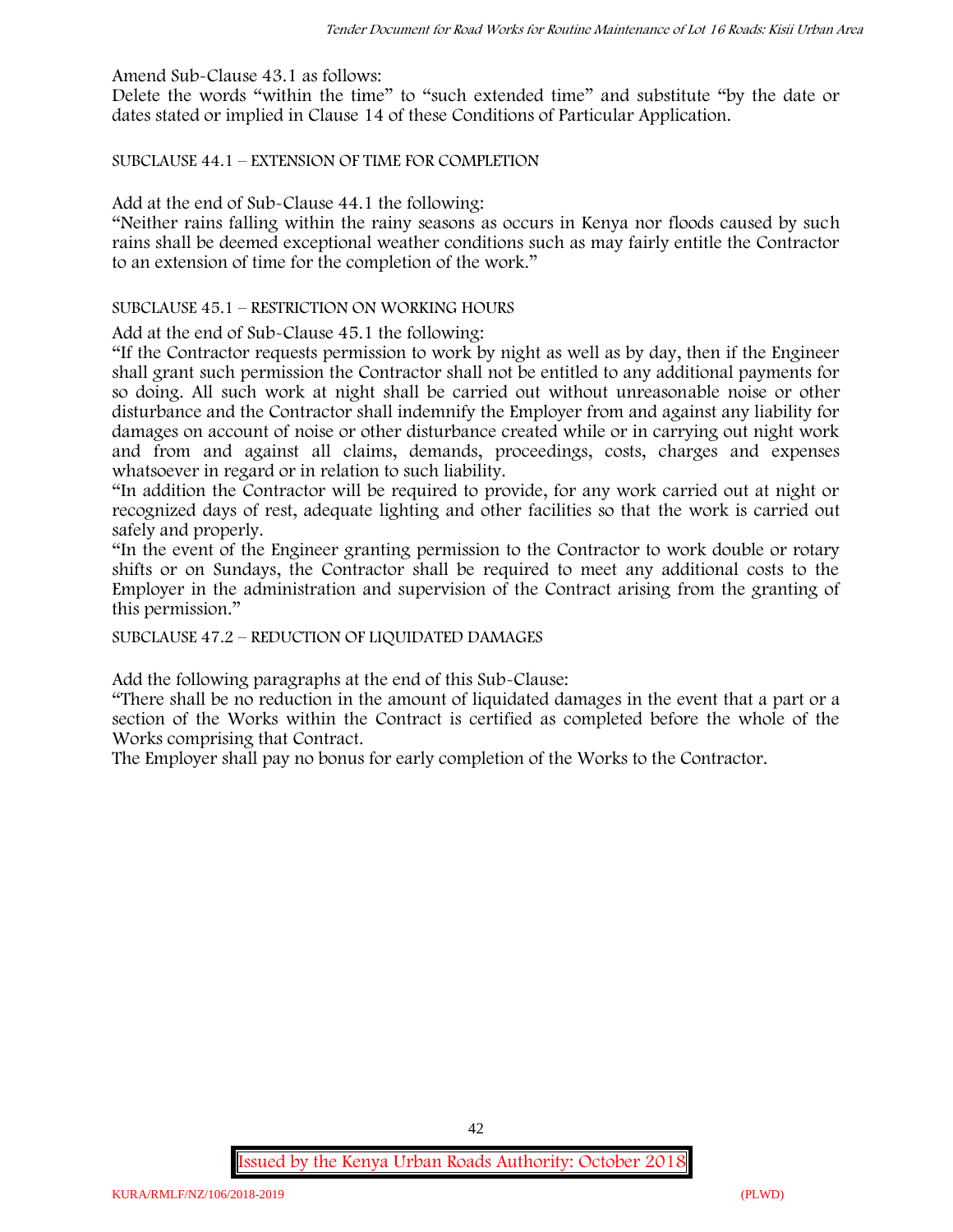SUBCLAUSE 52.1 – VALUATION AND VARIATIONS

Add new Clause 52.2(c ) No change in the unit rates or prices quoted shall be considered for items included in the schedule of Dayworks rates, or Provisional Sums and items, or for any item in the BOQ.

#### SUBCLAUSE 52.4 – DAYWORKS

Add the following at the end of Sub-Clause 52.4:

The work so ordered shall immediately become part of the works under the contract. The Contractor shall, as soon as practicable after receiving the Dayworks order from the Engineer undertake the necessary steps for due execution such work. Prior to commencement of any work to be done on a Dayworks basis, the Contractor shall give an advance notice to the Engineer stating the exact time of such commencement.

# SUBCLAUSE 54.1 – CONTROCTOR'S EQUIPMENT, TEMPORARY WORKS & MATERIALS : Exclusive use for the works

Amend Sub-Clause 54.1 as follows: Line 5: add "written" between "the" and "consent". Delete Sub-Clauses 54.2 and 54.5.

SUBCLAUSE 55.2 – OMMISIONS OF QUANTITIES

Items of Works described in the Bills of Quantities for which no rate or price has been entered in the Contract shall be considered as included in other rates and prices in the Contract and will not be paid for separately by the Employer.

Add the following Sub-Clause 58:

Add the words "or Engineer's representative" where the word "Engineer" appears in clause 58.

SUBCLAUSE 58.4 – PROVISIONAL ITEMS

Provisional items shall be read as Provisional Sums and shall be operated as such in accordance with Sub-Clauses 58.1 to 58.3.

Clause 60 of the General Conditions is deleted and substituted with the following:-

SUBCLAUSE 60.1 – MONTHLY STATEMENT

The Contractor shall submit a statement to the Engineer at the end of each month, in a tabulated form approved by the Engineer, showing the amounts to which the Contractor considers himself to be entitled. The statement shall include the following items, as applicable;

- the value of the Permanent Work executed up to the end of previous month

- such amount as the Engineer may consider fair and reasonable for any Temporary Works for which separate amounts are provided in the Bill of Quantities

- any amount to be withheld under retention provisions of Sub-clause 60.3

- any other sum to which the Contractor may be entitled under the Contract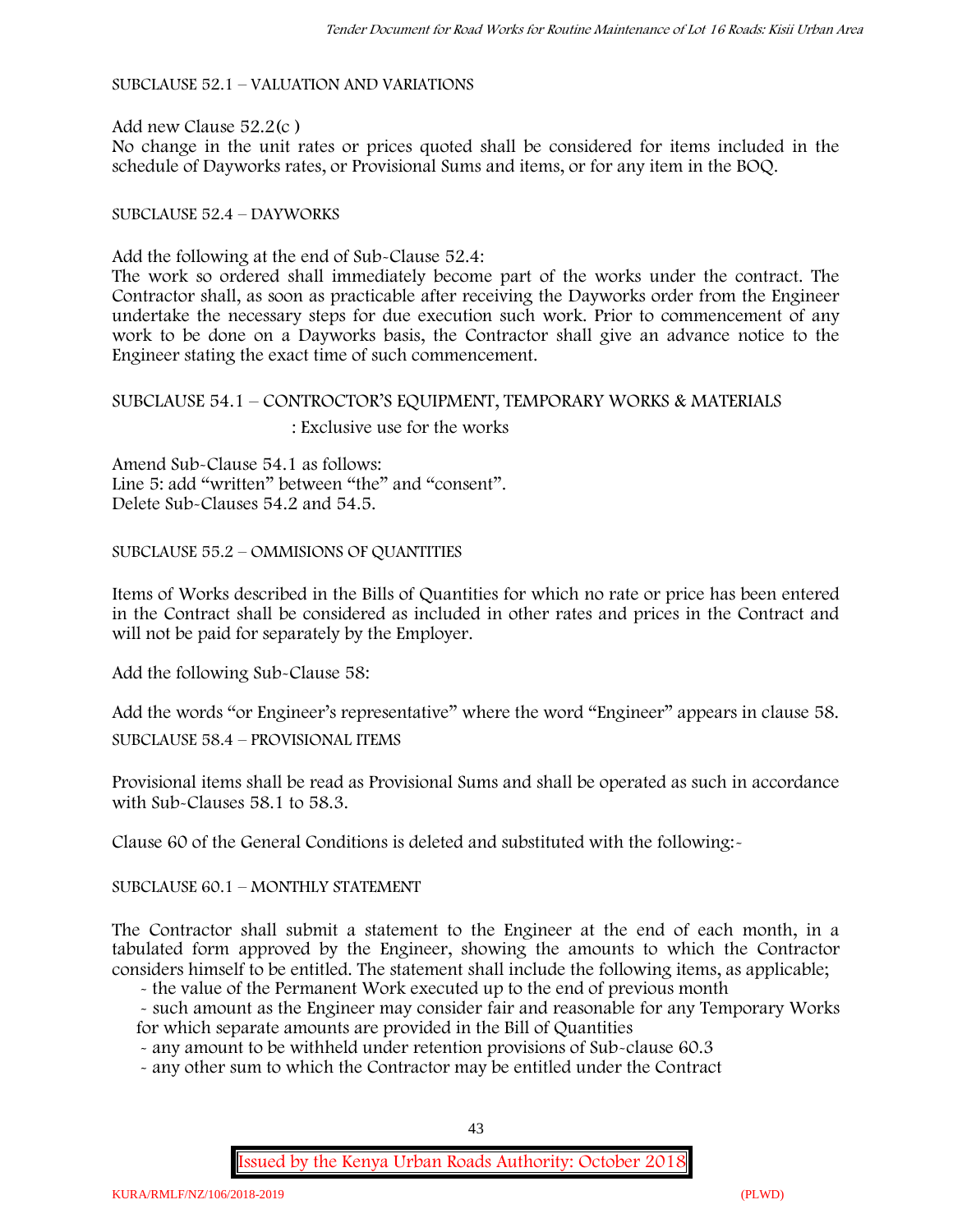If the Engineer disagrees with or cannot verify any part of the statement, the Contractor shall submit such further information as the Engineer may reasonably require and shall make such changes and corrections in the statement as may be directed by the Engineer. In cases where there is difference in opinion as to the value of any item, the Engineer's view shall prevail.

### SUBCLAUSE 60.2 INTERIM PAYMENT CERTIFICATE

The Contractor shall forward to the Engineer an Interim Payment Certificate based on the statement as corrected above and, should it be necessary in the Engineers opinion, shall promptly make any further amendments and corrections to the Interim Payment Certificate.

The Engineer shall not unreasonably withhold certifying an Interim Payment Certificate and in case of likely delay in establishing the value of an item, such item may be set aside and the remainder certified for payment.

Within 14 days after receipt of the Interim Payment Certificate and subject to the Contractor having made such further amendments and corrections as the Engineer may require, the Engineer will forward to the Employer the certified Interim Payment Certificate.

Provided that the Engineer shall not be bound to certify any payment under this Clause if the net amount thereof, after all retentions and deductions, would be less than the minimum amount of Interim Payment Certificate's stated in the Appendix to Form of Bid. However in such a case, the uncertified amount will be added to the next interim payment, and the cumulative unpaid certified amount will be compared to the minimum amount of interim payment.

SUBCLAUSE 60.3 – RETENTION MONEY AND PAYMENT OF RETENTION MONEY

A retention amounting to the percentage stipulated in the Appendix to Bid shall be made by the Engineer in the first and following Interim Payment Certificates until the amount retained shall reach the "Limit of Retention Money" named in the Appendix to Form of BID.

Upon the issue of the Taking-Over Certificate, with respect to the whole of the works one half of the retention money shall become due and shall be paid to the Contractor when the Engineer shall certify in writing that the last section of the whole works has been substantially completed.

Upon expiration of the Defects Liability Period for the works, the other half of the Retention Money shall be certified by the Engineer for payment to the Contractor.

Provided that in the event of different Defects Liability Periods being applicable to different Sections of the Permanent Works pursuant to Clause 48, the expression "expiration of the Defects Liability Period " shall, for the purpose of this sub-clause, be deemed to mean the expiration of the latest of such periods.

Provided also that if at such time, there remain to be executed by the Contractor any work instructed, pursuant to Clause 49 and 50, in respect of the works, the Engineer shall be entitled to withhold certification until completion of any such work or so much of the balance of the Retention money as shall in the opinion of the Engineer, represents the cost of the remaining work to be executed.

#### SUBCLAUSE 60.4– CORRECTION OF CERTIFICATES

The Engineer may in any Interim Payment Certificate make any correction or modification to any previous Interim Payment Certificate signed by him and shall have authority, if any work is not being carried out to his satisfaction to omit or reduce the value of such work in any

44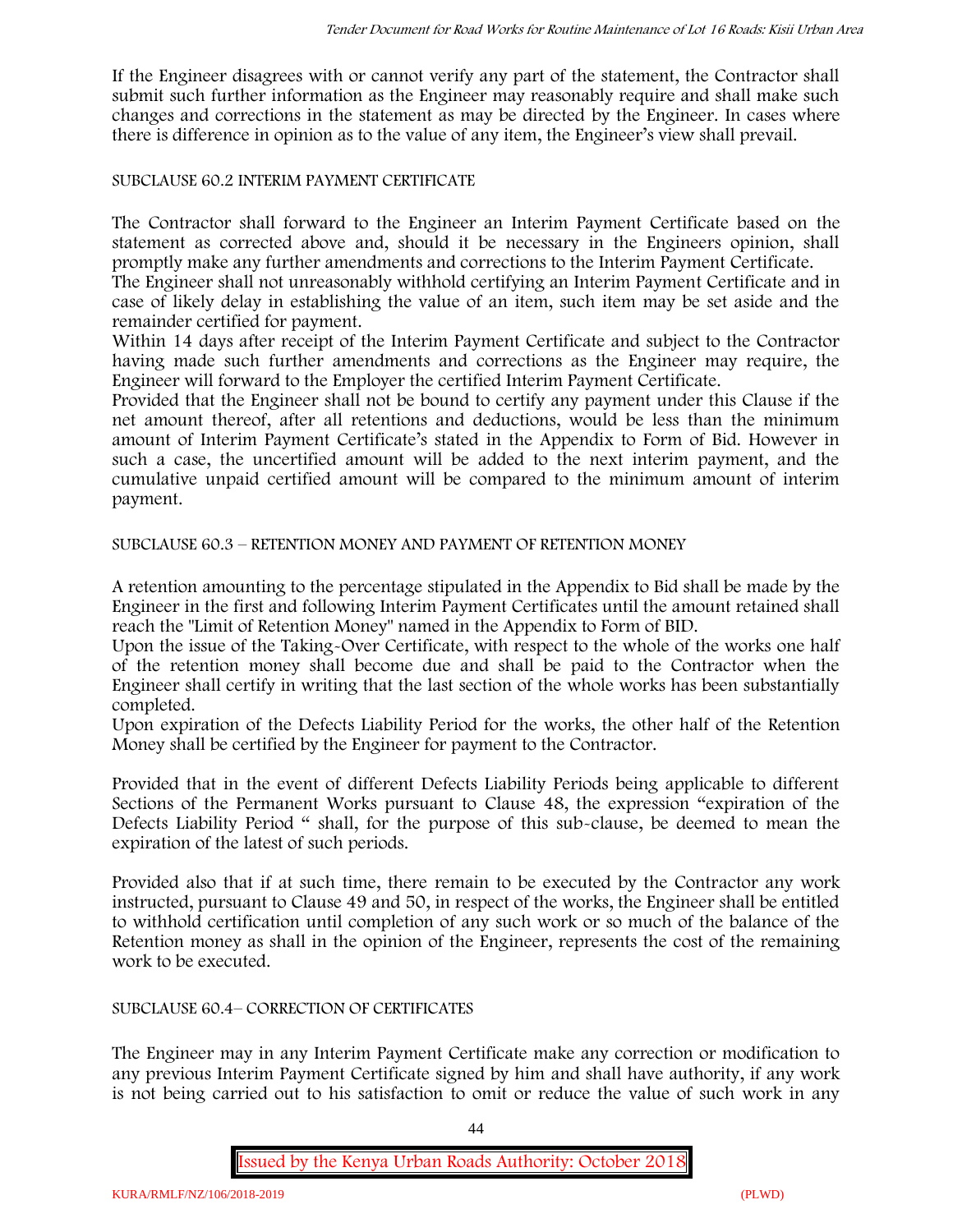Interim Payment Certificate.

SUBCLAUSE 60.5– STATEMENT AT COMPLETION

Not later than 84 days after the issue of the Taking-Over Certificate in respect of the whole of the works, the Contractor shall submit to the Engineer a statement at completion showing in detail, in a form approved by the Engineer;

The final value of all work done in accordance with the Contract up to the date stated in such Taking-Over Certificate.

Any further sums which the Contractor considers to be due; and

An estimate of amounts that the Contractor considers will become due to him under the Contract.

Estimate amounts shall be shown separately in the Statement at Completion. The Contractor shall amend and correct the Statement as directed by the Engineer and submit a Certificate at Completion to be processed as in Sub-Clause 60.2.

# SUBCLAUSE 60.6 – FINAL STATEMENT

Not later than 56 days after the issue of the Defects Liability Certificate pursuant to Sub-Clause 62.1, the Contractor shall submit to the Engineer for consideration a draft final statement with supporting documents showing in detail, in the form approved by the Engineer; The final value of all work done in accordance with the Contract;

Any further sums which the Contractor considers to be due to him.

If the Engineer disagrees with or cannot verify any part of the draft final statement, the Contractor shall submit such further information as the Engineer may reasonable require and shall make such changes in the draft as may be required.

SUBCLAUSE 60.7– DISCHARGE

Upon submission of the Final Statement, the Contractor shall give to the Employer, with a copy to the Engineer, a written discharge confirming that the total of the Final statement represents full and final settlement of all monies due to the Contractor arising out of or in respect of the Contract. Provided that such discharge shall become effective only after payment under the Final Payment Certificate issued pursuant to Sub-Clause 60.8 has been made and the Performance Security referred to in Sub-Clause 10.1 has been returned to the Contractor.

# SUBCLAUSE 60.8 – FINAL PAYMENT CERTIFICATE

Upon acceptance of the Final Statement as given in Sub-Clause 60.6, the Engineer shall prepare a Final Payment Certificate which shall be delivered to the Contractor's authorized agent or representative for his signature. The Final Payment Certificate shall state:

The final value of all work done in accordance with the Contract;

After giving credit to the Employer for all amounts previously paid by the Employer, the balance, if any, due from the Employer to the Contractor or the Contractor to the Employer.

Final Certificate shall be issued for any sum due to the Contractor even if such is less than the sum named in the Appendix to the Form of BID.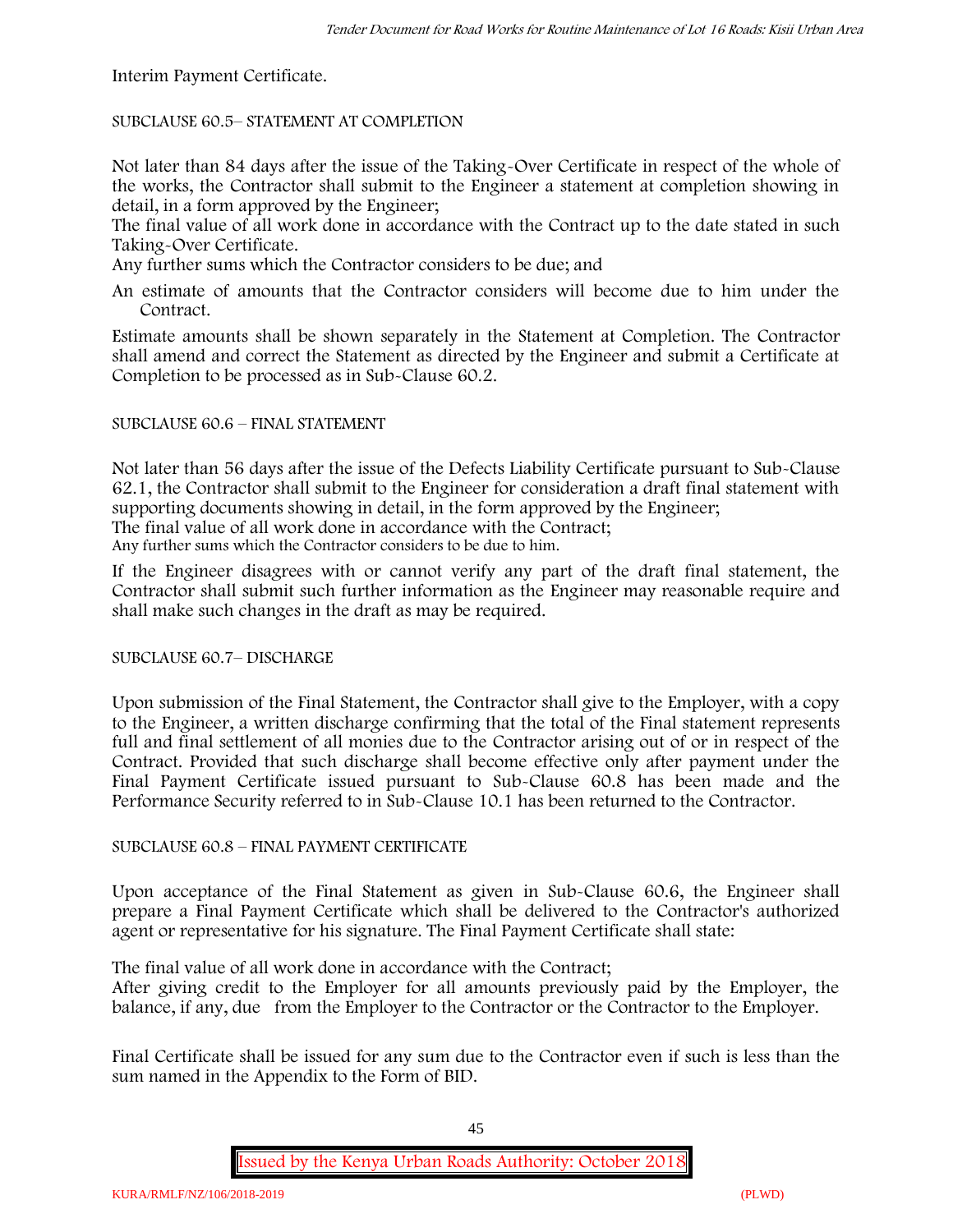### SUBCLAUSE 60.9– CESSATION OF EMPLOYERS LIABILITY

unless the Contractor notifies the Engineer of his objection to the Final Certificate within fourteen days of delivery thereof he shall be deemed to have agreed that he accepts the total Contract Price as set out in the Final Certificate as full settlement for all Work Done under the Contract including any variations and omissions thereof but excluding any variations and claims previously made in writing.

#### SUBCLAUSE 60.10 – TIME FOR PAYMENT

The amount due to the Contractor under any Interim Payment Certificate or Final Payment Certificate issued pursuant to this Clause or to any other term of the Contract, shall, subject to Clause 47, be paid by the Employer to the Contractor as follows:

- (i) In the case of Interim Payment Certificate, within the time stated in the Appendix to Form of Bid, after the Engineer has signed the Interim Payment Certificate.
- (i) In the case of the Final Payment Certificate pursuant to Sub clause 60.8, within the time stated in the Appendix to Form Of Bid, after the Engineer has signed the Final Payment Certificate.
- (ii) In the event of the failure of the Employer to make payment within the times stated, the Employer shall make payment to the Contractor of simple interest at a rate equal to two percentage points above the averaged Base Lending Rate of three leading banks namely Kenya Commercial Bank, Standard Chartered Bank and Barclays Bank for the time being or as shall be the case from the time to time obtained from the Central Bank of Kenya. The provisions of this Sub clause are without prejudice to the Contractor's entitlements under Clause 69 or otherwise.

#### SUBCLAUSE 60.11 – CURRENCY OF PAYMENT

The Contract Price shall be designated in Kenyan Currency.

All work performed by the Contractor under the Contract shall be valued in Kenya Shillings using the rates and prices entered in the Bills of Quantities together with such other increases to the Contract Price, except for variation of price payments in accordance with Clause 70.1.

SUBCLAUSE 60.12 – ADVANCE PAYMENT

Advance payment shall not be offered in this Contract.

### SUBCLAUSE 60.13 MATERIALS FOR PERMANENT WORKS

With respect to materials brought by the Contractor to the site for incorporation into the permanent works, the Contractor shall,

-Receive a credit in the month in which these materials are brought to site,

-Be charged a debit in the month in which these materials are incorporated in the permanent works.

Both such credit and debit to be determined by the Engineer in accordance with the following provisions.

No credit shall be given unless the following conditions shall have been met to the Engineers satisfaction

- The materials are in accordance with the specifications for the works;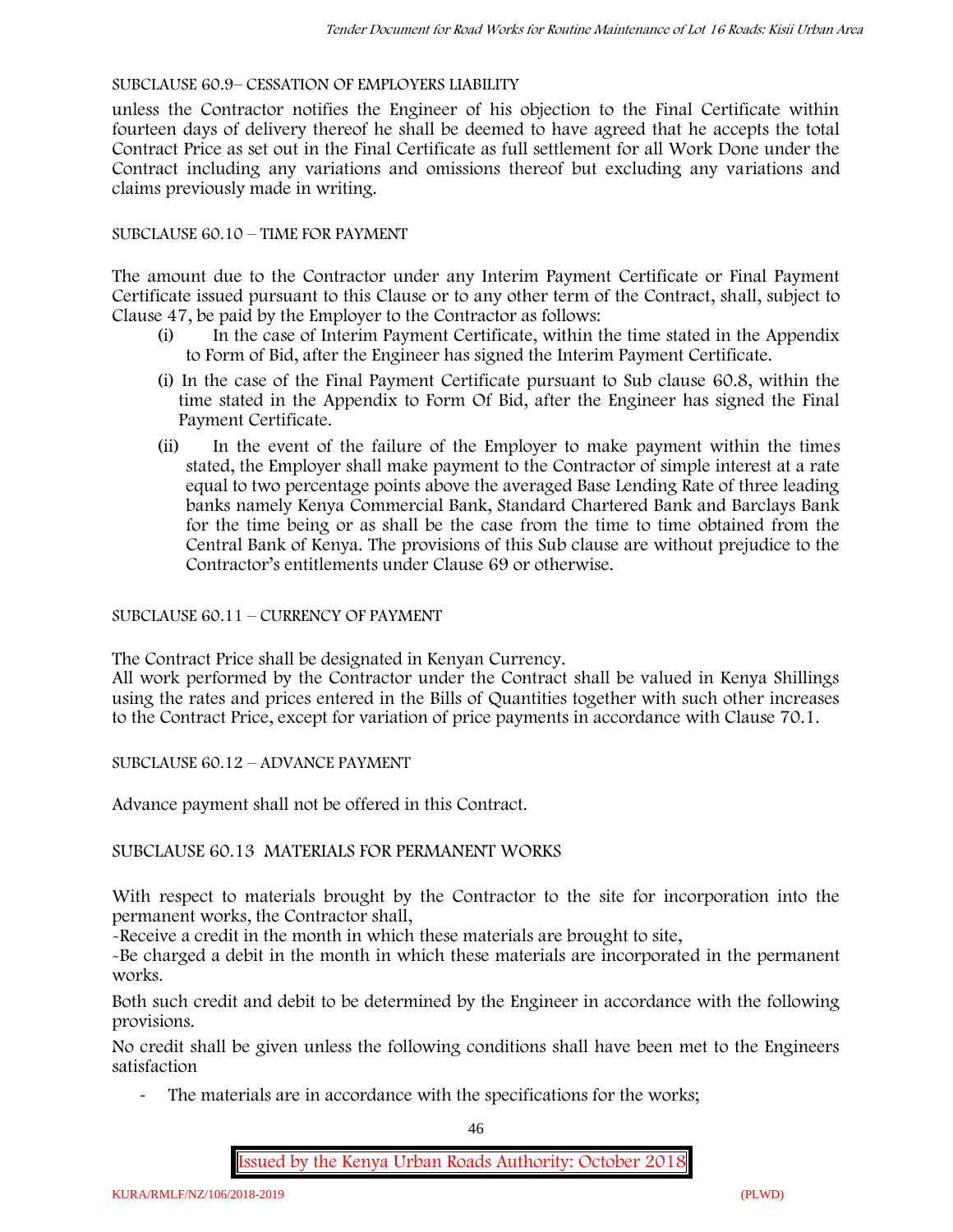- The materials have been delivered to site and are properly stored and protected against loss, damage or deterioration;
- The Contractors record of the requirements, orders receipts and use of materials are kept in a form approved by the Engineer, and such records are available for inspection by the Engineer;
- The Contractor has submitted a statement of his cost of acquiring and delivering the materials and plant to the Site, together with such documents as may be required for the purpose of evidencing such cost;
- The materials are to be used within a reasonable time.
- The amount to be credited to the Contractor shall not be more than 75% of the Contractor's reasonable cost of the materials delivered to site, as determined by the Engineer after review of the documents listed in subparagraphs (a) (iv) above;
- The amount to be debited to the Contractor for any materials incorporated into the works shall be equivalent to the credit previously granted to the Contractor for such materials pursuant to Clause (b) above as determined by the Engineer.

# SUBCLAUSE 63.1 – DEFAULT OF THE CONTRACTOR

### SUBCLAUSE 67.1 – ENGINEER'S DECISION

Delete the entire Sub clause 67.1 and add the following;

"If a dispute of any kind whatsoever arises between the Employer and the Contractor in any connection with, or arising out of, the Contract or the execution of the works, whether during the execution of the works or after their completion and whether before or after repudiation or other termination of the Contract including any dispute as to any opinion, instruction, determination, certificate or valuation of the Engineer, the matter in dispute shall, in the first place, be referred in writing to the Engineer, with a copy to the other party. Such reference shall state it is made pursuant to this clause. No later than 28 (twenty eight) day after the day on which he received such reference the Engineer shall give notice of his decision to the Employer and the Contractor. Such decision shall state it is made pursuant to this clause.

Unless the Contract has already been repudiated or terminated, the Contractor shall, in every case, continue to proceed with the works with all due diligence and the Contractor and the Employer shall give effect forthwith to every such decision of the Engineer unless and until the same shall be revised, as hereinafter provided, in an Amicable Settlement, Adjudicator's or Arbitrator's award.

If either the Employer or the Contractor be dissatisfied with the any decision of the Engineer, or if the Engineer fails to give notice of his decision on or before the 28th (twenty eighth) after the day on which he received the reference, then either the Employer or the Contractor may, on or before the 28th (twenty eighth) day after the day the day on which he received notice of such decision, or on or before the 28th (twenty eighth) day after the day the day on which the said period of 28 days expired, as the case may be, give notice to the other party, with a copy for information to the Engineer, of his intention to commence Adjudication, as hereinafter provided, as to the matter in dispute. Such notice shall establish the entitlement of the party giving the same to commence Adjudication, as hereinafter provided, as to such dispute; no adjudication in respect thereof may be commenced unless such notice is given.

If the Engineer has given notice of his decision as to a matter in dispute to the Employer and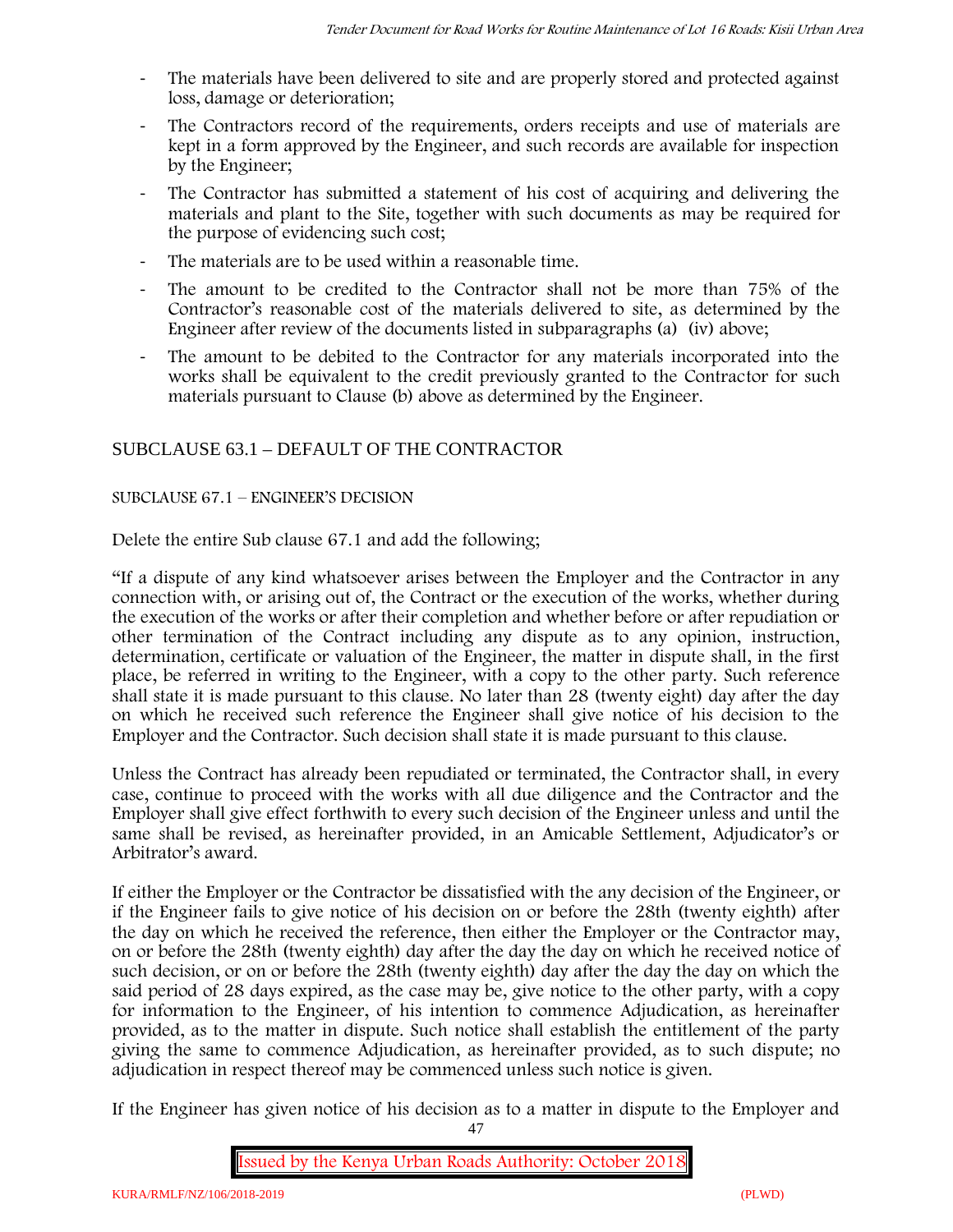the Contractor and no notice of intention to commence adjudication as to such dispute has been given by either the Employer or the Contractor on or before the twenty eighth day after the day on which the parties received notice as to such decision from the Engineer, the said decision shall become final and binding upon the Employer and the Contractor. "

SUBCLAUSE 67.2 – AMICABLE SETTLEMENT

Delete the entire subclause 67.2 and add the following;

"Where notice to of intention to commence adjudication as to a dispute has been in accordance with subclause 67.1, the parties shall attempt to settle such dispute in amicably before the commencement of Adjudication; provided that, unless the parties otherwise agree, Adjudication may be commenced on or after the 14th (fourteenth) day after the day on which notice of intention to commence adjudication of such dispute was given, even if an attempt at amicable settlement thereto has been made."

SUBCLAUSE 67.3 – ADJUDICATION

Delete the entire subclause 67.3 and add the following;

"The Adjudicator shall be appointed by the Chartered Institute of Arbitrators (Kenya) unless the appointment is agreed by the parties within 7 (seven) days of the notice to adjudication.

The adjudication process shall be conducted according to the Laws of Kenya and the Rules of the Chartered Institute of Arbitrators (Kenya)."

SUBCLAUSE 67.3 – ARBITRATION

Delete the entire subclause 67.3 and add the following;

"Any dispute in respect of which:

The decision, if any, of the Adjudicator has not become final and binding pursuant to subclause 67.1, and Amicable settlement has not been reached within the period stated in subclause 67.2,

shall be finally settled, under the Laws of Kenya and the Arbitration Rules of the Chartered Institute of Arbitrators (Kenya Branch) by one or more arbitrators appointed by the Chartered Institute of Arbitrators (Kenya Branch).

Neither party shall be limited in the in the proceedings before such arbitrator/s to the evidence or arguments put before the Adjudicator for the purpose of obtaining his said decision pursuant to subclause 67.1.

Arbitration may be commenced prior to or after completion of the works, provided that the obligations of the Employer, the Engineer and the Contractor shall not be altered by reason of the arbitration being conducted during the progress of the works.

SUBCLAUSE 68.2 – NOTICES TO EMPLOYER AND ENGINEER

Delete in Sub-Clause 68.2 the words "nominated for that purpose in Part II of these conditions".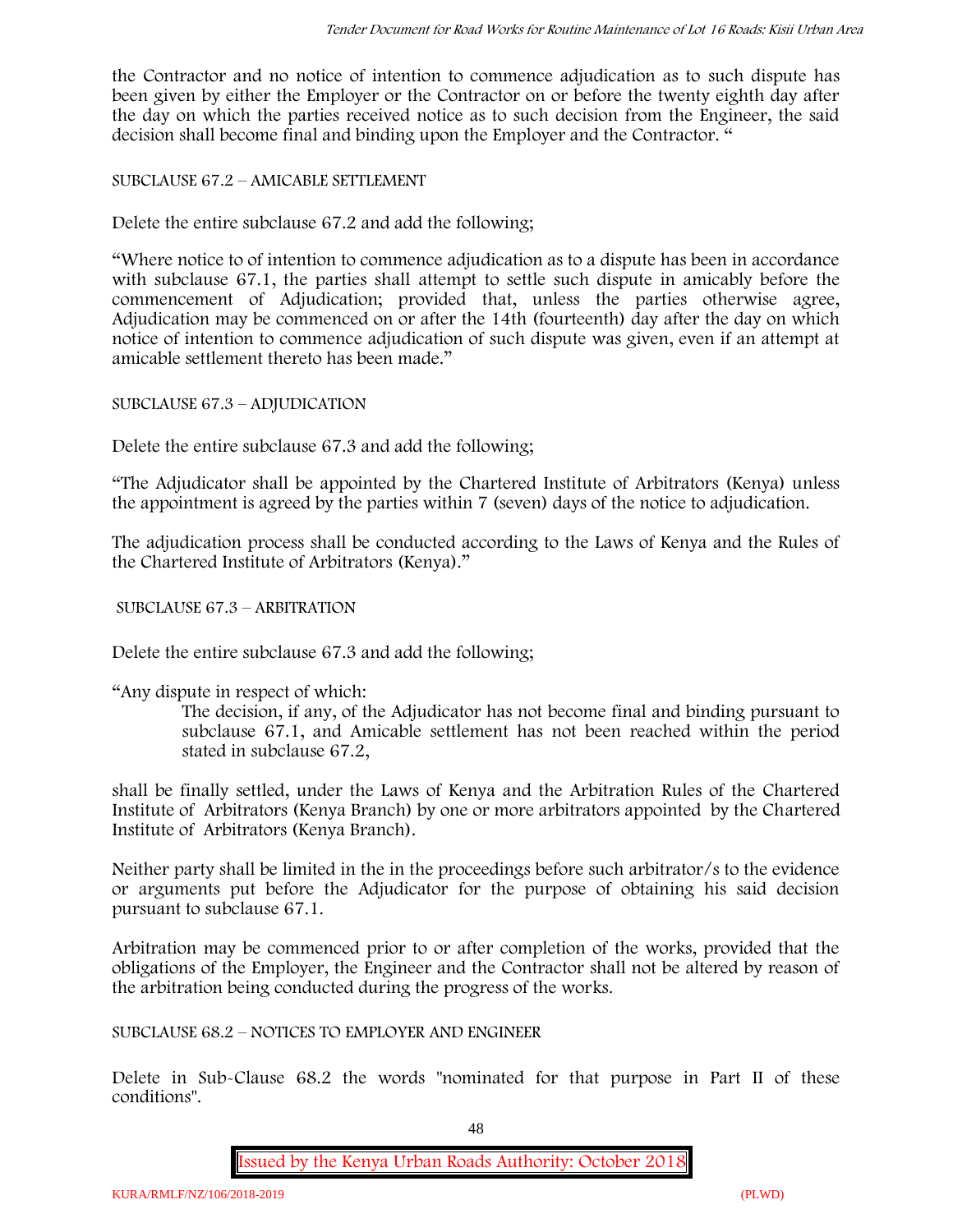- a. The Employer's address is: The Director General, Kenya Urban Roads Authority (KURA), P.O. Box 41727 - 00100 **NAIROBI**
- b. The Engineer's address is: Director (Road Asset and Corridor Management), Kenya Urban Roads Authority (KURA), P.O. Box 41727 - 00100 **NAIROBI**

SUBCLAUSE 68.4 – All letters and notices from the Contractor to the Employer and/Engineer must be signed by the Managing Director or the person given written power of Attorney.

CLAUSE 69 – DEFAULT OF EMPLOYER

Delete Sub-Clause 69.1 (c)

In Sub-Clause 69.4 add at the end of first paragraph the following "the period of such suspension shall be as agreed upon by both parties and in any case not more than six (6) months".

In Subclause 69.4 of General Conditions of Contract Part I, insert at the end -----"The amounts of such costs which shall be added to the Contrct Price shall exclude any cost due to idle time for equipment, plant and labour."

CLAUSE 70 – CHANGES IN COST AND LEGISLATION

There shall be no claims of payments for Variation of Prices (VOP) or changes in cost for legislation.

SUBCLAUSE 70.2 – SUB-CONTRACT

(a) If the Contractor shall decide subject to Clause 4 thereof to sub-let any portion of the work he shall incorporate in the sub-contract provisions to the like effect as those contained in subclause (1) of this Clause;

(b) If the price payable under a sub-contract as aforesaid is increased above or decreased below the price in such sub-contract by reason of the operation of the incorporated provisions of sub- clause (1) of this clause then the net amount of such increase or decrease shall as the case may be, be paid to or allowed by the Contractor under this contract.

SUBCLAUSE 70.3 – NOMINATED SUB-CONTRACTORS

This clause shall not apply in respect of work executed by any nominated sub-Contractor (fluctuation in relation to nominated sub-Contractors shall be dealt with under provisions in relation thereto which may be included in the appropriate sub-contract or contract of sale).

SUBCLAUSE 70.4 – DATE OF BID PRICING

49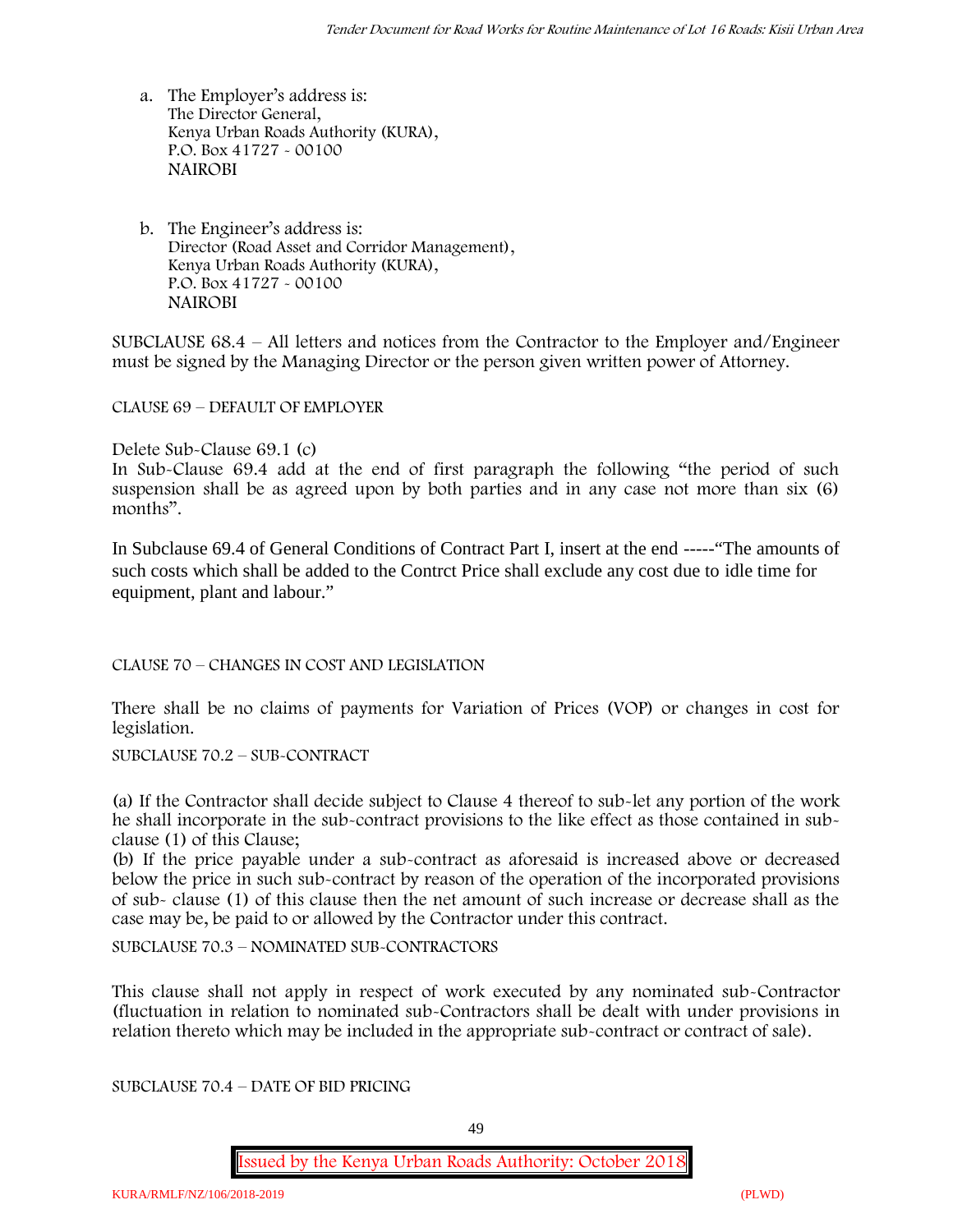The expression "the date of BID pricing" as used in this Clause means the date 30 days prior to the final date for submission of BIDs as determined by the Employer in the BID documents

SUBCLAUSE 70.5 – PRIME COST

For imported materials, the supplier's/ manufacturer's Prime costs shall be C.I.F. cost at point of entry by the same means of transport as determined by the Contractor's Basic Rate.

For locally produced materials, the supplier's or manufacturer's prime costs shall be at their nearest depot or the nearest railway station relevant to the works.

For materials that are subject to Government Price Control, payments for price variations will be determined from the difference between the control price in force at a date 30 days prior to the final date for submission of BIDs and the price in force on the date of purchase.

SUBCLAUSE 70.11 – SUBSEQUENT LEGISLATION

No payment shall be paid for changes in the prices of the materials and labour.

SUBCLAUSE 70.8 – CONTRACTORS HEAD OFFICE EXPENSES

No payments will be made for price variation related to expenses incurred by the Contractor in his Head Office in Kenya, or overseas.

SUBCLAUSE 70.9 – CURRENCY OF PAYMENTS UNDER CLAUSE 70

All payments made pursuant to Clause 70 shall be in Kenya Shillings.

SUBCLAUSE 70.11 – SUBSEQUENT LEGISLATION

Renumber sub-clause 70(2) of part I as sub-clause 70.11 and add the following:

"Notwithstanding the foregoing, such additional or reduced cost shall not be separately paid or credited as aforesaid if the same shall already have been taken into account in accordance with the provisions of sub-clause 70.1 through 70.10 of this clause.

CLAUSE 72 – RATES OF EXCHANGE COST

Delete clause 72 in its entirety and substitute the following: The currency of BID and payment is Kenya Shillings and rates of exchange requirements are not applicable.

CLAUSE 73 – BRIBERY AND COLLUSION

Add new Clause 73.1:

"The Contractor shall not:

(a) Offer or give or agree to give to any person in the service of the Government of Kenya any gift or consideration or any kind as an inducement or reward for doing or forbearing to do or for having done or forborne to do any act in relation to the obtaining or execution of this or any other contract to which the Government of Kenya is a party or for showing or forbearing

50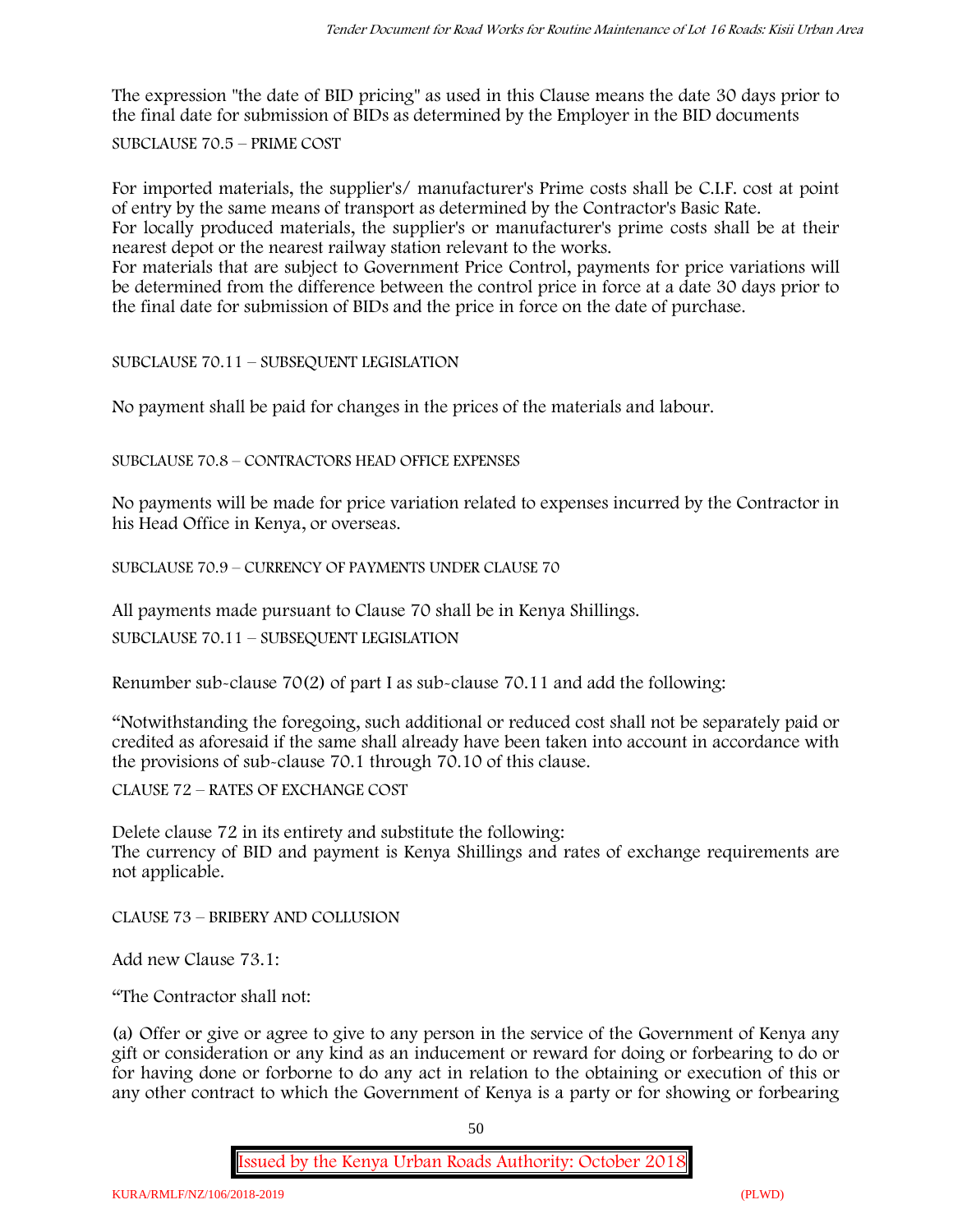to show favour or disfavour to any person in relation to this or any other contract for the Government of Kenya.

(b) Enter into this or any other contract with the Government of Kenya in connection with which commission has been paid or agreed to be paid by or on his behalf or to his knowledge, unless before the contract is made particulars of any such commission and of the terms and conditions of any agreement for the payment thereof have been disclosed in writing to the Employer.

Any breach of this condition by the Contractor or by anyone employed by him or acting on his behalf (whether with or without the knowledge of the Contractor) or the commission of any offence by the Contractor or by anyone employed by him or acting on his behalf in relation to this or any other contract to which the Government of Kenya is a party shall entitle the Employer to determine the Contract (See Condition 63 hereof) and/ or to recover from the Contractor the amount or value of any such gift, consideration or commission.

Any dispute or difference of opinion arising in respect of either the interpretation, effect or application of this condition or of the amount recoverable hereunder by the Employer from the Contractor shall be decided by the Employer, whose decision shall be final and conclusive.

### CLAUSE 74 – CONTRACT CONFIDENTIAL

Add new Clause 74.1:

The Contractor shall treat the details of this Contract as Private and Confidential and shall not publish or disclose the same or any particulars thereof in any trade or technical paper or elsewhere (save in so far as may be necessary for the purpose thereof) without the previous consent in writing of the Government. If any dispute arises as to the necessity of any publication or disclosures for the purposes of this Contract the same shall be referred to the decision of the Engineer mentioned in the said Conditions of Contract whose award shall be final.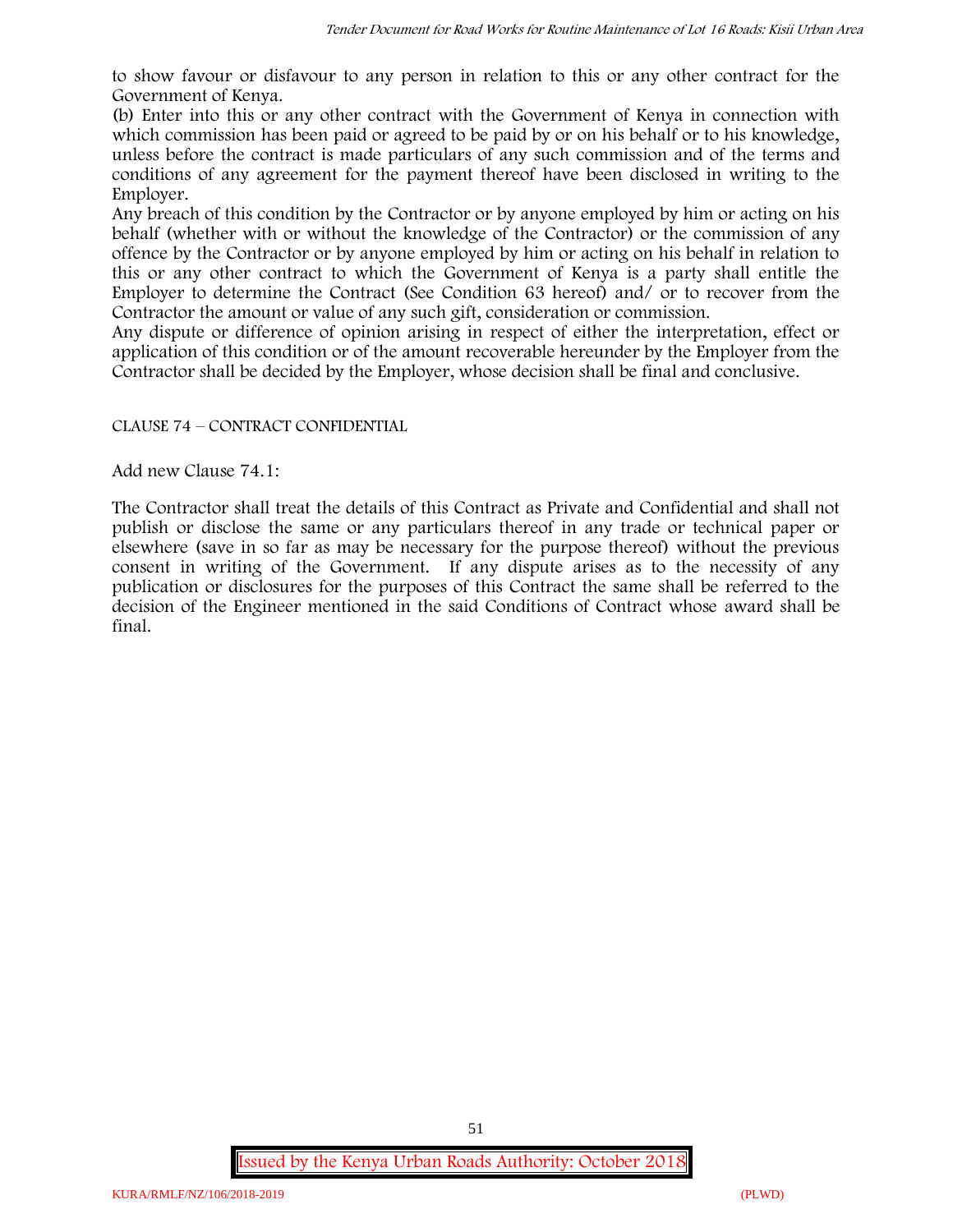# **SECTION V: SPECIFICATIONS**

**Issued by the Kenya Urban Roads Authority: October 2018**

52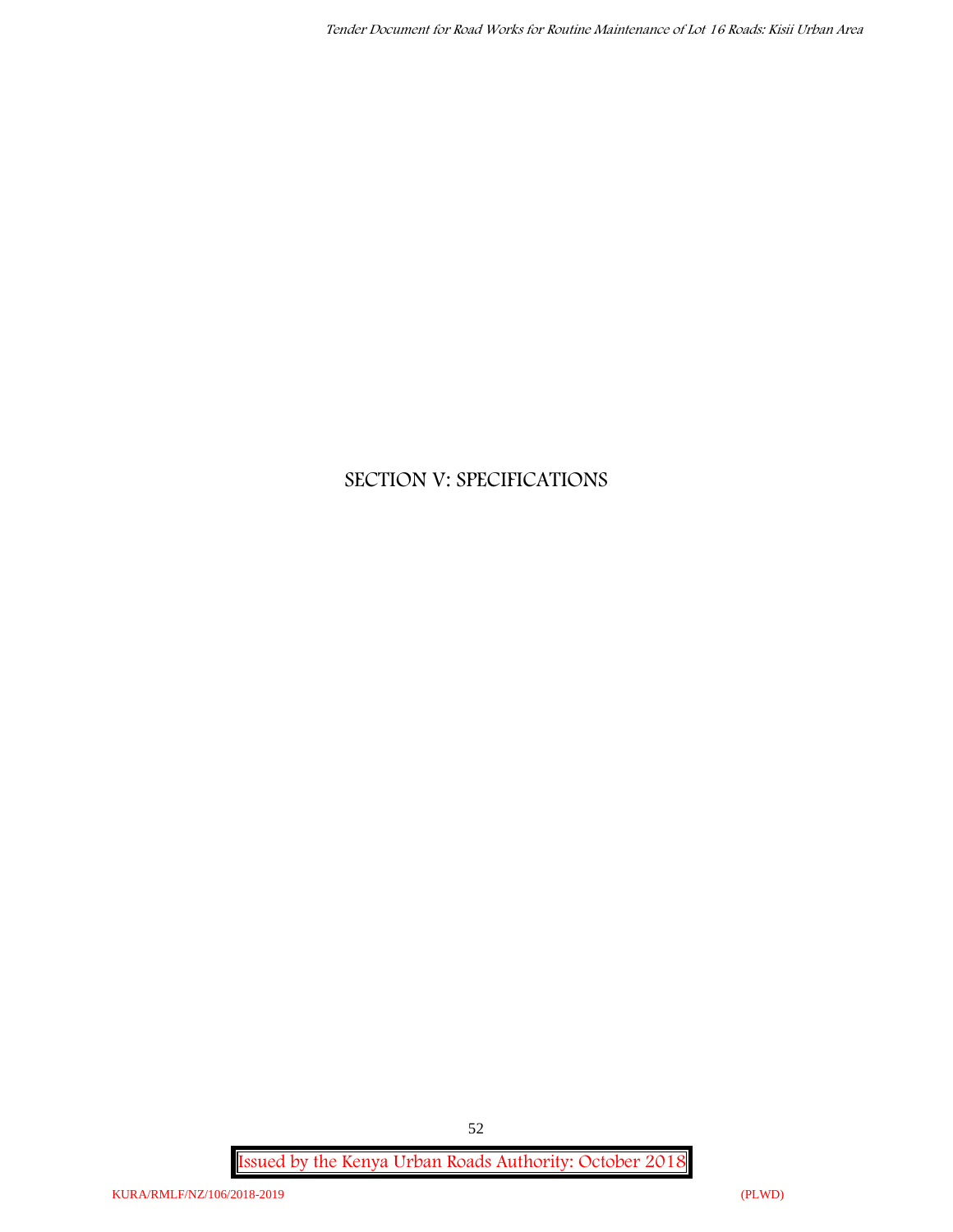#### **PART I: STANDARD SPECIFICATIONS**

Standard Specifications refers to the Standard Specifications for Road and Bridge Construction, 1986 Edition.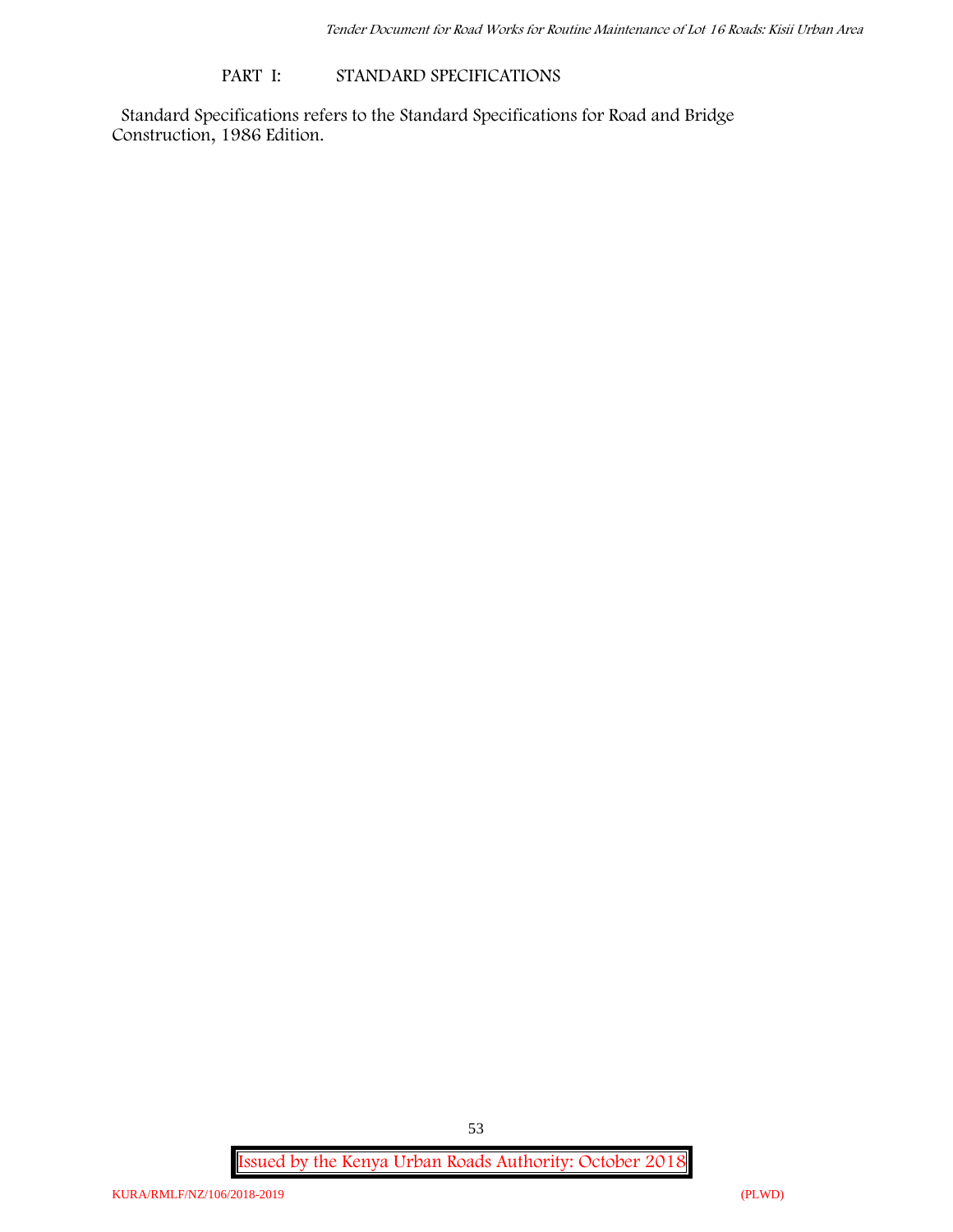**PART II: SPECIAL SPECIFICATIONS**

**SECTION 1 – GENERAL**

**101 SPECIAL SPECIFICATIONS**

Special specification is supplementary to the Standard Specifications and the two must be read in conjunction. In any case where there appears to be conflict between the two then the Special Specifications will take precedence.

**102 LOCATION OF CONTRACT.**

The works are located in Nyanza Region within Kisii Urban Area.

The roads contained in Lot 16 are as detailed below:

| S/N <sub>O</sub> | Road                                 | Length (Km)   |
|------------------|--------------------------------------|---------------|
|                  | Menyinkwa-Black House East Ring Road | 3.70          |
|                  | Menyinkwa-Black House West Ring Road | 2.90          |
|                  |                                      | 6.60<br>Total |

# **103 EXTENT OF CONTRACT**

The works to be executed under the Contract comprise mainly of but not limited to the following: -

- **1. Road Works**
- Light bush clearing
- Light grading
- Providing, placing, spreading, watering and compaction of gravel wearing course – spot gravelling
- **2. Drainage Works**
- Excavation/cleaning of drains
- Installation of 600mm dia culverts
- Culvert cleaning
- **3. Maintenance of passage of traffic through and around the works.**
- **4. Relocation of services.**
- **5. Maintenance of works during Contract Period – Defect Liability Period shall be 1 month.**

Any other activity not listed above in either category but deemed to be necessary by the Engineer, shall be subject to the Engineer's formal instructions within the mode of payment stipulated either by day works or on a measured basis.

**105 ORDER OF EXECUTION OF WORKS**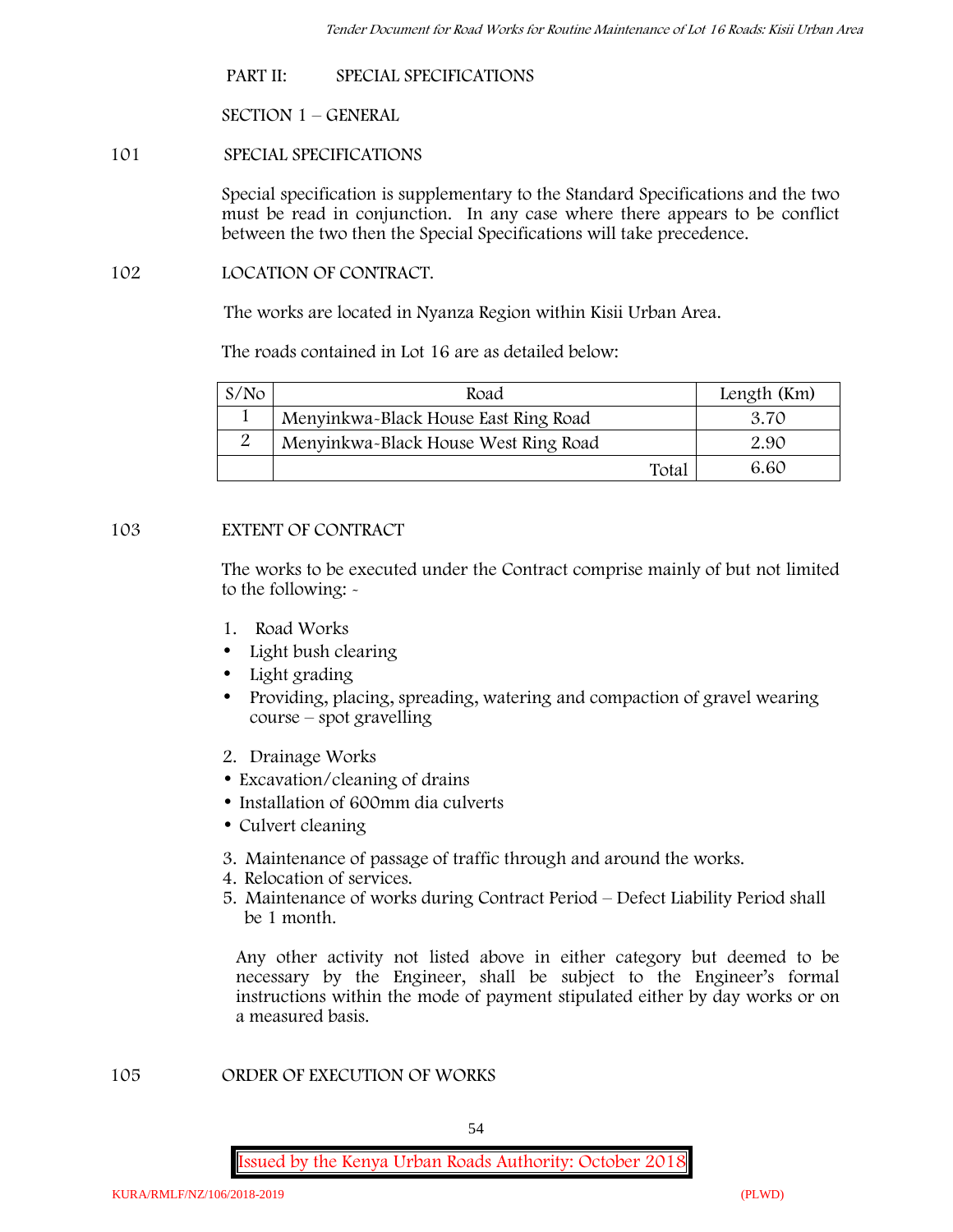In addition to Clause 105 of the Standard Specification the Contractor shall carry out the Works such that a continuous and consecutive output of fully completed work is achieved.

#### **107 TAKING OVER CERTIFICATE**

The minimum length of the road for which a certificate will be issued under clause 48 of the conditions of Contract shall be the whole length of each section of the road substantially completed.

### **109 NOTICE OF OPERATIONS**

Add the following sub- Clause.

Notification Terms

It shall be the Contractor's responsibility to notify the Engineer when any item of works scheduled are completed and ready for approval, and the contractor shall give sufficient notice to allow control tests to be performed.

#### Explosive and Blasting

- (a) The requirements of the Laws of Kenya governing explosives and other requirements and regulations of Government of Kenya and other authorities shall be complied with.
- (b) No explosives of any kind shall be used without prior written consent of the Engineer.

The Contractor shall be solely responsible for the provision, handling, storage and transporting of all explosives, ancillary materials and all other items of related kind whatsoever required for blasting.

### **117 HEALTH, SAFETY AND ACCIDENTS**

Add the following:

In addition to providing, equipping and maintaining adequate first aid stations throughout the works in accordance with the laws of Kenya, the contractor shall provide and maintain on site during the duration of the Contract, a fully equipped dispensary. This shall be with a qualified Clinical Officer / Nurse who shall offer the necessary medical advice on HIV and related diseases to the Engineer's and Contractor's Site staff. The Contractor shall allow for this in the rates and be responsible for all site welfare arrangements at his own cost.

### **120 PROTECTION OF EXISTING WORKS AND SERVICES**

The Contractor shall acquaint himself with the position of all existing services such as sewers, water drains, cables for electricity and telephone, lighting and telephone poles, water mains, etc., before commencing any excavation or other work likely to affect the existing services.

The cost of all plant, equipment and materials, labour, technical and professional staff, transport and the like necessary for determining the locations of existing services, including the making good of any damage caused to such services all to the satisfaction of the Engineer, shall be deemed to be included in the tender rates. No other payment

55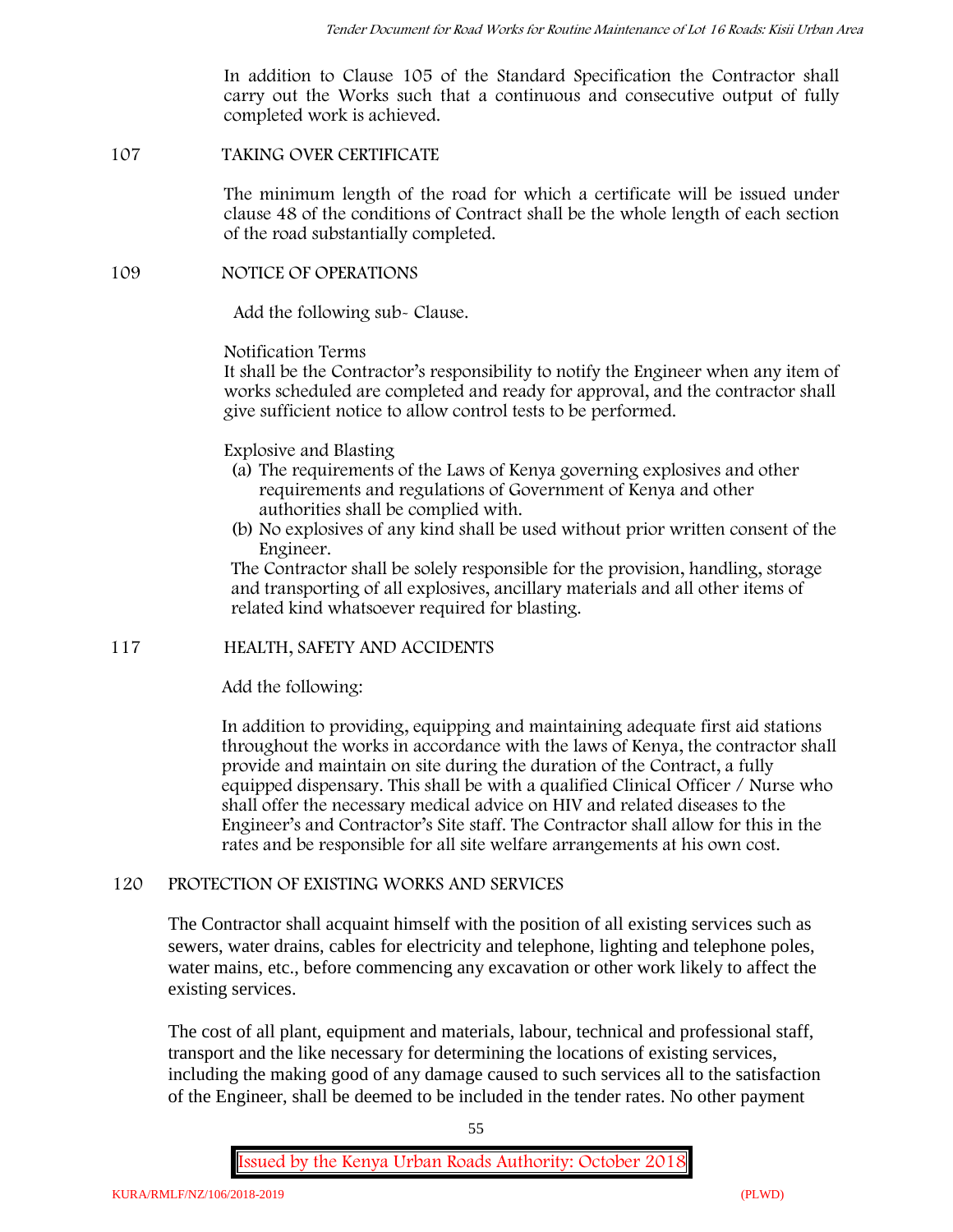shall be made for the costs of such operations or for the making good of damage caused thereby to the existing services.

The Contractor shall be held responsible for injury to existing structures, works or services and shall indemnify and keep indemnified the Employer against any claims in this respect (including consequential damages).

# **121 DIVERSION OF SERVICES**

- (a) The Contractor shall acquaint himself with the location of all existing services such as telephone lines, electricity cables, water pipes, sewers etc., before execution of any works that may affect the services. The cost of determining the location of the existing services together with making good or repairing of any damage caused all to the satisfaction of the Engineer shall be included in the BID rates.
- (b) Subject to the agreement with the Engineer, the Contractor shall be responsible for removal of alteration and relocation of existing services.
- (c) The Contractor shall indemnify the Employer against claims originating from damage to existing services or works.

# **123 LIAISON WITH GOVERNMENT AND POLICE OFFICIALS**

The Contractor shall keep in close touch with the Police and the other Government officials of the area regarding their requirements in the control of traffic or other matters, and shall provide all assistance or facilities, which may be required by such officials in the execution of their duties.

# **124 LAND FOR ALL CAMPS SITES AND FOR THE CONTRACTOR'S OWN PURPOSES, INCLUDING TEMPORARY WORKS.**

Notwithstanding Clause 124 of the Standard Specification all requirements of land for temporary works and construction purposes shall be to the approval of the Engineer but the Contractor will make all necessary arrangements with the property owners concerned and pay all charges arising therefrom. On or before completion of the Contract, the Contractor shall remove all temporary works and shall restore all such land to the condition in which it was immediately prior to the occupation thereof as far as is reasonable and practicable. No separate payment will be made to the Contractor on account of these items and the Contractor must make due allowance for them in his rates.

Notwithstanding Clause 120 of the Standard Specifications, the Contractor shall be required to appoint competent surveyors who will liaise with the Engineer on matters related to the demarcation of the existing road reserve, site measurements, removal and reinstatement of existing services.

### **128 STORAGE OF MATERIALS**

All materials shall be stored on Site in a manner approved by the Engineer and the Contractor shall carefully protect from the weather all work and materials which may be affected thereby.

### **129 TEST CERTIFICATES**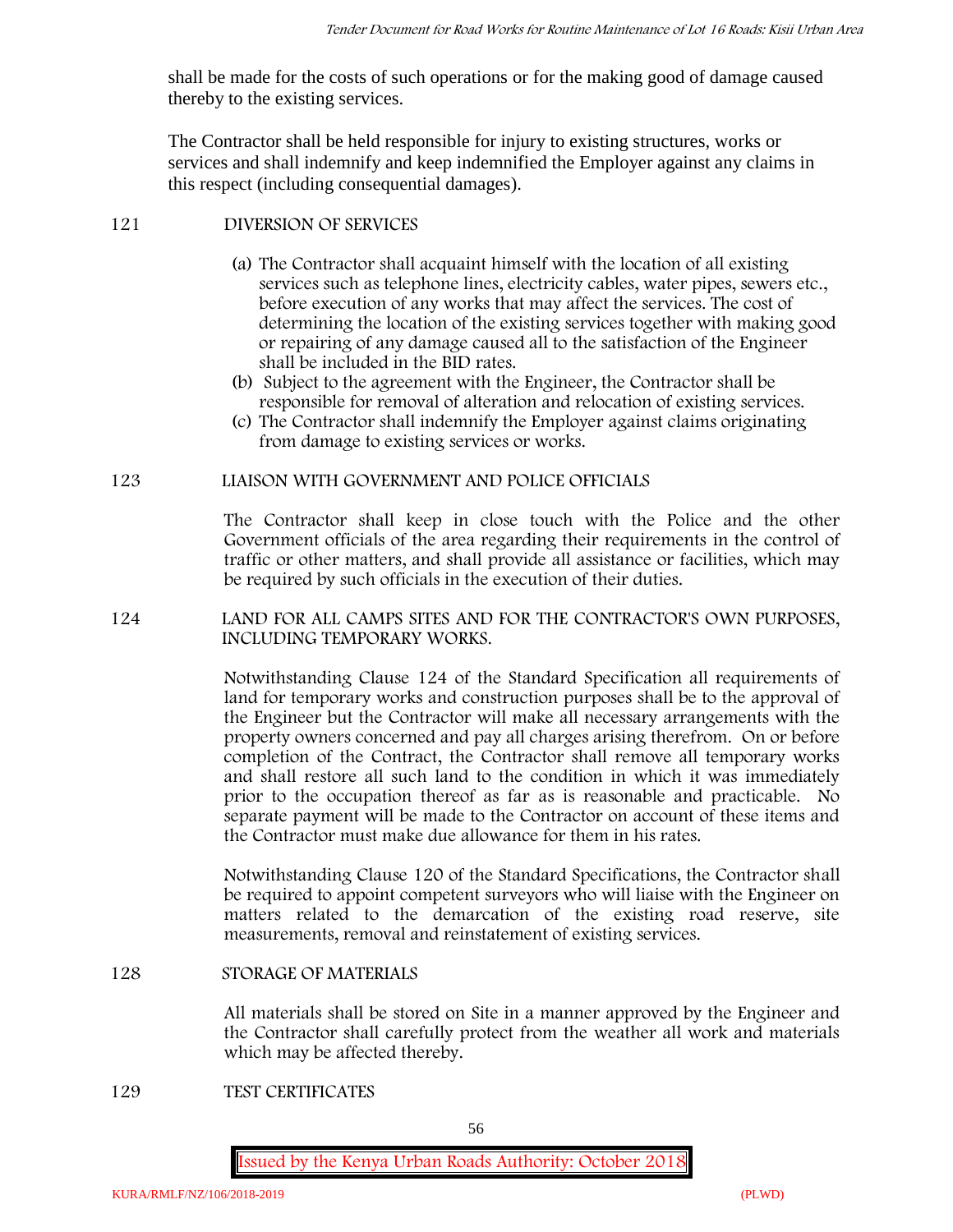When instructed by the Engineer the Contractor shall submit certificates of test from the suppliers of materials and goods required in connection with the works as the Engineer may require.

Such certificates shall certify that the materials or goods concerned have been tested in accordance with the requirements of the specifications and shall give the results of all the tests carried out. The Contractor shall provide adequate means of identifying the materials and goods delivered to the site with the corresponding certificates.

### **131 SIGNBOARDS**

The Contractor shall provide and erect two (2) publicity signs on the site as directed. The Engineer shall, as shown in the Drawings, direct the minimum dimensions and thickness of the steel framework and sheet. The framework and sheet shall be prepared and painted black, while the ring at the top of the supporting frames shall be painted white. The wordings and KURA's logo shall be printed on backlit sticker paper resistant to the effects of weather using reflectorised paint or material approved by the Engineer. The sticker shall be placed on both sides of the board. The colours, fonts and heights of the letters shall be as indicated on the typical drawings and as directed by the Engineer.

# **132 OFFICE FOR THE RESIDENT ENGINEER, SURVEY EQUIPMENT AND FURNITURE**

# **132.1 ENGINEER'S REPRESENTATIVE OFFICE**

The contractor, when instructed, shall for the duration of the Contract, furnish and equip Resident engineer's office located at the KURA's Regional offices. The room to be occupied by the Engineer's Representative and its front office shall be provided with a floor carpet to be approved by the Engineer. The windows shall be fitted with curtains and blinders.

A telephone shall also be provided for the Resident Engineer's office for his exclusive use. All the charges and fees related to the installation and maintenance of the telephone shall be deemed to have been included in the rates for providing and maintaining the Office. The Contractor will be reimbursed, separately, the cost of operating the telephone under appropriate bill item in the BoQ.

The offices shall be provided with day and night watchmen and security lights, the cost of which shall be deemed to have been included in the rates for the offices.

The Contractor may be instructed by the Engineer under clause 58 of the General Conditions of Contract to make payments of general receipted accounts for such items as stationery, stores, furniture and equipment, claims and allowances for supervision personnel and any miscellaneous claims or the Engineer may direct the Contractor to purchase or pay for the above. The Contractor will, on provision of receipts, be paid under appropriate bill items in the BoQ.

**The survey equipment to be provided would include:**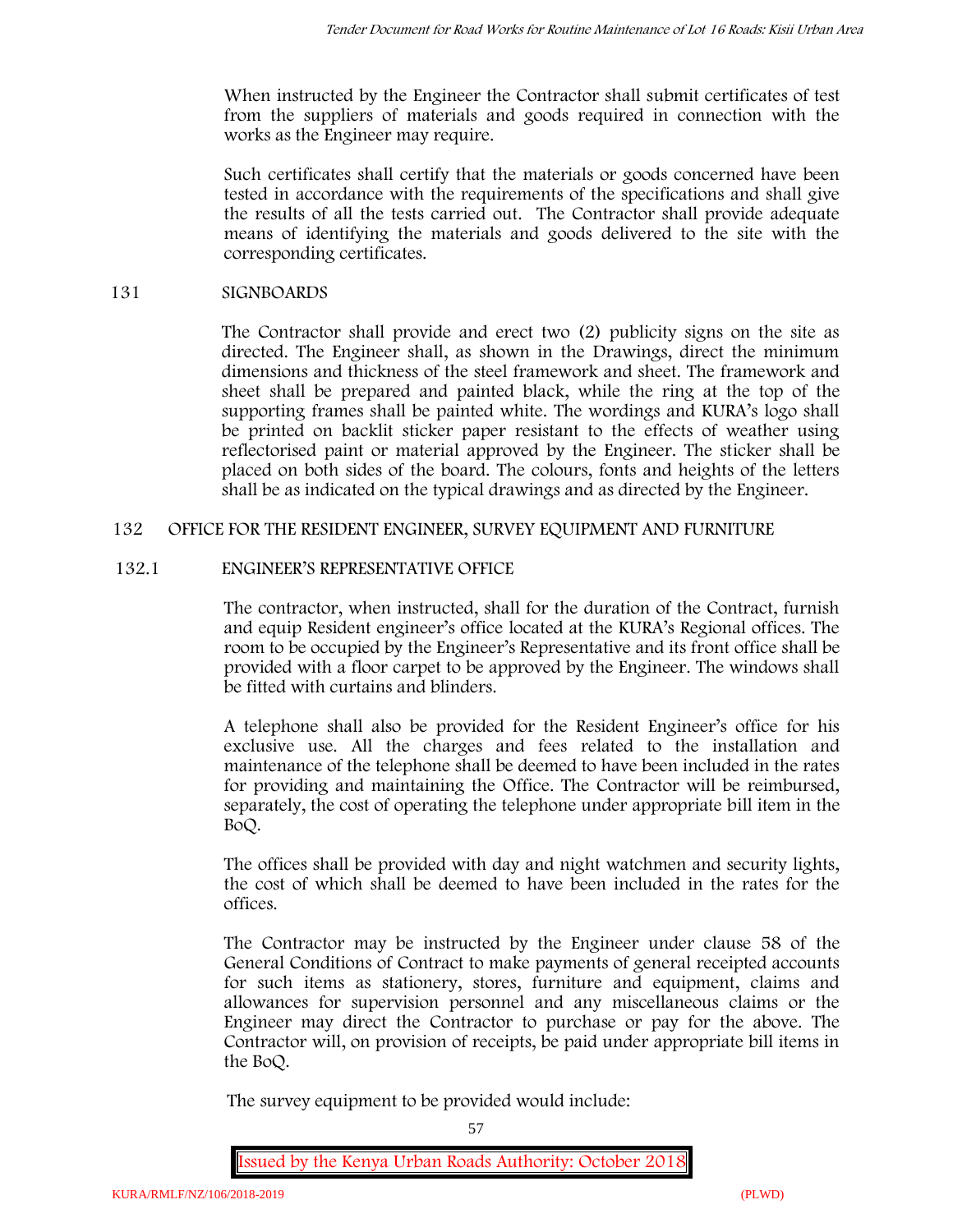| 1. Engineer's automatic level Wild NAK 2 or similar                                                      | 2N <sub>O</sub> |
|----------------------------------------------------------------------------------------------------------|-----------------|
| 2. Total station reading 1" with tripod and setting on                                                   |                 |
| pole with datalogger and survey software to match                                                        |                 |
| Total Station Datalogger. Include data transfer program,<br>and plotting modes, setting out calculations |                 |
| and Cogo facilities                                                                                      | 1No             |
| 3. Levelling staff 5m. with levelling bubble Wild GNLE                                                   |                 |
| or similar                                                                                               | 4No             |
| 4. 50 m. steel band measuring tape                                                                       | 2N <sub>O</sub> |
| 5. 30 m. linen measuring tape                                                                            | 2No.            |
| 6. 3m. aluminium straight edge                                                                           | 2N <sub>O</sub> |
| 7. 1m. stainless steel straight edge                                                                     | 1N <sub>o</sub> |
| 8. 100m. steel band tape                                                                                 | 2No.            |
| 9. Draughtsman's stool                                                                                   | 3No.            |
| 10. Complete set of highway curves                                                                       | 1No             |
| 11. Programmable scientific calculators FX 880P or                                                       |                 |
| equivalent                                                                                               | 4No             |
| 12. Survey umbrella                                                                                      | 2No.            |
| 13. Roll of tracing paper                                                                                | 10No            |
| 14. Protractor 360                                                                                       | 2N <sub>O</sub> |
| 15. Graph paper A3 size                                                                                  | 100No           |
| 16. Drawing table                                                                                        | 2No.            |
| 17. Erasing shield                                                                                       | 4No.            |
| 18. 3m. ranging rods                                                                                     | 9No             |
| 19. Marker pens                                                                                          | 30No.           |

The contractor may be directed to pay for stationery, equipment or reagents that are foresaid and also pay for servicing and repair of the laboratory equipment being used on the project.

The Contractor shall provide, install and maintain in a good state of repair, such survey and other equipment as listed for the duration of the contract.

Such equipment shall be of approved manufacture, and shall be made available to the Engineer for the Engineer's exclusive use throughout the Contract, not later than three (3) weeks after the Engineer's order to supply. All equipment shall be ready to use and complete to perform the tests. The equipment shall revert to the Employer on completion of the Contract.

Any delays to the Contractor or the Contractor's activities caused by the Engineer being unable to perform survey work, field or laboratory tests due to the contractor's failure to supply and/or maintain the said equipment shall be deemed to have been caused entirely by the Contractors own actions, and any consequences of such delays shall be interpreted as such.

The payment to comply with this requirement is provided in the Bill of Quantities and ownership of all equipment paid for as instructed above shall revert to the Employer after the completion of the Works.

Failure by the Contractor to provide or maintain the equipment shall make him responsible to bear all costs that may be incurred as a result of the Engineer's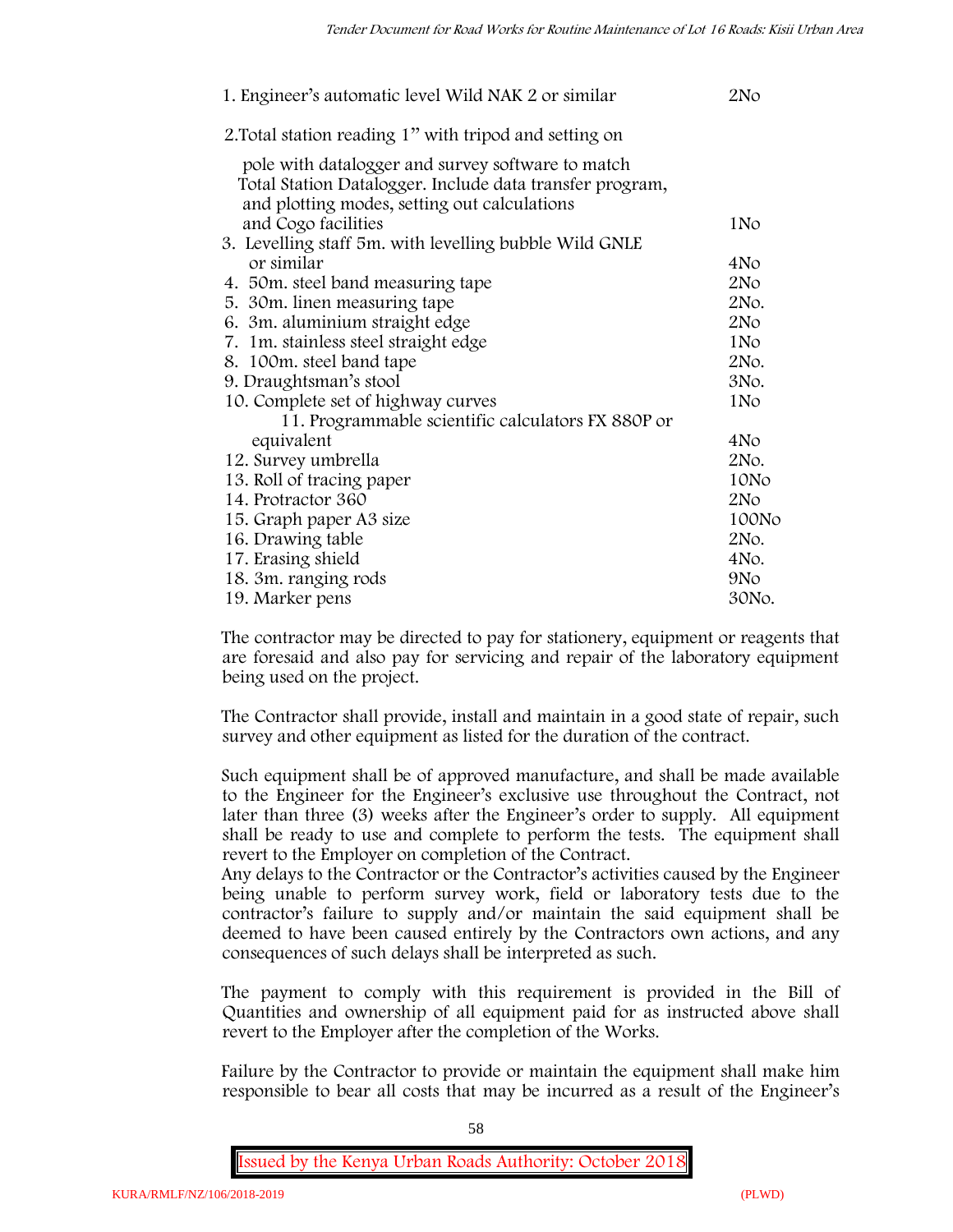staff using alternative means of communication, including delays in supervision and approval of Works by the Engineer.

### **(a) Mobile phones**

# **132.3 COMMUNICATION FOR THE ENGINEEER**

The Contractor shall provide, connect and maintain mobile phones for the exclusive use by the Engineer for the duration of the contract. The Contractor shall include for the cost of providing the mobile units complete with charger unit, "hands free" headset for each unit, connection to the network and all service charges applicable all as directed by the Engineer. The Contractor shall provide air-time with each mobile phone which shall be paid for under prime cost sum allowed for in the bills of quantities. The mobile telephones shall be WAP enabled with e-mail capabilities and integrated camera of a minimum of 3.0 mega pixels. Payment for these mobiles and associated costs is included in the Bill of Quantities, and ownership of mobile phones will revert to the Employer after completion of the Works.

### **(b) Internet and e-mail services**

Where directed, the contractor shall provide 24 hours terrestrial or wireless internet connectivity with minimum throughput speed of 128kilobytes per second for the exclusive use by the Engineer, including all accessories and Terminal Equipment and pay for all associated installation, maintenance and usage charges throughout the duration of the contract.

The contractor shall allow for the provision and maintenance of internet connectivity and associated costs as per Appendix to item 1.17 of the Bills of Quantities.

# **137 ATTENDANCE UPON THE ENGINEER AND HIS STAFF**

In addition to the staff stated in Clause 135, the following staff will be provided for the supervision of work: 1No. Artisans, 2No. Labourers, 1No. Office assistants, 2No. Lab attendants. Additional attendant staff, as required by the Engineer, shall be paid for under Item 01-80-030 of the Bill of Quantities.

### **138 VEHICLES AND DRIVERS FOR THE ENGINEER AND HIS STAFF AND METHOD OF PAYMENT**

In addition to provisions of the Clause 138 of the Standard Specification, the Contractor shall when instructed, provide and maintain in good working condition for the exclusive use of the Engineer and his staff throughout the Contract, the following types and numbers of brand new vehicles or as specified. The Engineer shall approve the type of vehicles and confirm the number of each type to be provided. The Contractor shall insure the vehicles comprehensively for any licensed drivers and shall provide competent drivers during normal working hours and whenever required by the Engineer. The cost of provision of the vehicle shall be inclusive of the first 4,000 kilometers travelled in any month.

.Should any vehicle supplied not be in roadworthy condition, the Contractor shall provide an acceptable equivalent replacement vehicle until such a time as the original vehicle is repaired to the satisfaction of the Engineer and returned for use.

# **(a) Type 1 Vehicles (Double Cabin 4WD Pick up)**

Type 1 Vehicles should be four Wheel Drive (4WD), with power assisted steering, Double wishbone independent suspension at front axle and rigid axle with leaf springs at rear, diesel propelled engine maximum 2,500 cc. The starting mileage of the vehicles shall not exceed 60,000km odometer reading. The vehicles should be fitted with other accessories below:

59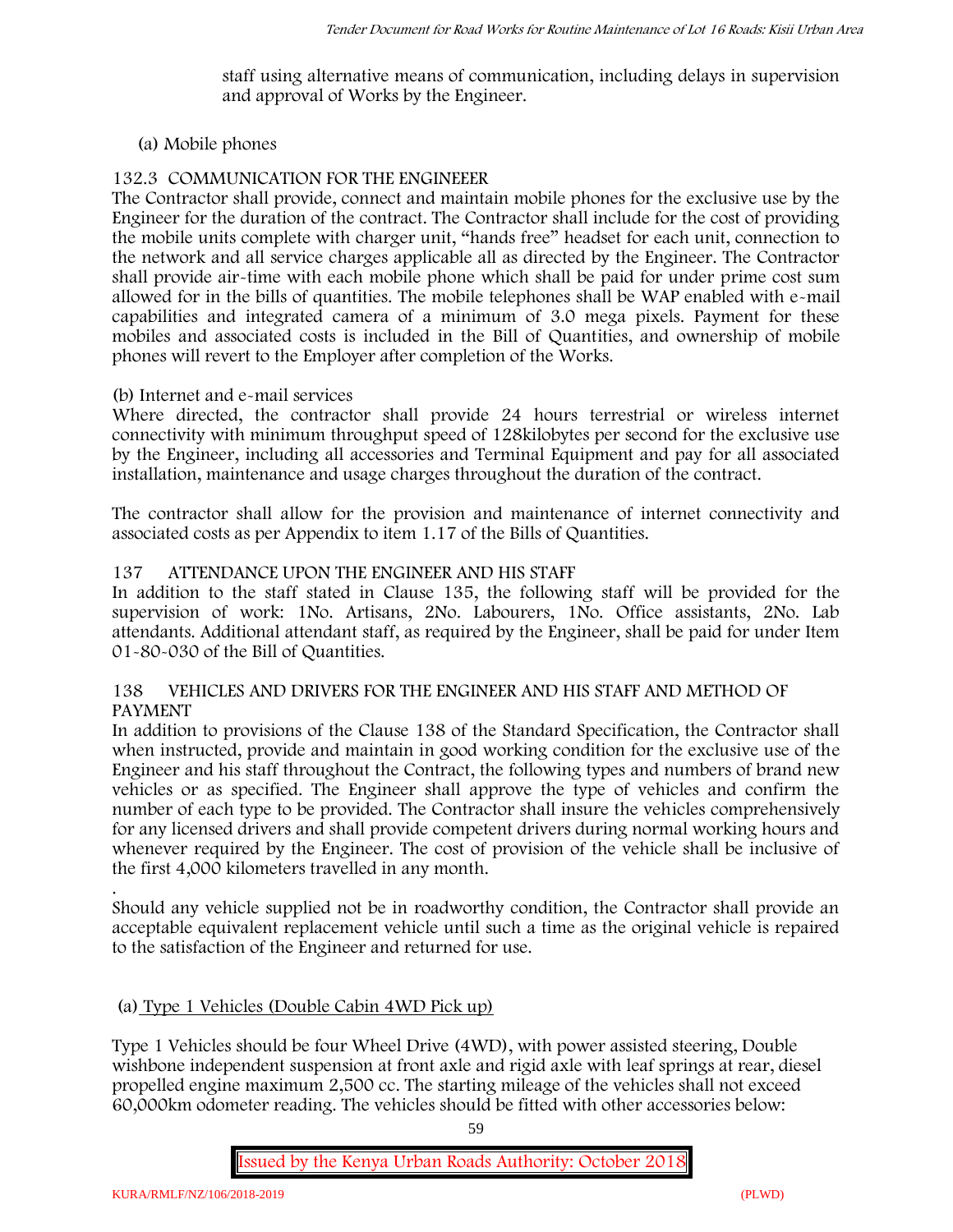- (a) Spare tyre and wheel jack;
- (b) FM radio and CD player;
- (c) Power Windows;
- (d) Full Air-conditioning;
- (e) Immobilizer and antitheft security system;
- (e) Driver and passenger SRS Airbags;
- (f) Canvas cover over the carrying deck at the back.

At the end of the contract, all type 1 vehicles shall revert to the Contractor.

# **(c) Type 2 Vehicles (station wagon/saloon)**

Specifications for Type 2 Vehicles shall be station wagon/saloon vehicles; petrol propelled engine maximum 1,800 cc. The starting mileage of the vehicles shall not exceed 60,000km odometer reading. shall in addition be fitted with a fibre glass body or similar and two columns of sitting benches on the carting deck at the back.

The Contractor shall insure comprehensively the vehicles for any licensed drivers and shall provide competent drivers during normal working hours and whenever required by the Engineer.

At the end of the contract, all type 2 vehicles shall revert to the Contractor.

Payment of vehicle shall be per vehicle month in item 01-80-017/18 of the BOQ.

# **139 MISCELLANEOUS ACCOUNTS**

The Contractor maybe instructed by the Engineer to make payments of general miscellaneous accounts for such items as stationary, stores and equipment and miscellaneous supervision personnel and claims or the Engineer may direct the Contractor to purchase or pay for the above. The Contractor will be paid on a prime cost basis plus a percentage for overheads and profits under appropriate items in the Bills of Quantities.

### **142 ENVIRONMENTAL PROTECTION**

The Contractor shall comply with the Statutory Regulations in force in Kenya regarding environmental protection and waste disposal, and shall liaise with the National Environmental Management Agency (NEMA).

The Contractor shall ensure so far as is reasonably practicable and to the satisfaction of the Engineer; that the impact of the construction on the environment shall be kept to a minimum and that appropriate measures are taken to mitigate any adverse effects during the construction.

(a) The Contractor shall exercise care to preserve the natural landscape and shall conduct his construction operations so as to prevent any unnecessary destruction, scarring, or defacing of the natural surroundings in the vicinity of the work. Except where clearing is required for permanent works, all trees, native shrubbery, and vegetation shall be preserved and shall be protected from damage by the Contractor's construction operations and equipment. All unnecessary destruction, scarring, damage or defacing resulting from the Contractor's operations shall be repaired, replanted, reseeded or otherwise corrected as directed by the Engineer, and at the Contractor's expense.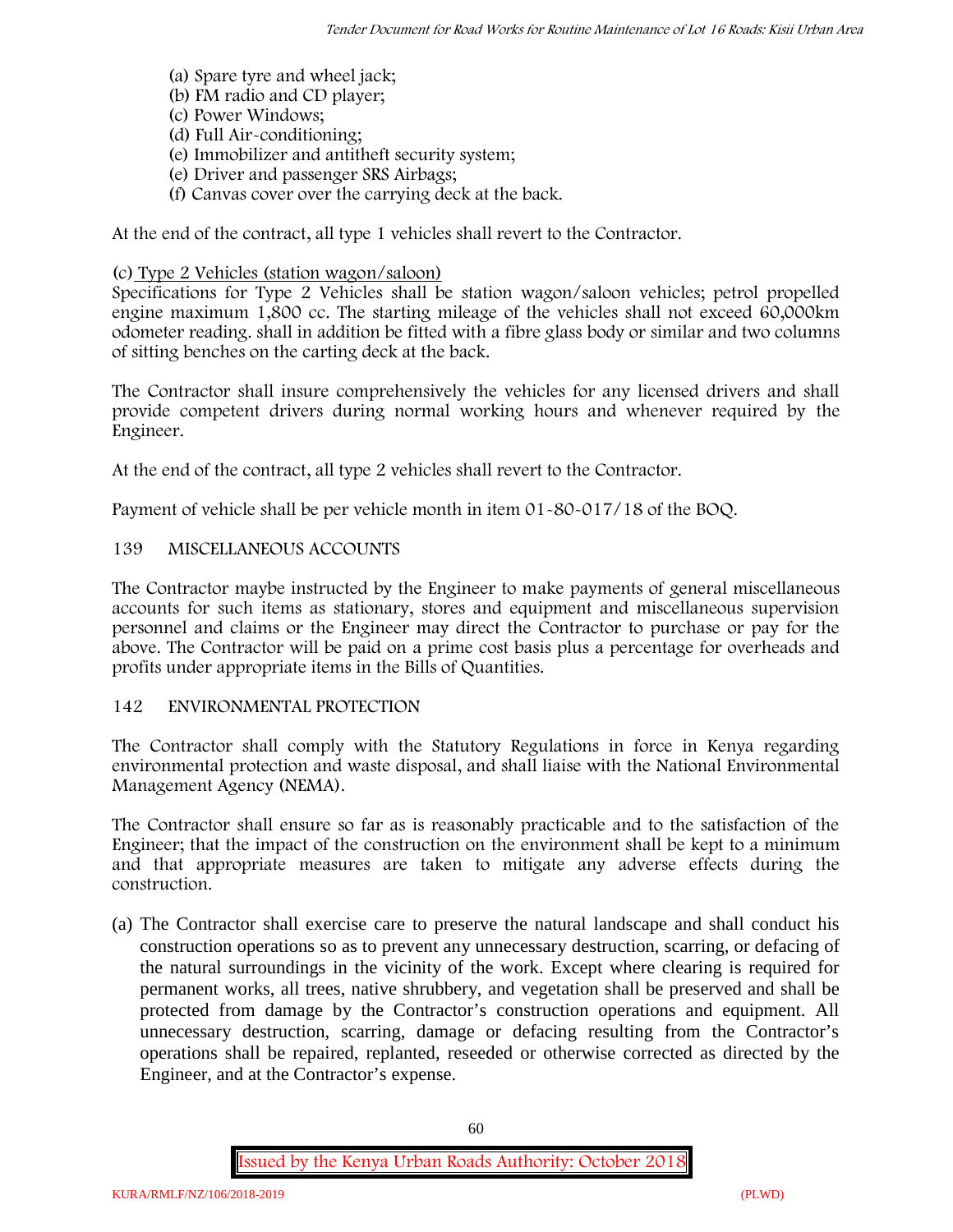- (b) The Contractor shall ensure that measures are in place to control soil erosion and water pollution, by use of berms, dykes, silt fences, brush barriers, dams, sediment basins, filter mats, netting, gravel, mulches, grasses, slope drains, contour banks, and other erosion control devices and methods. Temporary erosion control provisions shall be coordinated with permanent erosion control features to assure economical, effective and continuous measures throughout the period of the works. The Contractor's attention is drawn to the requirements of Clause 502, in that works need to be progressively finished so that permanent vegetation can establish quickly to mitigate soil erosion and erosion of drains.
- (c) The Contractor shall provide all the labour, equipment, materials, and means required and shall carry out proper and efficient measures wherever and as often as necessary to minimise the dust nuisance.
- (d) The Contractor shall comply with all applicable Kenyan laws, orders and regulations concerning the prevention, control and abatement of excessive noise. Blasting, use of jackhammers, pile driving, rock crushing, or any other activities producing high-intensity impact noise may be performed at night only upon approval of the Engineer.
- (e) Immediately after extraction of materials, all borrows pits shall be backfilled to the satisfaction of the Engineer. In particular borrow pits near the project road shall be backfilled in such a way that no water collects in them.
- (f) Spilling of bitumen fuels Oils and other pollutants shall be cleared up.
- (g) The Contractor's attention is drawn to the requirements of the Standard Specification in regard to the environment and in particular to the following clauses:

| Clause 115: Construction Generally                                  |
|---------------------------------------------------------------------|
| Clause 116: Protection from Water                                   |
| Clause 136: Removal of Camps                                        |
| Clause 605: Safety and Public Health Requirements Clause            |
| Clause 607: Site Clearance and Removal of Topsoil and<br>Overburden |

(h) No additional payment will be made to the Contractor to cover costs arising from the requirements for this Clause and the Contractor must include these costs in the rates inserted into the Bills of Quantities.

# **143 STAFF TRAINING**

The Contractor shall allow for training of engineers, technicians and other support staff as may be instructed by the Engineer.

The payment of the allowances of such staff shall be made as instructed by the Engineer under the relevant provisions in the Bills of Quantities.

<sup>61</sup>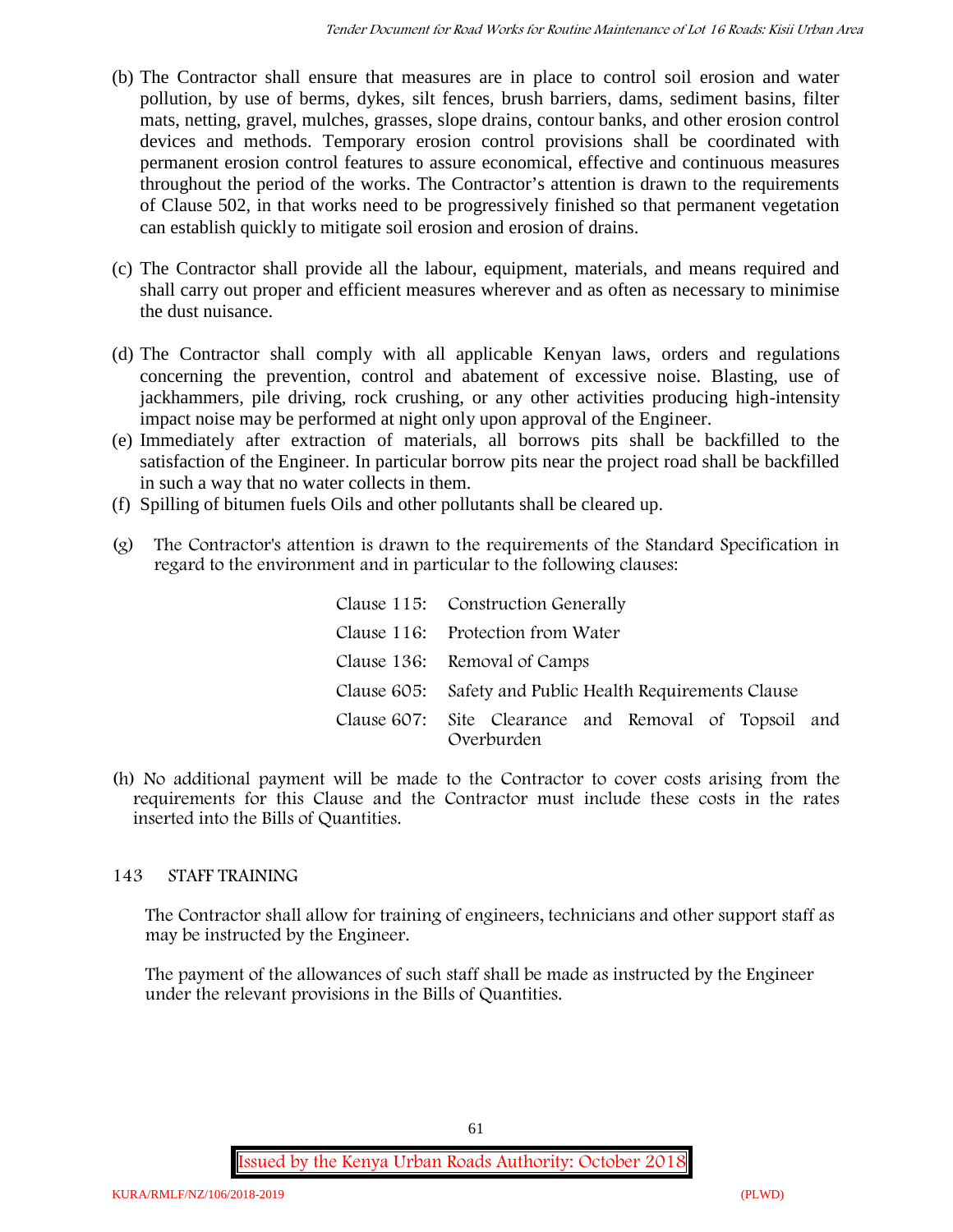#### **SECTION 2 - MATERIALS AND TESTING OF MATERIALS**

All materials testing shall be in accordance with Section 2 of the Standard Specifications.

#### **SECTION 3 - SETTING OUT & TOLERANCES**

#### **301 SETTING OUT**

a) In addition to the provisions of clause 3.01(a) if the traverse points to be used for the setting out are close to the existing carriageway and interfere with construction works then the Contractor will have to relocate them to a location where they will not be disturbed. The co ordinates and heights of all traverse points so located shall be listed and provided to the Engineer for checking and/or approval. Contractor shall also monument the new centreline every 200m along straight and all salient points along curves by a pin in the concrete beacon before commencement of any works.

The road reserve boundary posts shall have 12mm diameter steel pins embedded in concrete, 200mm long with 25mm exposed to the air, sticking out form its top surface. This pin shall be co-ordinated and heighted and result of the same shall be provided to the Engineer for approval. Cost of these works shall be included in the rates as no separate item has been provided.

Commencement of the works shall not be permitted until this basic survey data has been provided and approved by the Engineer for at least 2 Kms of the road.

b) Detailed Setting Out

Reference pegs shall be 50mm by 50mm in section 600mm long driven 400mm firmly into ground and painted white above the ground. The offset from centre line shall be indicated by small nail 20mm to 25mm long with its head driven flush with the top of the peg.

Chainages, offset and reference elevation shall be clearly indicated to the sides of the peg to the satisfaction of the Engineer.

After cutting of benches and prior to commencement of earthworks or subgrade works, Contractor shall take cross-sections again and submit the copy of the same to Engineer for agreement. These cross-sections shall then be used as basis of measurement for all subsequent layers, unless otherwise stated.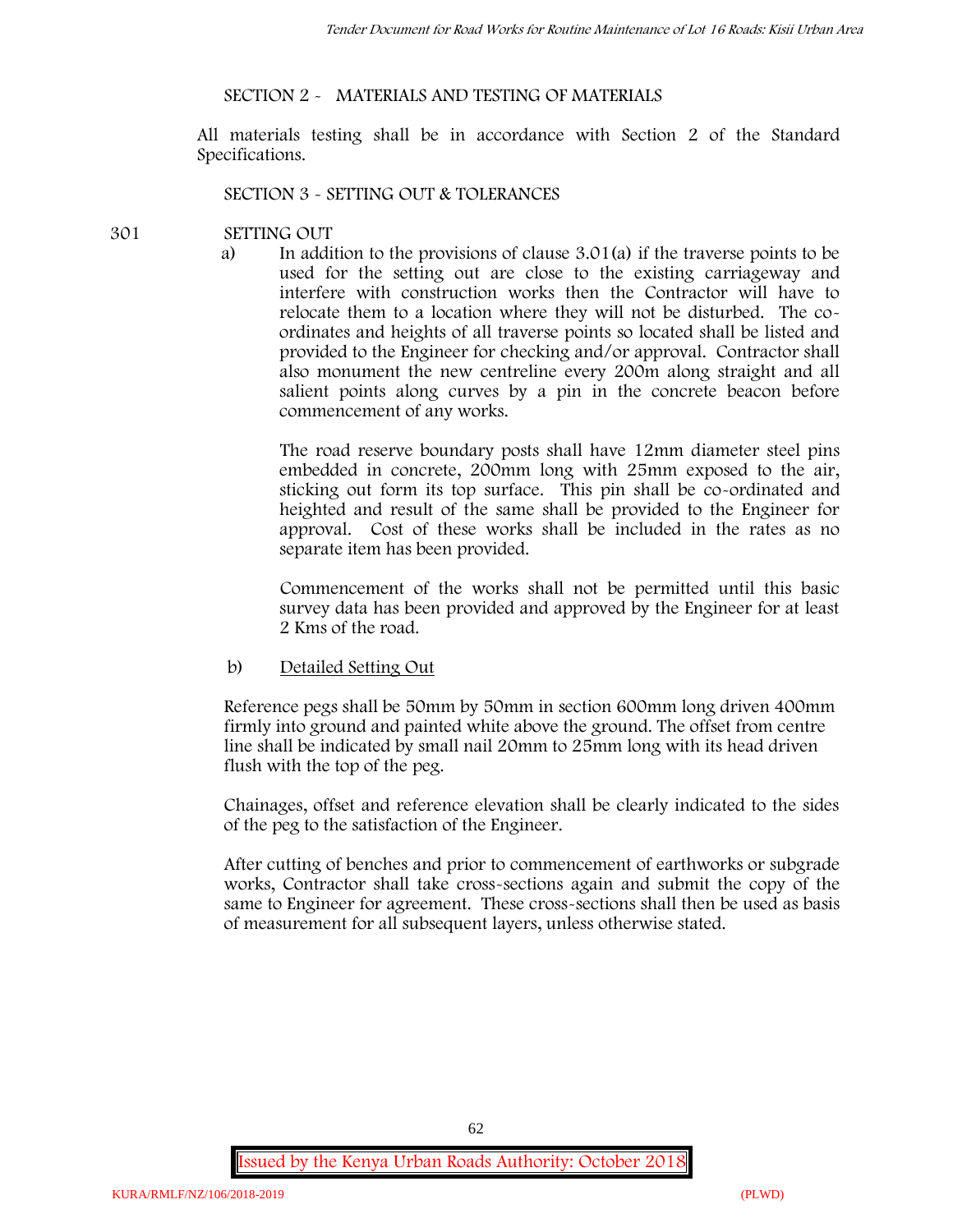#### **SECTION 4- SITE CLEARANCE AND TOP SOIL STRIPPING**

#### **401 SITE CLEARANCE**

Site Clearance shall be carried out as directed by the Engineer.

#### **402 REMOVAL OF TOPSOIL**

Topsoil shall include up to 200mm depth of any unsuitable material encountered in existing or newly constructed drains, drainage channels, and accesses.

**403 REMOVAL OF STRUCTURES, FENCES AND OBSTRUCTIONS**

When instructed by the Engineer, the Contractor shall demolish or remove any structure and payment for this shall be made on day works basis.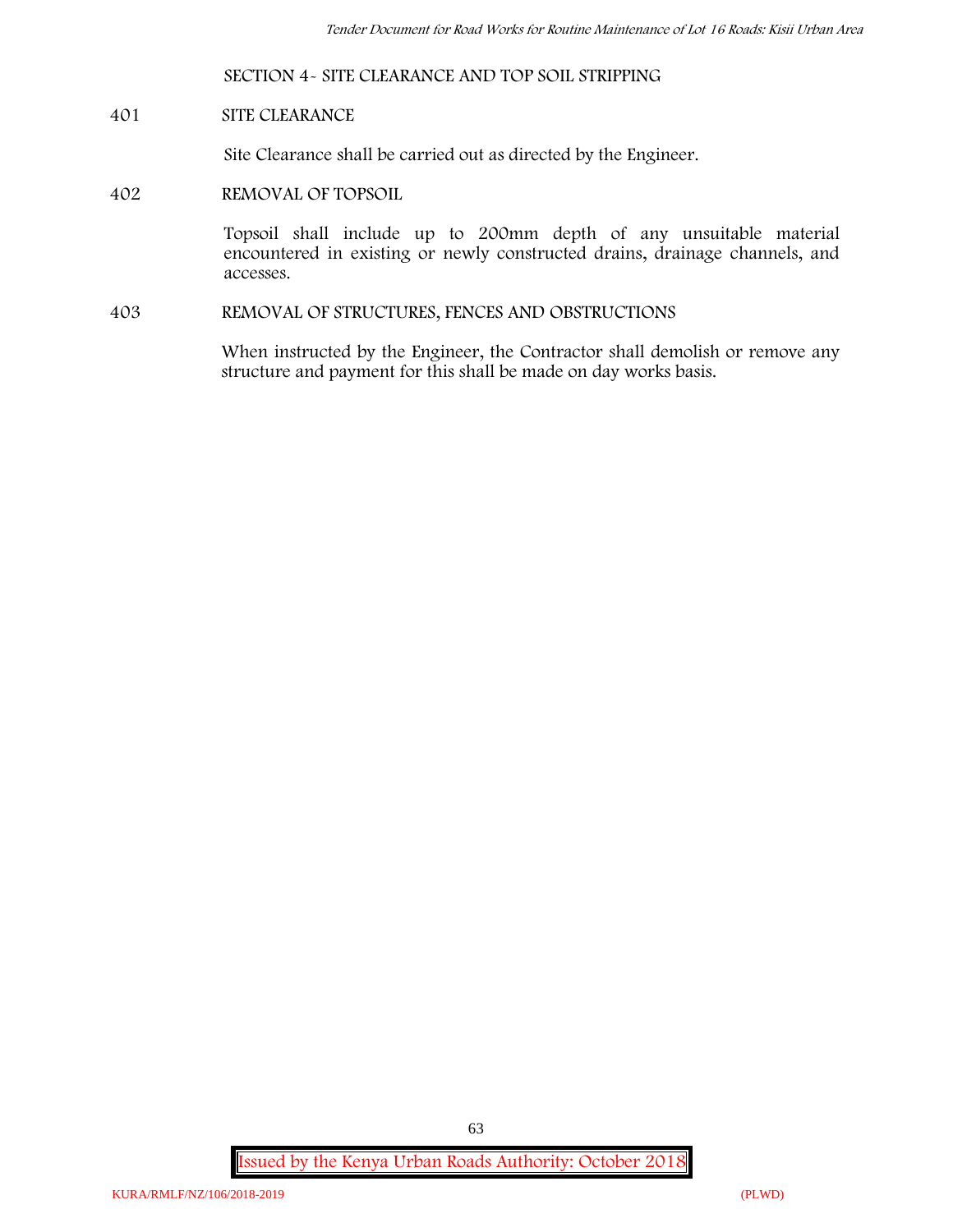# **SECTION 5 - EARTHWORKS**

#### **504 PREPARATION PRIOR TO FORMING EMBANKMENT**

Where benching is required for existing pavement to accommodate earthworks subgrade or subbase for widening the road, the rate for compaction of existing ground shall be deemed to cover this activity.

Excavation in the pavement of the existing road shall be kept dry. In the event of water penetrating the underlying layer, construction of the subsequent layers shall be postponed until the underlying layers are dry enough to accommodate the construction plant without deforming or otherwise showing distress.

Step construction shall be carried out per layer at the joint where excavating both vertically and perpendicular to the direction of the travel. The step shall be 500mm perpendicular to the direction of the travel and 150mm vertical unless otherwise instructed by the Engineer.

Special care shall be taken when compacting the new material at the joint ensuring that specified density is achieved.

#### **505 CONSTRUCTION OF EMBANKMENTS**

Only material approved by the Engineer shall be used for fill in embankments. Material with high swelling characteristics or high organic matter content and any other undesirable material shall not be used, unless specifically directed by the Engineer. Unsuitable material shall include:

- (i) All material containing more than 5% by weight or organic matter (such as topsoil, material from swamps, mud, logs, stumps and other perishable material)
- (ii) All material with a swell of more than 3% (such as black cotton soil)
- (iii) All clay of plasticity index exceeding 50.
- (iv) All material having moisture content greater than 105% of optimum moisture content (Standard Compaction)

Subgrade: Shall mean upper 300mm of earthworks either insitu or in fill and subgrade shall be provided for as part of earthworks operation and payment shall be made as "fill". The material for subgrade shall have a CBR of not less than 8% measured after a 4 day soak in a laboratory mix compacted to a dry density of 100% MDD (AASHTO T99) and a swell of less than 1%.

Subgrade repair: Where directed by the Engineer, any localized failure in the subgrade shall be repaired by filling in selected soft, hard or natural of minimum CBR 30% and compacted in accordance with clauses in the specifications applying to normal subgrade.

Embankment repair: Where directed by the Engineer, any localized filling in soft, hard or natural; selected material requirements shall be executed in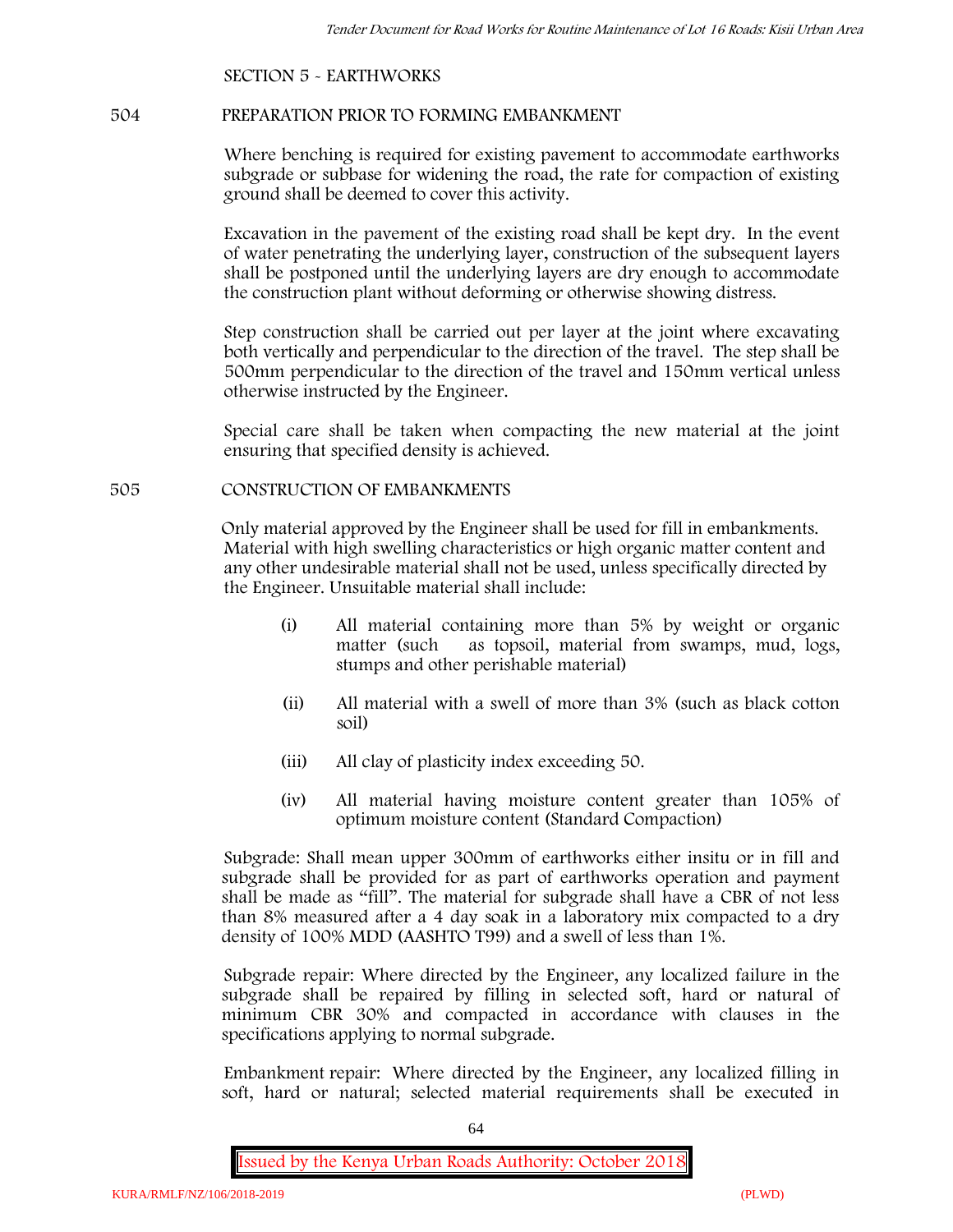accordance with Clause 505.

#### **508 COMPACTION OF EARTHWORKS**

At pipe culverts, all fill above ground level around the culverts shall be compacted to density of 100% MDD (AASHTO T.99) up to the level of the top of the pipes or top of the surround(s), if any and for a width equal to the internal diameter of the pipe on either side of the pipe(s) or surround(s) as applicable.

At locations adjacent to structures, all fill above ground level upto the underside of the subgrade shall be compacted to density of 105% MDD (AASHTO T.99). In case of fill around box culverts this should be carried out for the full width of the fill and for a length bounded by the vertical plane passing through the ends of the wingwalls.

Notwithstanding the provision of clause 503 of the standard Specification, Compaction of subgrade material (i.e. material immediately below formation) in cut areas shall not be carried out by the contractor in areas where the formation is formed in hard material, unless specific instructions to the contrary are issued by the Engineer.

Where improved sub-grade material shall be required, this shall be compacted and finished to the same standards and tolerances as those required for normal subgrade and clauses in the specifications applying to normal subgrade shall also apply.

#### **511 BORROW PITS**

The first part of the Standard Specification is amended as follows:-

Fill material which is required in addition to that provided by excavation shall be obtained from borrow pits to be located and provided by the Contractor but to the approval of the Engineer contrary to what has been stated.

#### **517 MEASUREMENT AND PAYMENT**

Notwithstanding the provisions of clause 517 of the standard specifications, the rate for compaction of fill in soft material shall allow for the requirements of clause 508 of the special specification and no extra payment shall be made for compaction around pipe culverts (100% MDD AASHTO T.99).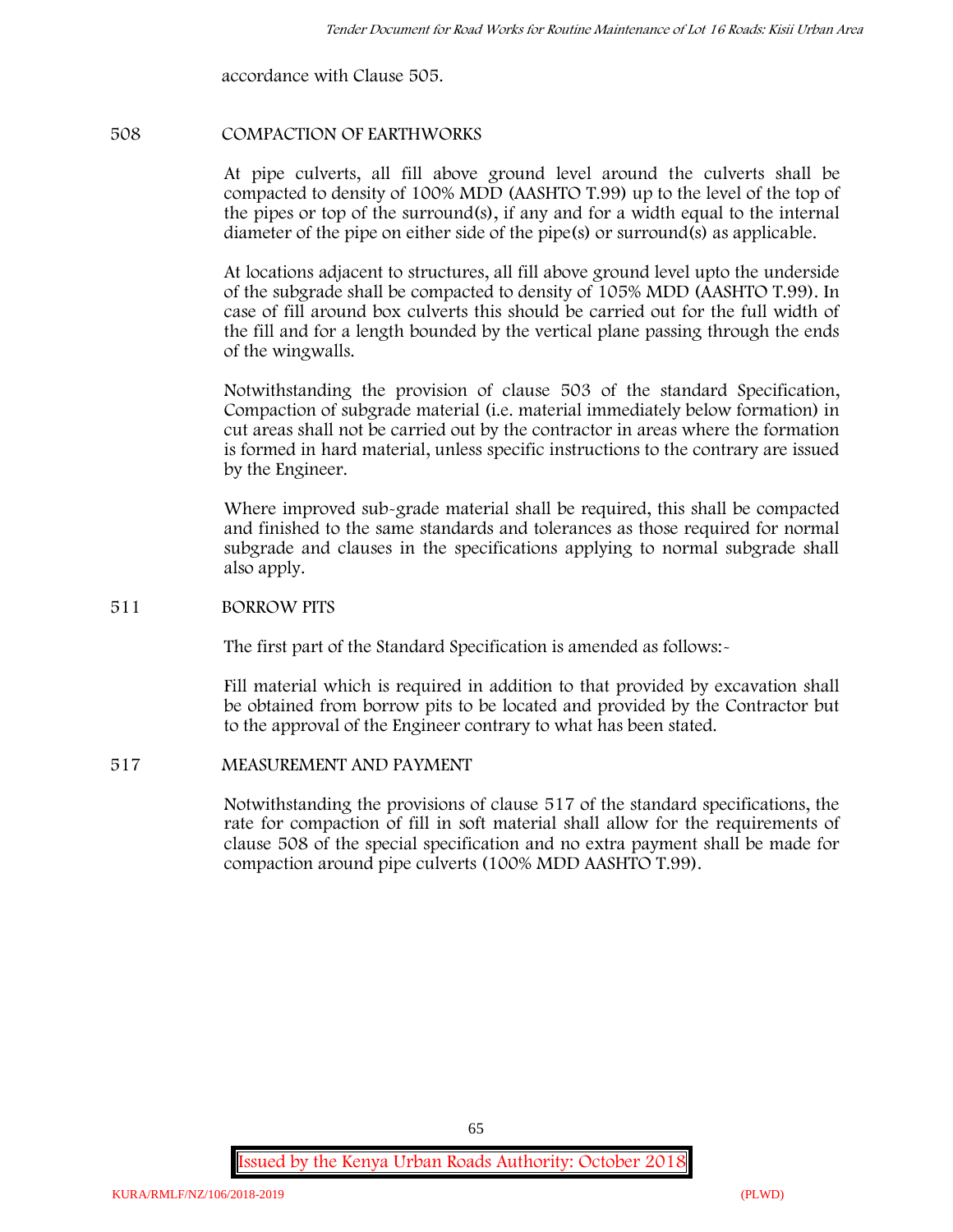#### **SECTION 6 - QUARRIES, BORROW PITS, STOCKPILES AND SPOIL AREAS**

#### **601 GENERAL**

Notwithstanding any indications to the contrary in the Standard specification the Engineer will not make available to the Contractor any land for quarries, borrow pits, stockpiles and spoil areas, except for those areas in road reserves specifically approved by him.

The contractor will be entirely responsible for locating suitable sources of materials complying with the Standard and Special Specifications, and for the procurement, Wining, haulage to site of these materials and all costs involved therein. Similarly the contractor will be responsible for the provision and costs involved in providing suitable areas for stockpiling materials and spoil dumps. Should there be suitable sites for spoil dumps or stockpiles within the road reserve forming the site of the works the Contractor may utilise these subject to the approval of the Engineer.

No additional payment will be made to the Contractor to cover costs arising from the requirements for this Clause and the Contractor must include these costs in the rates inserted into the Bills of Quantities.

#### **602 MATERIAL SITES**

The information on possible material sites is given for the general guidance of bidders. Bidders are however advised to conduct their own investigation as the information contained therein is neither guaranteed nor warranted

#### **603 PROVISION OF LAND**

Notwithstanding any indications to the contrary in the Standard specification the Engineer will not make available to the Contractor any land for quarries, borrow pits, stockpiles and spoil areas, except for those areas in road reserves specifically approved by him.

The contractor will be entirely responsible for locating suitable sources of materials complying with the Standard and Special Specifications, and for the procurement, Wining, haulage to site of these materials and all costs involved therein. Similarly the contractor will be responsible for the provision and costs involved in providing suitable areas for stockpiling materials and spoil dumps. Should there be suitable sites for spoil dumps or stockpiles within the road reserve forming the site of the works the Contractor may utilise these subject to the approval of the Engineer.

No additional payment will be made to the Contractor to cover costs arising from the requirements for this Clause and the Contractor must include these costs in the rates inserted into the Bills of Quantities.

#### **605 SAFETY AND PUBLIC HEALTH REQUIREMENTS**

In addition to clause 605, the contractor shall allow for professionals to conduct lectures to the workers regarding the spread of HIV/Aids. **SECTION 7 - EXCAVATION AND FILLING FOR STRUCTURES**

66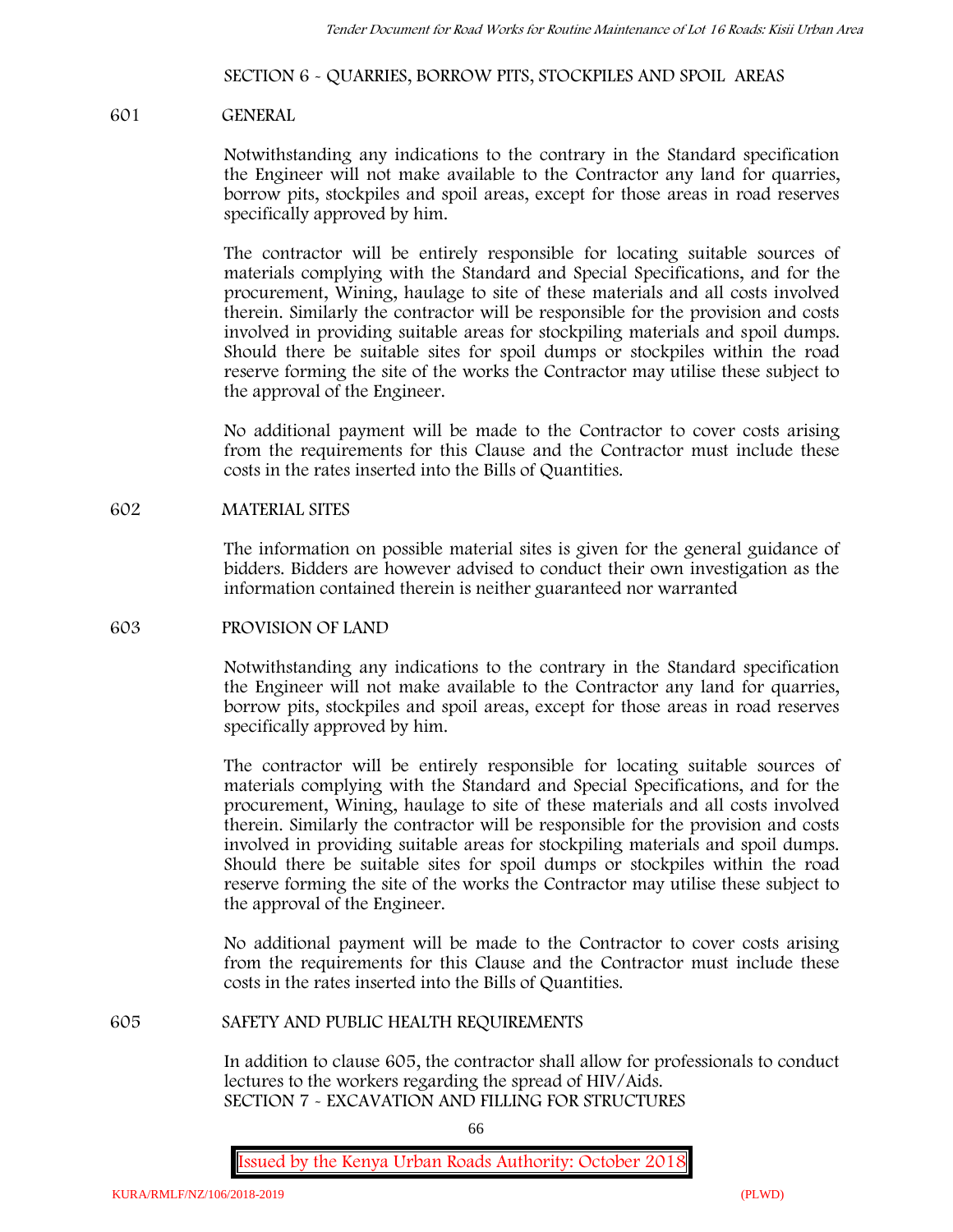#### **703 EXCAVATION OF FOUNDATIONS FOR STRUCTURES**

Unless otherwise instructed by the Engineer, all excavated surfaces in material other than hard material, on which foundations for structures shall be placed, shall be compacted to 100% MDD (AASHTO T.99) immediately before structures are constructed.

Paragraph 4, last line: - Replace "95%" with "100%".

**707 BACKFILLING FOR STRUCTURES**

Unless otherwise instructed by the Engineer, all backfilling material shall be compacted to a minimum of 100% MDD (AASHTO T.99).

#### **709 EXCAVATIONS FOR RIVER TRAINING AND NEW WATER COURSES**

Payments for river training and establishment of new watercourses shall only be made where such work constitute permanent works. Works done for road deviation or other temporary works shall not qualify for payment.

#### **710 STONE PITCHING**

Stone pitching to drains, inlets and outlets of culverts to embankments and around structure shall consist of sound unweathered rock approved by the Engineer.

The stone as dressed shall be roughly cubical in shape with minimum dimensions of 150 x 150mm for normal thickness of stone pitching.

The surface to receive the pitching shall be compacted and trimmed to slope and the stone laid, interlocked and rammed into the material to give an even finished surface.

In areas where stone pitching has been damaged, the Contractor shall identify such areas and notify the Engineer for his agreement of the extent of the Works required and his approval and instructions to proceed with the Works. Stone Pitching Repair and Reconstruction shall be carried out in accordance with Clause 710 of the Standard Specifications.

The Works shall involve removal of the damaged stone pitching and reconstruction of the said areas in accordance with Clause 710 of the Standard Specifications by use of the sound salvaged material together with any necessary additional material where all such materials shall comply with Section 7 of the Standard Specifications.

Contrary to clause 713 of the standard specifications, the rates inserted for stone pitching shall allow for grouting. **711 GABIONS**

> Where instructed by the Engineer the Contractor will install gabions as protection works to washout areas or bridge Piers and or Abutments. Gabions shall be constructed in accordance with Clause 711 of the Standard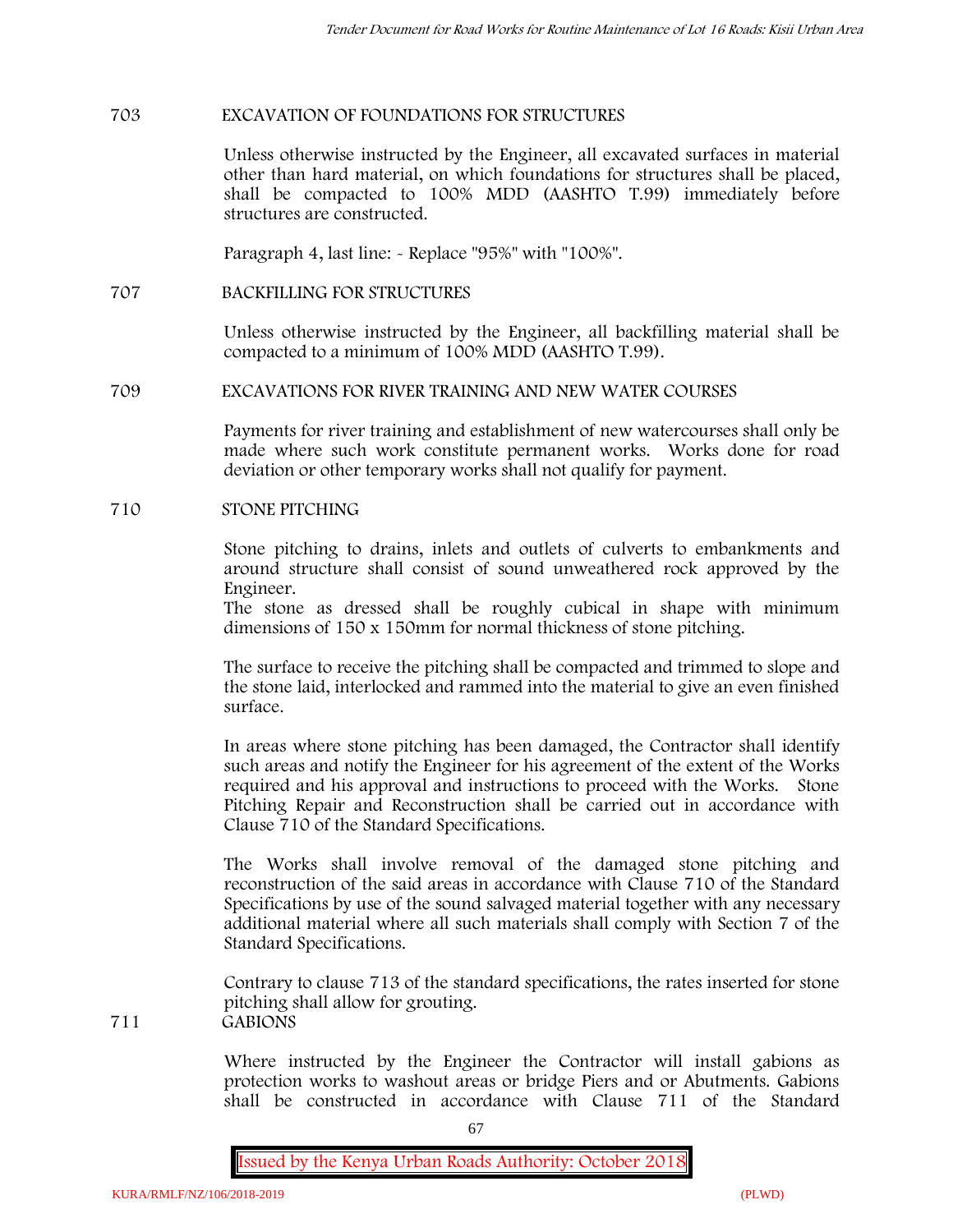### Specification.

I n cases where existing gabions have been damaged, the Contractor shall identify them and notify the Engineer for his agreement of the extent of the Work required and his approval and instructions to proceed with the Works.

The Works shall involve removal of the damaged gabions / rocks, excavation to the correct levels and grades as directed by the Engineer, and in accordance with Clause 711 of the Standard Specifications and reconstruction with new gabions and other necessary materials as necessary. The damaged gabions shall be recovered and transported to the nearest KURA'S Yard or M.O. R &P.W Department depot.

# **712 RIP-RAP PROTECTION WORK**

Quarry waste or similar approved material shall be used to backfill scoured and eroded side, outfall and cut-off drain. The material shall be compacted to form a flat or curved surface preparatory to stone [pitching of drainage channels, existing and new scour checks as directed by the Engineer.

The surface to receive the pitching shall be compacted and trimmed to slope and the stone hand laid, interlocked and rammed into the material to give an even finished surface. The interstices of the Pitching shall be rammed with insitu material. The insitu material immediately behind the pitching shall be compacted to minimum density of 100% MDD compaction (AASHTO T.99)

### **714 BACKFILL BELOW STRUCTRURES**

Where instructed this shall be carried out in compliance with the requirements of Clause 507 and 804 of the Standard Specification.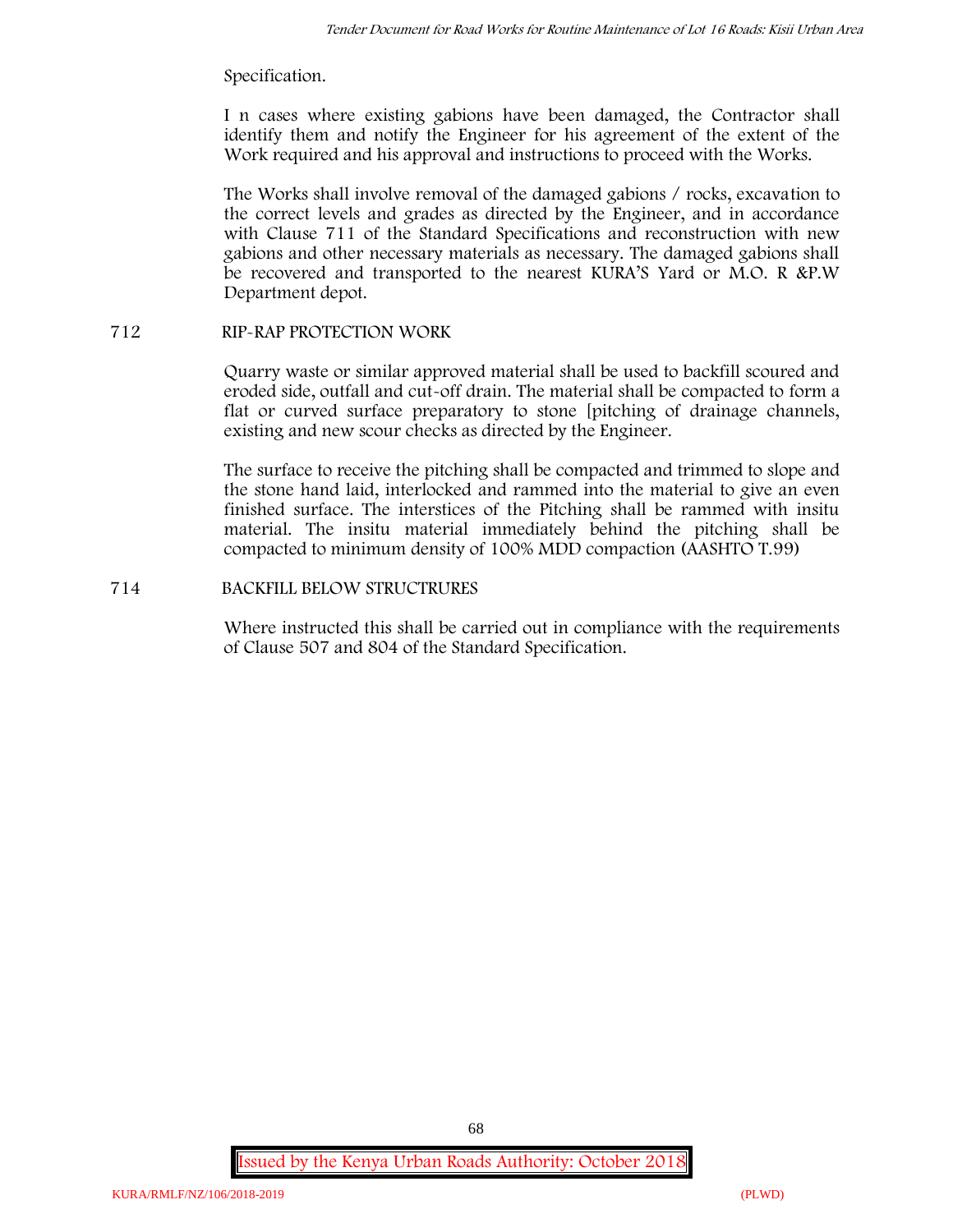### **SECTION 8 - CULVERTS AND DRAINAGE WORKS**

#### **801 SCOPE OF SECTION**

The operations specified in this section apply to the installation of drainage works and reinstatement and improvement of the same.

In addition, this Section covers: -

- Extending of existing 450mm, 600mm and 900mm diameter pipes to be compatible with the increased road width or access.
- Desilting and cleaning of existing pipes and outfall drains to make them free flowing.

**804 EXCAVATION FOR CULVERTS AND DRAINAGE WORKS**

In the Standard Specifications, make the following amendments: -

- (a) In paragraph 6, line 3, and in paragraph 7, line 5 and in paragraph 11, line 6, delete "95%" and insert "100%".
- (b) Removal of Existing Pipe Culverts

Where instructed by the Engineer, the Contractor shall excavate and remove all existing blocked or collapsed culvert pipes of 450mm, 600mm and 900mm diameter including concrete surround, bedding, inlet and outlet structure.

The void left after removal of culvert pipes shall be widened as necessary to accommodate new concrete bedding, pipe and haunching. The payment of this work shall be per linear metre of pipes removed,

and the volume in m<sup>3</sup> of inlet/outlet structure removed. The void left by removal of these pipes shall be carefully preserved in order to accommodate replacement of 450mm, 600mm or 900mm diameter pipe culverts as shall be directed by the Engineer.

- (c) Removal of Other Existing Drainage Structures When instructed by the Engineer, the Contractor shall demolish or remove any other structure and payment for this shall be made on day work basis.
- (d) Excavation for Culverts and Drainage Works The Contractor shall carry out all excavations for new culverts and drainage works to the lines, levels, inclinations, and dimensions shown on the drawings or as instructed by the Engineer.

#### **805 EXCAVATION IN HARD MATERIAL**

In the Standard Specifications, Sub-clauses 805(a) and 805 (b) delete "95%" and insert "100%".

In sub-clause 809(a), paragraph 1, line 1, substitute "95%" with "100%".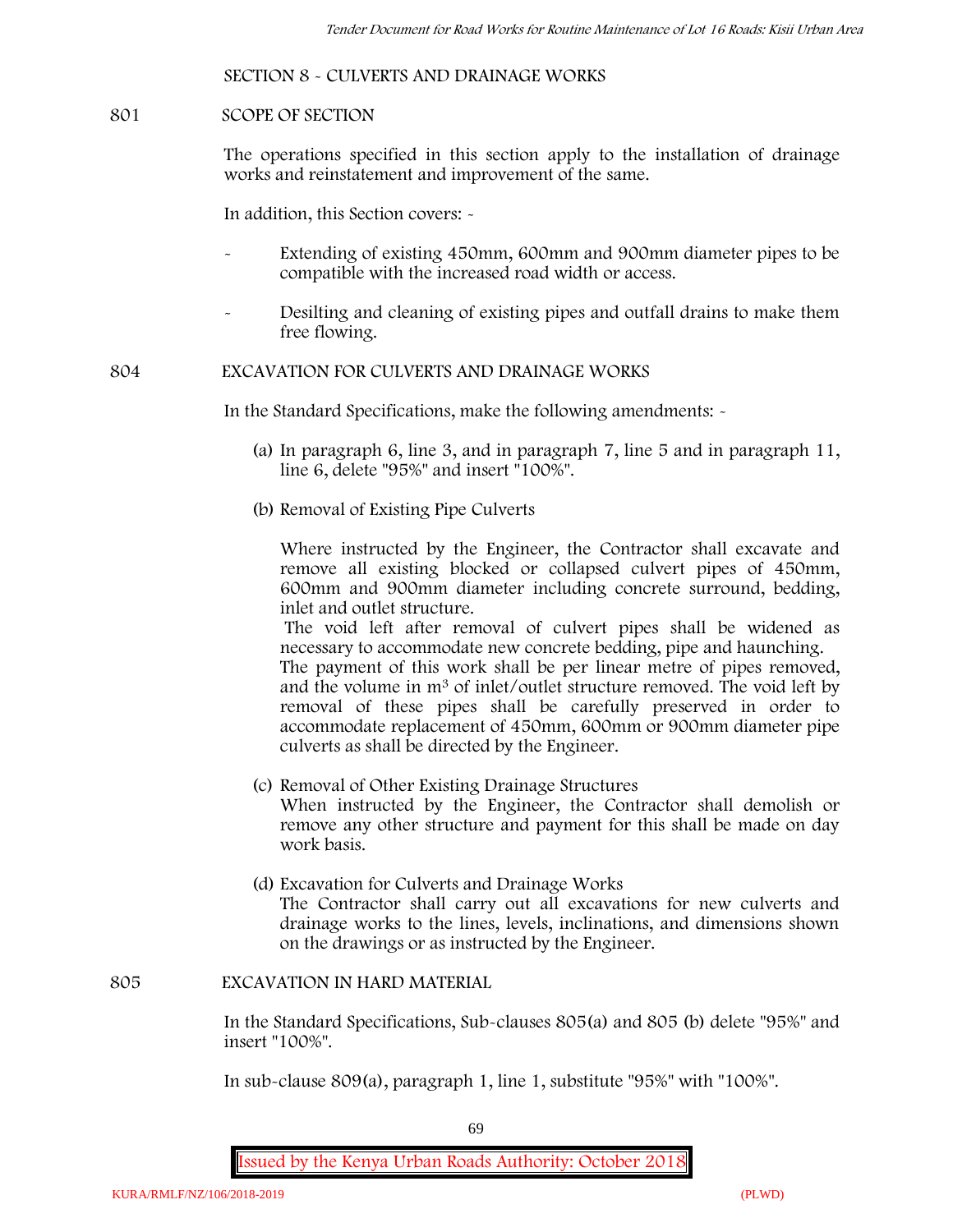In sub-clause 809(c), paragraph 2, line 4, between the words "compacted" and "and shaped" insert the words "to 100% MDD (AASHTO T.99)".

Hard material is material that can be excavated only after blasting with explosives or barring and wedging or the use of a mechanical breaker fitted with a rock point in good condition and operated correctly. Boulders of more than 0.2m<sup>3</sup> occurring in soft material shall be classified as hard material.

### **809 BEDDING AND LAYING OF PIPE CULVERTS**

Concrete pipes shall be laid on a 150mm thick concrete bed of class 15/20 and the pipes shall be bedded on a 1:3 cement: sand mortar at least 50mm thick, 150mm wide and extending the full length of the barrel.

The rates inserted shall allow for compaction of the bottom of excavation to 100% MDD (AASHTO T.99).

**810 JOINTING CONCRETE PIPES**

The concrete pipes for the culverts shall have ogee joints and will be jointed by 1:2 cement: sand mortar and provided with fillets on the outside as described in clause 810 of the Standard Specification.

### **812 BACKFILLING OVER PIPE CULVERTS**

In the Standard Specifications, clause 812

a) Wherever the expression "dry density of 95% MDD (AASHTO T. 99)" occurs delete and replace with "dry density of 100% MDD (AASHTO T.99)".

The rates entered for laying of pipe culverts shall allow for backfilling to pipe culverts and compacting to 100% MDD (AASHTO T.99) and these works shall not be measured and paid for separately.

### **814 SUBSOIL DRAINS**

In the event of excavation for repairs exposing local seepage, springs or unacceptably high water table, the Engineer may instruct the provision of counter fort or French drains.

These drains shall consist of a trench excavated to the alignment, width, depth and gradient instructed by the Engineer, and backfilled with approved compacted clean hard crushed rock material as specified in clause 815 of the standard specification. Where these drains lie within the carriageway the carriageway shall be reinstated with compacted stabilised gravel and surfaced with hot asphalt or a surface dressing as instructed by the Engineer.

# **815 INVERT BLOCK DRAINS AND HALF ROUND CHANNELS**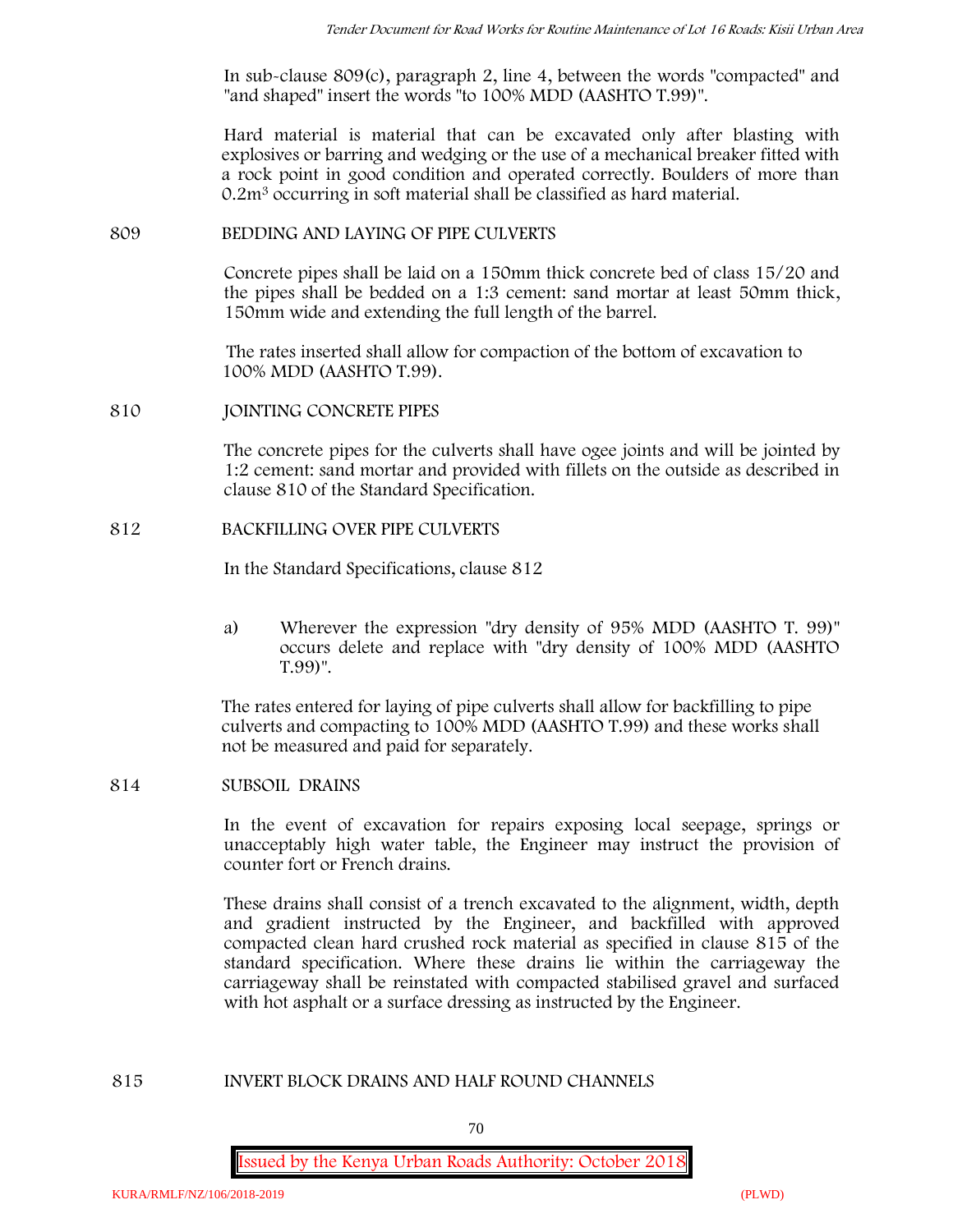Invert Block Drains and Half Round Channels shall be constructed as shown in the drawings provided in accordance with the Standard Specifications where directed by the Engineer.

- **817 REPAIRS TO DRAINS**
- **817.1 Cleaning and Repair of Existing Drains**

In areas of existing side drains, mitre or outfall drains where such are blocked, the Engineer shall instruct the Contractor to clean and clear the drains to free flowing condition.

The work shall consist of:

- (a) Stripping and removal of any extraneous material to spoil including vegetation and roots in the drains to the satisfaction of the engineer.
- (b) Spreading of any spoil to the satisfaction of the Engineer.

Shaping the drains to free flowing condition as directed by the Engineer. Removing any broken side slabs for inverted block drains and replacing with a new removing any broken inverted block drains and replacing with a new one well jointed.

Measurement and Payment for cleaning drains shall be by linear metre of drain cleaned measured as the product of plan area and vertical depth of extraneous material instructed to be removed. No extra payment will be made for removal of vegetation and roots.

**817.2 Channels**

The Engineer may instruct that the Contractor provides open channels in place of existing subdrains where the latter may be damaged or in any other place. The rates entered by the Contractor in the bills of quantities must include for removal and disposal of any subdrain material, excavation to line and level, backfilling and compaction as directed by the engineer. The channels shall be constructed of precast class 20/20 concrete of minimum 80mm thickness and lengths or widths not exceeding 1000mm. Joints shall be at least 15mm wide filled with 1:2 cement sand mortar.

**817.3 Rubble fills for protection work**

Quarry waste or similar approved material shall be used to back fill scoured and eroded side, outfall and cut-off drains. The material shall be compacted to form a flat or curved surface preparatory to stone pitching of drainage channels, existing and new scour checks as directed by the Engineer.

### **817.4 Stone Pitching**

Stone pitching shall be constructed in accordance with clause 710 of the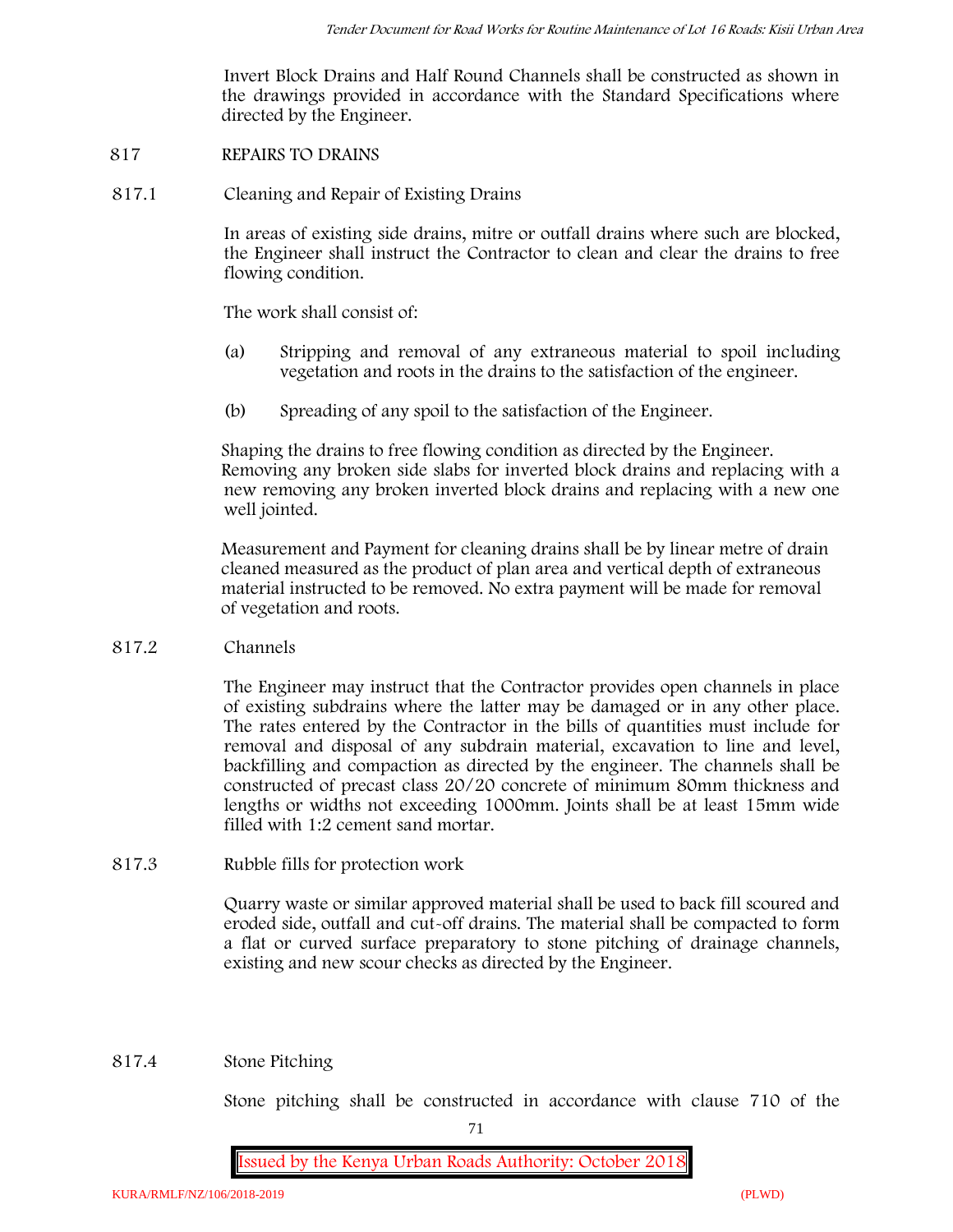standard Specification.

# **817.5 Gabions**

Gabions shall be constructed in accordance with clause 711 of the standard Specification.

#### **817.6 Spoil Material**

The Contractor shall be responsible for removal from site of all materials excavated in the course of undertaking works in this section of the specifications, unless suitable for re-use, and deposit of the material in a spoil dump to be approved by the Engineer.

### **818 SCOUR CHECKS**

Scour checks are to be constructed in mass concrete in accordance with clause 818 of the standard Specifications and the drawings as shall be provided.

#### **819 CLEANING AND MAINTENANCE**

#### **819.1 Desilting of Pipe Culverts**

Where instructed, Contractor shall desilt the existing pipe culverts by removing all the material from the pipe to make them clean and free flowing.

Measurement and payment shall be by the linear metres of pipes de-silted, regardless of diameter size.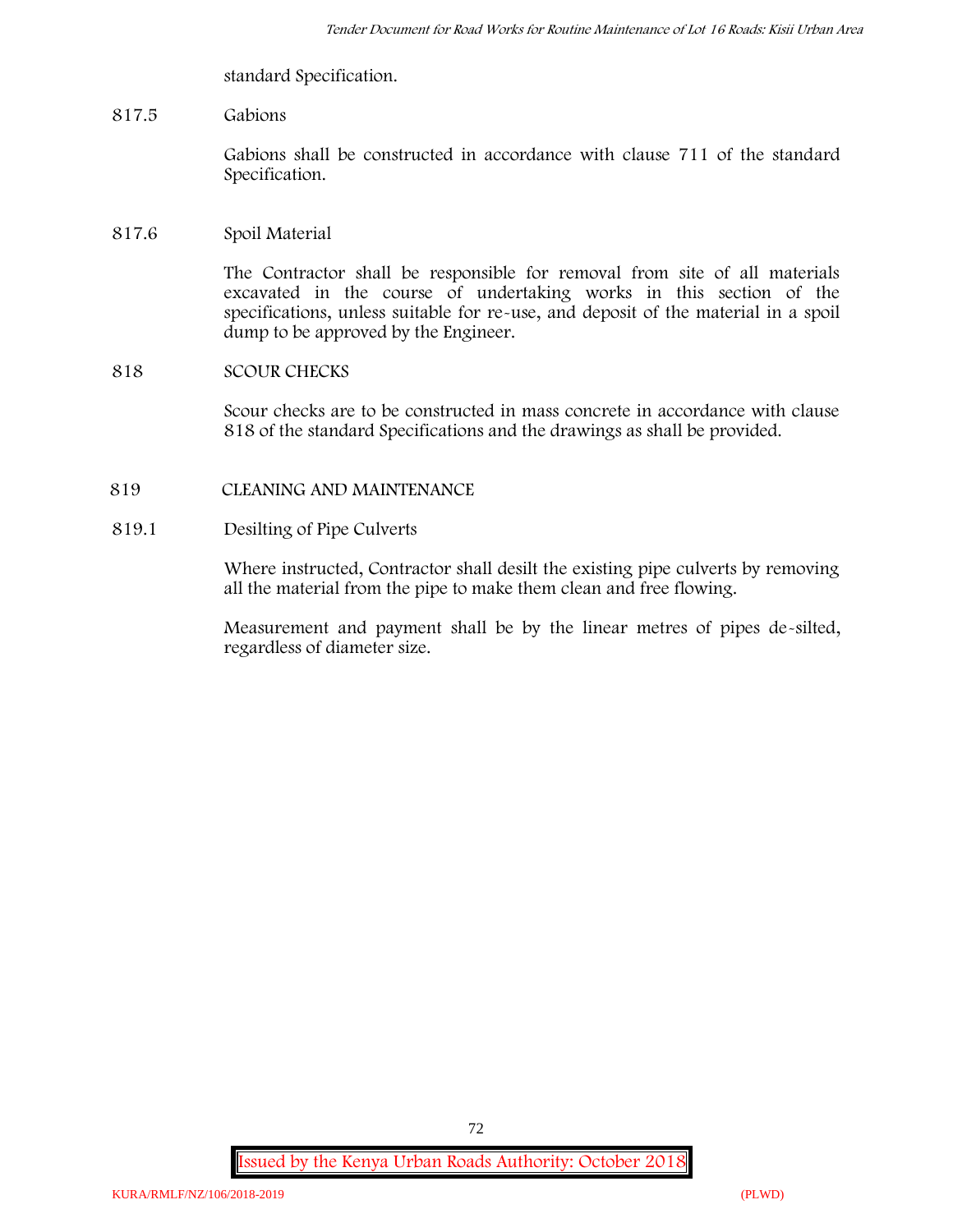### **SECTION 9 - PASSAGE OF TRAFFIC**

#### **901 SCOPE OF THE SECTION**

The Contractor shall so arrange his work to ensure the safe passage of the Traffic at all times and if necessary construct and maintain an adequate diversion for traffic complete with all the necessary road traffic signs.

The contractor shall provide to the satisfaction of the Engineer adequate warning signs, temporary restriction signs, advance warning signs, barriers, temporary bumps and any other device and personnel equipped with two way radios to ensure the safe passage of traffic through the works.

When carrying out the Works the Contractor shall have full regard for the safety of all road users.

The Contractor shall also provide sign posts and maintain to the satisfaction of the Engineer all deviations necessary to complete the works. The contractor should allow for the costs of complying with the requirements of this clause in his rates.

The contractor will be deemed to have inspected the site and satisfied himself as to the adequacy of his bid for these works and no additional payments will be made to the contractor for any expenditure on traffic control or the provision of deviations. The employer shall not be liable for inadequate prior investigations of this nature by the contractor.

#### **903 MAINTENANCE OF EXISTING ROADS**

The Contractor shall when instructed, maintain the existing project road ahead of works using compacted asphalt concrete type I in accordance with the provisions in clause 1601B – 1607B of the Special Specifications or gravel material depending on the nature of the wearing course surface.

#### **904 CONSTRUCTION OF DEVIATIONS**

(a) **General**

In addition to requirement of this clause, the Contractor shall when instructed construct and complete deviations to the satisfaction of the Engineer before commencing any permanent work on the existing road. Also during these works the contractor is supposed to provide a detour of adequate pipe culverts for pedestrian and traffic crossing where there is bridge works.

Subject to the approval by the Employer, the Contractor may maintain and use existing roads for deviation. Payment for this, made in accordance with clause 912 (a) (i), shall be by the Kilometre used depending on the type of road used, whether bituminous or earth/gravel. The rates shall include for the provision of materials and the works involved.

b) **Geometry**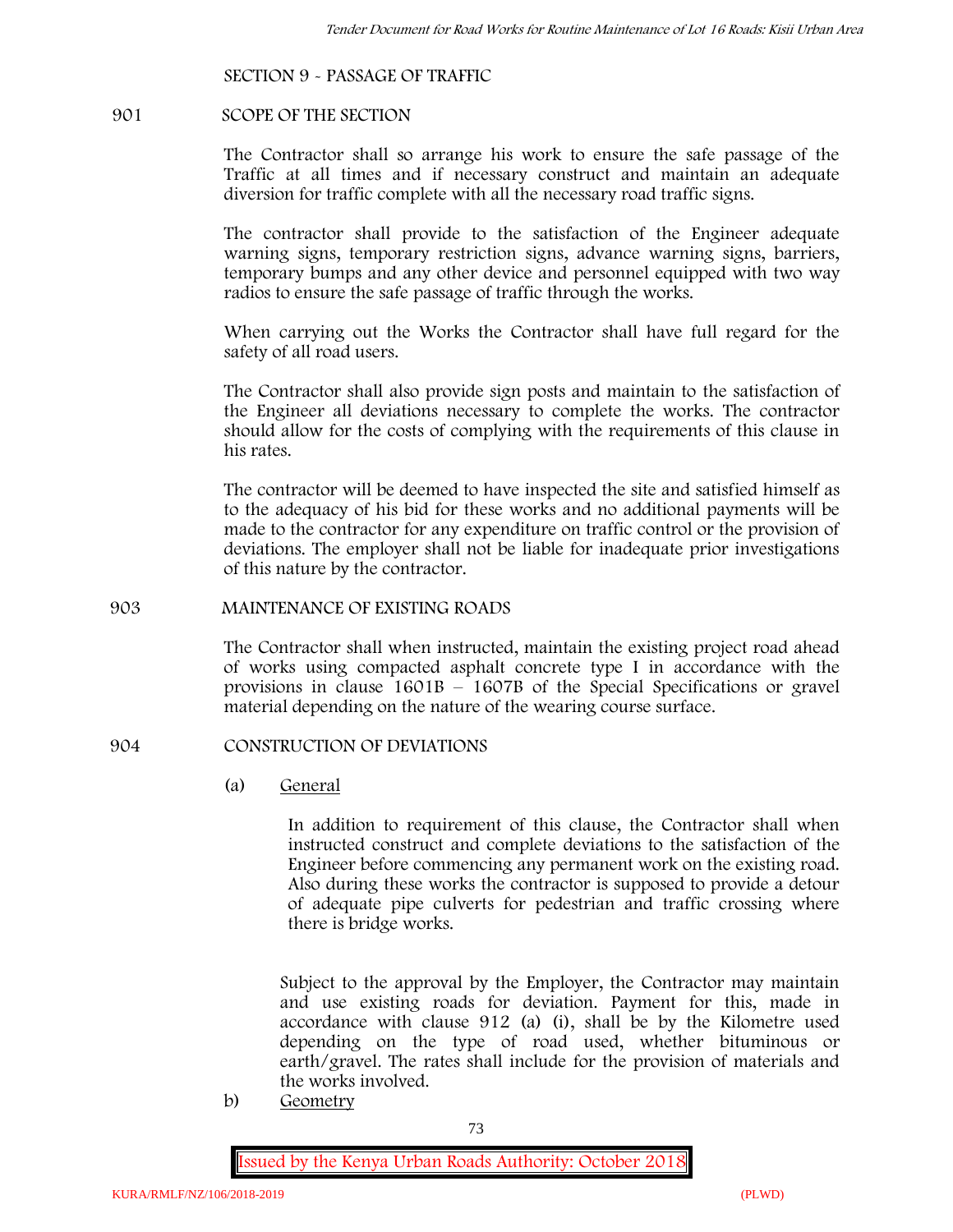The carriageway width of the deviations shall not be less than 6m wide and suitable for 2-way lorry traffic unless otherwise specified.

c) **Construction**

Unless otherwise instructed gravel wearing course for the deviation shall be 150mm compacted thickness complying with section 10 of the Standard Specification. The Contractor shall allow in his rate for removal of any unsuitable material before placing of gravel wearing course, as this will not be paid for separately.

In addition to provision of this clause, Contractor is required to sprinkle water at least 4 times a day at the rate of  $1$  to  $1.4$  litres/ $M<sup>2</sup>$  in regular interval to minimise the effects of dust. Latest sprinkling time shall be one hour before the sunset.

Where existing neighbouring roads are used as deviation, Contractor shall carry out repairs and maintenance in parent materials used for the existing base and surfacing of the road being used.

### **906 PASSAGE OF TRAFFIC THROUGH THE WORKS**

The Contractor shall arrange for passage of traffic through the works during construction whenever it is not practicable to make deviations.

Any damage caused by passing traffic through the works shall be made good at the contractor's own cost.

### **907 SIGNS, BARRIERS AND LIGHTS**

Contractor shall provide signs, barriers and lights as shown in the drawing in Book of Drawings at the locations where the traffic is being carried off the existing road to the deviation and back again to existing road. The Contractor shall provide ramps and carry out any other measures as instructed by the Engineer to safely carry traffic from the road to deviation.

Contrary to what has been specified in this clause the road signs provided shall be fully reflectorised and in conformity with clause 9.1 of the "Manual for Traffic Signs in Kenya Part II".

### **909 ASSISTANCE TO PUBLIC**

In addition to provision of clause 909, Contractor shall maintain close liaison with the relevant authorities to clear any broken down or accident vehicles from the deviations and the main road, in order to maintain smooth and safe flow of the traffic. Further, the Contractor shall provide a traffic management plan to be approved by the Engineer before the commencement of any construction works and execute the same, to the satisfaction of the Engineer, during the entire period of project implementation. A draft traffic management plan shall be submitted with Bid.

**912 MEASUREMENT AND PAYMENT**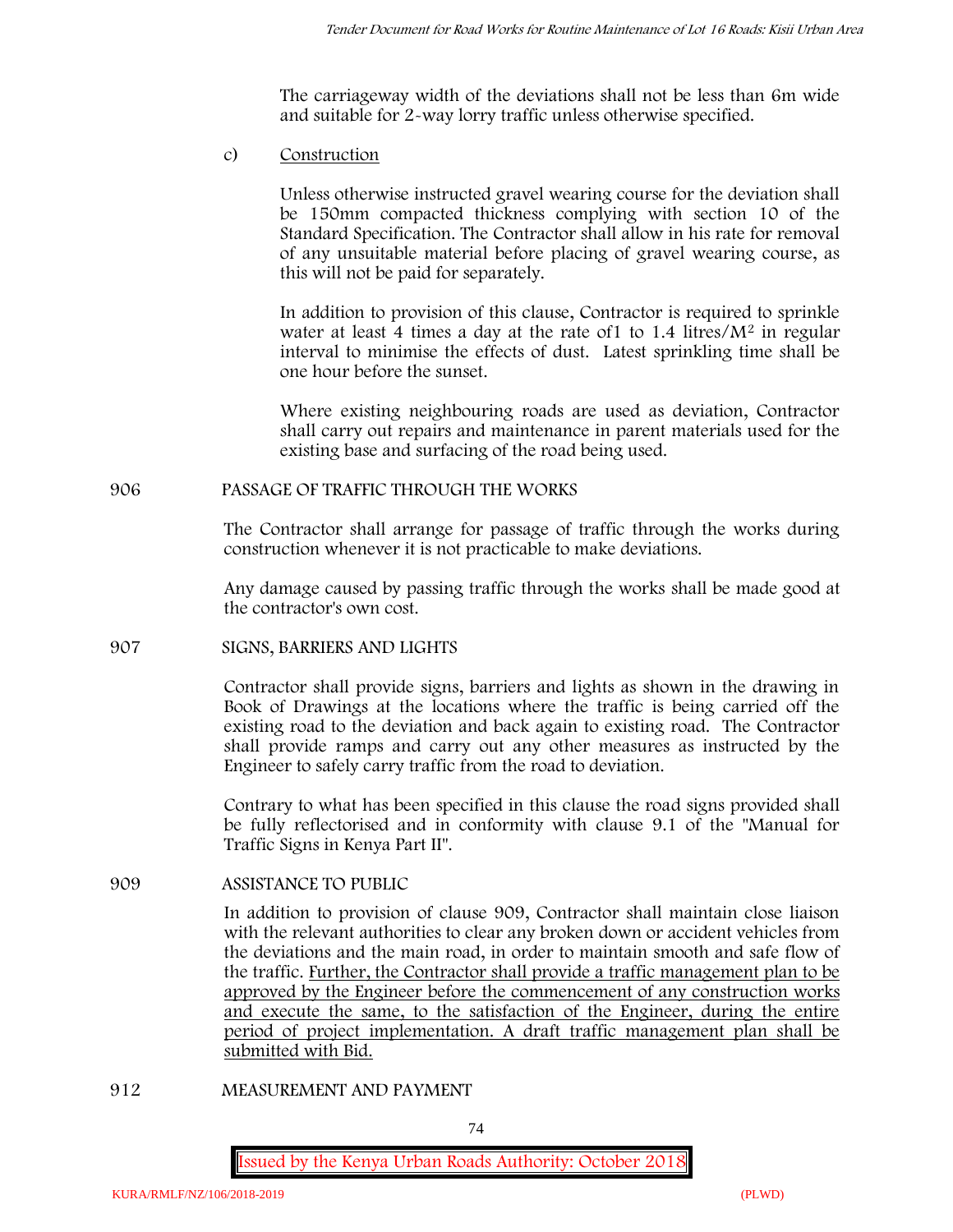# **Construct Deviation**

# **Road Deviation**

The Contractor shall be paid only 50% of the rate for this when he completes deviation road to the satisfaction of the Engineer. The balance shall be paid in equal monthly instalments over the contract period, as he satisfactorily maintains the deviation (as per clause 904 and 905 above) when it is in operation.

Where existing neighbouring road has been used as deviation, payment shall be by the kilometre rate and shall include the cost of repairs and maintenance of the road carried out in parent base and subbase materials.

# **Deviation using Pipe Culverts**

The Contractor shall be paid only 50% of the rate for this when he completes deviation to the satisfaction of the Engineer. The balance shall be paid in equal monthly instalments over the contract period, as he satisfactorily maintains the deviation when it is in operation. The Contractor shall be paid full amount when the bridge under construction will be in use.

# **Maintain existing road**

Asphalt Concrete or gravel for maintaining the existing road shall be measured by the cubic metre placed and compacted upon the road

# **Passage of traffic through the works**

Payment shall be made on Lump Sum basis.

# **Assistance to Public**

The Contractor will be deemed to have included cost of this item in other items and no separate payment shall be made.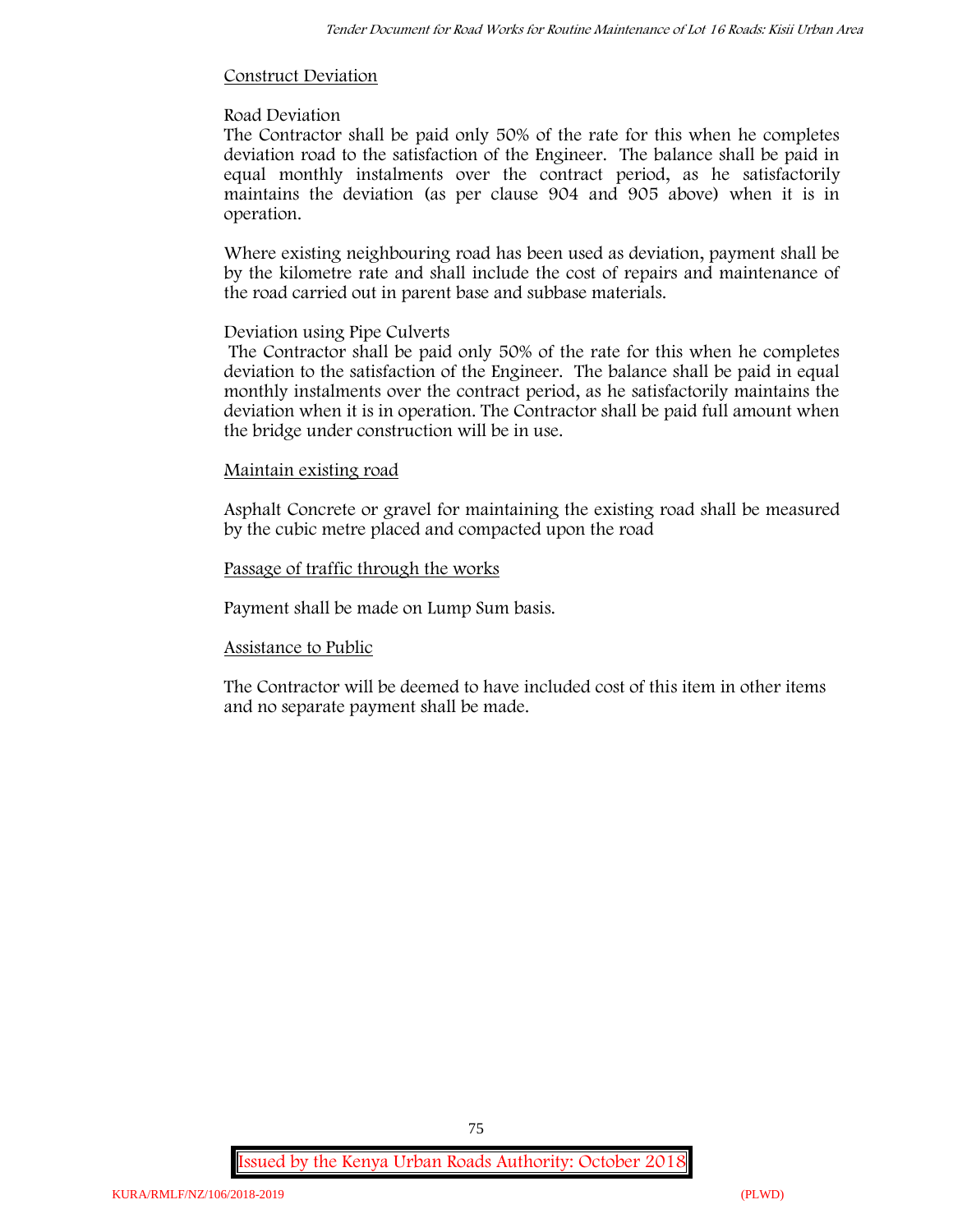# **SECTION 10 – GRADING AND GRAVELLING**

### **1001 GENERAL**

Grading covers the works involved in the reinstatement of the road carriageway to the camber by removing the high points and filling up gullies, corrugations and wheel ruts to restore smooth running surface. Gravelling consists of excavation, loading, hauling, spreading, watering and compaction of gravel or softstone wearing course material on the formation of the road carriageway.

#### Ditch and Shoulder grading

The activity consists of cutting of a  $V$  – ditch and reinstating or reforming of the shoulders of road using either Towed or Motor grader.

#### Carriageway grading

### **(i) Light grading**

This consists of trimming of the carriageway to control roughness and corrugations using either a towed grader or a motorized grader.

#### **(ii) Heavy grading**

This consists of scarifying the existing carriageway surface, cutting high spots and moving materials to fill potholes, corrugations and wheel ruts and reshaping of the surface to the specified camber, using either a towed grader or a motorized grader. All loose rocks, roots, grasses shall be removed and disposed well clear off the drains.

Heavy grading will be considered if 70% of the road has potholes, corrugations and wheel ruts of over 200mm deep.

The material shall be bladed toward the center of the road starting from both edges until the specified camber is achieved.

### **1002 MATERIALS**

Gravel shall include lateritic gravel, quartzitic gravel, calcareous gravel, decomposed rock, softstone/quarry waste material, clayey sand and crushed rock.

### **1003 MATERIAL REQUIREMENTS**

Gravel material shall conform to the requirements given below:

GRADING REQUIREMENTS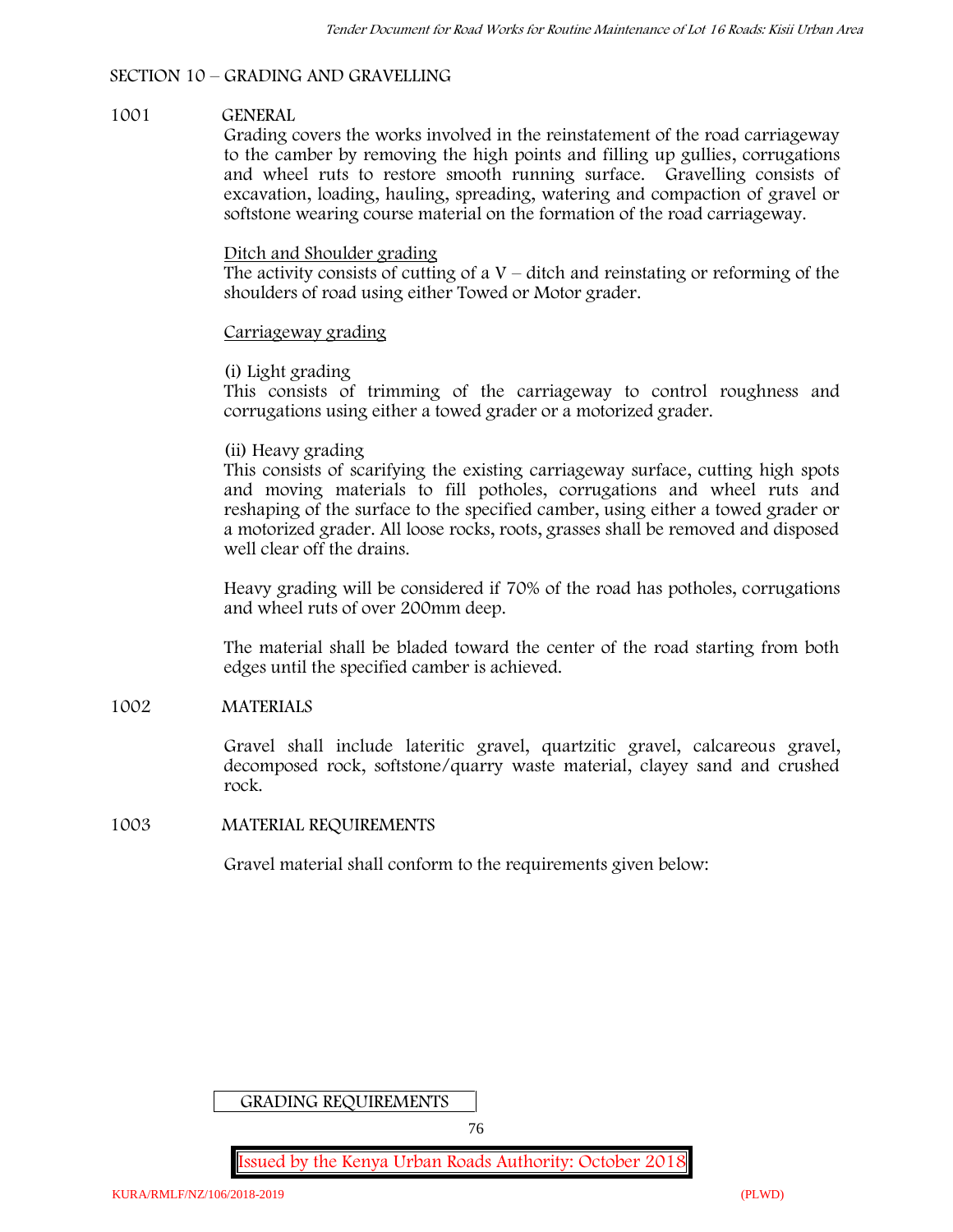|                                  | <b>AFTER COMPACTION</b> |     |
|----------------------------------|-------------------------|-----|
| Sieve                            | % by weight             |     |
| (mm)                             | passing                 |     |
| 40                               | 100                     |     |
| 28                               | $95 - 100$              |     |
| 20                               | $85 - 100$              |     |
| 14                               | $65 - 100$              |     |
| 10                               | $55 - 100$              |     |
| 5                                | $35 - 92$               |     |
| $\overline{2}$                   | $23 - 77$               |     |
| 1                                | $18 - 62$               |     |
| 0.425                            | $14 - 50$               |     |
| 0.075                            | $10 - 40$               |     |
| PLASTICITY INDEX REQUIREMENTS PI |                         |     |
| Zone                             | Min                     | Max |
| <b>WET</b>                       | 5                       | 15  |
| DRY                              | 10                      | 25  |

| BEARING STRENGTH REQUIREMENTS                   |                              |         |  |  |
|-------------------------------------------------|------------------------------|---------|--|--|
| Traffic                                         | DCP Equivalent<br><b>CBR</b> |         |  |  |
| Commercial                                      |                              | mm/Blow |  |  |
| VPD                                             |                              |         |  |  |
| Greater than                                    | $2\Omega$                    | 11      |  |  |
| 15                                              |                              |         |  |  |
| Less than 15                                    | 15                           | 14      |  |  |
| CBR at 95% at MDD, Modified AASHTO and 4        |                              |         |  |  |
| days soak                                       |                              |         |  |  |
| Lower quality material (CBR 15) may be accepted |                              |         |  |  |
| if no better material can be found              |                              |         |  |  |

NB: Wet Zone – mean annual rainfall greater than 500mm Dry Zone – mean annual rainfall less than 500mm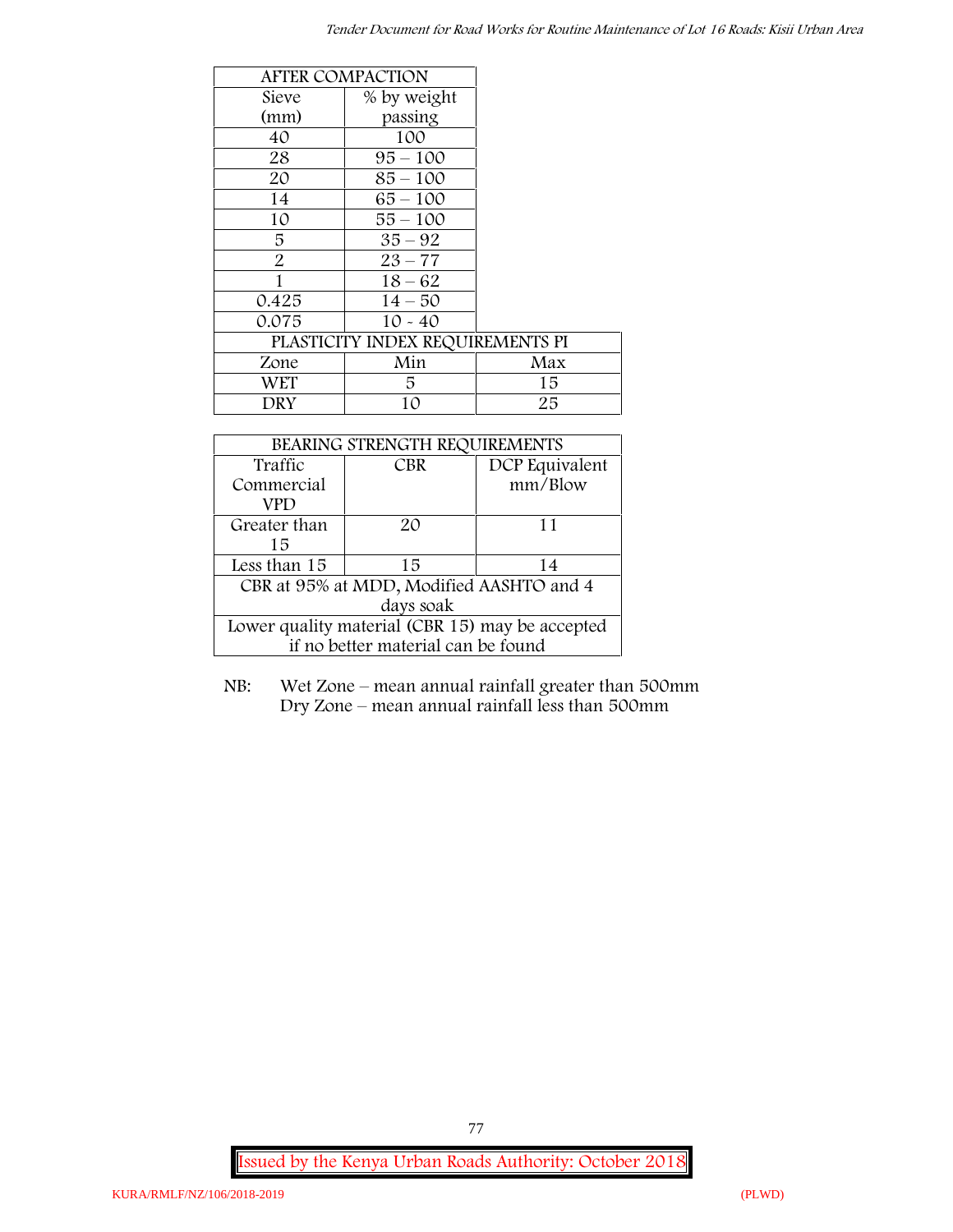# **SECTION 11 – SHOULDERS TO PAVEMENT**

#### **1101 GENERAL**

Shoulders shall be constructed in accordance with guidelines given in 1102 and as directed by the Engineer.

For sections where shoulders are extremely low and requires fill material before the shoulder is reconstructed, the construction of fill embankment shall be in accordance with Section 5 of this specification.

#### **1102 MATERIAL FOR CONSTRUCTION OF SHOULDERS**

The shoulders shall be 1.0m wide both sides and shall be formed of 150mm thick well compacted soft stone material and topsoiled with red coffee soil and planted with grass.

Low shoulder shall be reconstructed by cutting benches, filling and compacting approved fill material to form the formation to the shoulders.

Shoulder reconstruction shall be same in all sections including the slip roads.

#### **1105 SURFACE TREATMENT OF SHOULDERS**

The shoulders shall be planted with creeping type kikuyu grass.

# **1106 MEASUREMENT AND PAYMENT**

Payment for shoulder construction shall be in accordance with the relevant clauses in sections 11, 12, 14, 15 and 23 of the relevant Specifications. Payment for fill material on shoulder shall be in accordance with Section 5 of this specification.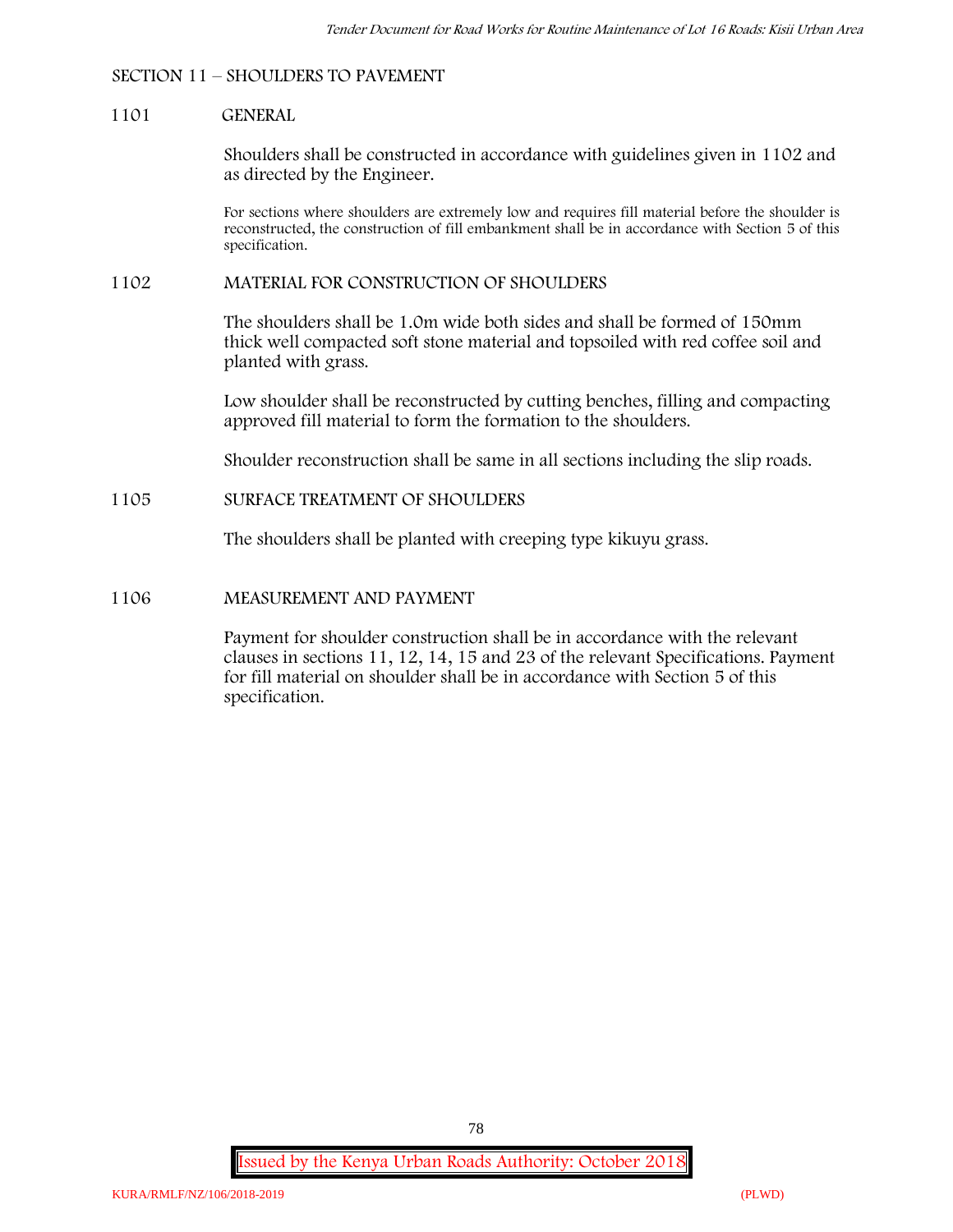#### **SECTION 12 - NATURAL MATERIAL SUBBASE AND BASE**

#### **1201 GENERAL**

Where instructed by the Engineer, the Contractor shall undertake repairs, widening and reprocessing to the existing carriageway and shoulders in accordance with sections 12 and 14 of the Special Specifications.

**a) Areas to be scarified and reprocessed**

The contractor will scarify, add new material and reprocess sections as determined by the Engineer.

**b) Pavement repairs**

The Contractor will carry out repairs to base and subbase as directed by the Engineer and according to Specifications given in Sections 12 and 14 of the Standard Specifications.

**c) Pavement widening**

The Contractor shall, as directed by the Engineer, bench and compact the subgrade to 100% MDD (AASHTO T99), provide lay and compact material for subbase and base as directed by the Engineer and in accordance with Sections 5 and 12 of the Standard Specifications.

#### **1203 MATERIAL REQUIREMENTS**

Natural materials for base and subbase shall conform to the specifications given in Section 12 of the Standard Specifications for Road and Bridge Construction for cement and lime improved base and subbase.

#### **1209 MEASUREMENT AND PAYMENT**

Natural material for subbase and base shall be measured by the cubic metre placed and compacted upon the road calculated as the product of the compacted sectional area laid and the length.

#### **1210 HAND PACKED STONE**

Hand packed stone base is a layer of hand laid stone of defined size and durable in nature, laid in a manner such that when proof rolled and compacted it forms a stable and dense matrix as a road base.

# **a) Material for Hand Packed Stone Base**

This shall consist of durable stone with nominal base dimensions of 75 mm square and minimum height of 150 mm or when compacted to give a layer of 150 mm. The stone shall be class C with the following requirements:

| LAA | 45 max |  |
|-----|--------|--|
| ACV | 32 max |  |
| SSS | 12 max |  |

79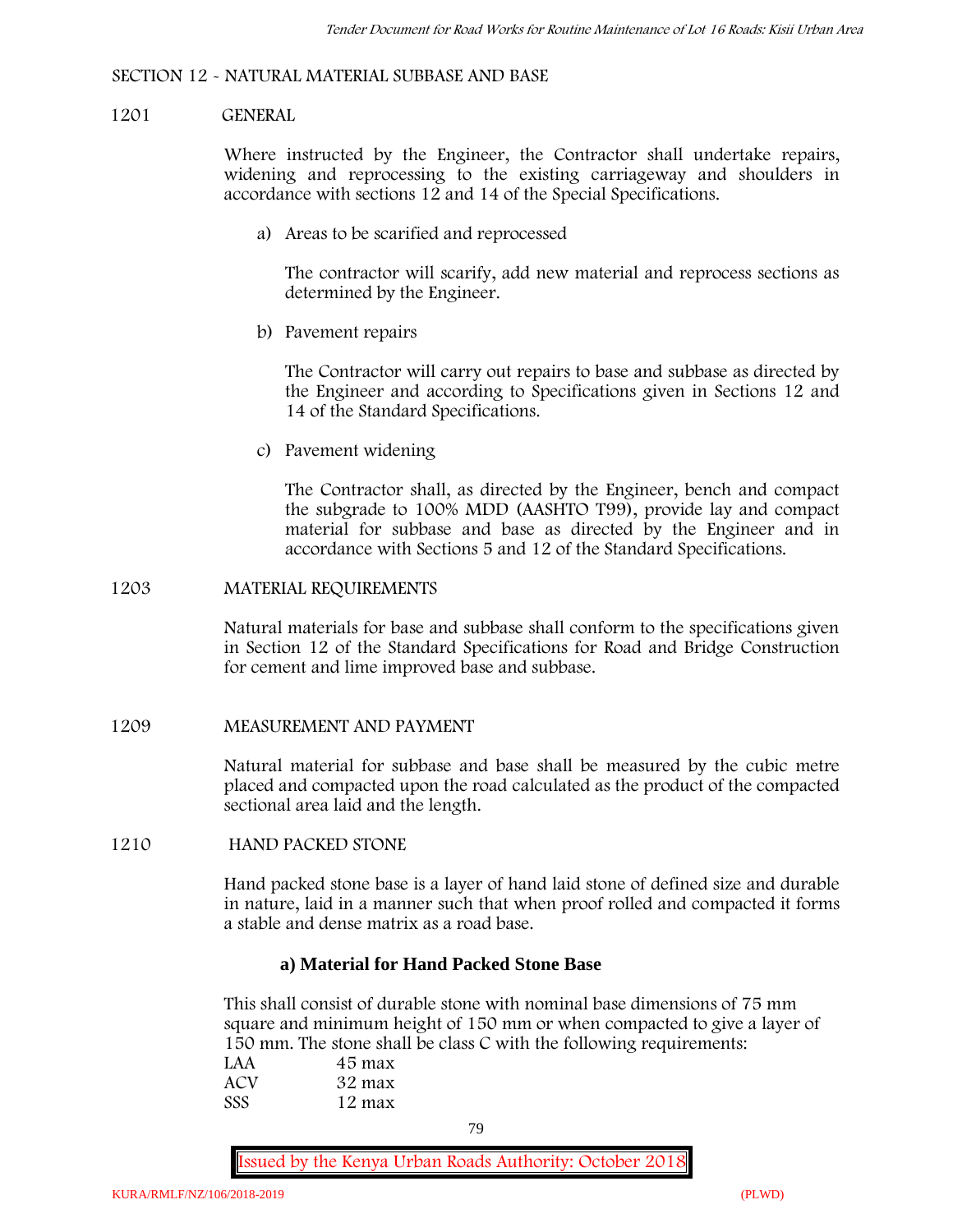| FI | 30 max  |
|----|---------|
| CR | 60 min. |

It shall be free from foreign matter. The fines passing 0.425 mm sieve shall be **NONPLASTIC**

# **b) Laying**

The stone shall be laid by hand closely together. The stone shall be carefully bedded and tightly wedged with suitable spalls. The base of the stone shall alternate with the apex in all directions or as directed by the Engineer. The layer shall be proof rolled with a loaded scrapper or truck with a minimum axle load of 8 tonnes in the presence of the Engineer who shall approve of its stability before compaction.

### **c) Compaction**

This shall be by a steel wheeled roller of at least five tonnes per metre width of roll. It shall consist of four static runs or until there is no movement under the roller. There shall follow vibratory compaction until an average dry density of 85% minimum of specific gravity of stone has been achieved. No result shall be below 82% of specific gravity. The surface of the compacted layer shall then be levelled by quarry dust (0/6 mm). The dust shall have the following specifications:

| Grading       |            |  |
|---------------|------------|--|
| Sieve Size    | % Passing  |  |
| 10            | 100        |  |
| 6.3           | $90 - 100$ |  |
|               | 75-95      |  |
| $\mathcal{P}$ | $50 - 70$  |  |
|               | $33 - 50$  |  |
| 0.425         | 20-33      |  |
| 0.300         | 16-28      |  |
| 0.150         | $10 - 20$  |  |
| 0.075         | $6 - 12$   |  |

The stone shall be class C

The dust shall be free from foreign matter and fines passing 0.425 mm sieve shall be **NON-PLASTIC**. The maximum layer shall be 40 mm or as directed by the Engineer

### **d) Measurement and Payment**

Payment shall be by the cubic metre laid (m<sup>3</sup>). Measurement of volume shall be determined as the product of length and compacted thickness laid. The rate quoted for this item should include the cost for laying the levelling quarry dust layer, as no extra payment shall be made for this layer.

# **1211 REPROCESSING EXISTING PAVEMENT LAYERS**

### **(b) General**

The existing surfacing and the base shall be reprocessed with additional material and the composite mixture shall be compacted to form the subbase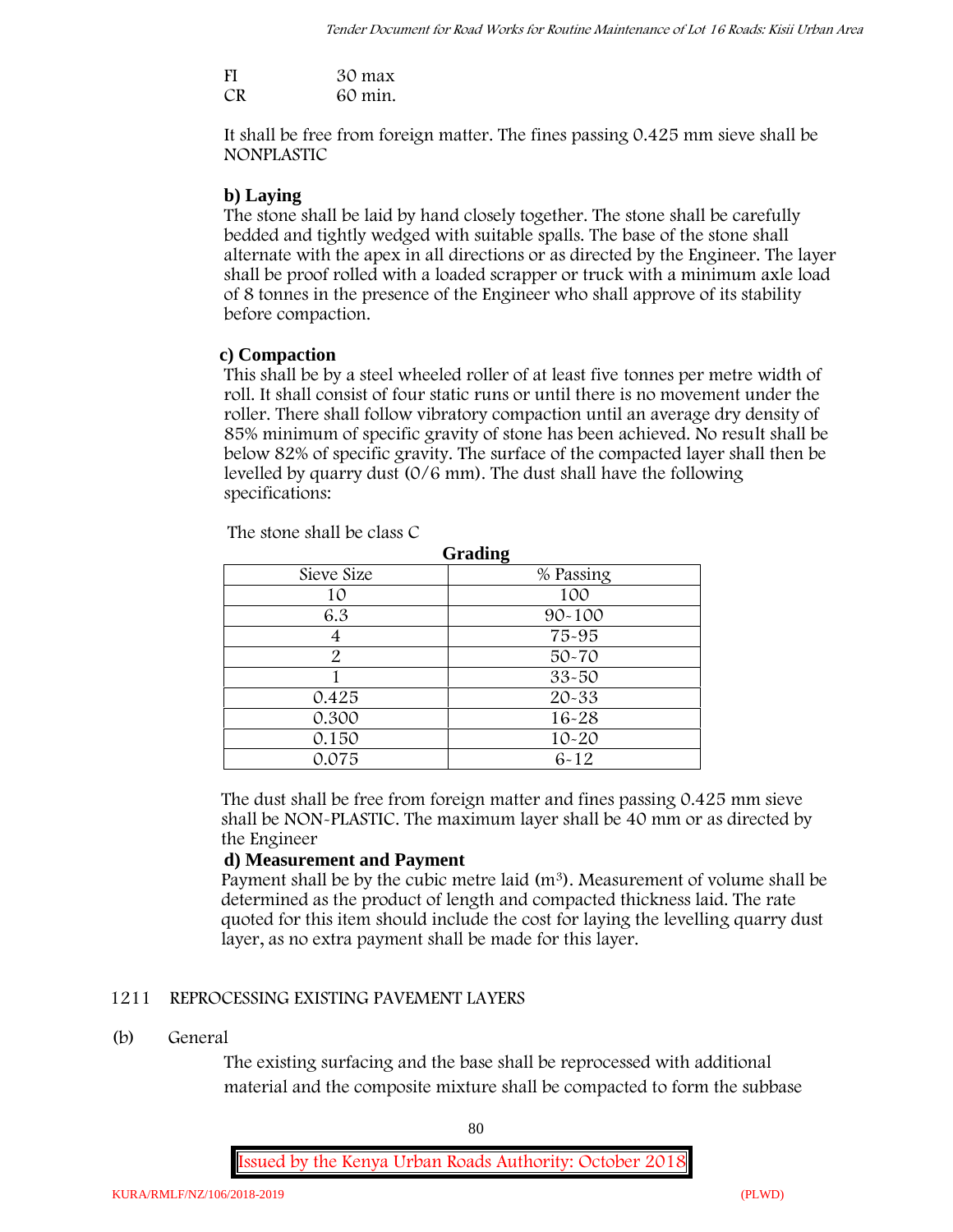layer.

Before commencement of the work the Contractor shall propose plants and equipments he proposes to use for this activity.

The Contractor after approval of his proposal shall carry out test section in accordance with Section 3 of the Standard Specifications.

- (c) The existing surfacing and base course shall be broken up to specified depth and reprocessed in place, where required. The underlying layers shall not be damaged, and material from one layer may normally not be mixed with that of another layer. Where unauthorized mixing occurs or where the material is contaminated in any way by the actions of the Contractor, and the contaminated material does not meet the specified requirements of for the particular layer, he shall remove such material and replace it with other approved material, all at his own expense.
- (d) Any mixture composition of the new layer must not contain more than 30% of the bituminous material by volume. The mixture must not contain pieces of bound bituminous material larger than 37.5mm, and any such material shall be removed at the Contractor's cost.
- (e) The requirements for imported material used in the respective pavement layers shall comply with the limitations, norms, sizes and strengths specified in the Standard Specifications clause 1203(b) and (d) and shall be worked as per Section 14 of the Standard Specification.
- (f) Material reworked in-situ or that obtained from existing pavement is not expected to comply with the material requirements but the reworking should achieve the specified requirements.
- (g) Where the thickness of any existing pavement layer requires to be supplemented within reprocessing and the thickness of the additional material after compaction will be less than 100mm, the existing layer shall be scarified to a depth that will give a layer thickness of at least 100mm after compacting the loosened existing and the additional material.

# **Controlling the Reworked Depth**

The Contractor shall submit a proven method to method to control the depth of excavation, or layer to be reworked, to the Engineer for approval. The Engineer may order a trial section to be reprocessed before any major length of the road is rehabilitated.

# **Excavations**

Excavations in the pavement shall be kept dry. In the event of water penetrating the underlying layers, construction of the consecutive layers shall be postponed until the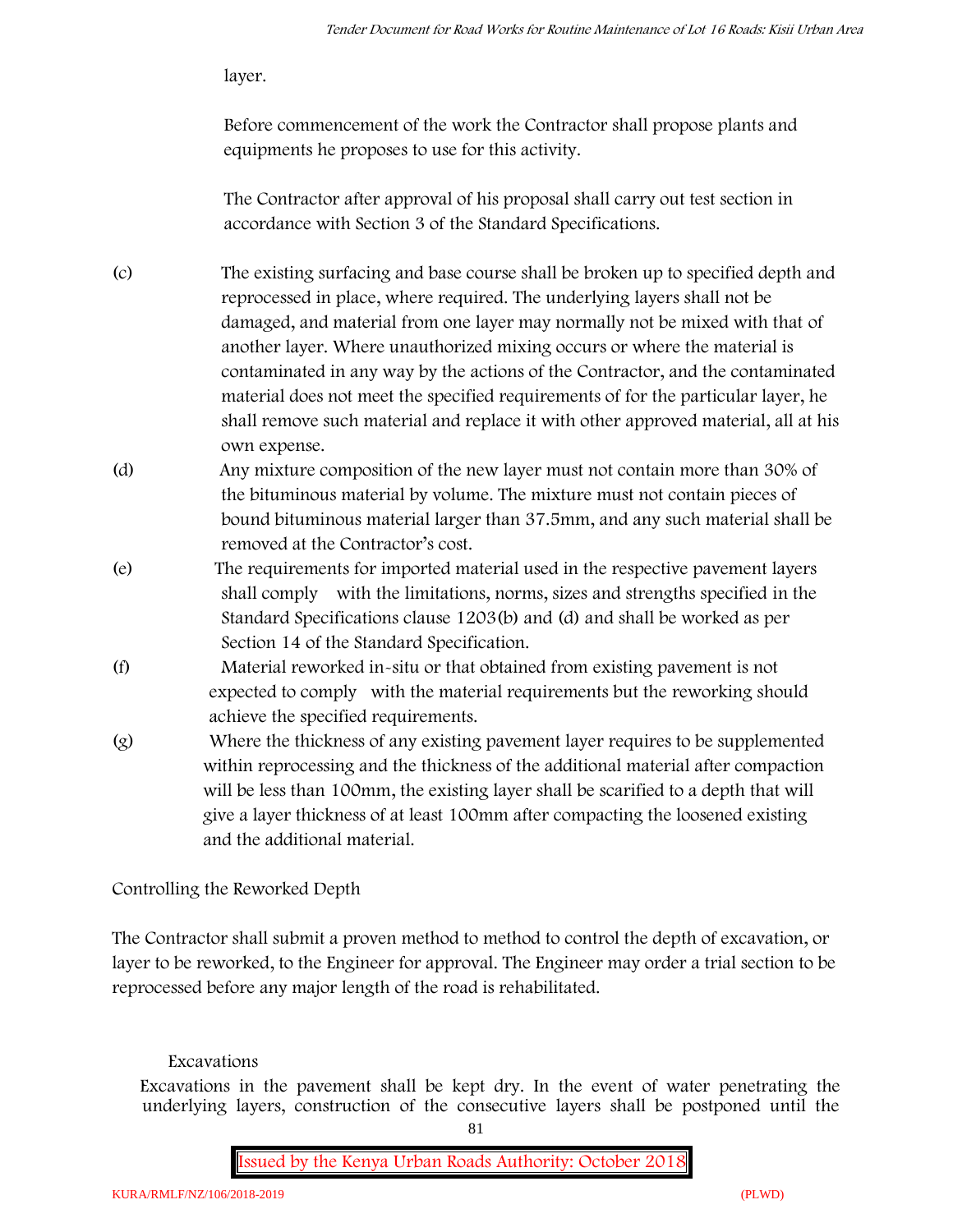underlying layers are dry enough to accommodate the construction plant without deforming or otherwise showing distress.

Step construction shall be carried out per layer at the joint when excavating, both longitudinally (if appropriate) and perpendicular to the direction of travel. The step width shall be 500mm perpendicular to the direction of travel, and 150mm long longitudinally, unless otherwise instructed by the Engineer.

Special care shall be taken when compacting the new material at the joint, ensuring that the specified density is achieved.

### **Measurement and Payment**

(a) Item: In-situ reprocessing of existing pavement layers as subbase compacted to specified density (95% MDD AASHTO T180) and thickness.

#### Unit: M<sup>3</sup>

The tendered rate shall include full compensation for breaking up the existing pavement layer to specified depth, breaking down and preparing the material and the spreading and mixing in of any additional material

(b) Item: The addition of extra gravel to subbase.

Unit: M<sup>3</sup>

The tendered rate shall include full compensation for procuring and addition of the material to the in-situ scarified layers and the transportation of the material over unlimited free-haul distance. The tendered rates will also include full compensation for prospecting for materials and any payments necessary to acquire the specified quality material.

# (c) Excavation of existing bituminous pavement materials including unlimited free-haul.

Unit:  $M^3$ 

The tendered rates shall include full compensation for excavating the existing bituminous material from the pavement layers and for loading, transporting the material for unlimited free-haul, off-loading and disposing of the materials as specified.

#### (d) Excavation of the existing pavement

Unit:  $M^3$ 

The tendered rate shall include full compensation for excavating the existing material from the pavement layers and for loading, transporting the material for unlimited free-haul distance, off-loading and disposing of the material as specified.

Payment will only be made for breaking up and excavating existing pavement layers to the specified depth if the material is to be removed to spoil.

#### **SECTION 15 - BITUMINOUS SURFACE TREATMENTS**

**1501B PREPARATION OF SURFACE**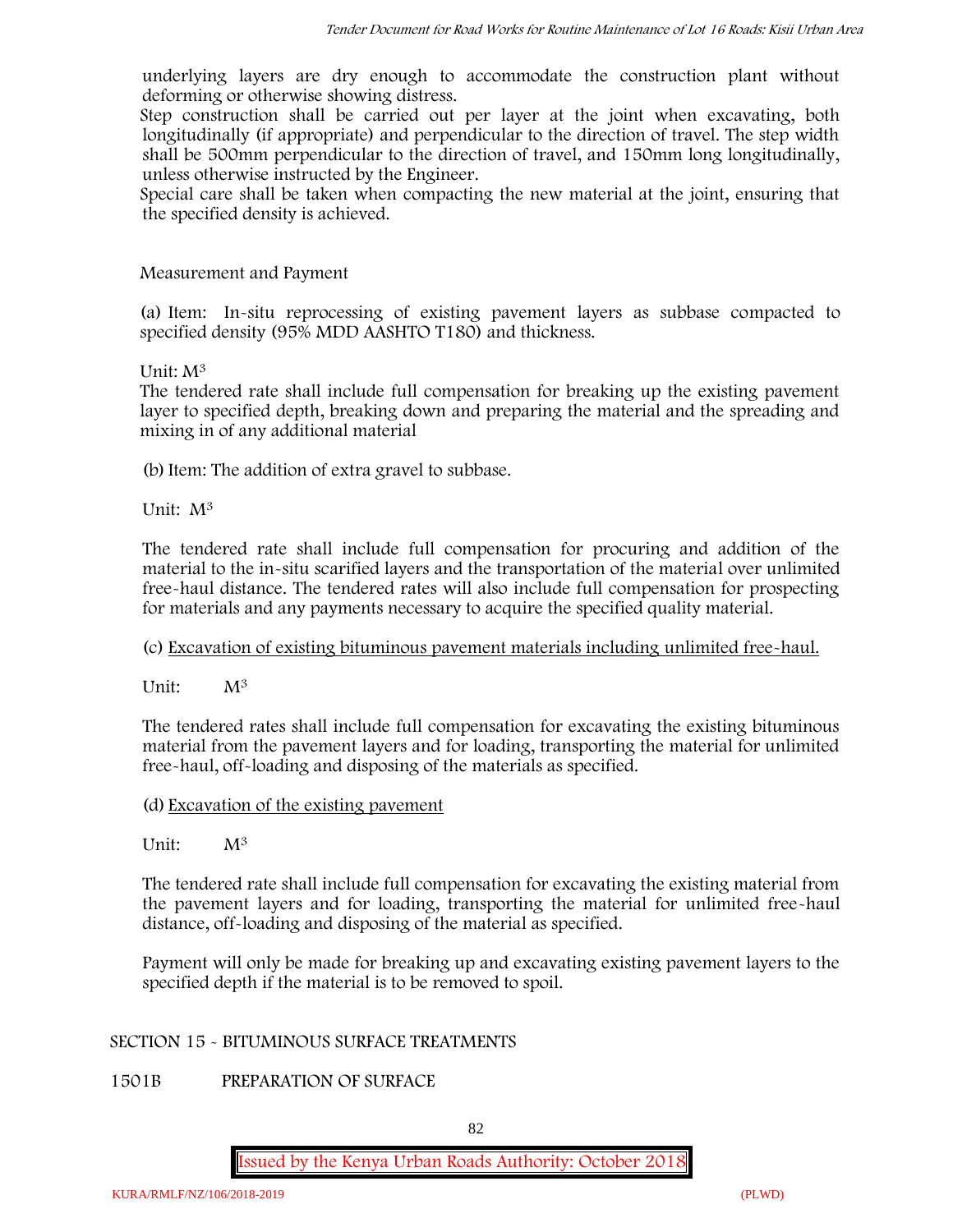In addition to requirements of Clause 1503B of the Standard Specifications, the contractor shall prepare and Repair Cracks, Edges, Potholes and Other Failures as follows: **-**

a) **Cracks 3.0mm or less in width**

The entire crack area shall be cleaned by brushing with a wire brush and then blowing with a compressed air jet and the crack sealed with 80/100 cutback bitumen using a pouring pot or pressure lance and hand squeegee. The surface shall then de dusted with sand or crushed dust.

b) **Cracks greater than 3.0mm in width**

Before these cracks are filled a steel wire brush or router shall be used to clean them and then a compressed air jet shall be used to clean and remove any foreign or lose material in the crack until the entire crack area is clean.

When the crack and surrounding area have been thoroughly cleaned, dry sand shall be forced into the crack until it is sealed in the manner specified for cracks less than 3.0mm width.

c) **Potholes, edges and other repair areas**

Where instructed, the Contractor shall prepare areas for the repair of potholes, road edges and other repair areas by excavating off unsuitable or failed material and debris, trimming off excavated edges, cleaning and compacting the resulting surfaces and applying MC 30 or MC 70 cut-back bitumen prime coat at a rate of 0.8-1.2 litres/m2, all as directed by the Engineer. Measurement and payment shall be made under the relevant item of Bill No 15. Where the surface repair on potholes and edges are to be carried out, Asphalt Concrete Type I (0/14gradation) shall be used. Bituminous material for repair of failures and other repair areas shall be paid for under the relevant item of Bill No 16

# **PART B - PRIME COAT**

### **1502B MATERIALS FOR PRIME COAT AND TACK COAT.**

For prime coat, the binder shall be a medium-curing cutback MC 70 unless otherwise directed by the Engineer.

The rate of spray of bituminous prime coat refers to the gross volume of the cutback bitumen, that is to say the volume of the bitumen plus dilatants.

Prime coat shall be applied to gravel areas that are to receive bituminous mixes as directed by the Engineer.

The tack coat shall consist of bitumen emulsion KI-60 unless otherwise directed by the Engineer.

The rates of spray of the binder shall be as instructed by the Engineer and shall generally be within the range 0.8-1.2 litres/square metre.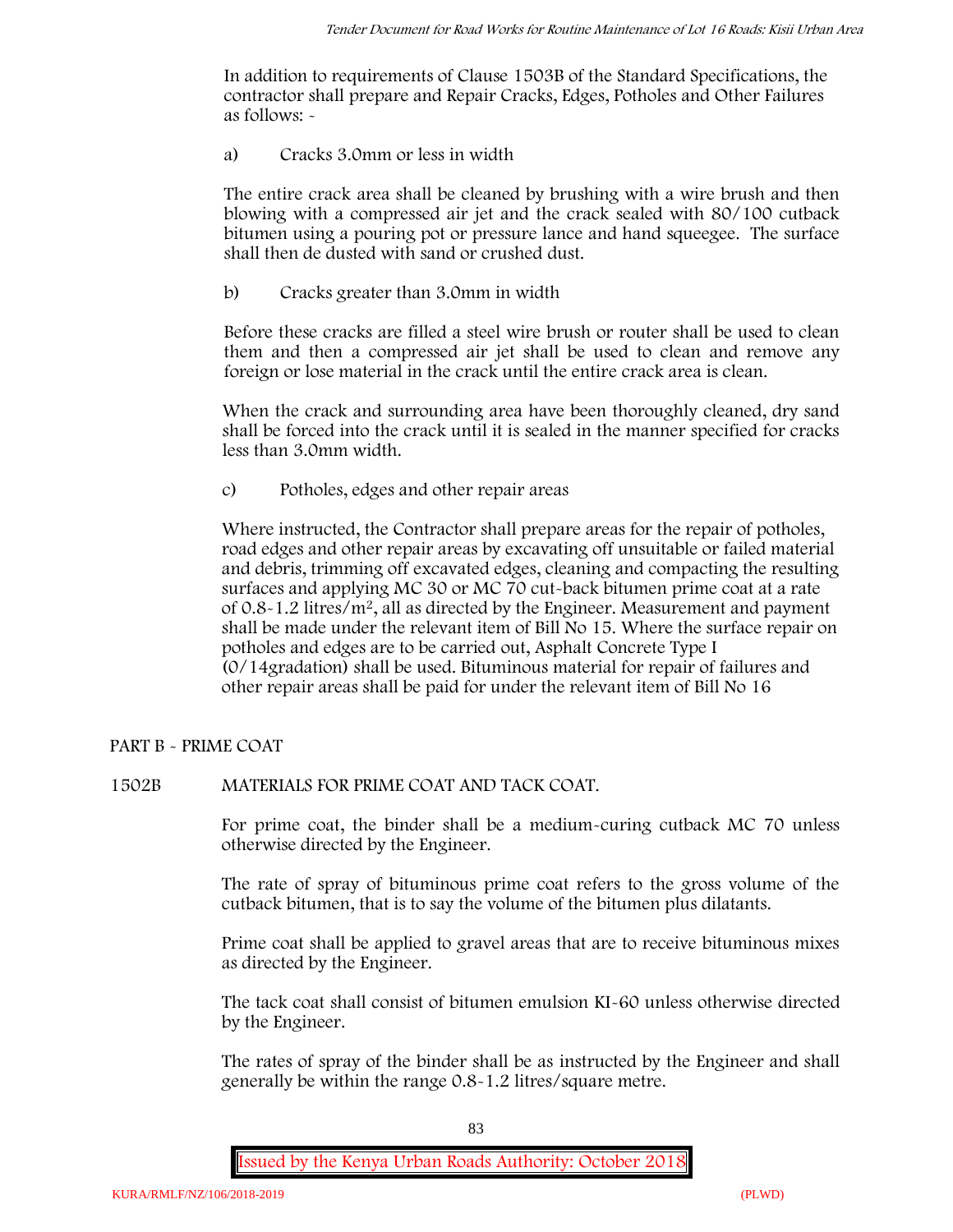#### **1511C MEASUREMENT AND PAYMENT**

(a) Seal coat

Seal coats shall be measured by the litre, for each type of bituminous binder for each seal coat, calculated as the product of the area in square metres sprayed and the rate of application in litres/square metres, corrected to 15.6  $\circ$  C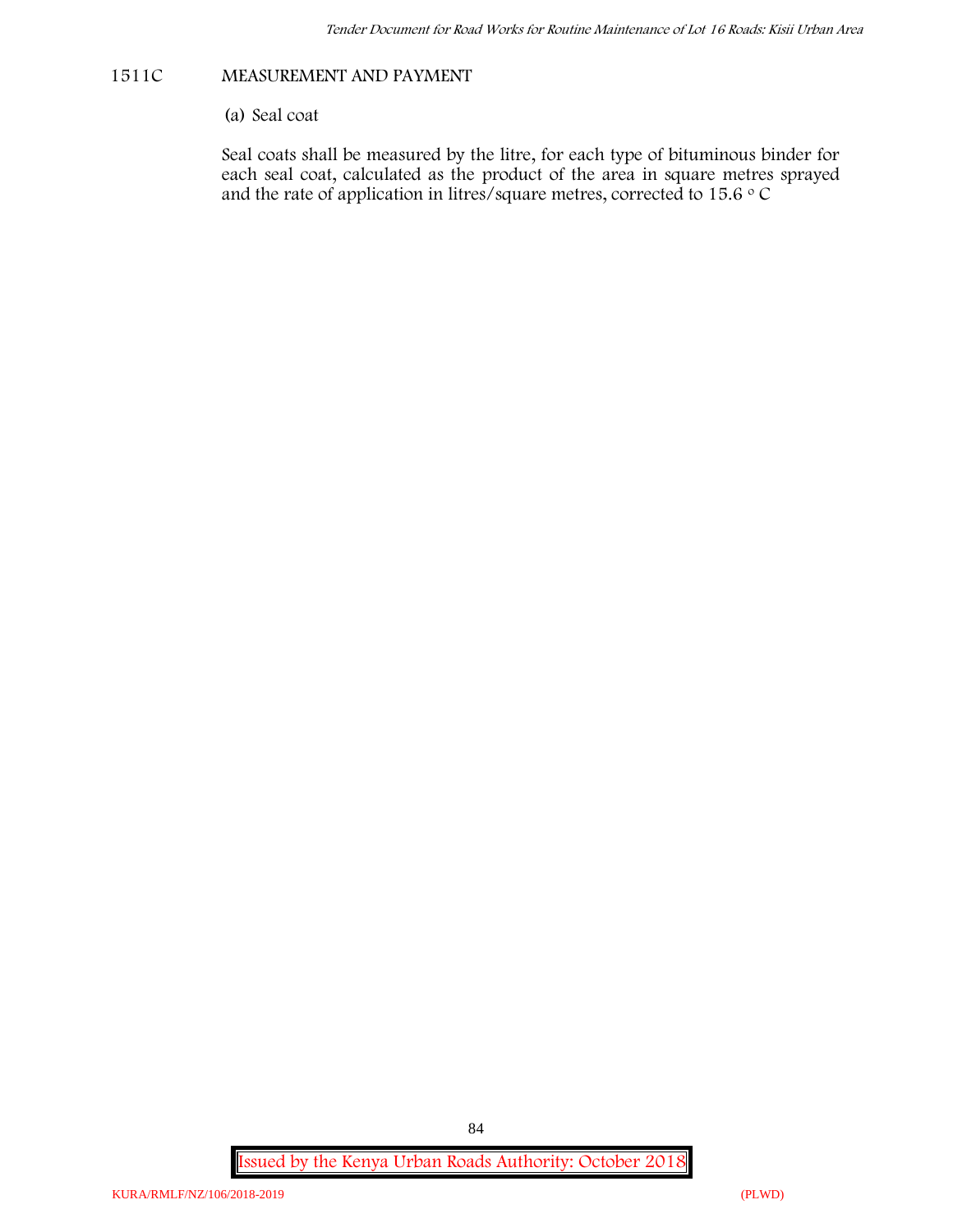**SECTION 16 - BITUMINOUS MIX BASES, BINDER COURSES AND WEARING COURSES**

This section covers different types of bituminous mixes for base and surface (wearing and binder courses) and is divided into the following parts: -

- Part A General
- Part B Asphalt Concrete for carriageway

#### **PART A –GENERAL**

#### **1601A SCOPE OF PART A**

Part A comprises all the general requirements for bituminous mixes, which apply to Part B as well.

#### **1602A REQUIREMENTS FROM OTHER SECTIONS**

The following sections of this Specification apply to Part B of this section and shall be read in conjunction therewith:-

| Materials and Testing of Materials                 |
|----------------------------------------------------|
| Setting Out and Tolerances                         |
| Quarries, Borrow Pits, Stockpile and Spoil Areas   |
| Bituminous Surface Treatments and Surface Dressing |
|                                                    |

# **1603A CONSTRUCTION PLANT**

(a) **General**

The Contractor shall submit to the Engineer in accordance with Section 1 of its Specification, full details of the construction plant he proposes to use and the procedures he proposes to adopt for carrying out the permanent Works.

The Engineer shall have access at all times to construction plant for the purposes of inspection. The Contractor shall carry out regular calibration checks in the presence of the Engineer and shall correct forthwith any faults that are found.

All construction plant used in the mixing, laying and compacting of bituminous mixes shall be of adequate rated capacity, in good working condition, and shall be acceptable to the Engineer. Obsolete or worn-out plant will not be allowed on the work.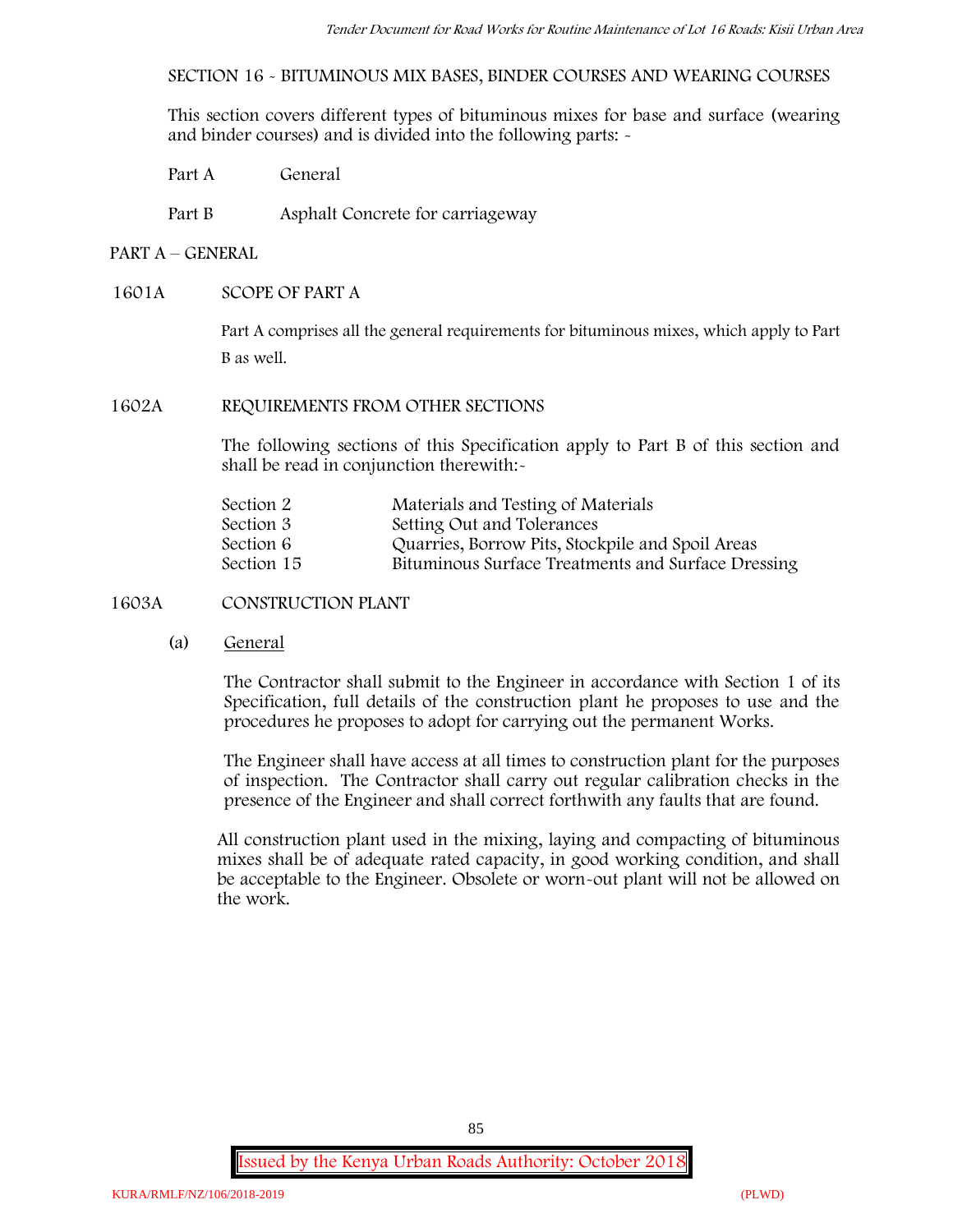# (b) **Mixing Plant**

Bituminous materials shall be mixed in a plant complying with ASTM Designation D995 and shall be located on the Site unless otherwise agreed by the Engineer. It shall be equipped with at least three bins for the storage of heated aggregates and a separate bin for filler. All bins shall be covered to prevent the ingress of moisture.

The plant may be either the batch-mix type or the continuous-mix type and shall be capable of regulating the composition of the mixture to within the tolerances specified in Clause 1614A of this Specification.

The bitumen tank shall be capable of maintaining its contents at the specified temperature within a tolerance of  $5^{\circ}$ C and a fixed thermometer easily read from outside the tank. Any bitumen that has been heated above  $180^{\circ}$ C or has suffered carbonisation from prolonged heating shall be removed from the plant and disposed of.

# (c) **Laying Plant**

Bituminous materials shall be laid by a self-propelled spreader finisher equipped with a hopper, delivery augers and a heated adjustable vibrating screed. It shall be capable of laying bituminous materials with no segregation, dragging, burning or other defects and within the specified level and surface regularity tolerance. Delivery augers shall terminate not more than 200mm from the edge plates.

### (d) **Compaction Plant**

The Contractor shall provide sufficient rollers of adequate size and weight to achieve the specified compaction. Prior to commencing the laying of bituminous mixes in the permanent Works the Contractor shall carry out site trials in accordance with Section 2 of this Specification to demonstrate the adequacy of his plant and to determine the optimum method of use and sequence of operation of the rollers.

It is important to achieve as high a density as possible at the time of construction and it is expected that vibrating rollers will be required to produce the best results. However, it is essential that thorough pre-construction trials are carried out to ensure that:-

- (a) The roller is set up to have the optimum amplitude and frequency of vibration for the particular material being laid
- (b) That the roller does not cause breakdown of the aggregate particles.
- (c) That the optimum compaction temperatures are established which allow compaction without causing ripple effects or other distortions of the surfacing.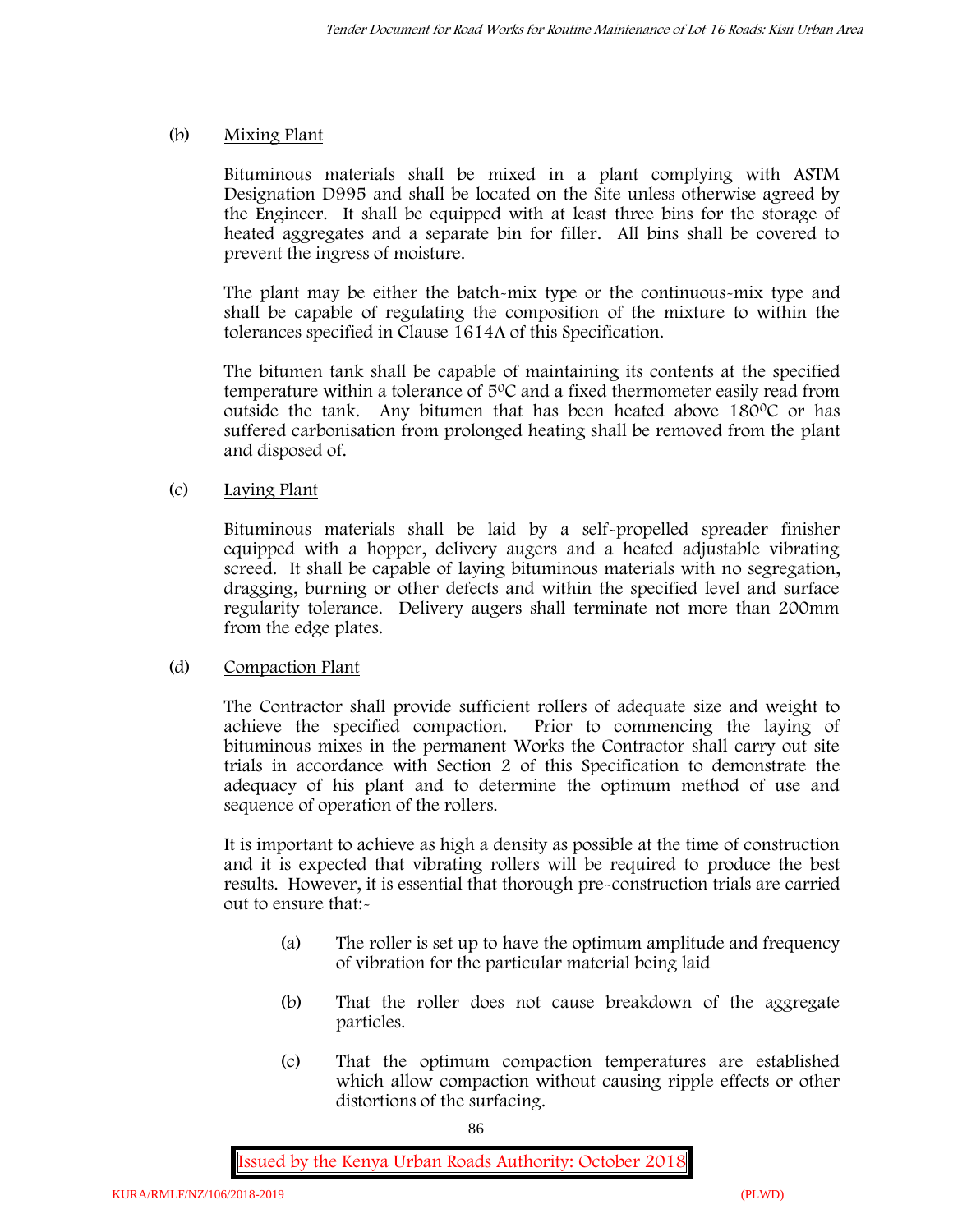### **1604A PREPARATION OF SURFACE**

Immediately before placing the bituminous mix in the pavement, the existing surface shall be cleaned of all material and foreign matter with mechanical brooms or by other approved methods. The debris shall be deposited well clear of the surface to be covered.

Any defect of the surface shall be made good and no bituminous mix shall be laid until the Engineer has approved the surface.

A tack coat shall be applied in accordance with Section 15 of this Specification. If the Engineer considers a tack coat is required prior to laying the bituminous mix or between layers of the bituminous mix, due solely to the

Contractor's method of working, then such tack coat shall be at the Contractor's expense.

#### **1605A DESIGN AND WORKING MIXES**

At least two months prior to commencing work using a bituminous mix, the Contractor shall, having demonstrated that he can produce aggregates meeting the grading requirements of the Specification, submit samples of each constituent of the mix to the Engineer. The Engineer will then carry out laboratory tests in order to decide upon the proportion of each constituent of the initial design mix or mixes to be used for site trials to be carried out in accordance with Clause 1606A of this Specification.

Should the Engineer conclude from the site trials that the mix proportion or aggregate grading are to be changed, the Contractor shall submit further samples of the constituents and carry out further site trials all as directed by the Engineer.

The Engineer may instruct the alteration of the composition of the -75 micron fraction of the aggregates by the addition or substitution of mineral filler. The Engineer may also instruct the alteration of all or part of the -6.3mm fraction of the aggregates by the addition or substitution of natural sand.

The Contractor shall make the necessary adjustments to his plant to enable the revised mix to be produced.

Following laboratory and site trials the Engineer will determine the proportions of the working mix and the Contractor shall maintain this composition within the tolerances given in Clause 1614A.

Should any changes occur in the nature or source of the constituent materials, the Contractor shall advise the Engineer accordingly. The procedure set out above shall be followed in establishing the new mix design.

#### **1606A SITE TRIALS**

Full scale laying and compaction site trials shall be carried out by the Contractor on all asphalt pavement materials proposed for the Works using the construction plant and methods proposed by the Contractor for constructing the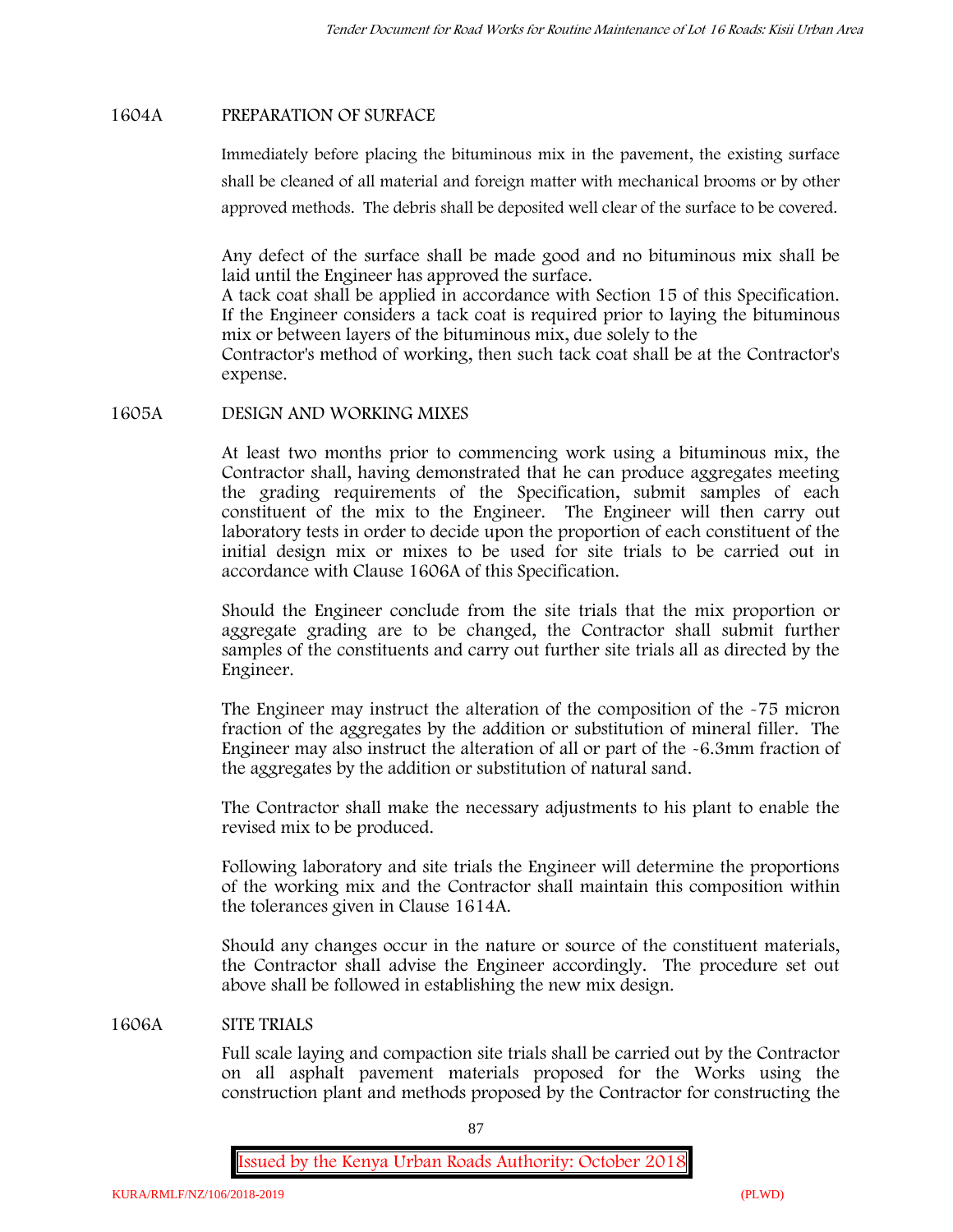Works. The trials shall be carried out with the agreement, and in the presence of the Engineer, at a location approved by the Engineer.

The trials shall be carried out to: -

- a) Test materials, designed in the laboratory, so that a workable mix that satisfies the specification requirements can be selected.
- b) To enable the Contractor to demonstrate the suitability of his mixing and compaction equipment to provide and compact the material to the specified density and to confirm that the other specified requirements of the completed asphalt pavement layer can be achieved.

Each trial area shall be at least 100 metres long and to the full construction width and depth for the material. It may form part of the Works provided it complies with this Specification. Any areas that do not comply with this Specification shall be removed.

The Contractor shall allow in his programme for conducting site trials and for carrying out the appropriate tests on them. The trial on any pavement layer shall be undertaken at least 21 days ahead of the Contractor proposing to commence full-scale work on that layer.

The Contractor shall compact each section of trial over the range of compactive effort the Contractor is proposing and the following data shall be recorded for each level of compactive effort at each site trial:  $\sim$ 

- i. The composition and grading of the material including the bitumen content and type and grade of bitumen used.
- ii. The moisture content of aggregate in the asphalt plant hot bins.
- iii. The temperature of the bitumen and aggregate immediately prior to entering the mixer, the temperature of the mix on discharge from the mixer and the temperature of the mix on commencement of laying, on commencement of compaction and on completion of compaction. The temperature of the mixture is to be measured in accordance with BS 598, Part 3, Appendix A.
- iv. The type, size, mass, width of roll, number of wheels, wheel load, tyre pressures, frequency of vibration and the number of passes of the compaction equipment, as appropriate for the type of roller.
- v. The target voids and other target properties of the mix together with the results of the laboratory tests on the mix.
- vi. The density and voids achieved.
- vii. The compacted thickness of the layer.
- viii. Any other relevant information as directed by the Engineer.

At least eight sets of tests shall be made by the Contractor and the Engineer on each 100 metres of trial for each level of compactive effort and provided all eight sets of results over

the range of compactive effort proposed by the Contractor meet the specified requirements for the material then the site trial shall be deemed successful. The above data recorded in the trial shall become the agreed basis on which the particular material shall be provided and processed to achieve the specified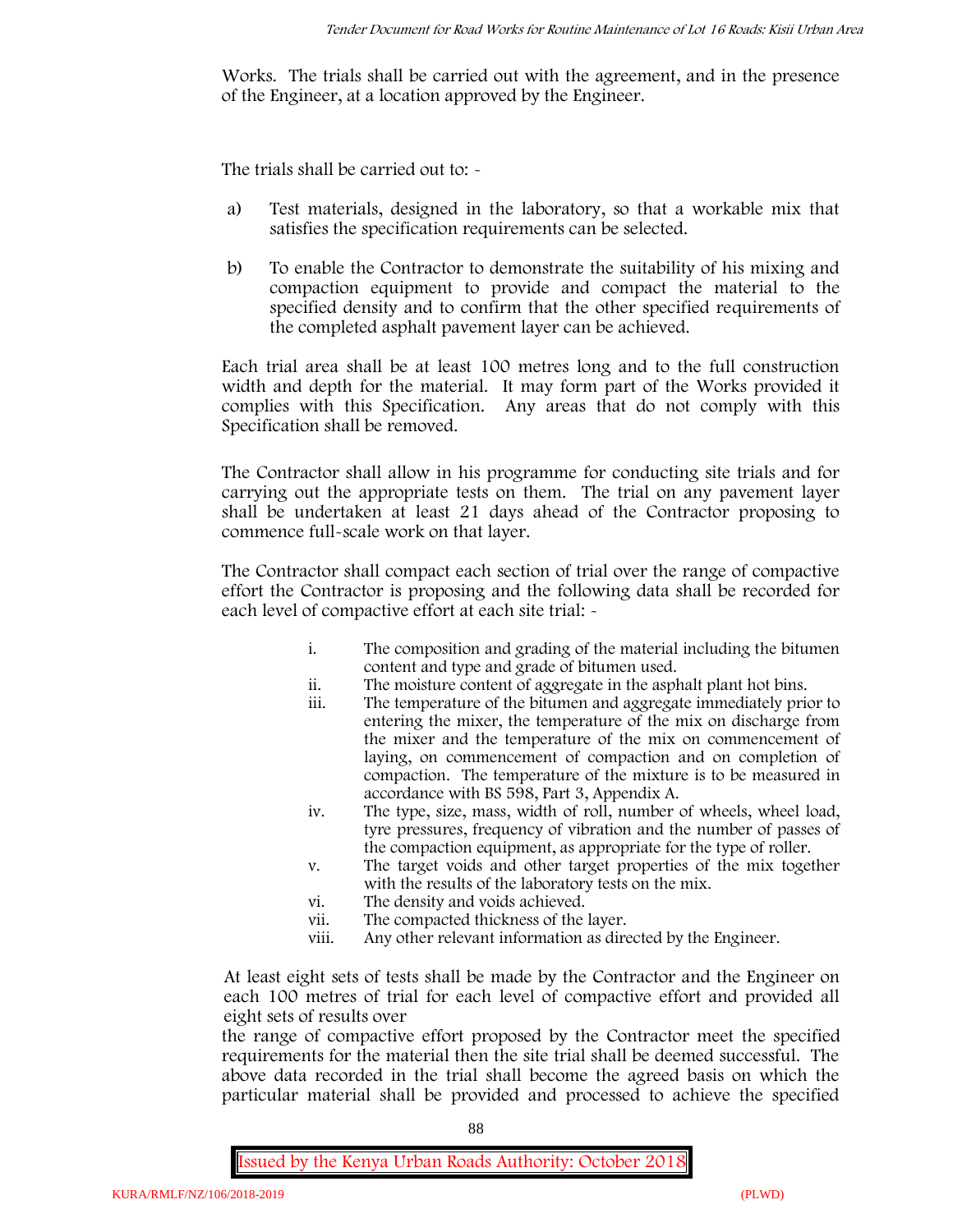requirements.

#### **1607A MIXING OF AGGREGATES AND BITUMEN**

The bitumen shall be heated so that it can be distributed uniformly and care shall be taken not to overheat it. The temperature shall never exceed 170 $\degree$ C for 80/100-penetration grade bitumen.

The aggregates shall be dried and heated so that they are mixed at the following temperatures: -

125-1650C when 80/100 bitumen is used

The dried aggregates shall be combined in the mixer in the amount of each fraction instructed by the Engineer and the bitumen shall then be introduced into the mixer in the amount specified. The materials shall then be mixed until a complete and uniform coating of the aggregate is obtained.

The mixing time shall be the shortest required to obtain a uniform mix and thorough coating. The wet mixing time shall be determined by the Contractor and agreed by the Engineer for each plant and for each type of aggregate used. It shall normally not exceed 60 seconds.

#### **1608A TRANSPORTING THE MIXTURE**

The bituminous mix shall be kept free of contamination and segregation during transportation. Each load shall be covered with canvas or similar covering to protect it from the weather and dust.

### **1609A LAYING THE MIXTURE**

Immediately after the surface has been prepared and approved, the mixture shall be spread to line and level by the laying plant without segregation and dragging.

The mixture shall be placed in widths of one traffic lane at a time, unless otherwise agreed by the Engineer. The compacted thickness of any layer shall be at least 2.5 times the maximum size of the aggregate for wearing course and at least 2 times for binder course. The minimum thickness shall be 25mm.

Only on areas where irregularities or unavoidable obstacles make the use of mechanical laying impracticable, may the mixture be spread and compacted by hand.

# **1610A COMPACTION**

Immediately after the bituminous mixture has been spread, it shall be thoroughly and uniformly compacted by rolling.

The layer shall be rolled when the mixture is in such a condition that rolling does not cause undue displacement or shoving.

The number, weight and type of rollers furnished shall be sufficient to obtain

89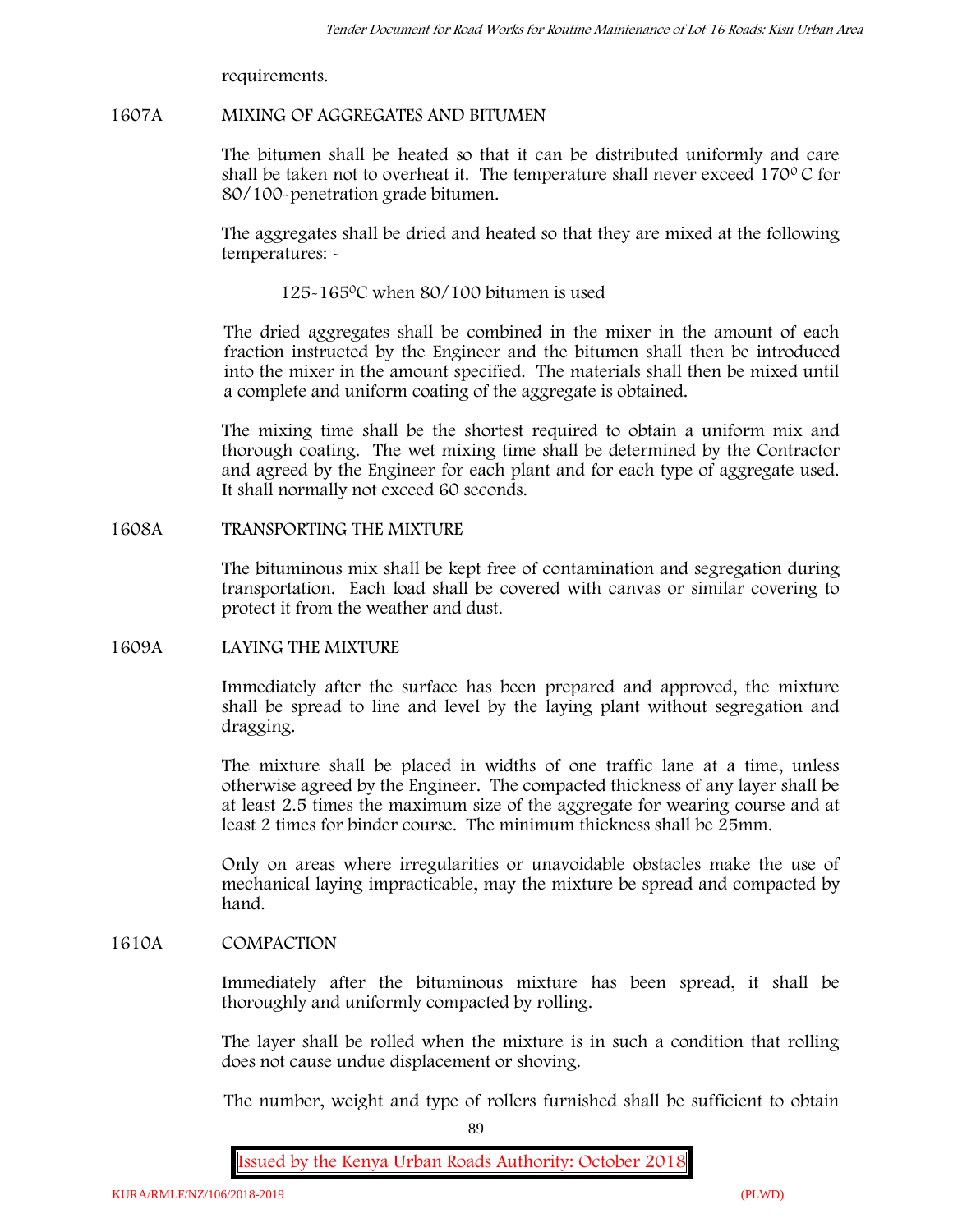the required compaction while the mixture is in a workable condition. The sequence of rolling operations shall be as agreed with the Engineer and proved during site trials. Initial rolling

with steel tandem or three-wheeled roller shall follow the laying plant as closely as possible. The rollers shall be operated with the drive roll nearest the laying plant, at a slow and uniform speed (not exceeding 5 Km/Hr).

Rolling shall normally commence from the outer edge and proceed longitudinally parallel to the centreline, each trip overlapping one half of the roller width. On super elevated curves, rolling shall begin at the low side and progress to the high side. Where laying is carried out in lanes care must be taken to prevent water entrapment.

Intermediate rolling with a pneumatic-tyred or vibratory roller shall follow immediately. Final rolling with a steel-wheeled roller shall be used to eliminate marks from previous rolling.

To prevent adhesion of the mixture to the rollers, the wheels shall be kept lightly moistened with water.

In areas too small for the roller, a vibrating plate compactor or a hand tamper shall be used to achieve the specified compaction.

### **1611A FINISHING, JOINTS AND EDGES**

Any mixture that becomes loose and broken, mixed with dirt or foreign matter or is in any way defective, shall be removed and replaced with fresh hot mixture, which shall be compacted to conform to the surrounding area.

Spreading of the mixture shall be as continuous as possible. Transverse joints shall be formed by cutting neatly in a straight line across the previous run to expose the full depth of the course. The vertical face so formed shall be painted lightly with hot 80/100 penetration grade bitumen just before the additional mixture is placed against it.

Longitudinal joints shall be rolled directly behind the paving operation. The first lane shall be placed true to line and level and have an approximately vertical face. The mixture placed in the abutting lane shall then be tightly crowded against the face of the previously placed lane. The paver shall be positioned to spread material overlapping the joint face by 20-30mm. Before rolling, the excess mixture shall be raked off and discarded.

When the abutting lane is not placed in the same day, or the joint is destroyed by traffic, the edge of the lane shall be cut back as necessary, trimmed to line and painted lightly with hot 80/100 penetration grade bitumen just before the abutting lane is placed.

Any fresh mixture spread accidentally on the existing work at a joint shall be carefully removed by brooming it back on to uncompacted work, so as to avoid formation of irregularities at the joint. The finish at joints shall comply with the surface requirements and shall present the same uniformity of finish, texture and density as other sections of the work.

The edges of the course shall be rolled concurrently with or immediately after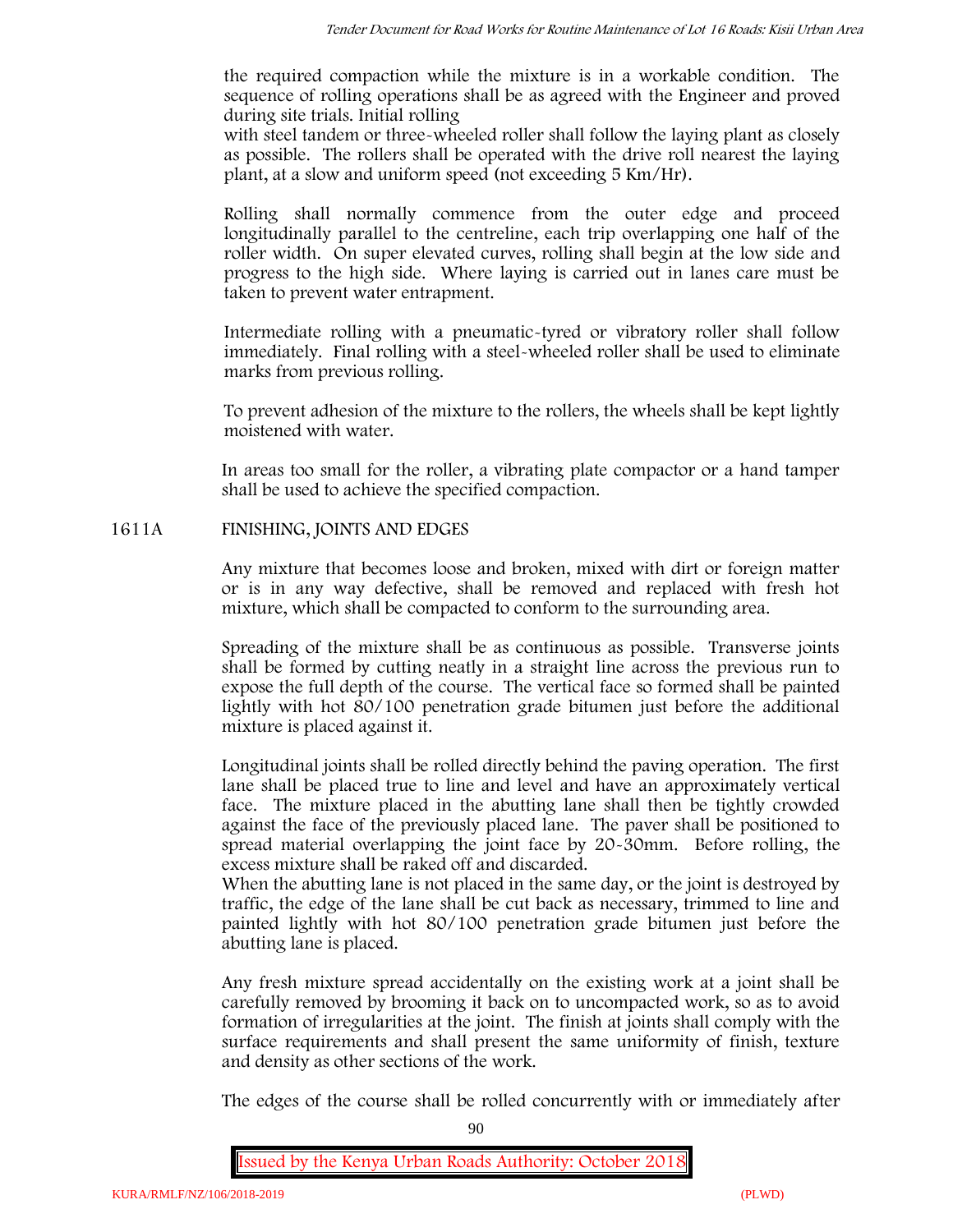the longitudinal joint. In rolling the edges, roller wheels shall extend 50 to 100mm beyond the edge.

#### **1612A SAMPLING AND TESTING OF BITUMINOUS MIXTURES**

The sampling of bituminous mixtures shall be carried out in accordance with AASHTO T168 (ASTM Designation D979).

#### **1613A QUALITY CONTROL TESTING**

During mixing and laying of bituminous mixtures, control tests on the constituents and on the mixed material shall be carried out in accordance with Clause 1612A and Section 2 of this Specification.

If the results of any tests show that any of the constituent materials fail to comply with this Specification, the Contractor shall carry out whatever changes may be necessary to the materials or the source of supply to ensure compliance.

If the results of more than one test in ten on the mixed material show that the material fails to comply with this Specification, laying shall forthwith cease until the reason for the failure has been found and corrected. The Contractor shall remove any faulty material laid and replace it with material complying with this Specification all at his own expense.

#### **1614A TOLERANCES**

Surfacing courses and base shall be constructed within the geometric tolerances specified in Section 3 of this Specification.

The Contractor shall maintain the composition of the mixture as determined from the laboratory and site trials within the following tolerances, per single test: -

| Bitumen Content         | 0.3% (by total weight of total mix)                               |
|-------------------------|-------------------------------------------------------------------|
| Passing 10mm sieve      | 6% (by total weight of dry aggregate                              |
| and larger sieves       | including mineral filler)                                         |
| Passing sieves between  | 4% (by total weight of dry aggregate                              |
| 10mm and 1.0mm sieves   | including mineral filler)                                         |
| Passing sieves between  | 3% (by total weight of dry aggregate                              |
| 1.0mm and 0.075mm sieve | including mineral filler)                                         |
| Passing 0.075mm sieve   | 2% (by total weight of dry aggregate<br>including mineral filler) |

The average amount of bitumen in any length of any layer, calculated as the product of the bitumen contents obtained from single tests and the weight of mixture represented by each test, shall not be less than the amount ordered.

The average amount of bitumen for each day's production calculated from the checked weights of mixes shall not be less than the amount ordered.

91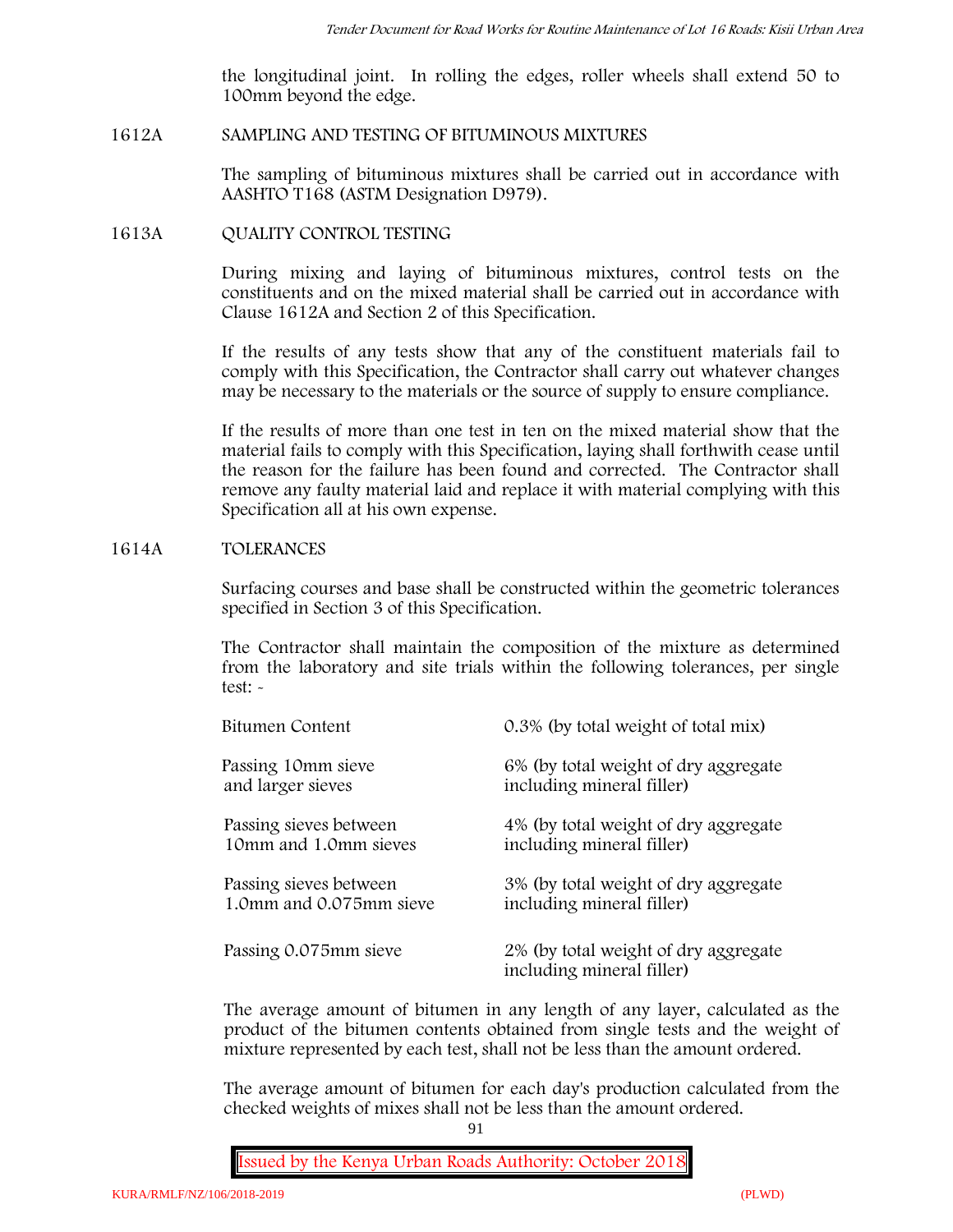The average amount of bitumen in any length of any layer, calculated as the product of the bitumen contents obtained from single tests and the weight of mixture represented by each test, shall not be less than the amount ordered.

The average amount of bitumen for each day's production calculated from the checked weights of mixes shall not be less than the amount ordered.

The final average overall width of the upper surface of a bituminous mix layer measured at six equidistant points over a length of 100m shall be at least equal to the width specified. At no point shall the distance between the centreline of the road and the edge of the upper surface of a bituminous mix layer be narrower than that specified by more than 13mm.

# **1615A MEASUREMENT AND PAYMENT**

No separate measurement and payment shall be made for complying with the requirements of Clauses 1601A to 1614A inclusive and the Contractor shall be deemed to have allowed in his rates in Parts B and C of Section 16 of this Specification for the costs of complying with the requirements of Part A of Section 16 of this Specification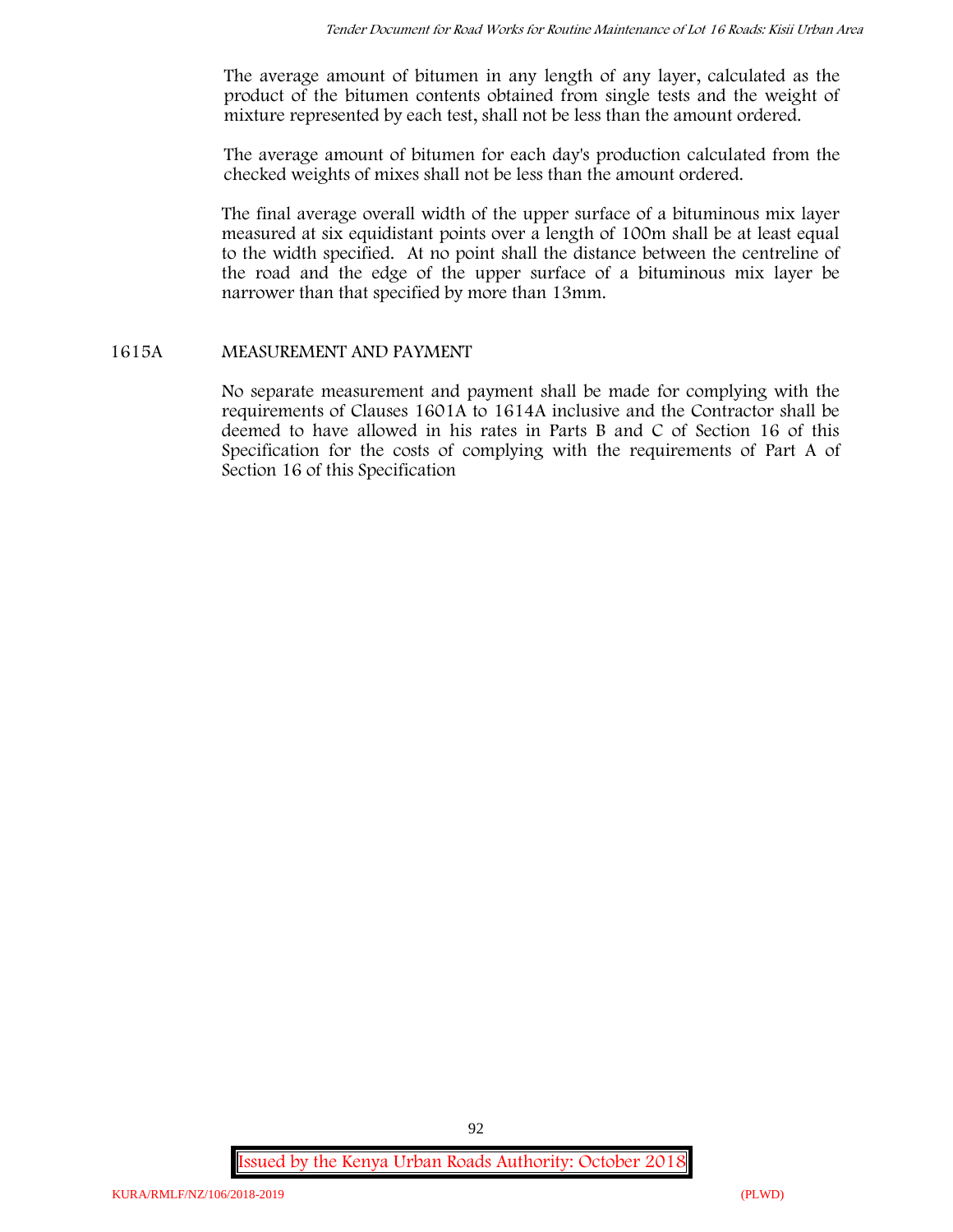### **PART B - ASPHALT CONCRETE FOR SURFACING**

#### **1601B DEFINITION**

Asphalt concrete means a thoroughly controlled, hot-mixed, hot-laid, plant mixture of well-graded dried aggregate and penetration grade bitumen, which, when compacted forms a dense material.

A distinction is drawn between asphalt concrete Type I (High Stability) and asphalt concrete Type II (Flexible). The asphalt concrete type to be used will be Type I.

#### **1602B MATERIALS FOR ASPHALT CONCRETE TYPE 1**

a) **Type of bituminous material**

The type of material to be used on severe sites will be of the continuously graded type similar to Asphaltic Concrete or Close Graded Macadam. It is essential that these materials are sealed with a single or double surface dressing or a Cape seal.

b) **Penetration Grade Bitumen**

Bitumen shall be 80/100 penetration grade since material is being laid at an altitude of more than 2,500m.

c) **Aggregate**

Coarse aggregate (retained on a 6.3mm sieve) shall consist of crushed stone free from clay, silt, organic matter and other deleterious substances. The aggregate class will be specified in the Special Specification and it shall comply with the requirements given in Table 16B-1(b). The grading for 0/20 mm for carriageway and 0/14mm for shoulders for binder course is as specified below:

| Sieve size | 0/20       | 0/14       |
|------------|------------|------------|
| 28         | 100        |            |
| 20         | $90 - 100$ | 100        |
| 14         | 75-95      | $90 - 100$ |
| 10         | 60-82      | 70-90      |
| 6.3        | $47 - 68$  | $52 - 75$  |
| 4          | $37 - 57$  | $40 - 60$  |
| 2          | $25 - 43$  | $30 - 45$  |
|            | 18-32      | $20 - 35$  |
| 0.425      | $11 - 22$  | $12 - 24$  |
| 0.300      | $9 - 17$   | $10 - 20$  |
| 0.150      | $5 - 12$   | $6 - 14$   |
| 0.075      | $3 - 7$    | $4 - 8$    |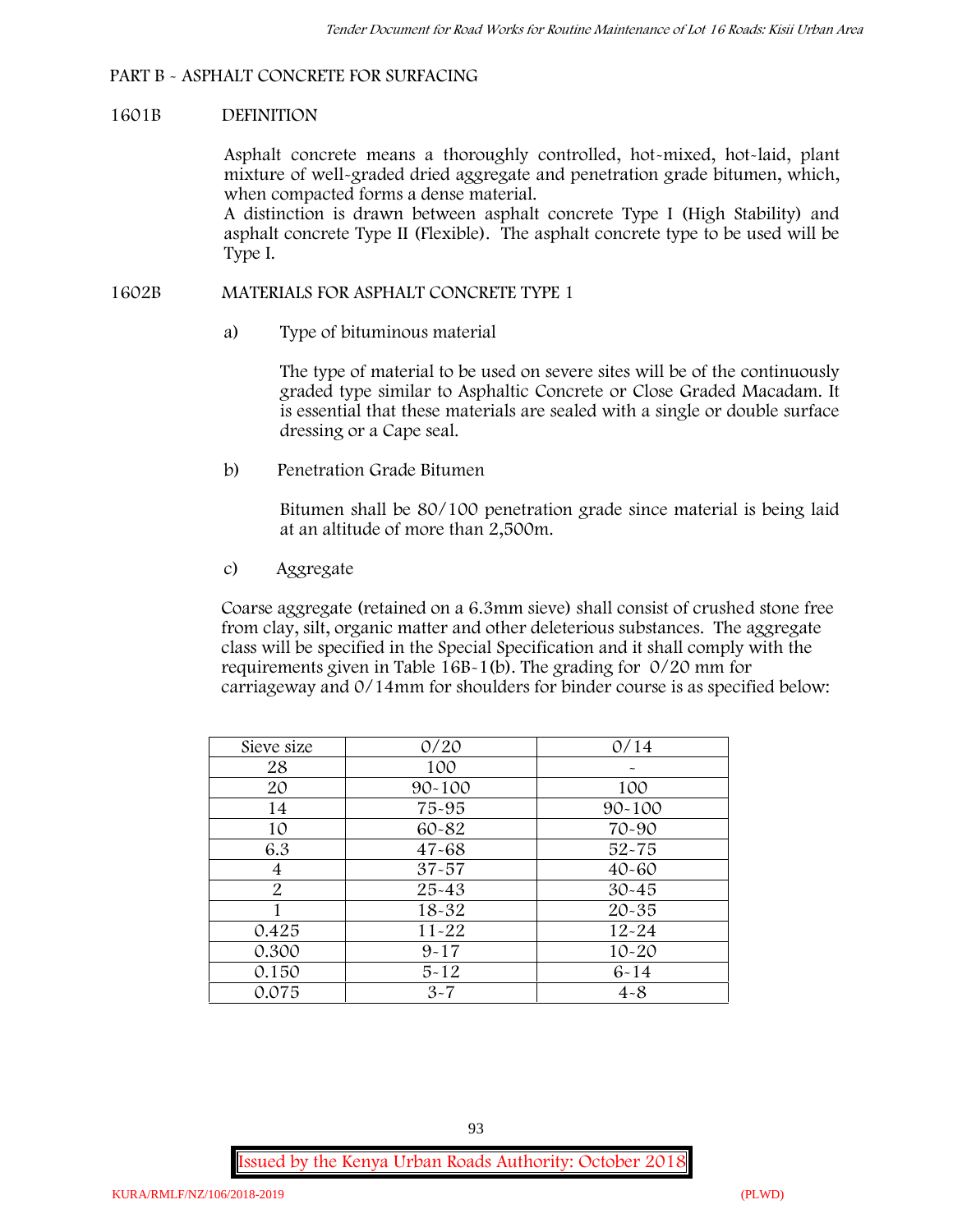# **TABLE 16B-1(b) - REQUIREMENTS FOR COARSE AGGREGATE**

| Coarse Aggregate<br>(Retained on a 6.3mm Sieve) |                       |  |  |
|-------------------------------------------------|-----------------------|--|--|
| Test                                            | Maximum Value         |  |  |
| LAA<br><b>ACV</b><br>SSS                        | 30<br>25<br>12.<br>25 |  |  |

Fine aggregate (passing a 6.3mm sieve) shall be free from clay, silt, organic and other deleterious matter and shall be non-plastic. Unless otherwise specified in the Special Specification it shall consist of entirely crushed rock produced from stone having a Los Angeles Abrasion of not more than 40. The Sand Equivalent of the fine aggregate shall not be less than 40 and the SSS not more than 12.

### **b) Mineral Filler**

Mineral Filler shall consist of ordinary Portland Cement

# **1603B GRADING REQUIREMENTS**

The grading of the mixture of coarse and fine aggregate shall be within and approximately parallel to the grading envelopes given in Table 16B-1(b), for 0/14mm as specified for binder course, as described below.

### **GRADING REQUIREMENTS**

To arrive at a suitable design it is necessary to investigate a number of gradings so that a workable mix, which also retains a minimum of 3 % voids at refusal density, is identified.

The largest particle size used should not be more than 25mm so that the requirements of the Marshall test method can be complied with.

Although the complete range of nominal maximum particle sizes is shown in the Tables, the total thickness of material laid should not be more than 75mm.

### **1604B REQUIREMENTS FOR ASPHALT CONCRETE TYPE 1**

The mixture shall comply with the requirements given in Table 16B-2 as specified in the Specification. In addition, minimum Marshall Stability for 2 x 75 blows shall be 9 kN and maximum 18 kN and at compaction to refusal shall have 3% VIM.

The proportion, by weight of total mixture, of bitumen shall be  $5.0 - 6.5 %$  for  $0/14$  mm and  $4.5 - 6.5$  % for  $0/20$ mm. This shall be termed the nominal binder content. The binder content of the working mix will be instructed by the Engineer following laboratory and site trials.

94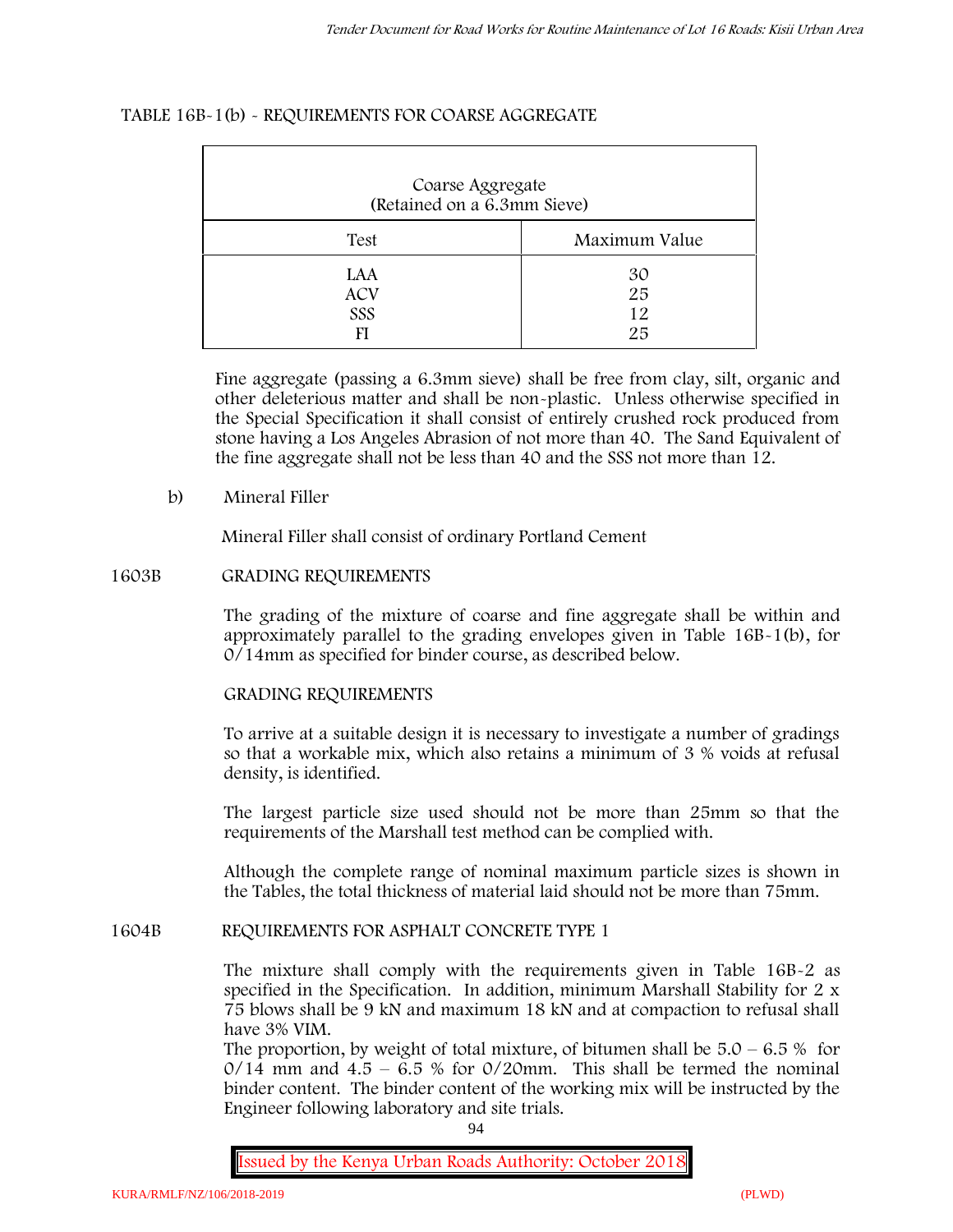In order to determine the suitability of a coarse aggregate source a Marshall test programme shall be carried out. It will be advantageous to use a crushed rock which is known from past experience to give good results in this test procedure. A grading conforming to the Type I Binder Course detailed in Table 16B-1(a) 0/20 of this Specification should be tested (but with 100% passing the 25mm sieve) and it shall meet the requirements of Table 16B-2 of this Specification.

Having established the suitability of the aggregate source several grading shall be tested in the laboratory, including that used for the Marshall test, to establish relationships between bitumen content and VIM at refusal density. For each mix, samples will be made up to a range of bitumen contents and compacted to refusal using a gyratory compactor and a vibratory hammer in accordance with the procedure described in BS 598 (Part 104 : 1989), with one revision.

It should first be confirmed that compaction on one face of the sample gives the same refusal density as when the same compaction cycle is applied to both faces of the same sample. The procedure, which gives the highest density, must be used.

From the bitumen content-VIM relationship it will be possible to identify a bitumen content which corresponds to a VIM of  $3 \times 7\%$ . If it is considered that the workability of the mix may be difficult then compaction trials should be undertaken. It is advisable to establish two or more gradings for compaction trials.

The mixes identified for compaction trials should be manufactured to the laboratory design bitumen content and to two other bitumen contents of +0.5% and +1% additional bitumen. Cores will be cut to determine the density of the compacted material, having completed this the core will then be reheated to  $145+/5$  C in the appropriate mould and compacted to refusal in the vibrating hammer test. To be acceptable the cores cut from the compaction trial must have a density equivalent to at least 95% of refusal density.

The compaction trials will identify a workable mix which can be made to a bitumen content which gives 3% VIM at refusal density.

**1605B MIXING AND LAYING HEAVY DUTY ASPHALT**

The temperature of the bitumen and aggregates when mixed shall be  $110+/$ 3C above the softening point (R&B) of the bitumen.

Compaction should commence as soon as the mix can support the roller without undue displacement of material and completed before the temperature of the mix falls below 900C.

The minimum thickness of individual layers should be as follows:-

| a) | For the 37.5mm mix | 65mm |  |
|----|--------------------|------|--|
| b) | For the 25.0mm mix | 60mm |  |
| C) | For the 19.0mm mix | 50mm |  |
| d) | For the 12.5mm mix | 40mm |  |

**1606B COMPACTION**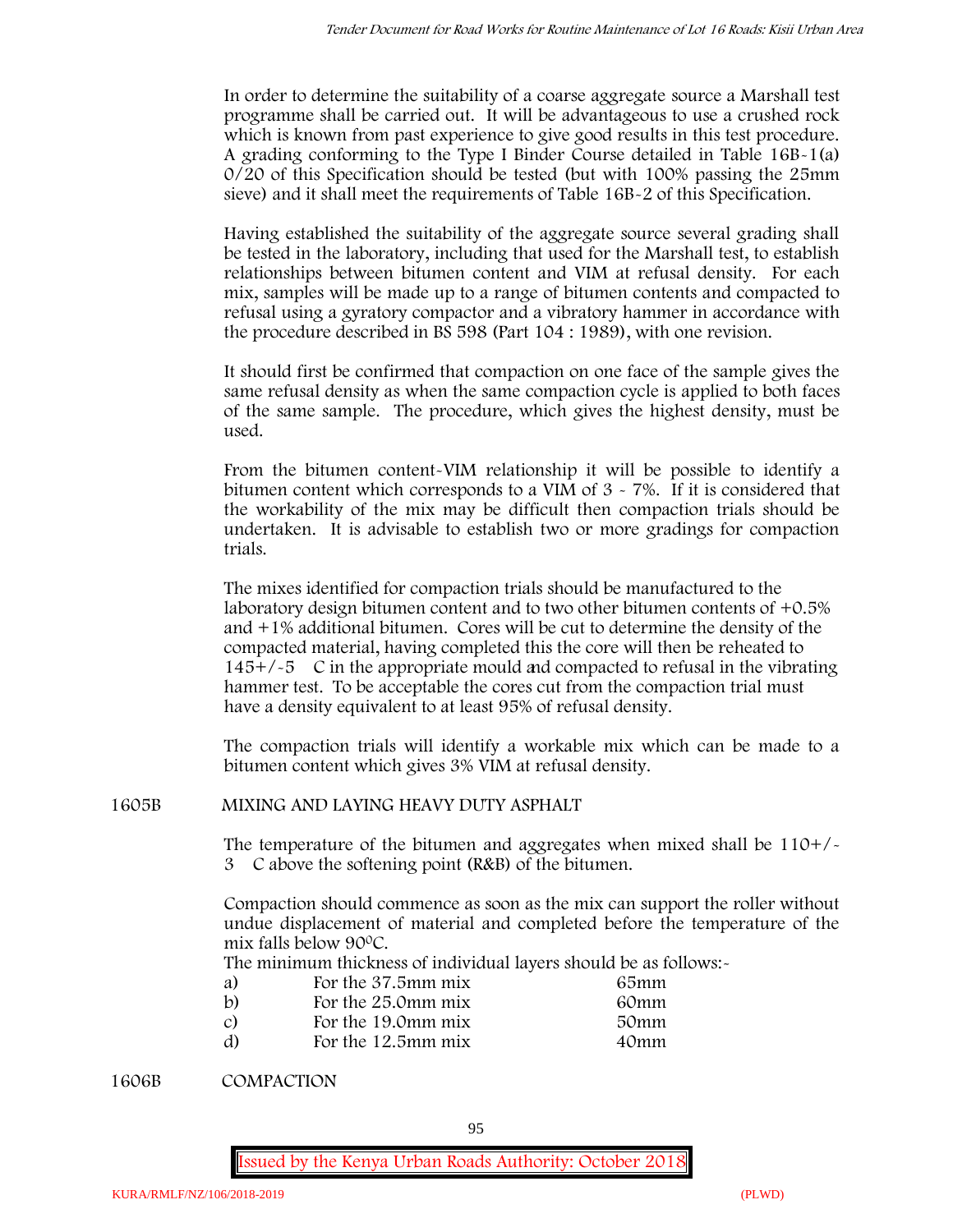Rolling shall be continued until the voids measured in the completed layer are in accordance with the requirement for a minimum density of 98% of Marshall optimum, or, a minimum mean value of 95% of refusal density (no value less than 93%) as appropriate.

**1607B MEASUREMENT AND PAYMENT**

- a) Item : Asphalt Concrete
	- Unit : m<sup>3</sup> of Asphalt Concrete Used

Asphalt concrete shall be measured by the cubic metre compacted on the road calculated as the product of the length instructed to be laid an the compacted cross-sectional area shown on the Drawings or instructed by the Engineer.

The rate for asphalt concrete shall include for the cost of providing, transporting, laying and compacting the mix with the nominal binder content and complying with the requirements of Parts A and B of Section 16 of this Specification.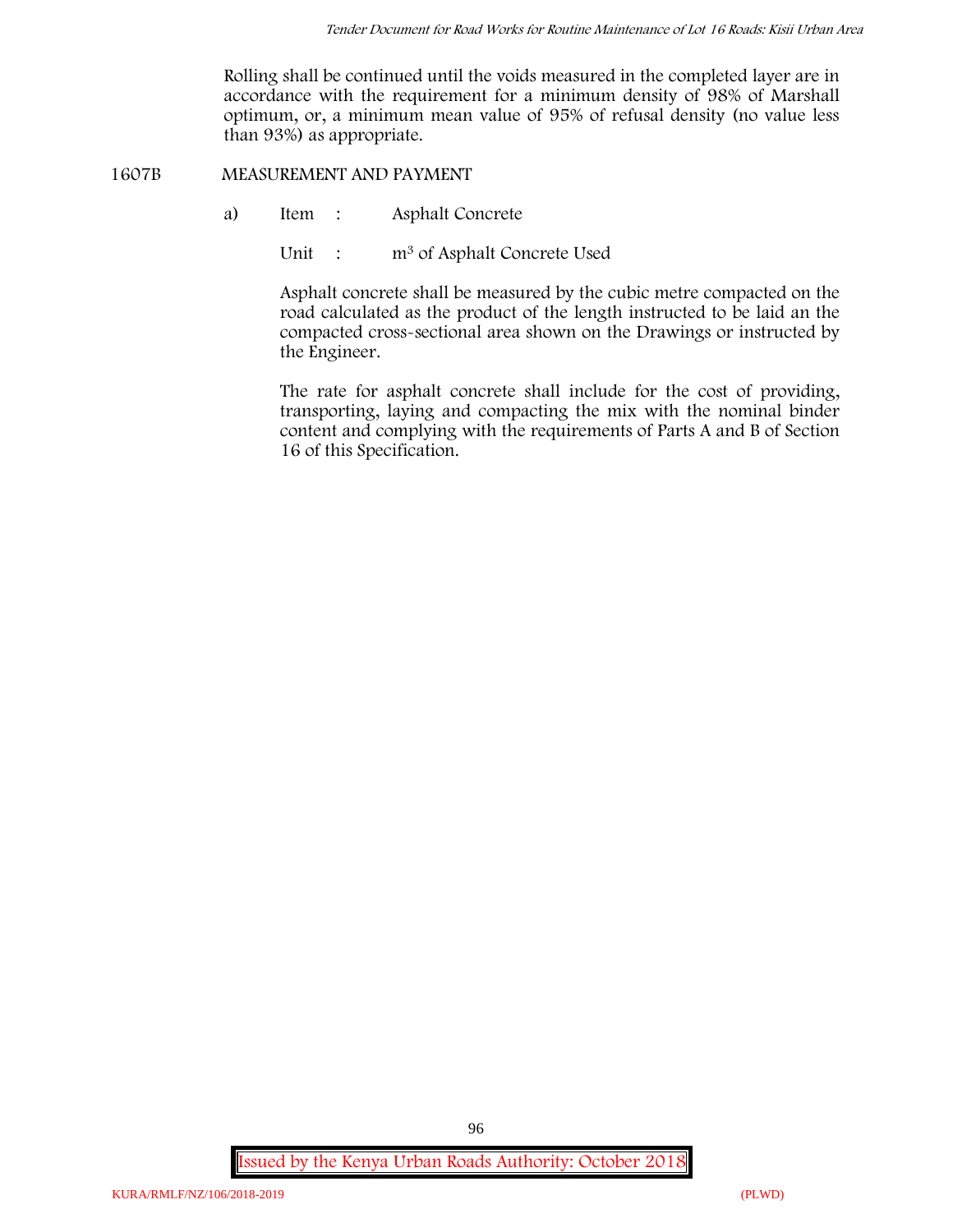# **SECTION 17 - CONCRETE WORKS**

#### **1703 MATERIALS FOR CONCRETE**

This work shall consist of placing selected approved material of 250mm minimum diameter on the foundation put after excavation to receive levelling concrete in accordance with these specifications and in conformity with the lines, grades and cross sections shown on the Drawings as directed by the Engineer.

(a) **Materials**

Selected rock: The selected rock builders to be placed for this work shall be hard, sound, durable quarry stones as approved by the Engineer. Samples of the stone to be used shall be submitted to and approved by the Engineer before any stone is placed.

The maximum size of the stone boulders shall be 300mm.

(b) **Construction Method**

After completion of the structural excavation the surface of the loose soil shall be levelled and compacted. Then the stone of the above sizes shall be placed in one layer of 250mm over the compacted bed where the bottom slab will rest. Coarse sand shall be spread to fill up the voids in the stone boulders, and compaction with vibratory compactors should be performed to make this layer dense whereon a concrete of levelling course shall be placed.

(c) **Measurement and payment**

Measurement for the bedding materials shall be made in cubic metres for the completed and accepted work, measured from the dimension shown on the Drawings, unless otherwise directed by the Engineer.

Payment for the bedding Materials for Levelling Concrete Works shall be full compensation for furnishing and placing all materials, all labour equipment, tools and all other items necessary for proper completion of the work in accordance with the Drawings and specifications and as directed by the Engineer.

# **1703(A) LEVELLING CONCRETE (CLASS 15/20) FOR BOTTOM SLAB INCLUSIVE OF COST OF FORM WORKS**

This work shall consist of placing and levelling lean concrete class 15/20 over the prepared bed of stone boulders in the foundation for bottom slab and wingwalls in accordance with these specifications and which conformity with the lines, grades, thickness and typical cross-sections shown on the drawings unless otherwise directed by the Engineer.

(a) **Materials for Levelling Concrete**

Requirement for the concrete class 15/20 is specified as follows:- Design compressive strength (28) days :  $15N/mm^2$ 

97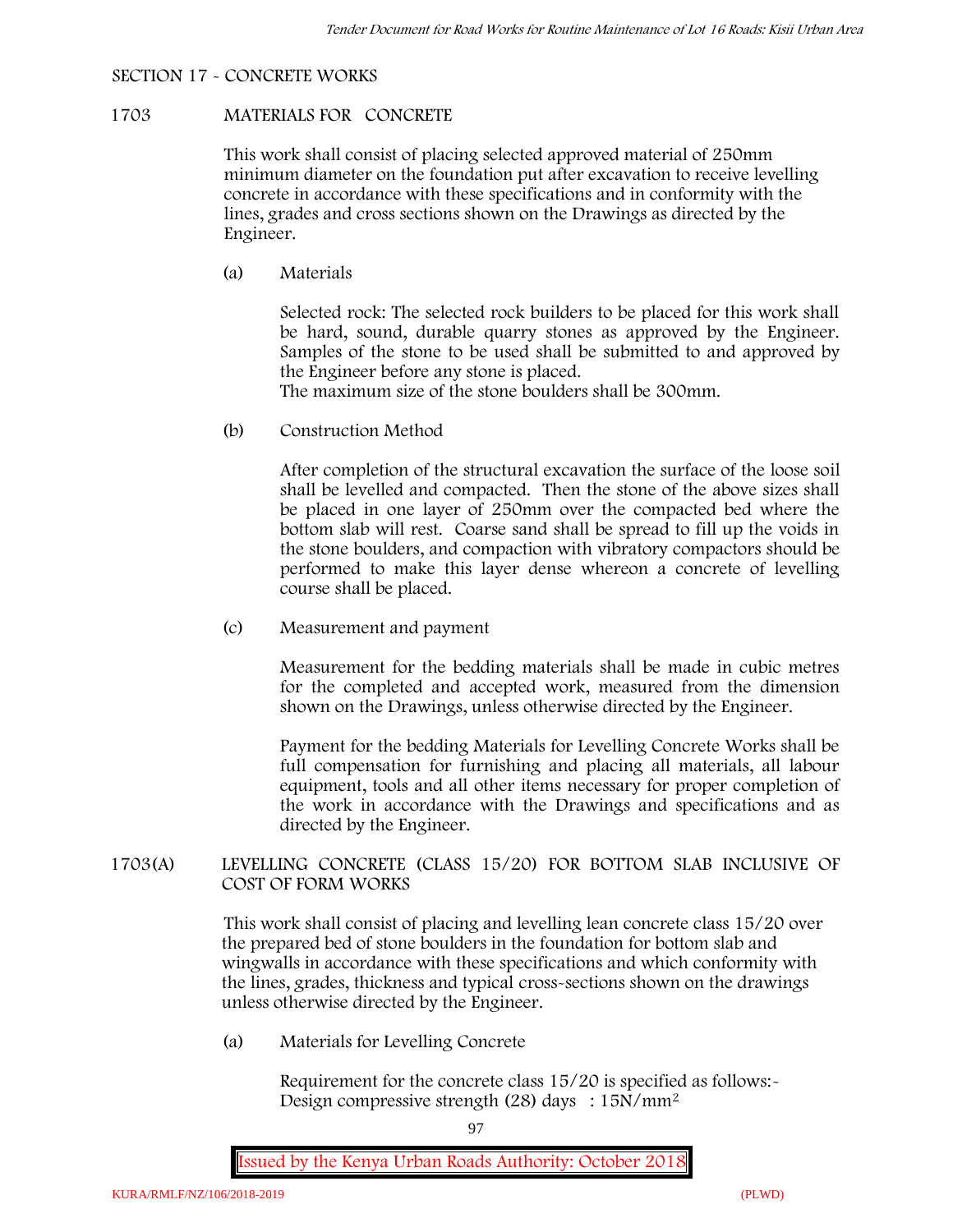| Maximum size of coarse aggregate                       | : 20mm                   |
|--------------------------------------------------------|--------------------------|
| Maximum cement content                                 | : $300 \text{ kg/m}^3$ . |
| Maximum water/cement ration of 50% with slump of 80mm. |                          |

### (b) **Construction Method**

The bed of stone boulders upon which the levelling concrete will be placed shall be smooth, compacted and true to the grades and crosssection shall be set to the required lines and grades.

### **36.2** (c) **Measurement and payment**

Measurement for levelling concrete (class 15/20) shall be made in cubic metres completed and accepted levelling concrete work measured in place which is done in accordance with the Drawings and the Specifications.

Payment for this work shall be the full compensation for furnishing and placing all materials, labour, equipment and tools, and other incidentals to Specifications and as directed by the Engineer.

Pay item No. 17/02 Levelling Concrete Works (Class 15/20) for Box Culvert and wingwalls inclusive of Cost of Form works.

# **1703 (C) FORMWORK FOR CULVERT WALLS**

This work shall consist of all temporary moulds for forming the concrete for culvert walls and slabs together with all temporary construction required for their support. Unless otherwise directed by the Engineer all formworks shall be removed on completion of the walls and slabs.

(a) **Materials**

Forms shall be made of wood or metal and shall conform to the shape, lines and dimensions shown on the Drawings.

All timber shall be free from holes, loose material, knots, cracks, splits and warps or other defects affecting the strength or appearance of the finished structure.

Release Agents – Release agents shall be either neat oils containing a surface activating agent, cream emulsions, or chemical agents to be approved by the Engineer.

- (b) **Construction Method**
	- (i) **Formworks**

Formworks shall be designed to carry the maximum loads that may be imposed, and so be rigidly constructed as to prevent deformation due to load, drying and wetting, vibration and other causes. After forms have been set in correct location, they shall be inspected and approved by the Engineer before the concrete is placed.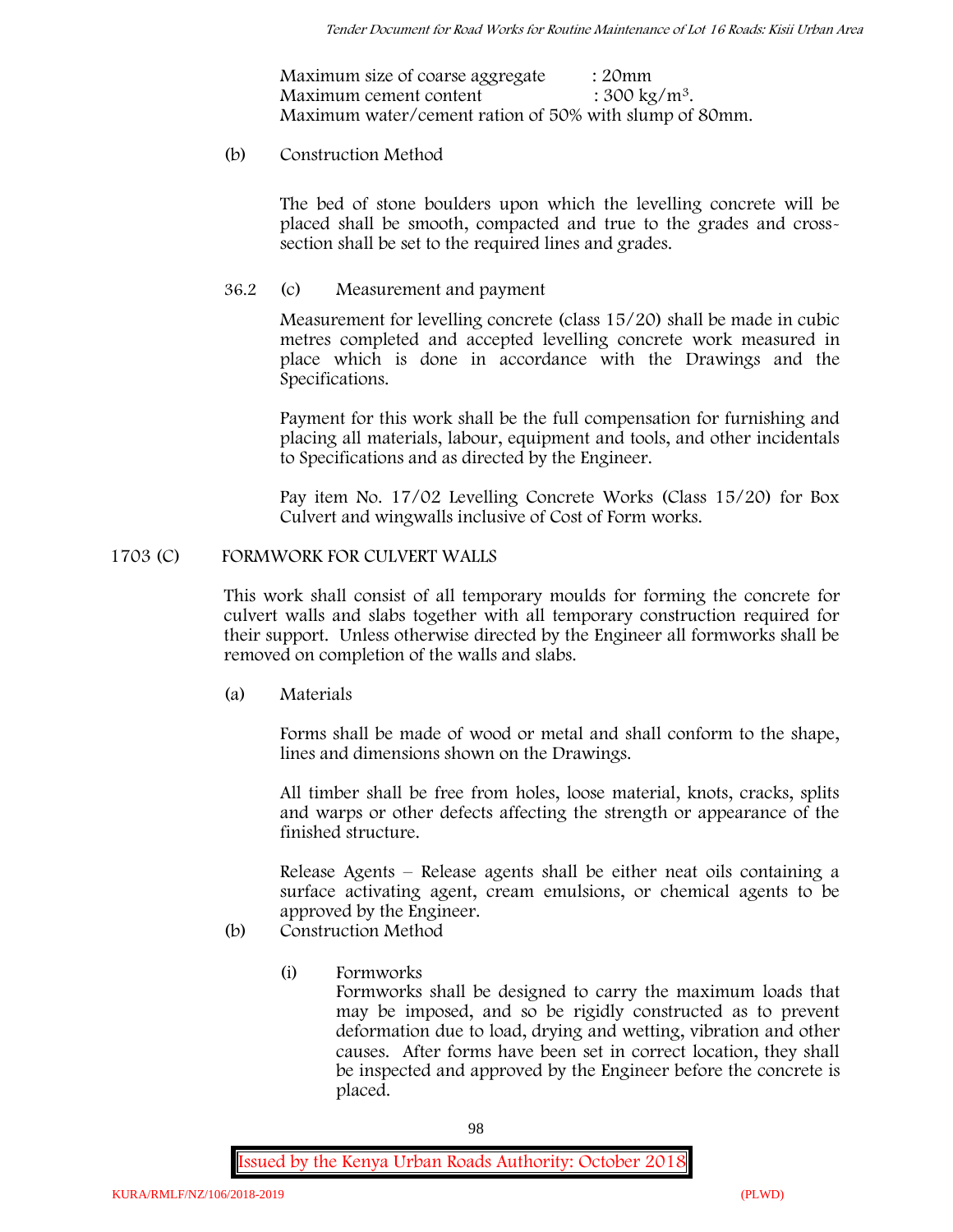If requested, the contractor shall submit to the Engineer working drawings of the forms and also, if requested, calculations to certify the rigidity of the forms.

# **1703(D) CONCRETE WORKS (CLASS 20/20) OF CULVERT WALLS AND SLABS**

This work shall consist of furnishing, mixing, delivering and placing of the concrete for the construction of culvert walls and slabs, in accordance with these Specifications and in conformity with the requirements shown on the Drawings.

Concrete class 20/20 shall be used for Culvert walls and slabs.

**(a) Concrete Materials**

(i) Cement: Cement shall be of Portland type and shall conform to the requirements of BS 12 or equivalent.

The contractor shall select only one type or brand of cement or others. Changing of type or brand of cement will not be permitted without a new mix design approved by the Engineer. All cement is subject to the Engineer's approval; however, approval of cement by the Engineer shall not relieve the Contractor of the responsibility to furnish concrete of the specified compressive strength.

Conveyance of cement by jute bags shall not be permitted. Storage in the Contractor's silo or storehouse shall not exceed more than two (2) months, and age of cement after manufacture at mill shall not exceed more than four (4) months. The Contractor shall submit to the Engineer for his approval the result of quality certificate prepared by the manufacturer.

Whenever it is found out that cement have been stored too long, moist, or caked, the cement shall be rejected and removed from the project.

**(b) Aggregates**

Fine and coarse aggregates must be clean, hard, strong and durable, and free from absorbed chemicals, clay coating, or materials in amounts that could affect hydration, bonding, strength and durability of concrete. Grading of aggregates shall conform to the following requirements:

**(i) Grading of Fine Aggregates**

| Percentage by Weight Passing |  |
|------------------------------|--|
|                              |  |

99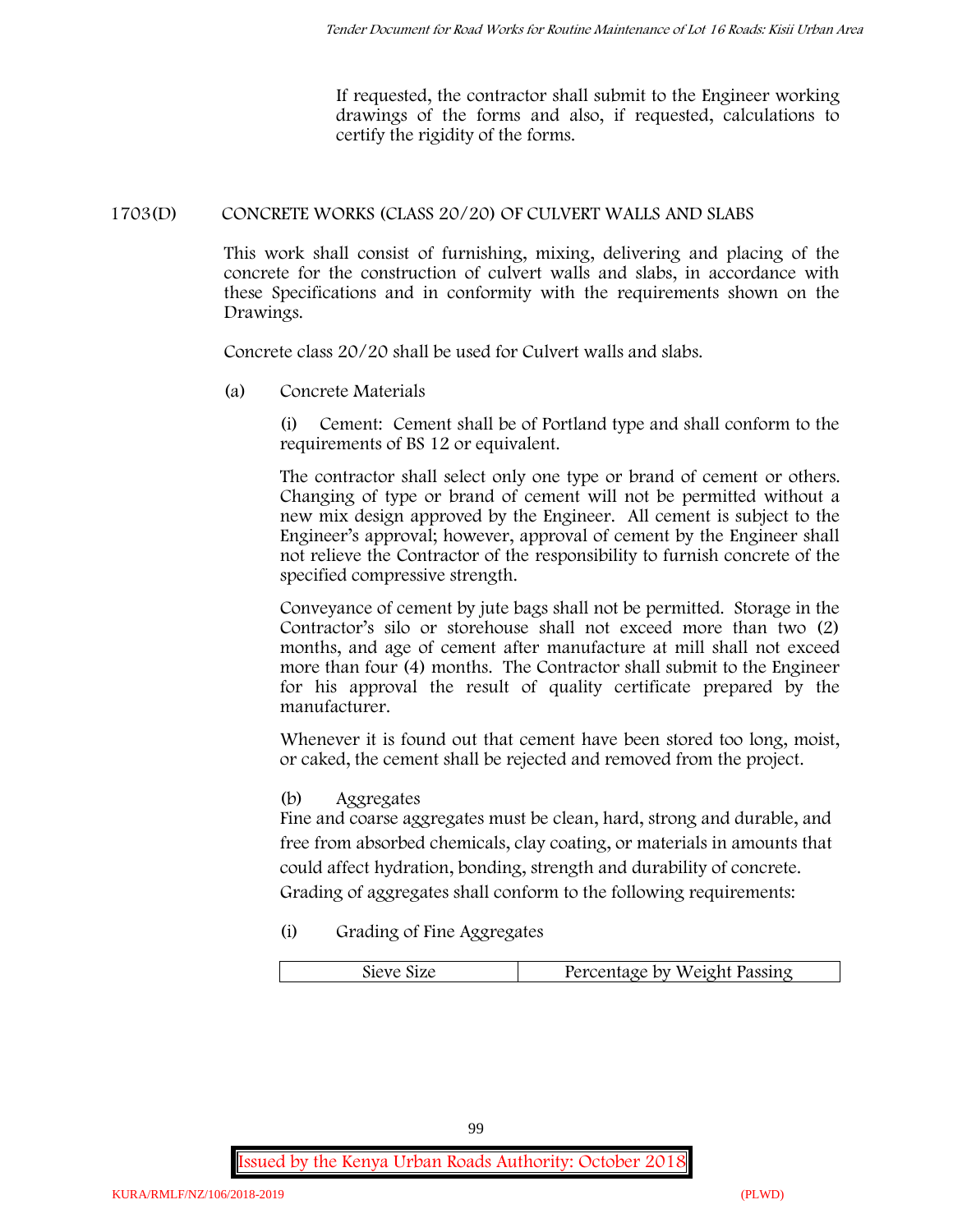*Tender Document for Road Works for Routine Maintenance of Lot 16 Roads: Kisii Urban Area*

| 10<br>mm          | 100        |
|-------------------|------------|
| 5<br>mm           | 89-100     |
| $2.5$ mm          | $60 - 100$ |
| $1.2$ mm          | $30 - 100$ |
| $0.6$ mm          | $15 - 54$  |
| $0.3$ mm          | $5 - 40$   |
| $0.15 \text{ mm}$ | $0 - 15$   |

# **(ii) Grading of Coarse Aggregates**

| Size     |                       |                           |    | of Amounts finer than each standard sieve percentage by |    |       |          |
|----------|-----------------------|---------------------------|----|---------------------------------------------------------|----|-------|----------|
| Coarse   | weight                |                           |    |                                                         |    |       |          |
| Aggregat | 40                    | 30                        | 25 | 20                                                      | 15 |       | 局        |
|          | 2.5                   |                           |    |                                                         |    |       |          |
|          | 100                   | $\widetilde{\phantom{m}}$ |    | $90 - 100$ -                                            |    | 30-69 | $0 - 10$ |
|          | $\tilde{\phantom{a}}$ |                           |    |                                                         |    |       |          |

Other requirements for aggregates are as follows:

**(iii) Fine Aggregates**

| Fitness Modulus, AASHTO M-6                           | $: 2.3 - 3.1$         |
|-------------------------------------------------------|-----------------------|
| Sodium Sulphate Soundness, AASHTO T104: Max. 10% loss |                       |
| Content of Friable Particles AASHTO 112               | : Max $1\%$ by weight |
| Sand Equivalent, AASHTO T176                          | : Min. 75             |

**(iv) Coarse Aggregate**

Abrasion, AASGTO T96 : Max. 405 loss Soft Fragment and shale, AASHTO M80 : Max. 5% by weight Thin and elongated Pieces, AASHTO M80 : Max. 15%

**(v) Water**

All sources of water to be used with cement shall be approved by

the Engineer. Water shall be free from injurious quantities of oil,

alkali, vegetable matter and salt as determined by the Engineer.

**(vi) Admixture**

Only admixture, which have been tested and approved in the site laboratory through trial mixing for design proportion shall be used. Before selection of admixture, the Contractor shall submit to the Engineer the specific information or guarantees prepared by the admixture supplier.

The contractor shall not exclude the admixture from concrete proportions.

**Concrete class 20/20**

Concrete class 20/20 shall be used for culvert walls and slabs. The requirements of Concrete class 20/20 are provided as follows unless otherwise the Engineer will designate any alteration.

100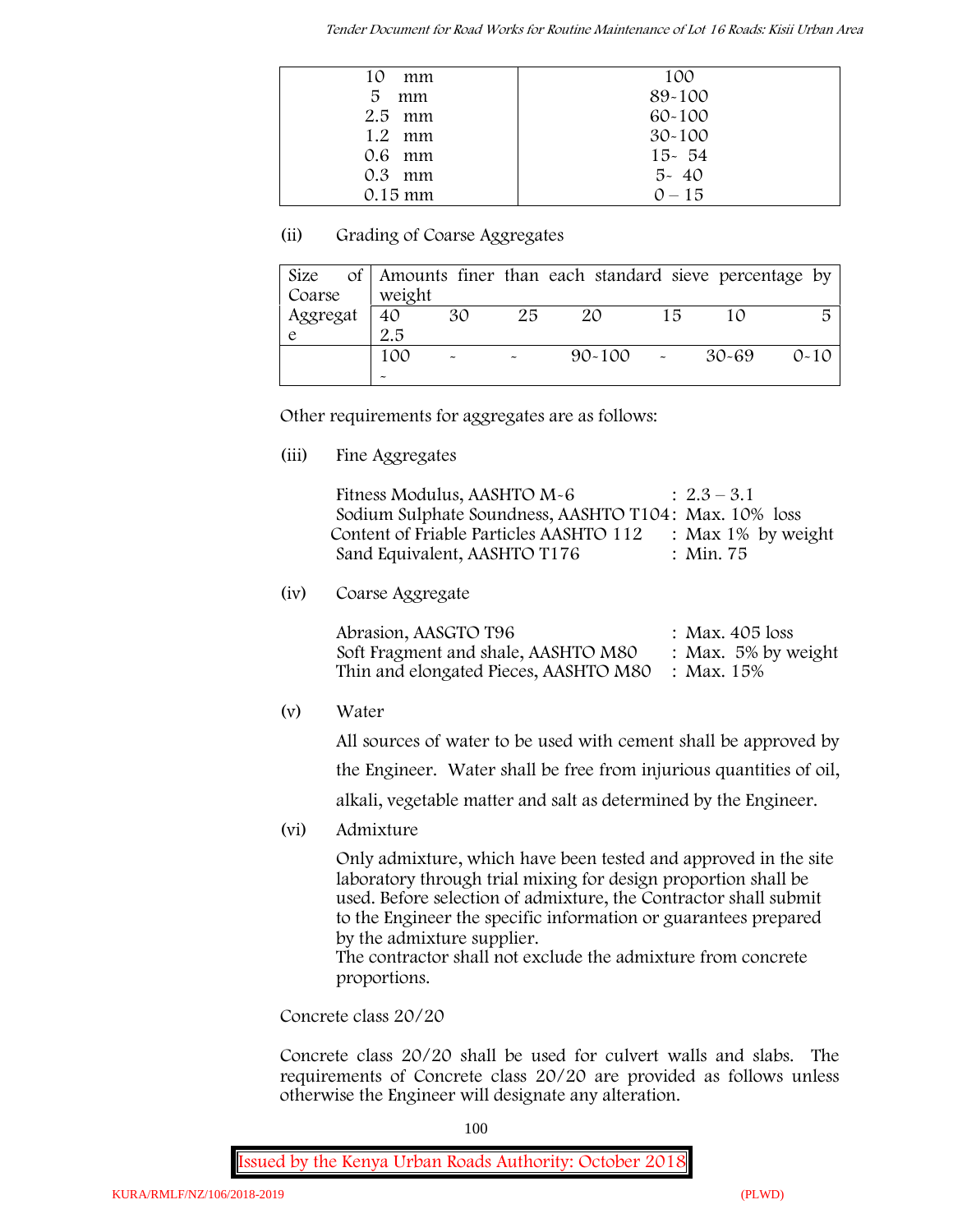Design compressive strength (28 days) : 20N/mm<sup>2</sup> Maximum size of coarse aggregates : 20mm Maximum water/cement ratio of 45% with slump of 80mm

(d) **Proportioning Concrete**

The Contractor shall consult with the Engineer as to mix proportions at least thirty (30) days prior to beginning the concrete work. The actual mix proportions of cement, aggregates, water and admixture shall be determined by the Contractor under supervision of the Engineer in the site laboratory.

The Contractor shall prepare the design proportions which has 120% of the strength requirement specified for the designated class of concrete.

No class of concrete shall be prepared or placed until its job-mix proportions have been approved by the Engineer.

# (e) **Concrete Work**

**(ii) Batching**

Batching shall be done by weight with accuracy of:

| Cement              | $\frac{1}{2}$ percent |
|---------------------|-----------------------|
| Aggregate           | $\frac{1}{2}$ percent |
| Water and Admixture | : 1 percent.          |

Equipment should be capable of measuring quantities within these tolerances for the smartest batch regularly used, as well as for larger batches.

The accuracy of batching equipment should be checked every month in the presence of the Engineer and adjusted when necessary.

**(iii) Mixing and delivery**

Slump of mixed concrete shall be checked and approved at an accuracy of +25mm against designated slump in these specifications.

**(iv) Concrete in hot weather**

No concrete shall be placed when the ambient air temperature is expected to exceed thirty three degrees celsius (330c) during placement operations).

**(v) Concreting at night**

No concrete shall be mixed, placed or finished when natural light is insufficient, unless an adequate approved artificial lighting system is operated; such night work is subject to approval by the

101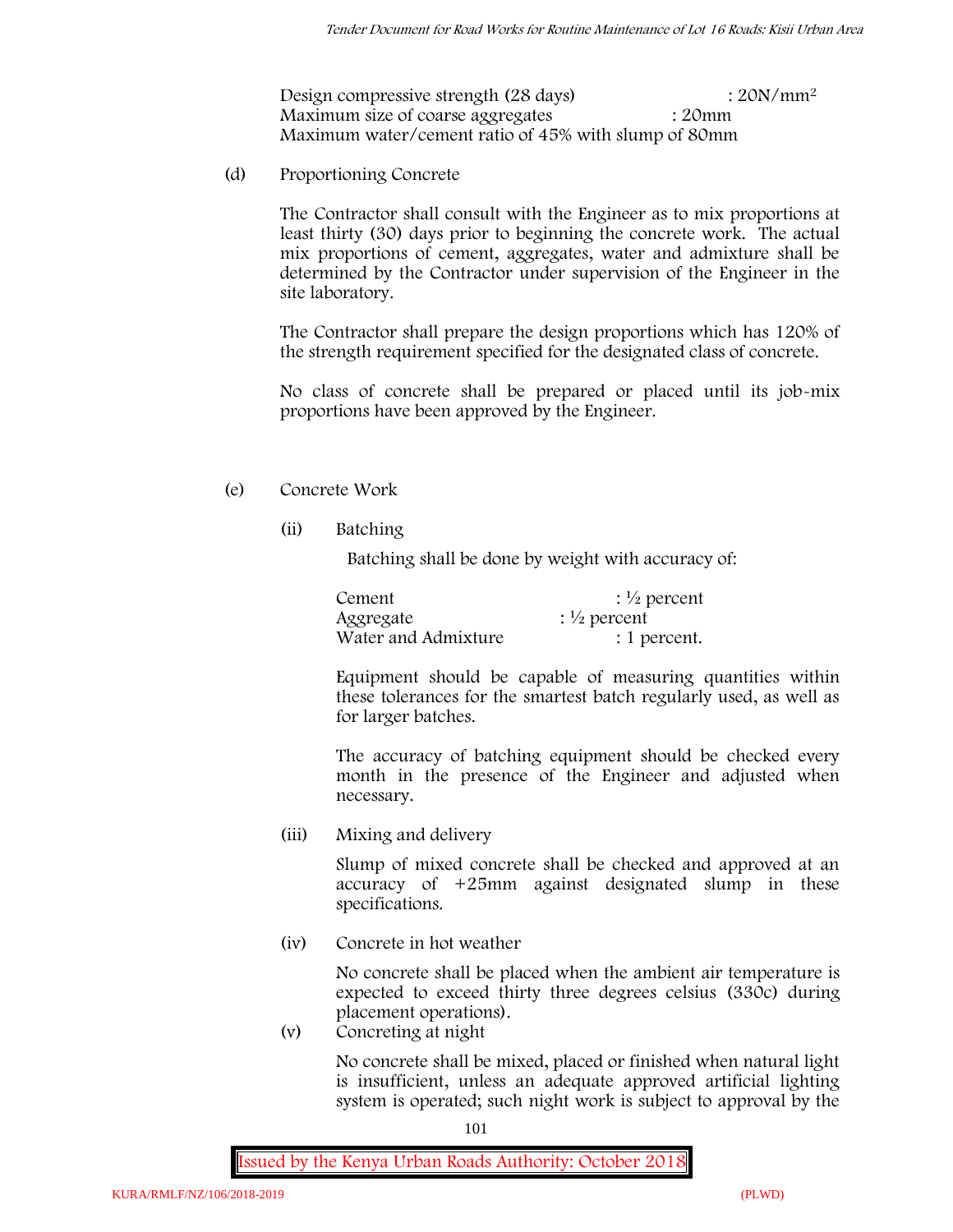engineer.

**(vi) Placing**

In preparation of the placing of concrete, the interior space of forms shall be cleaned and approved by the engineer prior to placing concrete. All temporary members except tie bars to support forms shall be removed entirely from the forms and not buried in the concrete. The use of open and vertical chute shall not be permitted unless otherwise directed by the engineer.

The Contractor shall provide a sufficient number of vibrators to properly compact each batch immediately after it is placed in the forms.

(f) **Measurement and Payment**

Measurements for the Concrete Works Class 20/20 of culvert walls and slabs shall be made in cubic metres for the walls and slabs actually constructed, measured from their dimensions shown on the Drawings. Payment for the Concrete Works (Class 20/20) of culvert walls and slabs shall be the full compensation for furnishing all materials of the concrete mixing, delivering, placing and curing the concrete, equipment and tools, labour and other incidental necessary for the completion of the work in accordance with the Drawings and these Specifications and as directed by the Engineer.

### **SECTION 20 - ROAD FURNITURE**

### **2001 ROAD RESERVE BOUNDARY POSTS**

Road reserve boundary posts shall be provided as directed by the Engineer and in compliance with Standard Specification clause 2001. They shall be placed at 50m. intervals along the boundary of the road reserve.

# **2003 EDGE MARKER POST**

Edge marker post shall be provided as directed by the Engineer and in compliance with Standard Specification clause clause 2003

# **2004 PERMANENT ROAD SIGNS**

Permanent Road Signs shall be provided as directed by the Engineer and in compliance with the requirements of the "Manual for Traffic Signs in Kenya" Part II and standard Specification clause 2004.

# **2004B EXISTING ROAD SIGNS**

Where directed by the Engineer, the Contractor shall take down road signs including all posts, nuts, bolts and fittings, and remove and dispose of the concrete foundation and backfill the post holes. The signs shall be stored as directed by the Engineer.

Measurement and payment for taking down road signs shall be made by the number of

102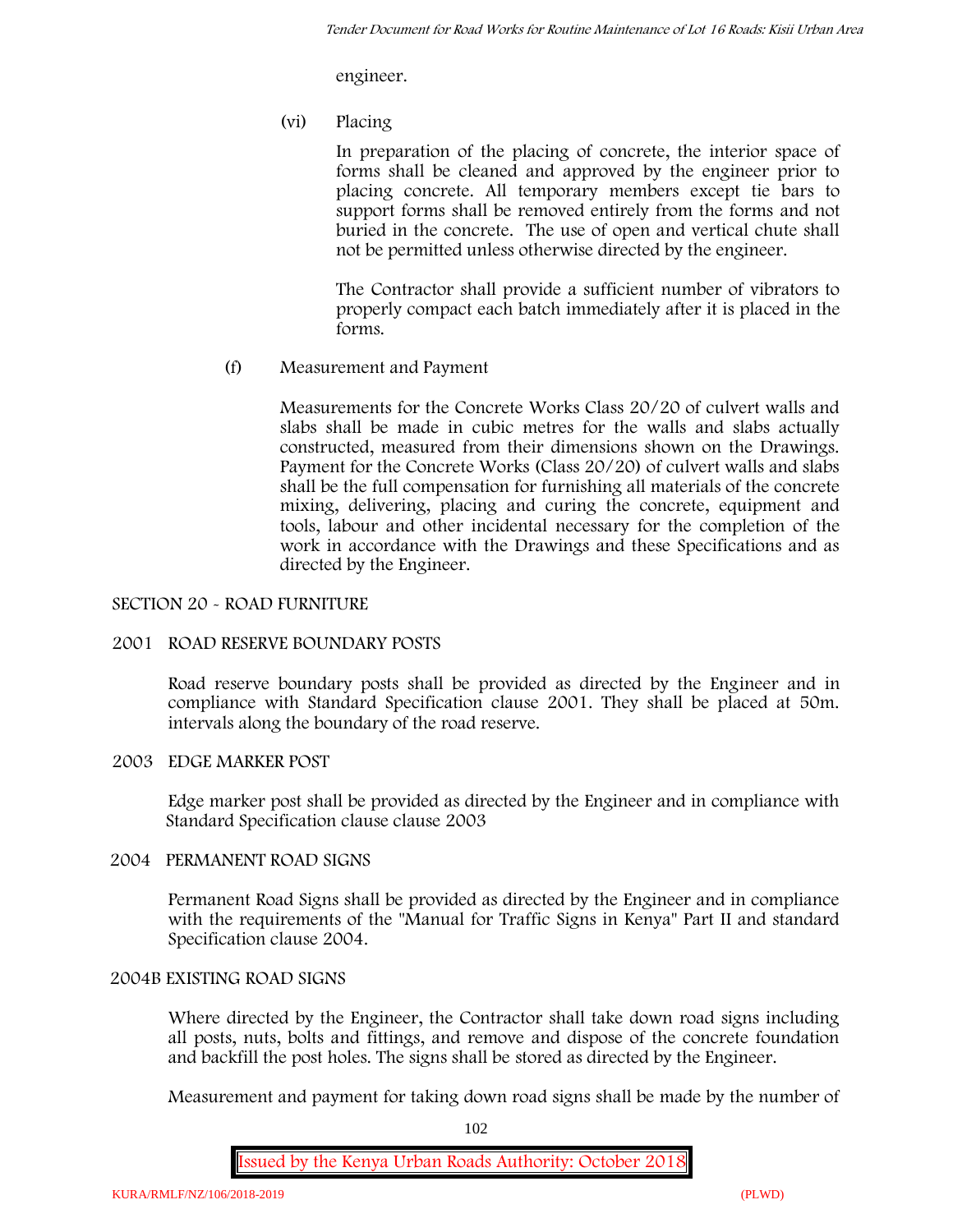signs of any type and size taken down, cleaned and stored as directed.

#### **2005 ROAD MARKING**

Paint for road marking shall be internally reflectorised hot applied thermoplastic material in accordance with Clause 219 of the Standard Specification.

The rates inserted in the Bills of Quantities for road marking shall include for prior application of approved tack coat.

### **2005A RAISED PAVEMENT MARKERS – ROAD STUDS**

### **MATERIAL**

Road studs are moulded of acrylonitrile butadiene styrene (ABS) conforming to ASTM Specification D1788 – 68, class 5-2-2 shell filled with inert, thermosetting compound and filler. The lens portion of the marker of the marker is of optical menthly methacrylic.

#### **CONSTRUCTION**

The road studs shall be constructed of high impact ABS containing a multi-biconvex glass lens reflector system. It shall be of monolithic construction, and not less than 98.5. m2. The height of the marker shall not exceed 17mm and the underside shall contain a non-honeycomb base (flat).

#### **REQUIREMENTS**

The markers shall conform to the following requirements

**Colour**

Shall be white, yellow or red as specified and the Retro – reflectance values should conform to the testing procedures of ASTME 809.

**Impact Resistance**

The market shall not crack or break when tested using a 1000**-**gram weight from a height of 1 metre. (ASTM D 2444) or BS 3900 Part E3.

**Resistance to Water Penetration**

Shall not have water penetration behind the lens after submerged in a water bath at 70 + 50 oF for 10 minutes. And it should still meet the reflectance Requirement. BS 998.

**Heat Resistance**

Shall comply with the initial brightness as per BS 873 Part IV of 1978

#### **Night Visibility**

The marker shall be bright as per BS 873 Part IV of 1978

103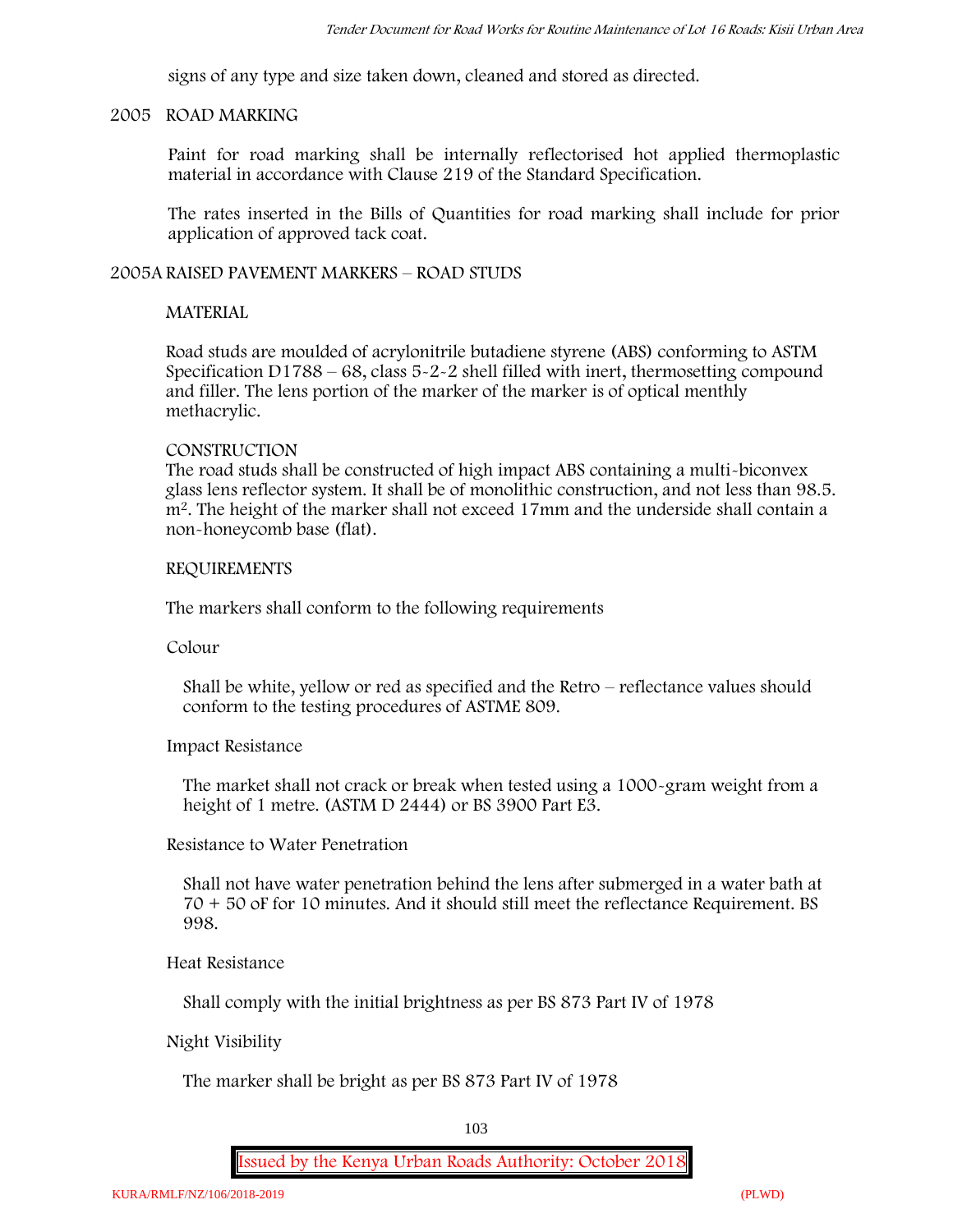#### **Compression Resistance**

There shall be no cracking sound at a pressure lower than 25 tones as per BS 873 Part IV of 1978.

**Corrosion Resistance**

After immersing a sample of Road stud in a solution containing 30g/1 of sodium chloride for 30 days, there shall not be any signs of corrosion **-**(BS998).

**NOTE**: These markers are intended for application directly to pavement surfaces and are compatible with raised pavement makers. These adhesives should be of high quality and tested for conformance to customer requirements.

#### **ADHESIVES**

They shall be of Resin Type–Epoxy of 2 different components part 1 and 2 i.e Adhesive and Reactor without any volatile solvents in both.

| Pot life:             | not less than 20 minutes at 20 $\degree$ C  |
|-----------------------|---------------------------------------------|
| Rotational cure time: | between 20 and 30 minutes at 20 $\degree$ C |
| Hard cure:            | Between 40 and 60 minutes at 20 $\degree$ C |

#### **APPLICATION INSTRUCTION**

**Preparation of Pavements**

Make sure that the road surface is absolutely dry and free of oil and grease**.**

**Mixing of Adhesive**

Pour component B into the container of component A. Stir mixture by hand with a wooden or metal stick until uniform Grey Tint without a striae is obtained.

#### **Installation**

Pour the mixture on to the underside of the road stud. Then place the road stud firmly on the road surface. Adhesive should stand out for about 5mm to 10 mm over the edges of the stud.

**Protection from the Traffic**

Protect studs from traffic for 2 hours until the adhesive has properly hardened. Try by touching the adhesive.

**NUMBER OF STUDS NEEDED FOR LABORATORY TESTS.**

In order to approve a particular type of road stud, 4 sample road studs of each colour shall be submitted.

#### **2006 GUARDRAILS**

Contrary to the Standard Specification, guardrail posts shall be concrete 200 mm diameter set vertically at least 1.2m into the shoulder as directed by the Engineer.

104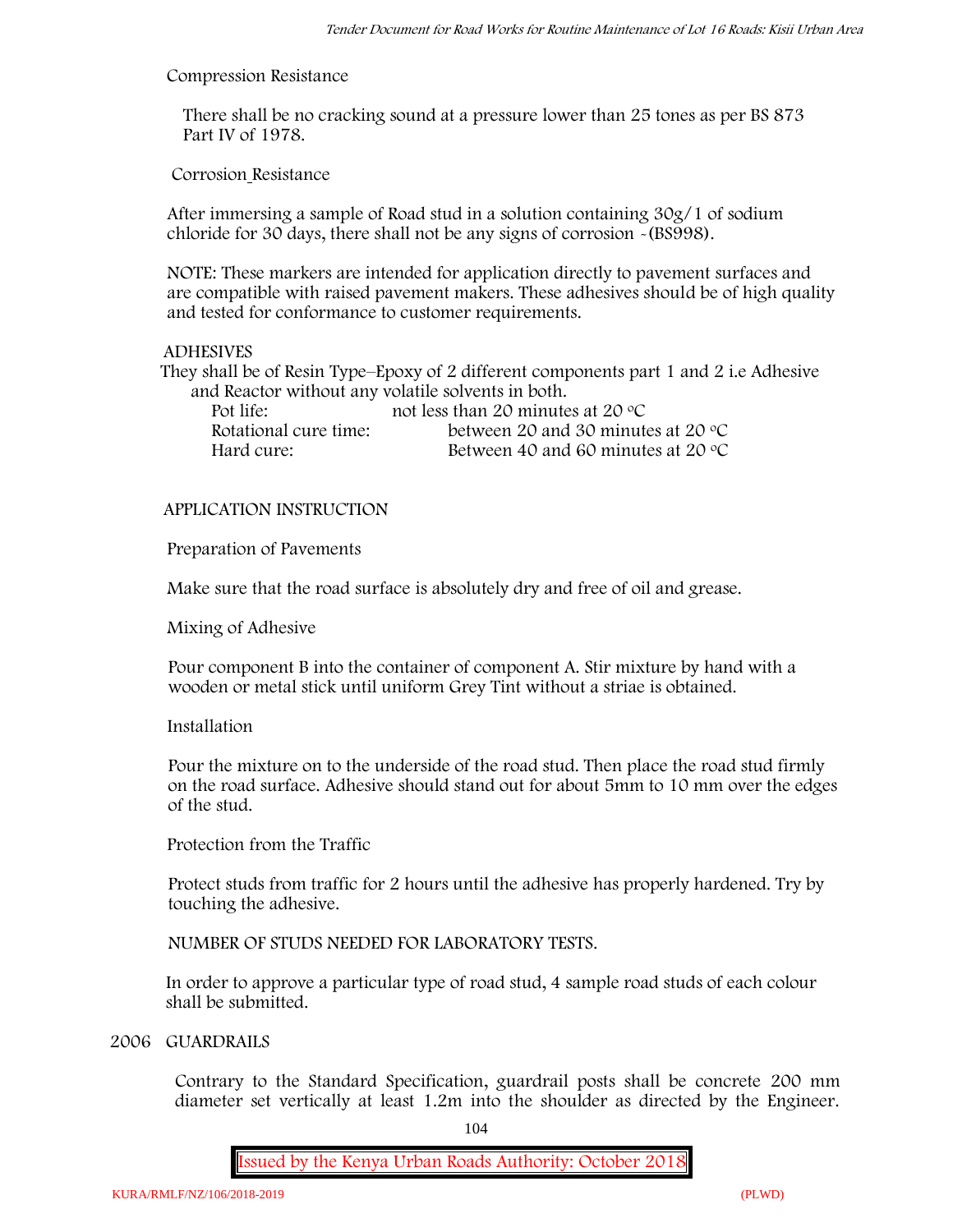Spacer blocks shall also be made of concrete.

Beams for guardrails shall be "Armco Flexbeam" or similar obtained from a manufacturer approved by the Engineer.

#### **2007 KERBS**

# a) **Vertical Joints**

Vertical joints between adjacent Kerbs shall not be greater than 5 mm in width and shall be filled with a mortar consisting of 1:3 cement: sand by volume.

#### b) **Transition between flush and raised kerbs**

The transition between flush and raised kerbs (e.g. at bus bays) shall be termed as ramped kerbs. The transition between flush and raised kerbs shall occur within a length of 2.0 m.

#### **2008 KILOMETRE MARKER POSTS**

Kilometre marker posts shall be provided as directed by the Engineer and in compliance with Standard Specification clause 2008.

#### **2009 RUMBLE STRIPS**

Where directed by the Engineer, the Contractor shall provide, place, trim, shape and compact to line and level asphalt concrete rumble strips on the finished shoulders. This shall be done to the satisfaction of the Engineer

#### **2011 MEASUREMENT AND PAYMENT**

#### **Road reserve boundary posts**

Road reserve boundary posts shall be measured by the number erected

#### **Permanent road signs**

Permanent road signs shall be measured by the number of each particular size erected.

#### **Road marking**

Road markings in yellow or white material shall be measured in square metres calculated as the plan area painted.

#### **Road Studs**

Road studs shall be measured by the number of each particular size erected.

#### **Guardrail**

Guardrail shall be measured by the metre as the length of the guardrail constructed.

105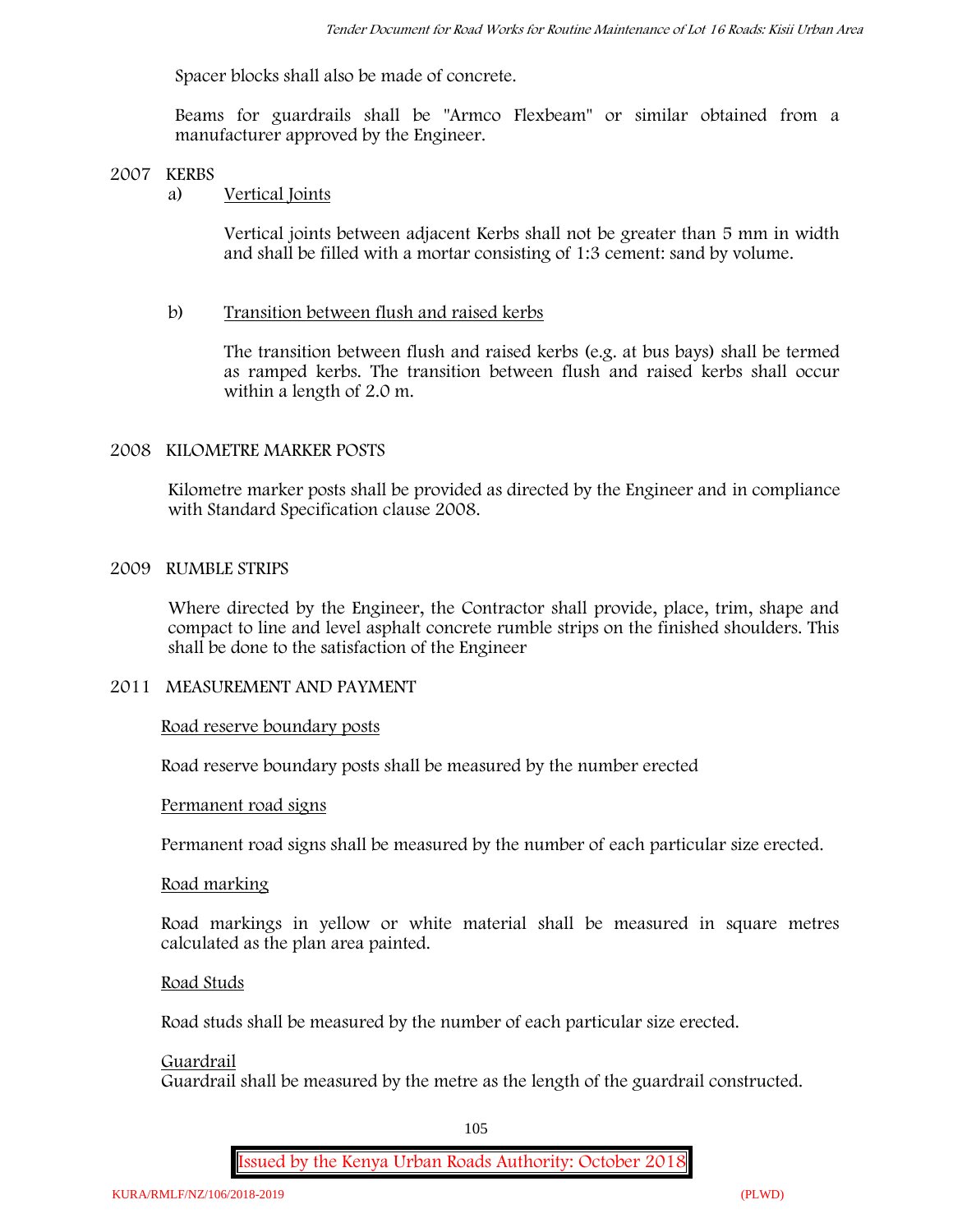# **Kerbs**

Kerbs shall be measured by the metre as the length of kerb constructed

# **SECTION 22-DAYWORKS**

# **2202 MEASUREMENTS AND PAYMENT**

(a) Plant

Where items of major plant listed in the schedule of Day works are specified by type (e.g. Concrete mixer etc.) the power rating if such items of plant are provided by the Contractor shall not be lower than the power ratings of such plant manufactured within the last two years prior to the date of BID. Any item of major plant employed upon Dayworks that has a power rating lower than specified above shall be paid for at rates lower than those in the schedule of Dayworks. The reduction in the rate payable shall be in proportion to the reduction in power rating below that specified above.

# SECTION 23: CONCRETE PAVING BLOCKS

This works shall consist of providing, laying and fixing of concrete paving blocks and concrete paving slabs on a sand base on the driveway and walkways and other areas as directed by the Engineer.

# **a. Concrete Paving Blocks**

The paving blocks shall be of type S of any shape fitting within a 295 mm square coordinating space and a work size thickness of at least 30 mm. The blocks shall confirm to the requirements of BS 6717:Pt. 1:1986 or Kenya standard equivalent.

The laying shall be broken at intervals of 50 m by concrete ribs of class 25 concrete.

The blocks shall be laid on a 40 mm minimum sand base whose specifications are as in section (b) of this specification.

# **b. Sand For Sand Base**

Sand used as bedding for paving blocks and slabs shall be natural sand either pit or river sand. The grading shall conform and be parallel as much as possible to KS02 – 95 Parts 1 &2: 1984 for zones 1,2 or 3. The other requirements shall be as specified in section 1703 (c ) of Standard Specifications.

# **c. Measurement and Payment**

Payment for paving blocks and paving slabs shall be by square metre laid. The rate quoted would include the cost of haulage to site of the blocks, slabs and sand, as no extra payment shall be made for haulage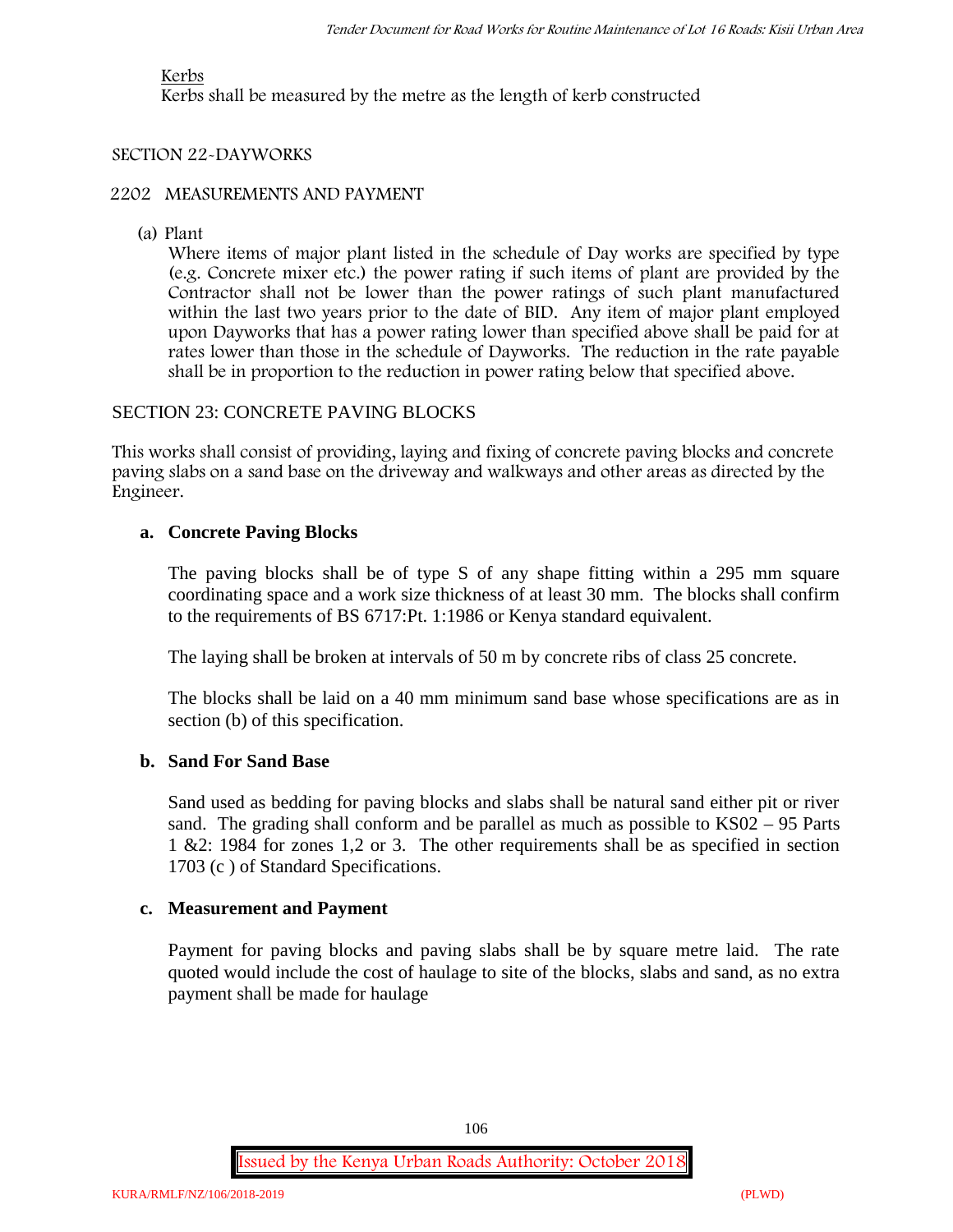**SECTION VI: SUPERVISION AND CONTRACT EVALUATION MANUAL 2012**

The Manual refers to the Ministry of Roads 'Supervision and Contract evaluation Manual for Road Maintenance Works 2012.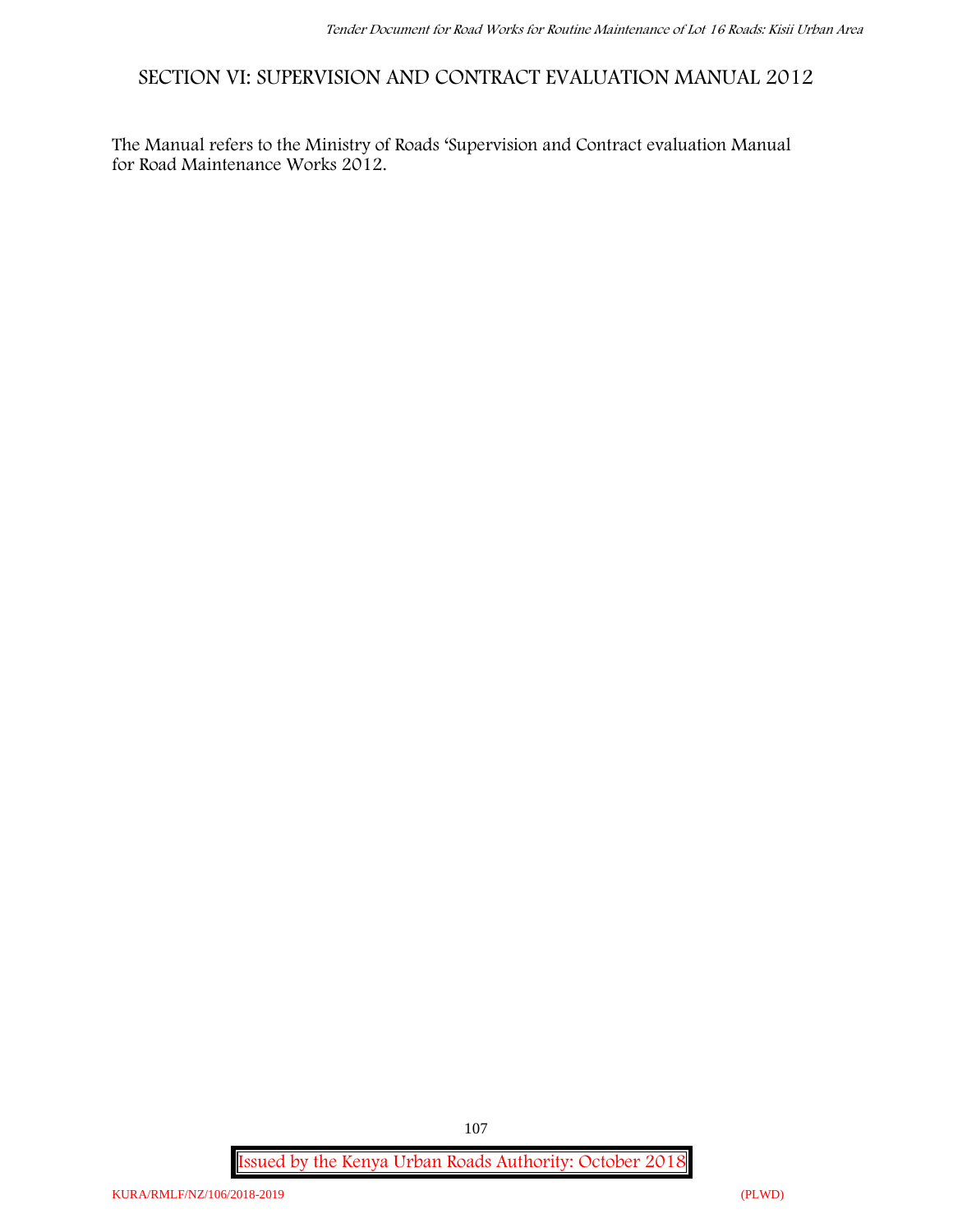# **SECTION VII: DRAWINGS**

The bidder shall provide design drawings on A3 sheets including plan and profile, typical cross-sections, layouts and standard drawings, setting out data and design reports which should include design standards used and key project features as described in section 14.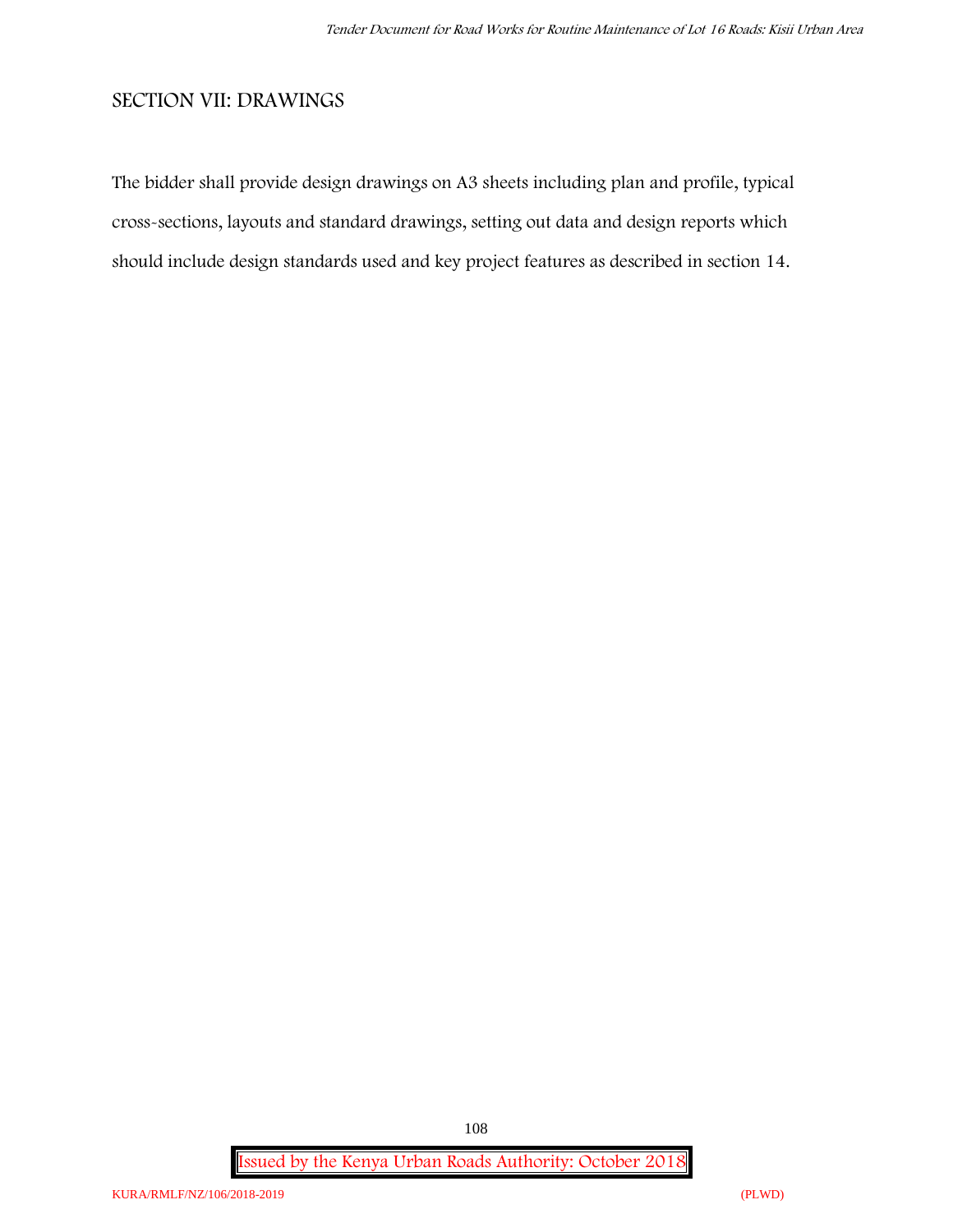# **SECTION VIII: ROAD MAINTENANCE MANUAL**

The Manual refers to the Ministry of Roads 'Road Maintenance Manual, May 2010 Edition'.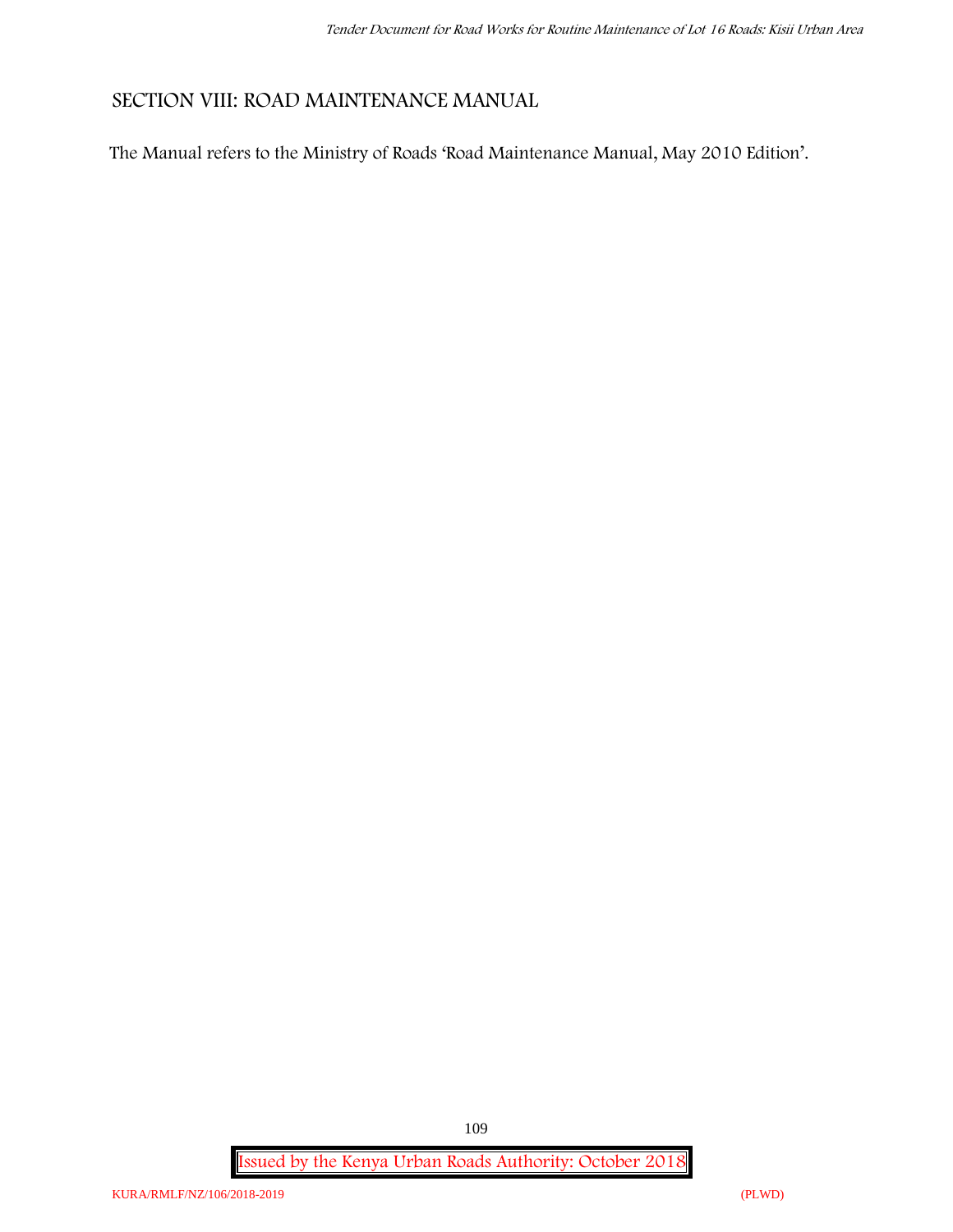# **SECTION IX: BILLS OF QUANTITIES**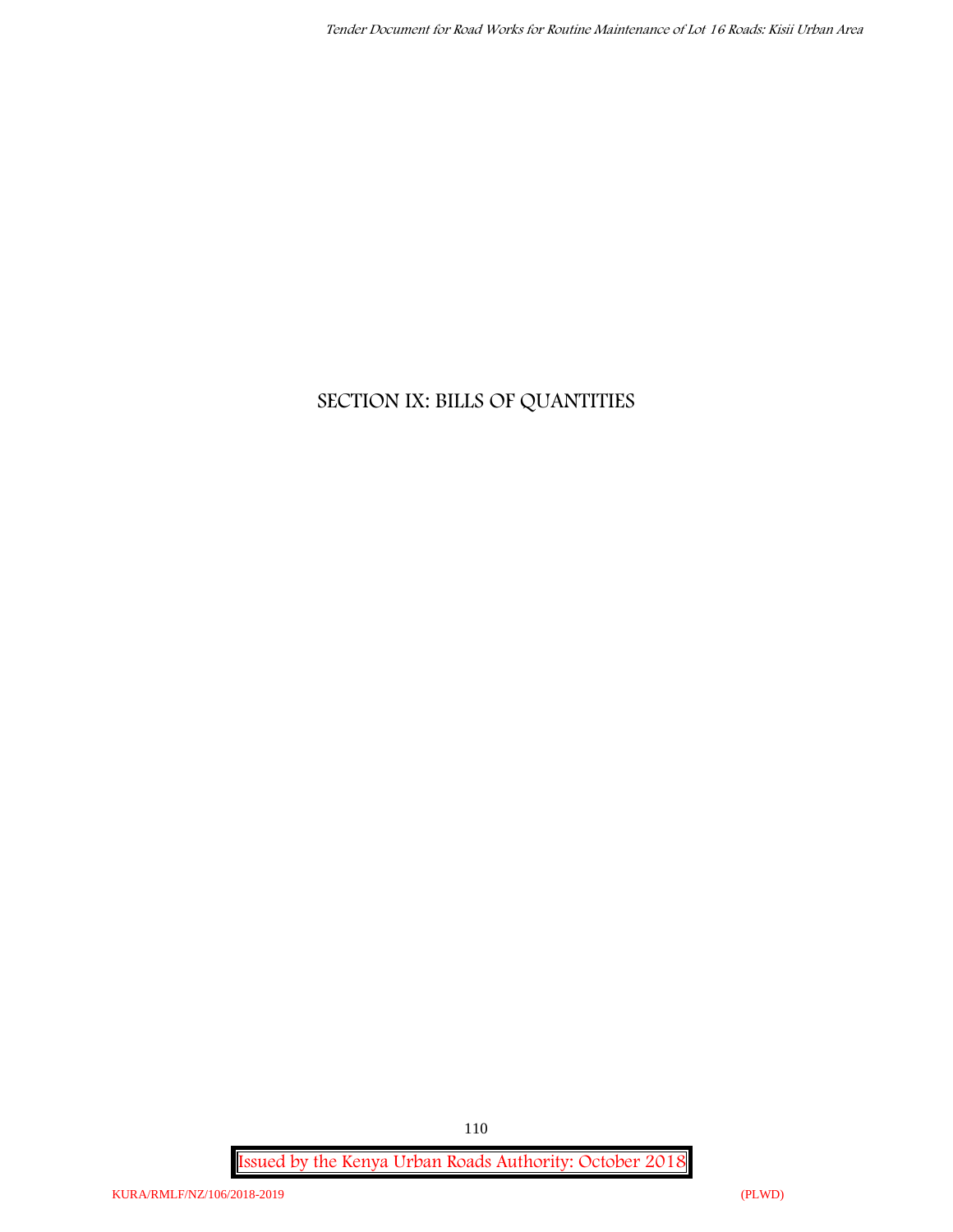#### **PREAMBLE TO BILL OF QUANTITIES**

- 1. The Bills of Quantities forms part of the Contract Documents and are to be read in conjunction with the Instructions to Bidders, Conditions of Contract Parts I and II, Specifications and Drawings.
- 2. The brief description of the items in the Bills of Quantities is purely for the purpose of identification, and in no way modifies or supersedes the detailed descriptions given in the conditions of Contract and Specifications for the full direction and description of work and materials.
- 3. The Quantities set forth in the Bills of Quantities are estimated, representing substantially the work to be carried out, and are given to provide a common basis for bidding and comparing of Bids. There is no guarantee to the Contractor that he will be required to carry out all the quantities of work indicated under any one particular item or group of items in the Bill of Quantities. The basis of payment shall be the Contractor's rates and the quantities of work actually done in fulfilment of his obligation under the Contract.
- 4. The prices and rates inserted in the Bills of Quantities will be used for valuing the work executed, and the Engineer will only measure the whole of the works executed in accordance with this Contract.
- 5. The rates inserted in any road in the tender shall apply to other roads within the same lot upon written instructions to be issued by the Engineer or his representative during execution of works and shall be used only to pay for activities of similar description and nature which may not have been included in the Bills of Quantities for that road.
- 6. A price or rate shall be entered in ink against every item in the Bills of Quantities with the exception of items that already have Provisional sums affixed thereto. The bidders are reminded that no "nil" or "included" rates or "lump-sum" discounts will be accepted. The rates for various items should include discounts if any. Bidders who fail to comply will be disqualified.
- 7. Provisional sums (including Dayworks) in the Bills of Quantities shall be expended in whole or in part at the discretion of the Engineer or his representative.
- 8. Where there are no quantities against the line item especially on dayworks, the bidder shall only fill his rates
- 9. Quantified instructions shall be extracted from the main BOQ for purposes of part implementation of the works and interim measurements/payments shall be based on the quantified instructions read together with the bills of quantities.

The price and rates entered in the Bills of Quantities shall, except insofar as it is otherwise provided under the Contract, include all Constructional plant to be used, labour, insurance, supervision, compliance testing, materials, erection, maintenance of works, overheads and profits, taxes and duties together with all general risks, liabilities and obligations set out or implied in the Contract, transport, electricity and telephones, water, use and replenishment of all consumables, including those required under the contract by the Engineer and his staff.

Errors in the pricing of the Bills of Quantities will be corrected in accordance with Clause (29) of instructions to bidders.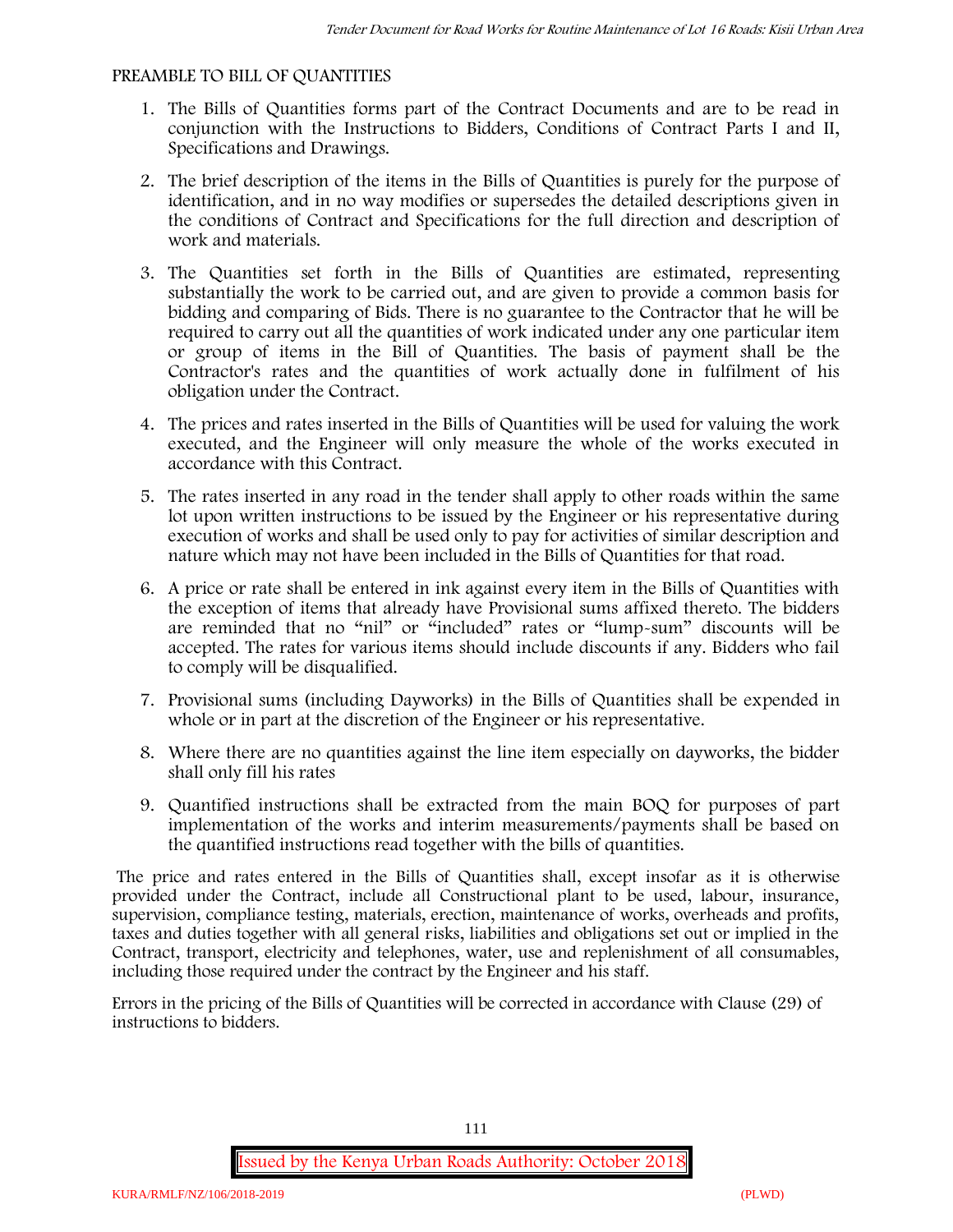**Contract Name ROUTINE MAINTENANCE OF LOT 16 ROADS (KISII URBAN AREA) Nyanza BILL OF QUANTITIES 2018-2019 Activity Group Title Road Code UCB 11-Kisii Section Name Menyikwa-Black House East Ring Road (3.7KM)**

| Bill<br>No.    | <b>ITEM CODE</b> | <b>DESCRIPTION</b>                                                                          | Quantity   | <b>UNIT</b> | Unit<br><b>Bid</b><br><b>RATE</b><br>(KShs) | <b>Bill Item</b><br>Cost<br>without<br>VAT (KSHs) |
|----------------|------------------|---------------------------------------------------------------------------------------------|------------|-------------|---------------------------------------------|---------------------------------------------------|
| 1              | 01-80-010        | Allow a prime cost of sum for<br>material testing as directed by<br>the Engineer            | 10,000.00  | PC SUM      | 1.00                                        |                                                   |
| $\mathbf{1}$   | $01 - 80 - 011$  | Extra over item 01-80-010 for<br>contractors overheads and<br>profits                       | 10,000.00  | $\%$        |                                             |                                                   |
| $\mathbf{1}$   | 01-80-026        | Allow a prime cost sum for<br>the REs miscellaneuos account                                 | 20,000.00  | PC SUM      | 1.00                                        |                                                   |
| 1              | 01-80-027        | Extra over 01-80-026 for<br>profits and overheads                                           | 20,000.00  | $\%$        |                                             |                                                   |
| $\mathbf{1}$   | 01-80-030a       | Prime cost sum for payment of<br>allowances for Engineer's site<br>staff (Permanent staff)  | 100,000.00 | PC SUM      | 1.00                                        |                                                   |
| $\mathbf{1}$   | 01-80-030b       | Extra Over on Item 01-80-<br>030a for the Contractor's<br>Overheads and Profit.             | 100,000.00 | $\%$        |                                             |                                                   |
| $\mathbf{1}$   | 01-80-030        | Allow a prime cost for<br>attendance to the RE,s<br>supervisory staff including<br>overtime | 100,000.00 | PC SUM      | 1.00                                        |                                                   |
| $\mathbf{1}$   | 01-80-031        | Include percentage of PC sum<br>in item 01-80-030 for<br>contractors overhead and<br>profit | 100,000.00 | $\%$        |                                             |                                                   |
| $\overline{4}$ | 04-50-004        | Light bush clearing                                                                         | 14,800.00  | Sq.Metres   |                                             |                                                   |
| 8              | 08-50-005        | Ditch/Mitre drain excavation                                                                | 200.00     | Cub.Metres  |                                             |                                                   |
| 8              | 08-50-034        | Desilt and clean existing<br>culverts to free flowing<br>condition                          | 180.00     | Metres      |                                             |                                                   |
| 8              | 08-50-034        | Excavate for pipe culverts in<br>soft material                                              | 18.00      | Cub.Metres  |                                             |                                                   |
| 8              | 08-60-030        | Provide, lay and join 600mm<br>inner dia concrete pipes                                     | 12.00      | Metres      |                                             |                                                   |
| 8              | 08-60-035        | Concrete class 15/20 for bed<br>and sorrounds and haunches                                  | 6.00       | Cub.Metres  |                                             |                                                   |
| $\,8\,$        | 08-60-036        | Concrete class 25/20 for<br>apron, wingwalls and<br>headwalls                               | 4.00       | Cub.Metres  |                                             |                                                   |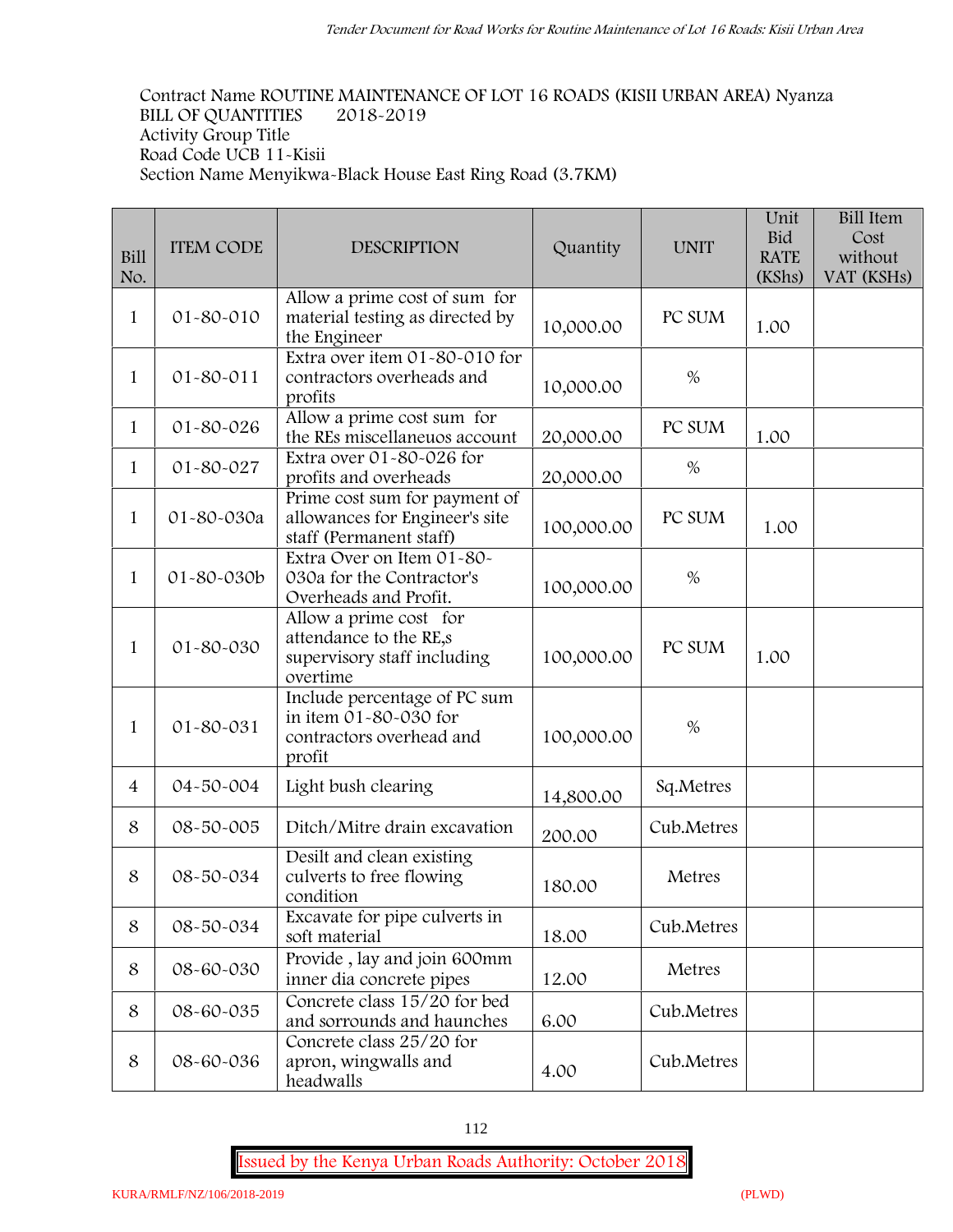| 8  | 08-60-037       | Provide and place A 142<br>fabric mesh reinforcement<br>fabric                                                   | 28.00     | Sq.Metres      |  |
|----|-----------------|------------------------------------------------------------------------------------------------------------------|-----------|----------------|--|
| 10 | $10 - 50 - 003$ | Light Grading of Carriageway<br>including slopes and ditches                                                     | 25,900.00 | Sq.Metres      |  |
| 10 | 10-60-001       | Provide gravel wearing<br>course-excavation, free haul,<br>spread, water and compact<br>gravel to specifications | 1,270.00  | Cub.Metres     |  |
| 22 | 22-50-002       | Unskilled labour                                                                                                 | 100.00    | Person<br>days |  |
|    |                 | Sub Total                                                                                                        |           |                |  |
|    |                 |                                                                                                                  |           |                |  |
|    |                 | VAT @ 16%                                                                                                        |           |                |  |
|    |                 | Total taken to Summary                                                                                           |           |                |  |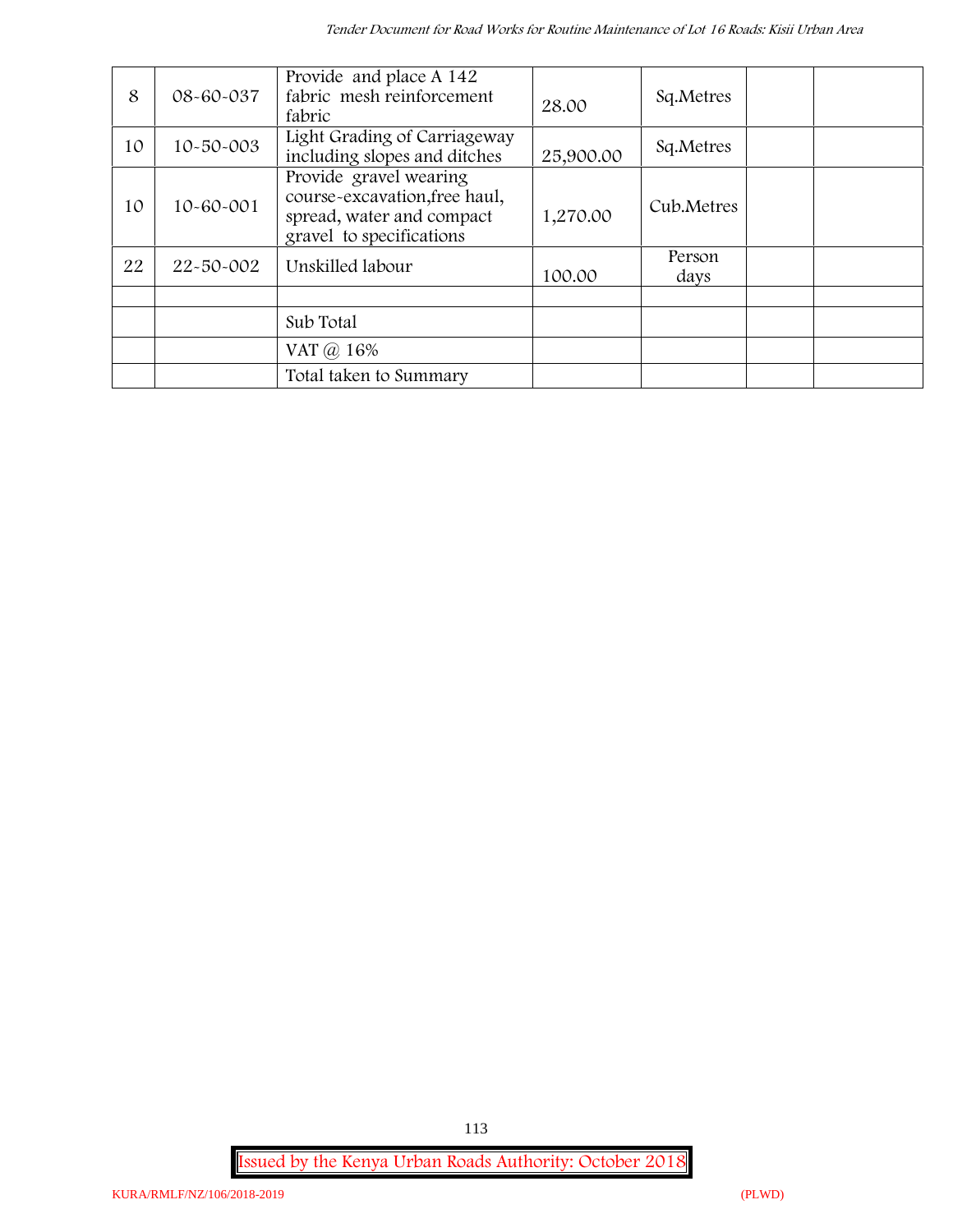**Contract Name ROUTINE MAINTENANCE OF LOT 16 ROADS (KISII URBAN AREA) Nyanza BILL OF QUANTITIES 2018-2019 Activity Group Title Road Code UCB 11-Kisii Section Name Menyikwa-Black House West Ring Road (1.0KM)**

| Bill<br>No.    | <b>ITEM CODE</b> | <b>DESCRIPTION</b>                                                                          | Quantity   | <b>UNIT</b> | Unit<br><b>Bid</b><br><b>RATE</b><br>(KShs) | <b>Bill Item</b><br>Cost<br>without<br><b>VAT</b><br>(KSHs) |  |
|----------------|------------------|---------------------------------------------------------------------------------------------|------------|-------------|---------------------------------------------|-------------------------------------------------------------|--|
| 1              | 01-80-010        | Allow a prime cost of sum for<br>material testing as directed by<br>the Engineer            | 10,000.00  | PC SUM      | 1.00                                        |                                                             |  |
| 1              | 01-80-011        | Extra over item 01-80-010 for<br>contractors overheads and<br>profits                       | 10,000.00  | $\%$        |                                             |                                                             |  |
| $\mathbf{1}$   | 01-80-026        | Allow a prime cost sum for<br>the REs miscellaneuos account                                 | 10,000.00  | PC SUM      | 1.00                                        |                                                             |  |
| 1              | 01-80-027        | Extra over 01-80-026 for<br>profits and overheads                                           | 10,000.00  | %           |                                             |                                                             |  |
| $\mathbf{1}$   | 01-80-030a       | Prime cost sum for payment of<br>allowances for Engineer's site<br>staff (Permanent staff)  | 150,000.00 | PC SUM      | 1.00                                        |                                                             |  |
| 1              | 01-80-030b       | Extra Over on Item 01-80-<br>030a for the Contractor's<br>Overheads and Profit.             | 150,000.00 | $\%$        |                                             |                                                             |  |
| 1              | 01-80-030        | Allow a prime cost for<br>attendance to the RE,s<br>supervisory staff including<br>overtime | 150,000.00 | PC SUM      | 1.00                                        |                                                             |  |
| 1              | 01-80-031        | Include percentage of PC sum<br>in item 01-80-030 for<br>contractors overhead and<br>profit | 150,000.00 | $\%$        |                                             |                                                             |  |
| $\overline{4}$ | 04-50-004        | Light bush clearing                                                                         | 11,600.00  | Sq.Metres   |                                             |                                                             |  |
| 8              | 08-50-006        | Drain cleaning                                                                              | 700.00     | Metres      |                                             |                                                             |  |
| 8              | 08-50-005        | Ditch/Mitre drain excavation                                                                | 150.00     | Cub.Metres  |                                             |                                                             |  |
| 8              | 08-50-034        | Desilt and clean existing<br>culverts to free flowing<br>condition                          | 100.00     | Metres      |                                             |                                                             |  |
| 8              | 08-60-030        | Excavate for pipe culverts in<br>soft material                                              | 36.00      | Cub.Metres  |                                             |                                                             |  |
| 8              | 08-60-033        | Provide, lay and join 600mm<br>inner dia concrete pipes                                     | 24.00      | Metres      |                                             |                                                             |  |
| 8              | 08-60-035        | Concrete class 15/20 for bed<br>and sorrounds and haunches                                  | 12.00      | Cub.Metres  |                                             |                                                             |  |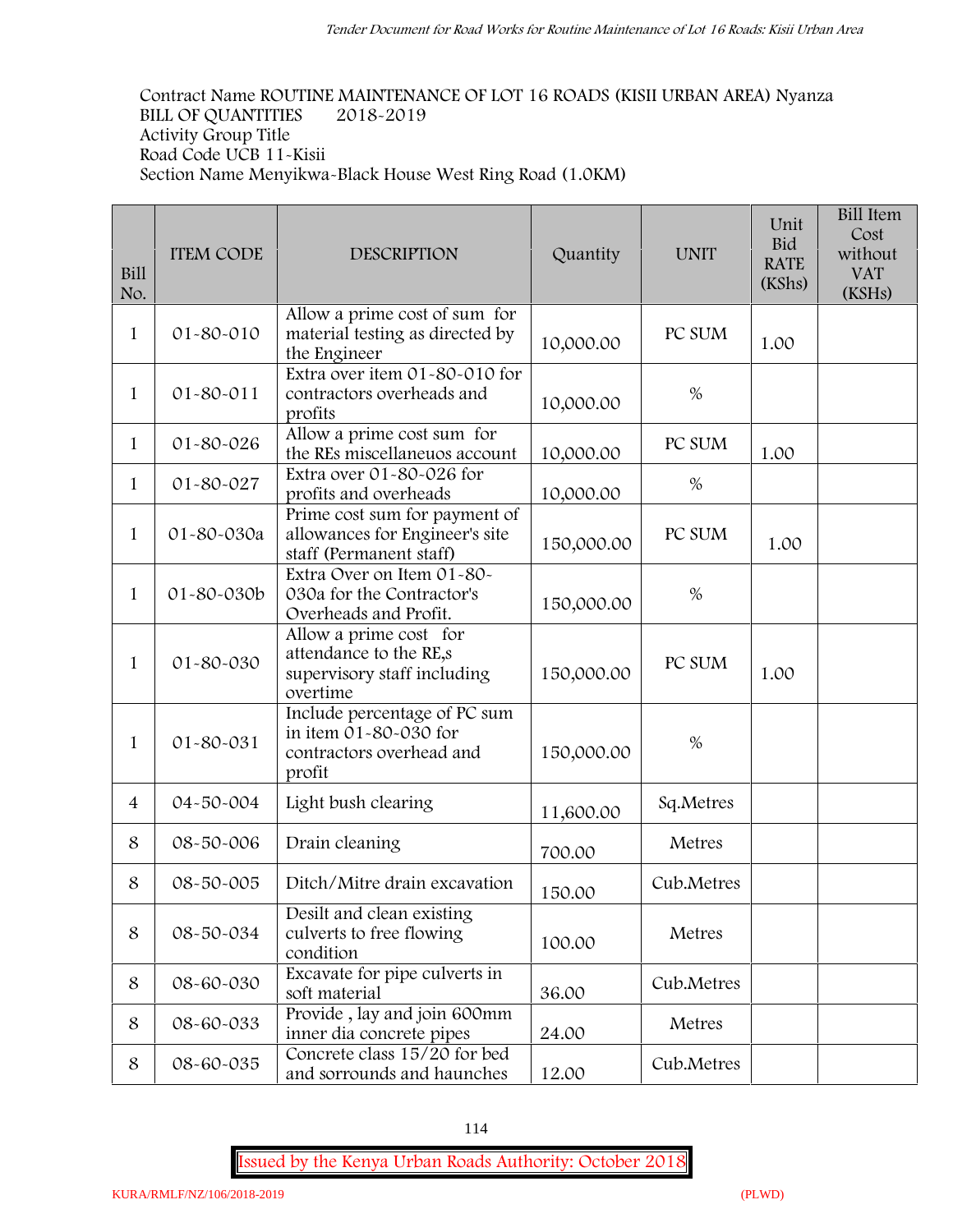| 8  | 08-60-036       | Concrete class 25/20 for<br>apron, wingwalls and<br>headwalls                                                                                                           | 8.00      | Cub.Metres  |  |
|----|-----------------|-------------------------------------------------------------------------------------------------------------------------------------------------------------------------|-----------|-------------|--|
| 8  | 08-60-037       | Provide and place A 142<br>fabric mesh reinforcement<br>fabric                                                                                                          | 56.00     | Sq.Metres   |  |
| 10 | 10-50-003       | Light Grading of Carriageway<br>including slopes and ditches                                                                                                            | 17,850.00 | Sq.Metres   |  |
| 10 | $10 - 60 - 001$ | Provide gravel wearing<br>course, excavation, free<br>haul, spread and compact                                                                                          | 1,220.00  | Sq.Metres   |  |
| 12 | 12-50-004       | Provide, lay, and compact<br>hand packed stone material<br>including filling of voids with<br>stone dust and watering for<br>Base Layer as directed by the<br>Engineer. | 30.00     | Cub.Metres  |  |
| 15 | 15-92-001       | Provide and Spray MC 30 cut-<br>back bitumen as prime coat to<br>carriageway, shoulders,<br>busbays and junctions at rate<br>$0.8 - 1.2$ lts/m2 as prime coat           | 240.00    | Litres      |  |
| 16 | 16-50-008       | Provide, lay and compact AC<br>Type I for repair to potholes<br>and edge repair                                                                                         | 10.00     | Cub.Metres  |  |
| 16 | 16-80-003       | Provide and spray K-160 as<br>tack coat at a rate of 0.8-1.0<br>L/sq metre as directed by the<br>Engineer                                                               | 200.00    | Litres      |  |
| 16 | 16-80-004       | Clearing and cutting of<br>potholes and failed areas                                                                                                                    | 40.00     | Cub.Metres  |  |
| 22 | 22-50-002       | Unskilled Labour                                                                                                                                                        | 100.00    | Person days |  |
| 25 | 25-50-029a      | Collect, erect, brand, maintain<br>publicity sign and return to<br>the employer upon expiry of<br>the contract period as<br>intructed by the Engineer.                  | 1.00      | No.         |  |
|    |                 | Sub Total                                                                                                                                                               |           |             |  |
|    |                 | VAT @ 16%                                                                                                                                                               |           |             |  |
|    |                 | Total taken to Summary                                                                                                                                                  |           |             |  |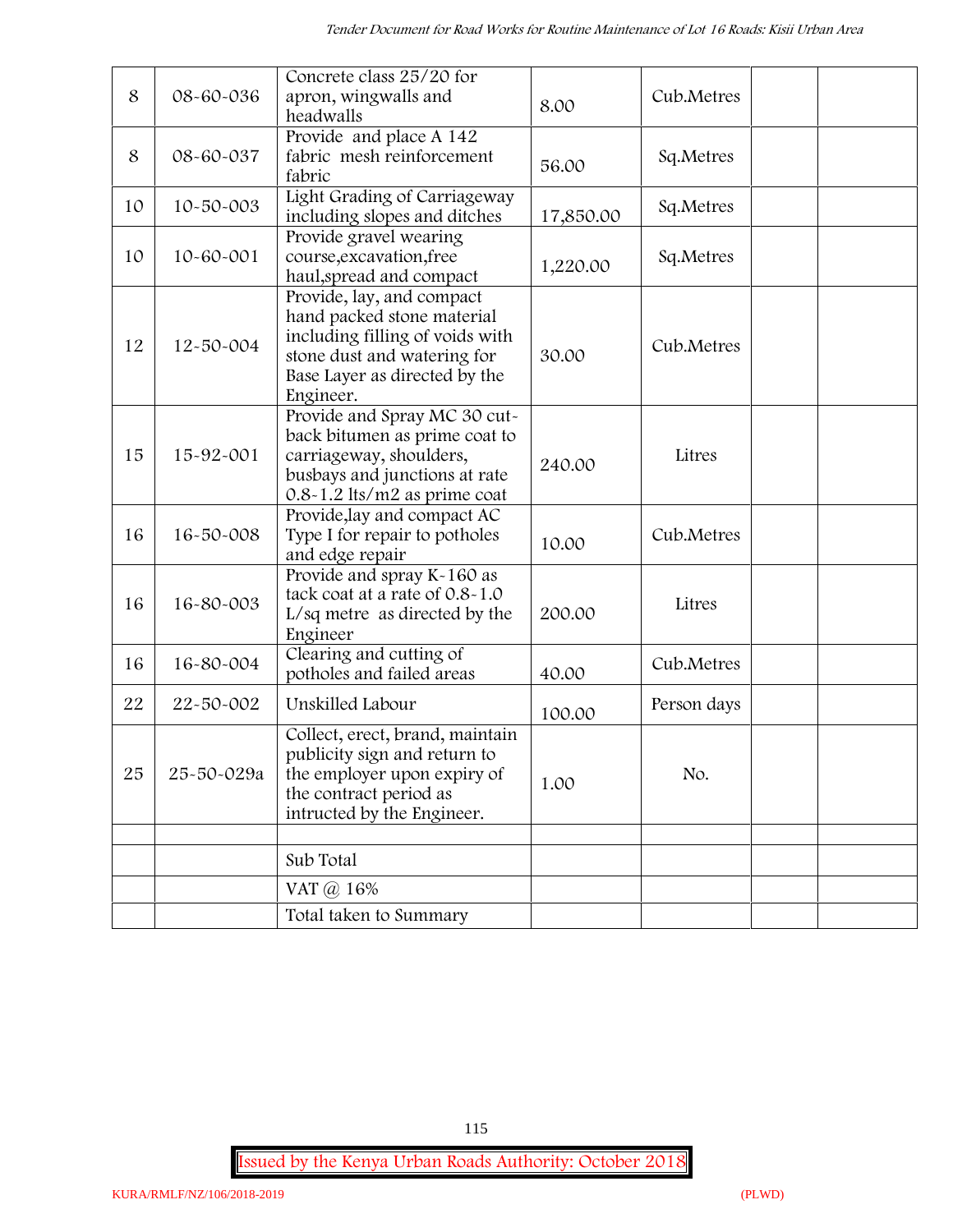|          | SUMMARY OF LOT 16 ROADS                    |                |  |  |  |  |  |
|----------|--------------------------------------------|----------------|--|--|--|--|--|
| $S/NO$ . | Road Name                                  | Amount (Kshs.) |  |  |  |  |  |
| 1.       | Menyinkwa-Black House East Ring Road       |                |  |  |  |  |  |
| 2.       | Menyinkwa-Black House West Ring Road       |                |  |  |  |  |  |
|          | Grand Total Carried Forward to Form of Bid |                |  |  |  |  |  |
|          |                                            |                |  |  |  |  |  |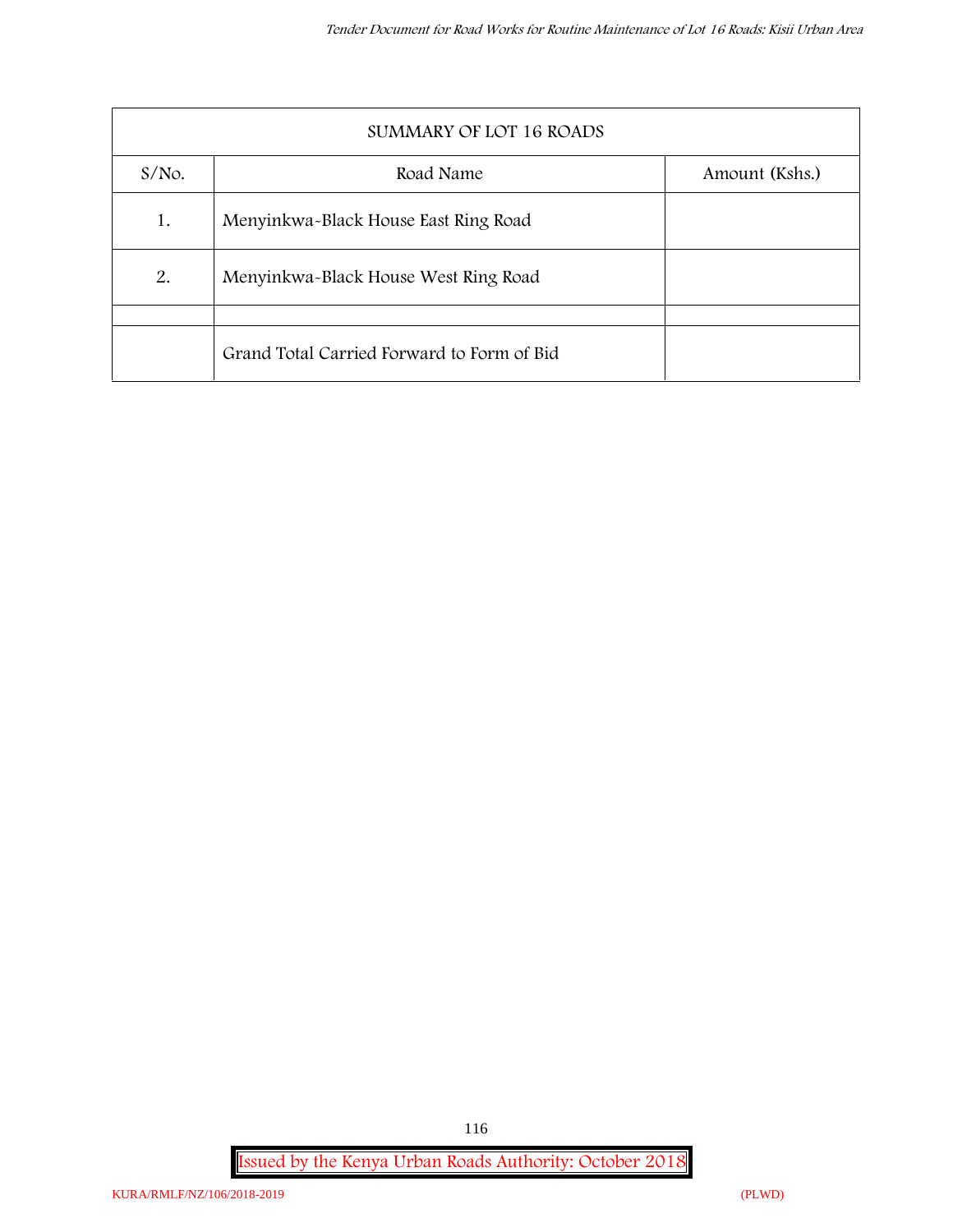# **SECTION X: STANDARD FORMS**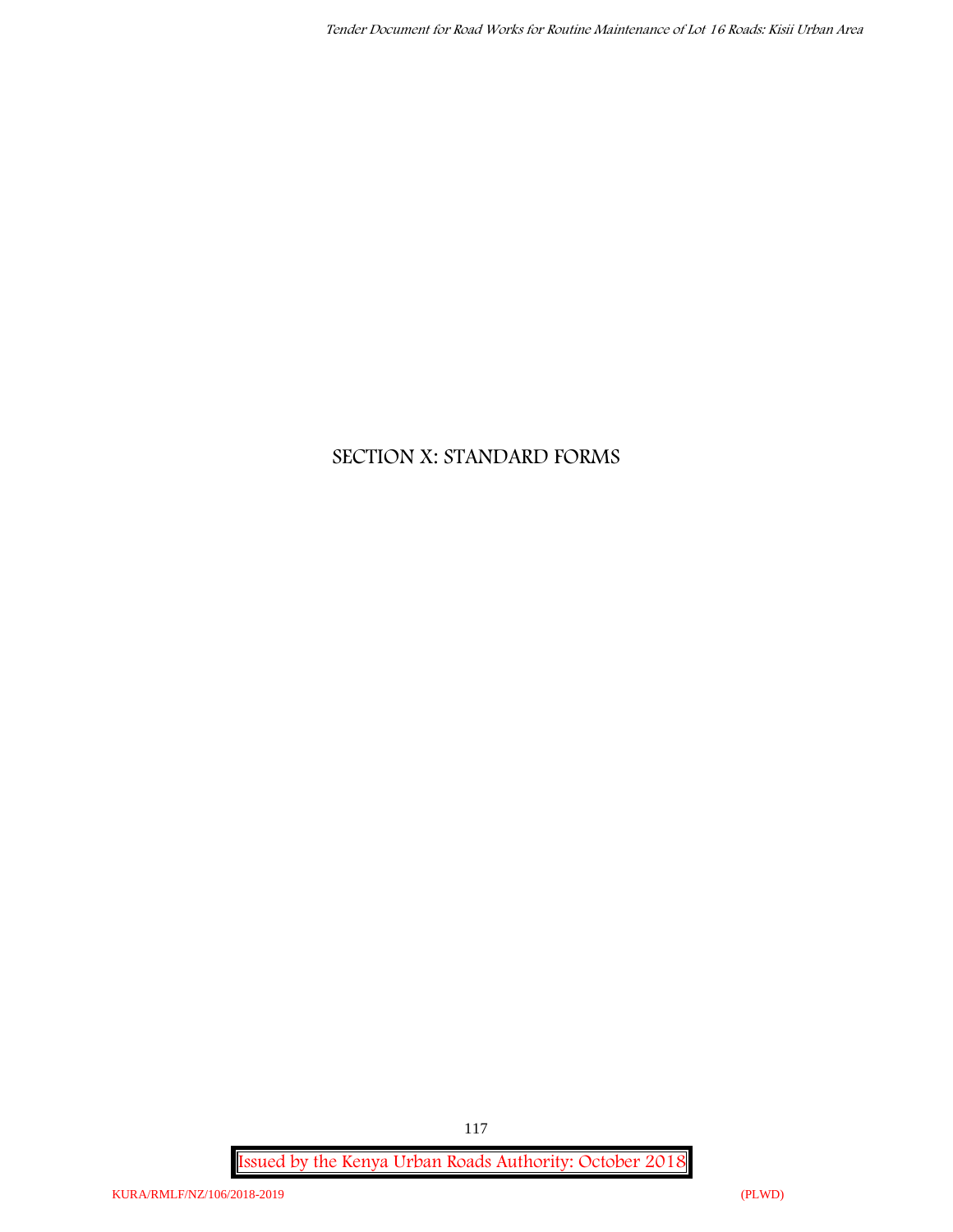# **Form of Bid**

(NOTE: The Appendix forms part of the Bid. Bidders are required to fill all the blank spaces in this form of Bid and Appendix)

#### **NAME OF CONTRACT:**

#### **ROUTINE MAINTENANCE OF LOT 16 ROADS: KISII URBAN AREA**

TO: Director General, Kenya Urban Roads Authority, P. O. Box 41727-00100, **NAIROBI, KENYA**

Sir,

8. Having examined the Conditions of Contract, Specifications, Bill of Quantities, and Drawings for the execution of the above-named works we, the undersigned, offer to construct and install such works and remedy any defects therein in conformity with the said Bill of Quantities, Conditions of Contract, Specifications and Drawings for the sum of

(Insert amount in words)

………………………………………………………………………………………………..

…………………………………………………………………………………………………

(Insert amount in figures)…………………………………………………………………

as specified in the Appendix to Bid or such other sums as may be ascertained in accordance with the said Conditions.

- 9. We undertake, if our bid is accepted, to commence the works within fourteen (14) days of receipt of the Engineer's order to commence, and to complete and deliver the whole of the works comprised in the contract within the time stated in the Appendix to Bid.
- 10. If our bid is accepted we will, when required, obtain the guarantee of a Bank or other sureties (to be approved by you) to be jointly and severally bound with us in a sum not exceeding 5% of the above named sum for the due performance of the contract under the terms of a Bond to be approved by you.
- 11. We agree to abide by this bid for the period of 90 days from the date fixed for receiving the same and it shall remain binding upon us and may be extended at any time before the expiration of that period.
- 12. We understand that you are not bound to accept the lowest or any bid you may receive.
- 13. On the basis of our previous experience we are fully experienced and competent in the type of work included in this tender and we have adequate financial resources to carry out the works described within the period for completion. We are in a position to fulfil the contract for which we have tendered.

118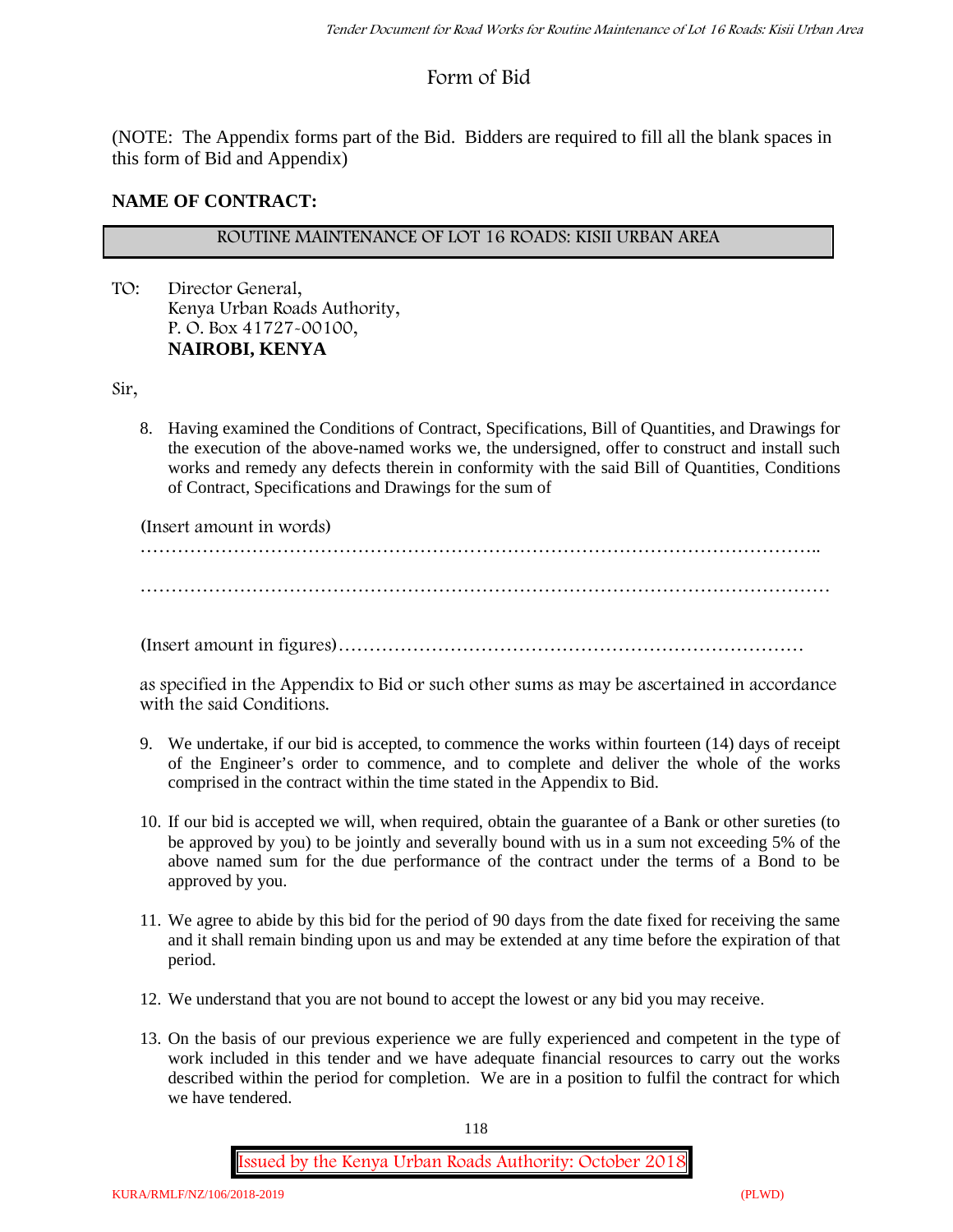**Issued by the Kenya Urban Roads Authority: October 2018**

119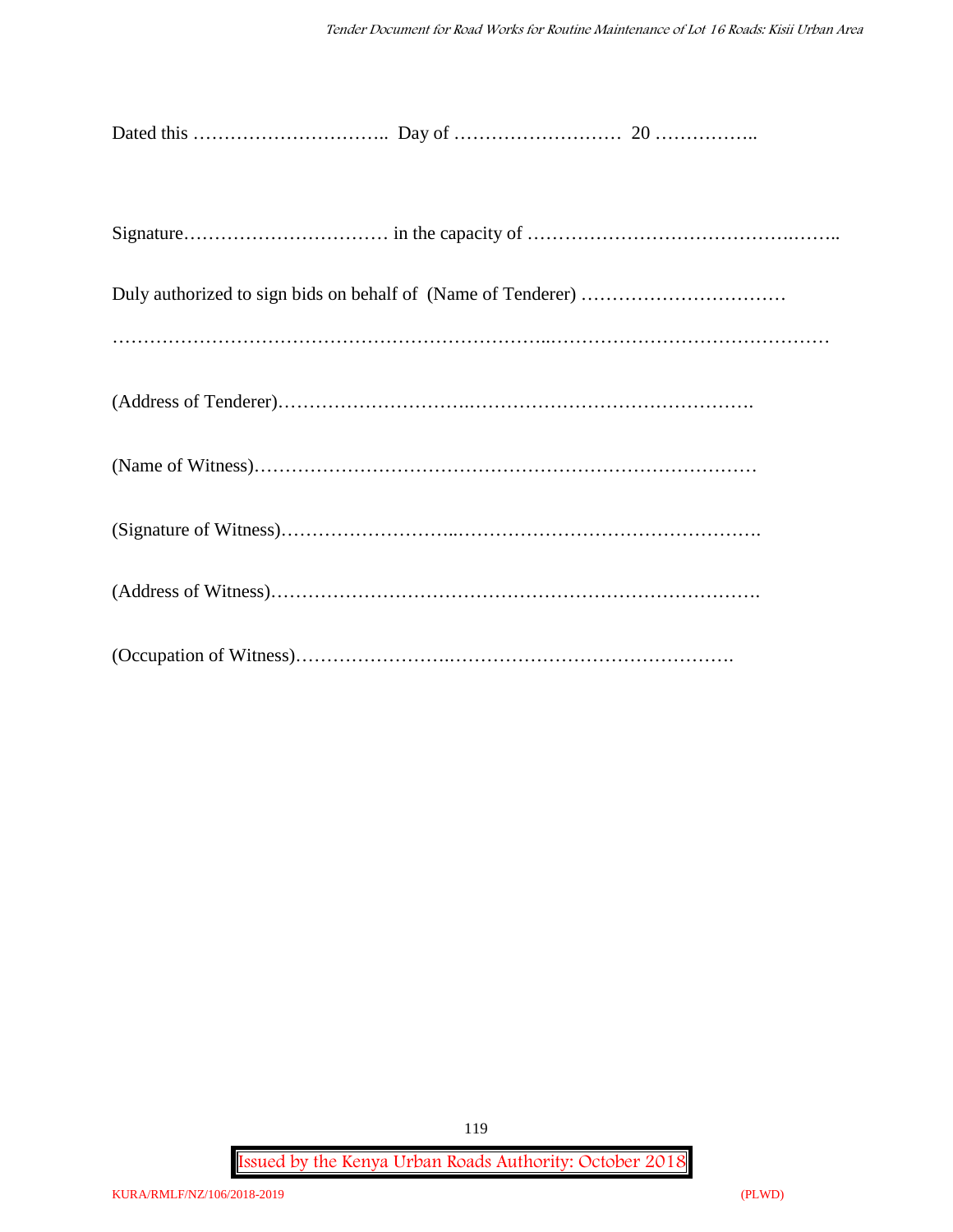**Appendix to Form of Bid**

**Issued by the Kenya Urban Roads Authority: October 2018**

120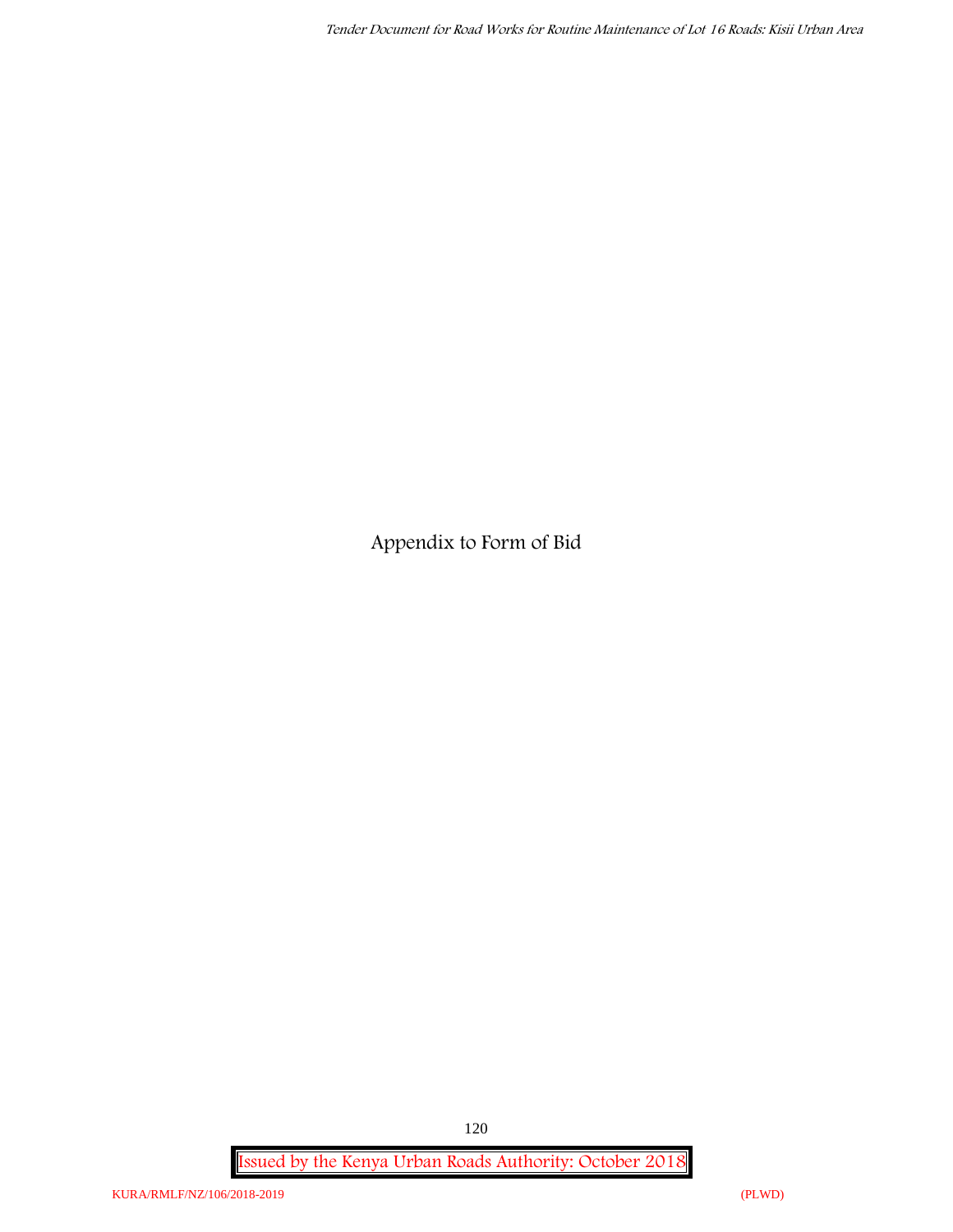| <b>CLAUSE</b><br><b>AMOUNT</b>                                                                                                                                                                                                                                                                    |
|---------------------------------------------------------------------------------------------------------------------------------------------------------------------------------------------------------------------------------------------------------------------------------------------------|
|                                                                                                                                                                                                                                                                                                   |
| The bidder must fill the Bid Securing<br>Declaration Form                                                                                                                                                                                                                                         |
| Execution of works under site instructions<br>2.5<br>from Resident Engineer to commence<br>within three (3) days                                                                                                                                                                                  |
| 10.1<br>1 per cent of Tender Sum in the form of                                                                                                                                                                                                                                                   |
| <b>Unconditional Bank Guarantee</b>                                                                                                                                                                                                                                                               |
| 14.1<br>Immediately after issuance of Order to<br>Commence                                                                                                                                                                                                                                        |
| 14.3<br>Immediately after issuance of Order to<br>Commence                                                                                                                                                                                                                                        |
| 23.2<br>1% of the Contract Sum                                                                                                                                                                                                                                                                    |
| 41.1<br>14 days                                                                                                                                                                                                                                                                                   |
| 43.1<br>6 months                                                                                                                                                                                                                                                                                  |
| 0.05% of Contract Sum per day<br>47.1                                                                                                                                                                                                                                                             |
| 5% of Contract Sum<br>47.1                                                                                                                                                                                                                                                                        |
| 60.3<br>1 month                                                                                                                                                                                                                                                                                   |
| 60.3<br>5% of Interim Payment Certificate                                                                                                                                                                                                                                                         |
| 5% of Contract Sum<br>60.3                                                                                                                                                                                                                                                                        |
| 60.2<br>Kshs 1,500,000.00                                                                                                                                                                                                                                                                         |
| 60.10<br>28 days                                                                                                                                                                                                                                                                                  |
|                                                                                                                                                                                                                                                                                                   |
| 60.10<br>28 days                                                                                                                                                                                                                                                                                  |
| The Chartered Institute of Arbitrators<br>67.3<br>(Kenya)                                                                                                                                                                                                                                         |
| 68.2<br>The Employers address is:<br>The Director General,<br>Kenya Urban Roads Authority (KURA),<br>P.O. Box 41727 - 00100<br><b>NAIROBI</b><br>The Engineer's address is:<br>Director (Road Asset and Corridor<br>Management),<br>Kenya Urban Roads Authority (KURA),<br>P.O. Box 41727 - 00100 |
|                                                                                                                                                                                                                                                                                                   |

#### **Appendix to Form of Bid (This appendix forms part of the bid)**

Signature of Tenderer…………………………………….……. Date ………………………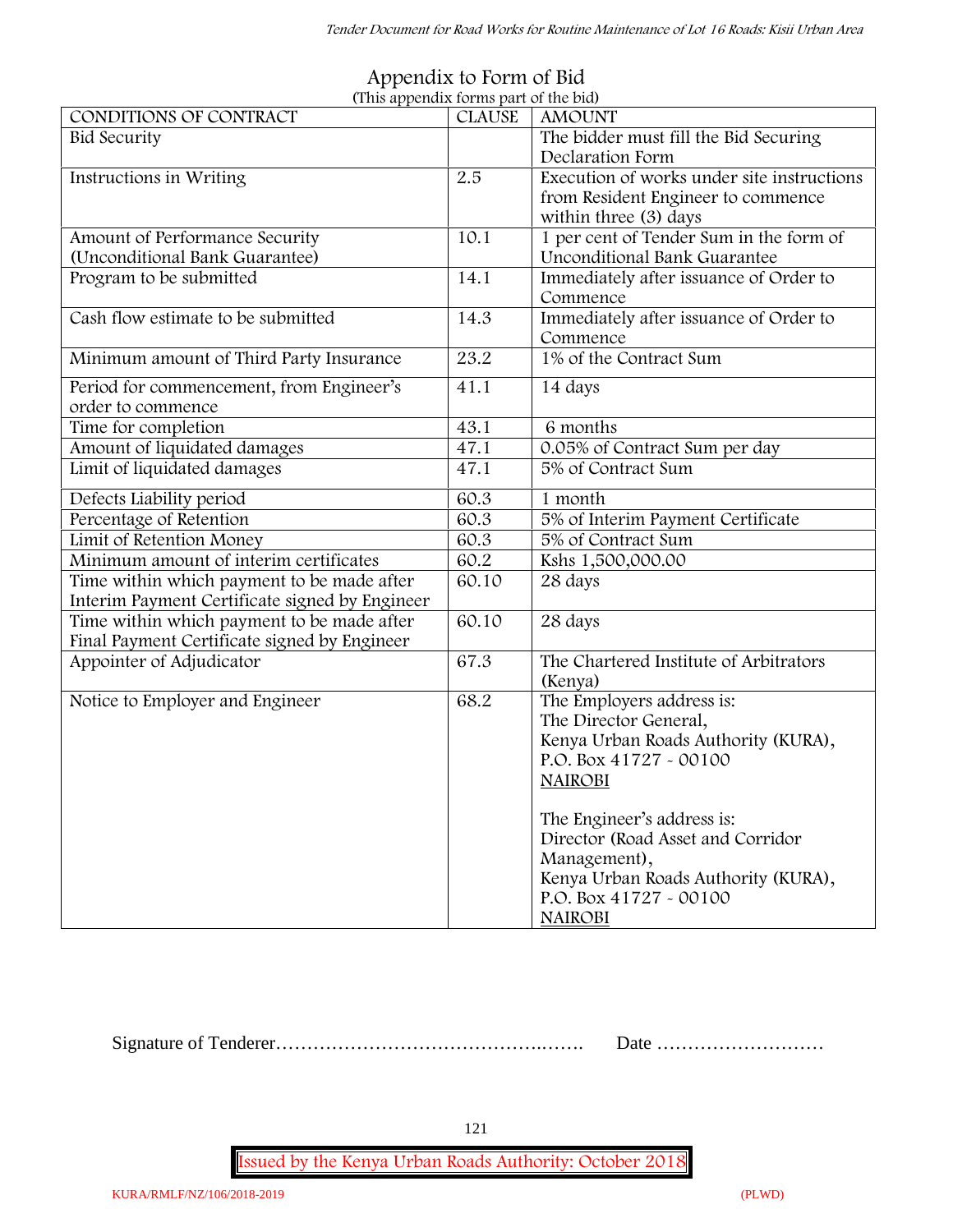**Tender Securing Declaration Form**

**Issued by the Kenya Urban Roads Authority: October 2018**

122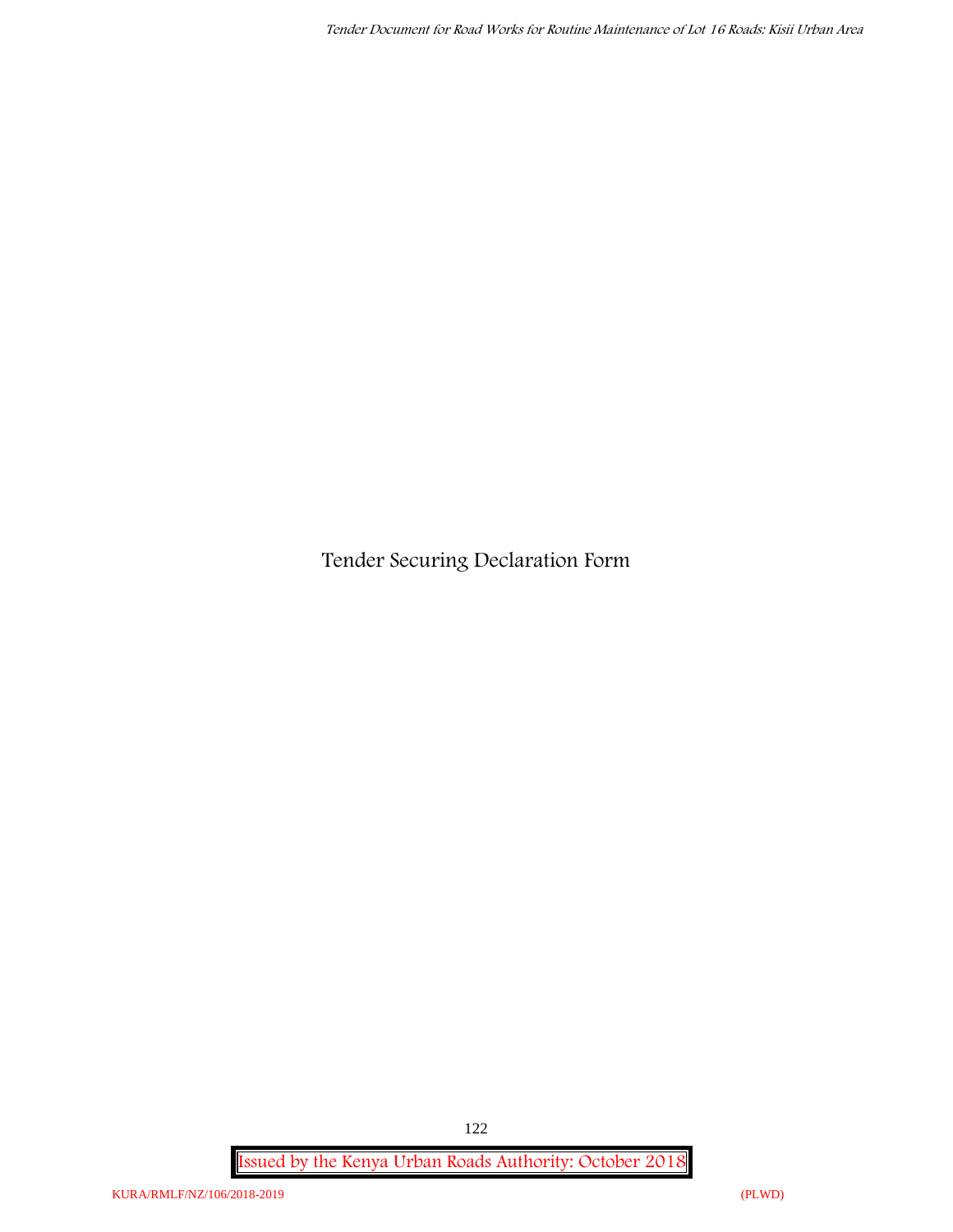## **BID SECURING DECLARATION FORM**

[The Bidder shall complete in this Form in accordance with the instructions indicated]

Date:……………..….. [insert date (as day, month and year) of Bid Submission] Tender No. …………………………………………..[*insert number of bidding process*]

To:…………………………………………………………………………………………. [*insert complete name of Purchaser*]

We, the undersigned, declare that:

- 1 We understand that, according to your conditions, bids must be supported by a Bid-Securing Declaration.
- 2 We accept that we will automatically be suspended from being eligible for bidding in any contract with the Purchaser for the period of time of **5 years** starting on the date of expiration of tender validity period, if we are in breach of our obligation(s) under the bid conditions, because we –
	- (a) have withdrawn our Bid during the period of bid validity specified by us in the Bidding Data Sheet; or
	- (b) having been notified of the acceptance of our Bid by the Purchaser during the period of bid validity,
		- (i) fail or refuse to execute the Contract, if required, or
		- (ii) fail or refuse to furnish the Performance Security, in accordance with the Instruction to tenderers.
- 3 We understand that this Bid Securing Declaration shall expire if we are not the successful Bidder, upon the earlier of
	- (i) our receipt of a copy of your notification of the name of the successful Bidder; or
	- (ii) twenty-eight days after the expiration of our Tender.
- 4 We understand that if we are a Joint Venture, the Bid Securing Declaration must be in the name of the Joint Venture that submits the bid, and the Joint Venture has not been legally constituted at the time of bidding, the Bid Securing Declaration shall be in the names of all future partners as named in the letter of intent.

Signed: *………………………… [signature of person whose name and capacity are shown]* in the capacity of ……………………………………………………… [*insert legal capacity of person signing the Bid Securing Declaration]*

Name: ……………………………………………… [*complete name of person signing the Bid Securing Declaration]*

Duly authorized to sign the bid for and on behalf of:

…………………………………………………………………*[complete name of Bidder]*

Dated on …………………. day of ……………., ………………. [*date of signing*]

123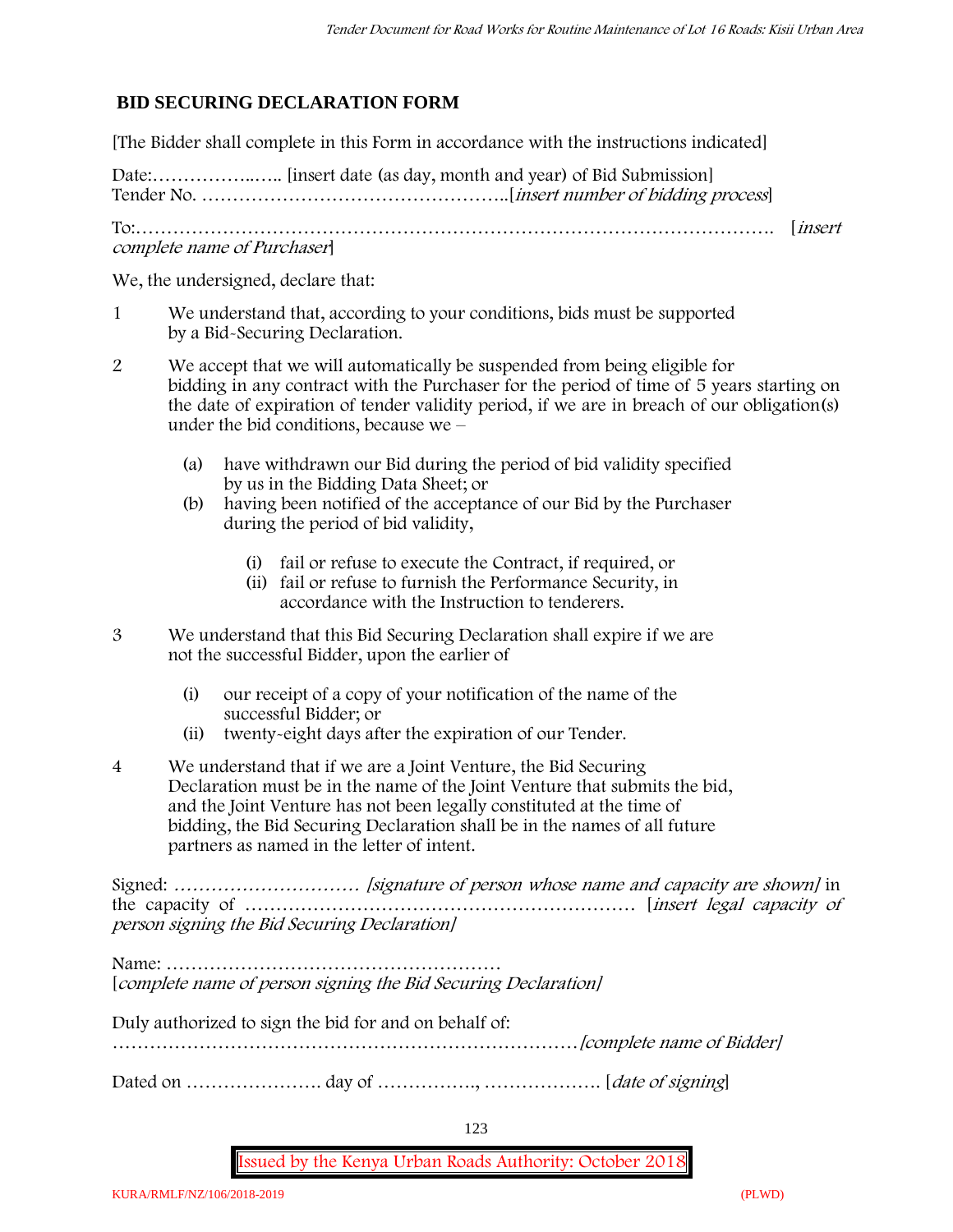# **SECTION XI: SCHEDULES OF SUPPLEMENTARY INFORMATION**

**Issued by the Kenya Urban Roads Authority: October 2018**

124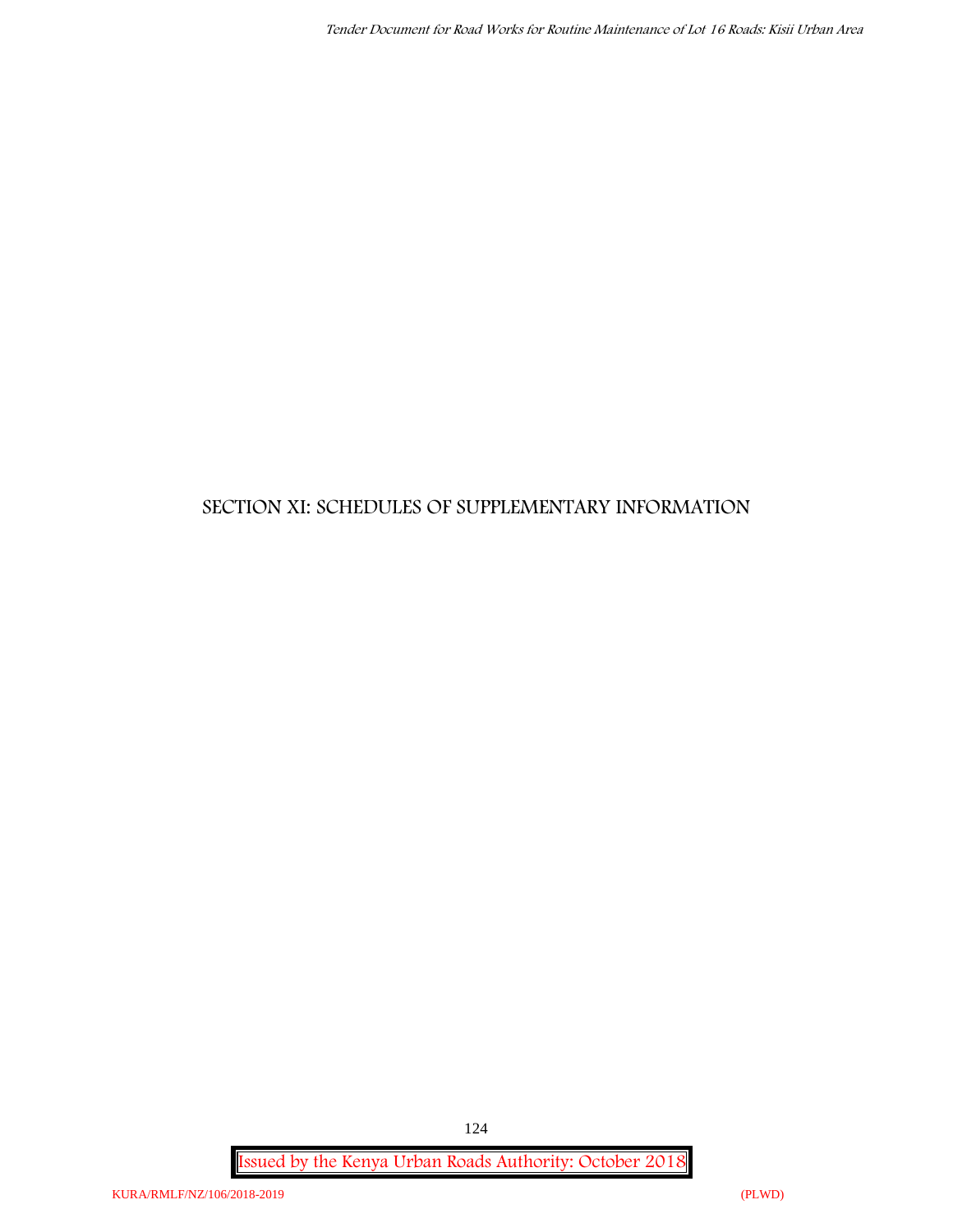| SCHEDULE 4: MAJOR ITEMS OF CONSTRUCTION PLANT AND EQUIPMENT  132       |  |
|------------------------------------------------------------------------|--|
|                                                                        |  |
| SCHEDULE 6: SCHEDULE OF ROADWORKS CARRIED OUT BY THE BIDER IN THE LAST |  |
|                                                                        |  |
|                                                                        |  |
|                                                                        |  |
|                                                                        |  |
|                                                                        |  |
|                                                                        |  |

**Issued by the Kenya Urban Roads Authority: October 2018**

125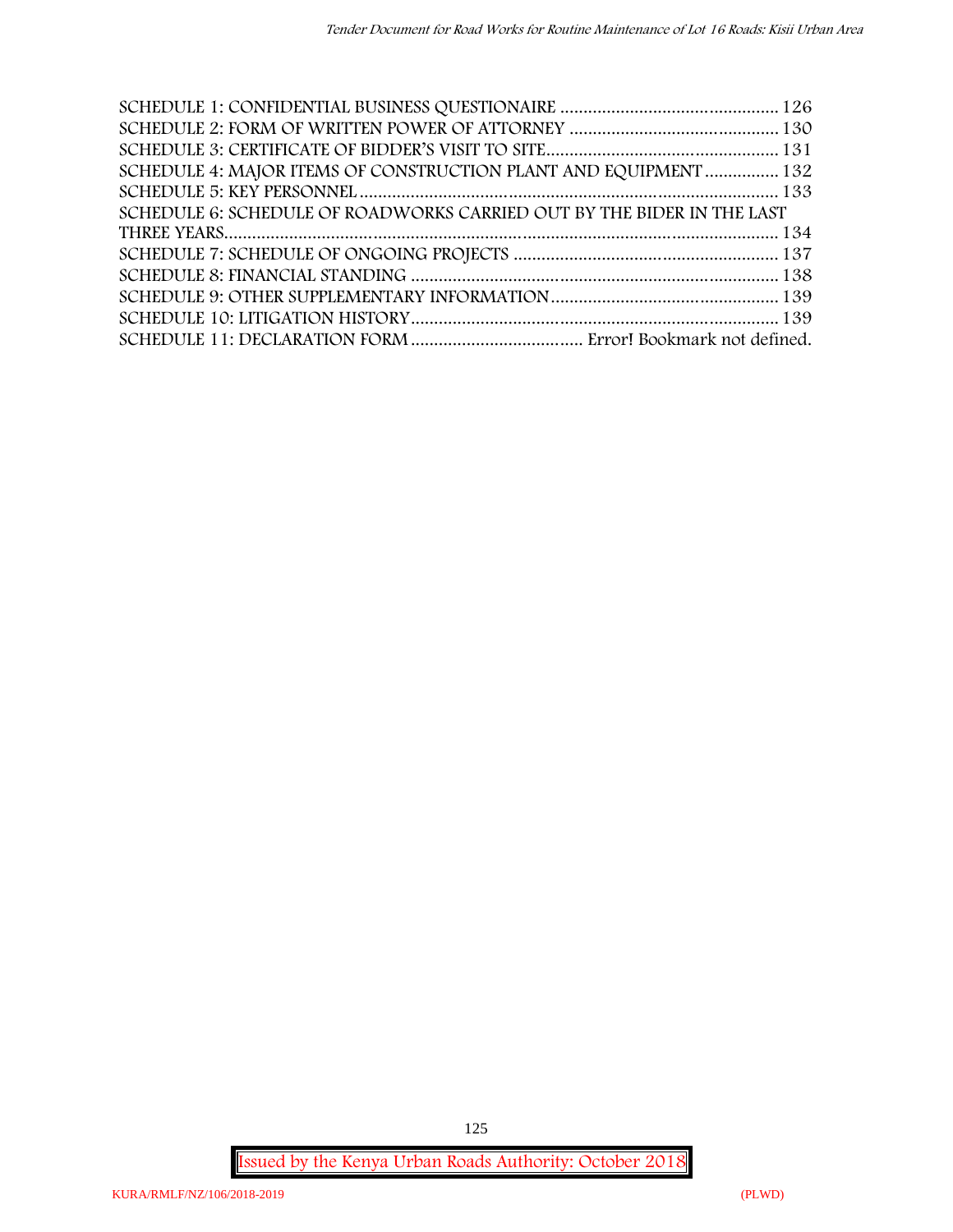### **SCHEDULE 1: CONFIDENTIAL BUSINESS QUESTIONAIRE**

This Confidential Business Questionnaire of the Government of Kenya shall be completed by the Bidder.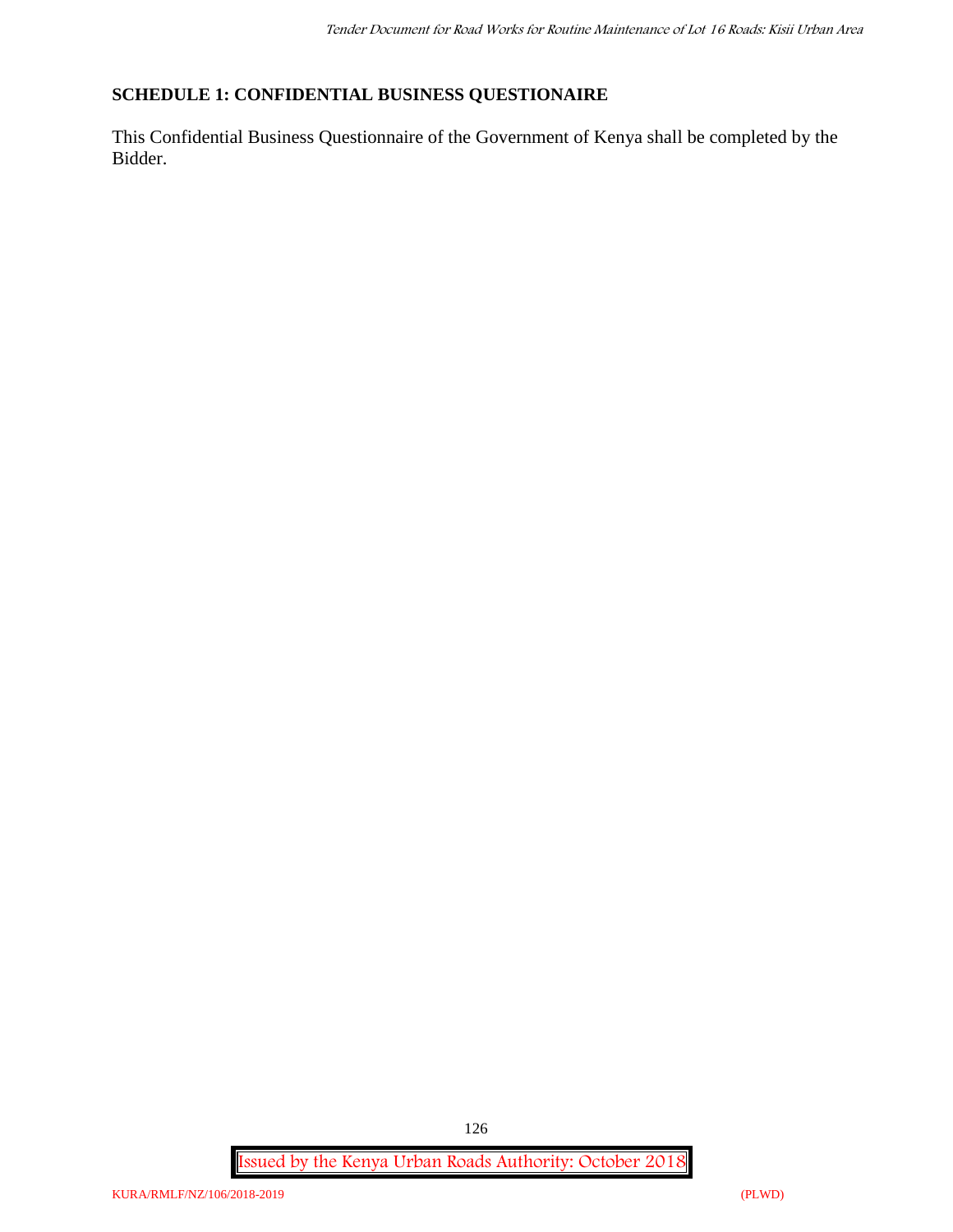#### **REPUBLIC OF KENYA**

#### **CONFIDENTIAL BUSINESS QUESTIONNAIRE**

| You are requested to give the particulars indicated in Part 1 and either Part 2 (a). $2(b)$ or $2(c)$<br>whichever applies to your type of business.<br>You are advised that it is a serious offence to give false information on this Form.<br>Part 1 - General: |
|-------------------------------------------------------------------------------------------------------------------------------------------------------------------------------------------------------------------------------------------------------------------|
| Business name                                                                                                                                                                                                                                                     |
|                                                                                                                                                                                                                                                                   |
| Location of business premises                                                                                                                                                                                                                                     |
|                                                                                                                                                                                                                                                                   |
|                                                                                                                                                                                                                                                                   |
|                                                                                                                                                                                                                                                                   |
|                                                                                                                                                                                                                                                                   |
|                                                                                                                                                                                                                                                                   |
| Maximum value of business which you can handle at any one time:                                                                                                                                                                                                   |
|                                                                                                                                                                                                                                                                   |
|                                                                                                                                                                                                                                                                   |
|                                                                                                                                                                                                                                                                   |
| Part $2(a)$ - Sole Proprietor:                                                                                                                                                                                                                                    |
| Your name in full                                                                                                                                                                                                                                                 |
|                                                                                                                                                                                                                                                                   |
|                                                                                                                                                                                                                                                                   |
|                                                                                                                                                                                                                                                                   |
|                                                                                                                                                                                                                                                                   |

127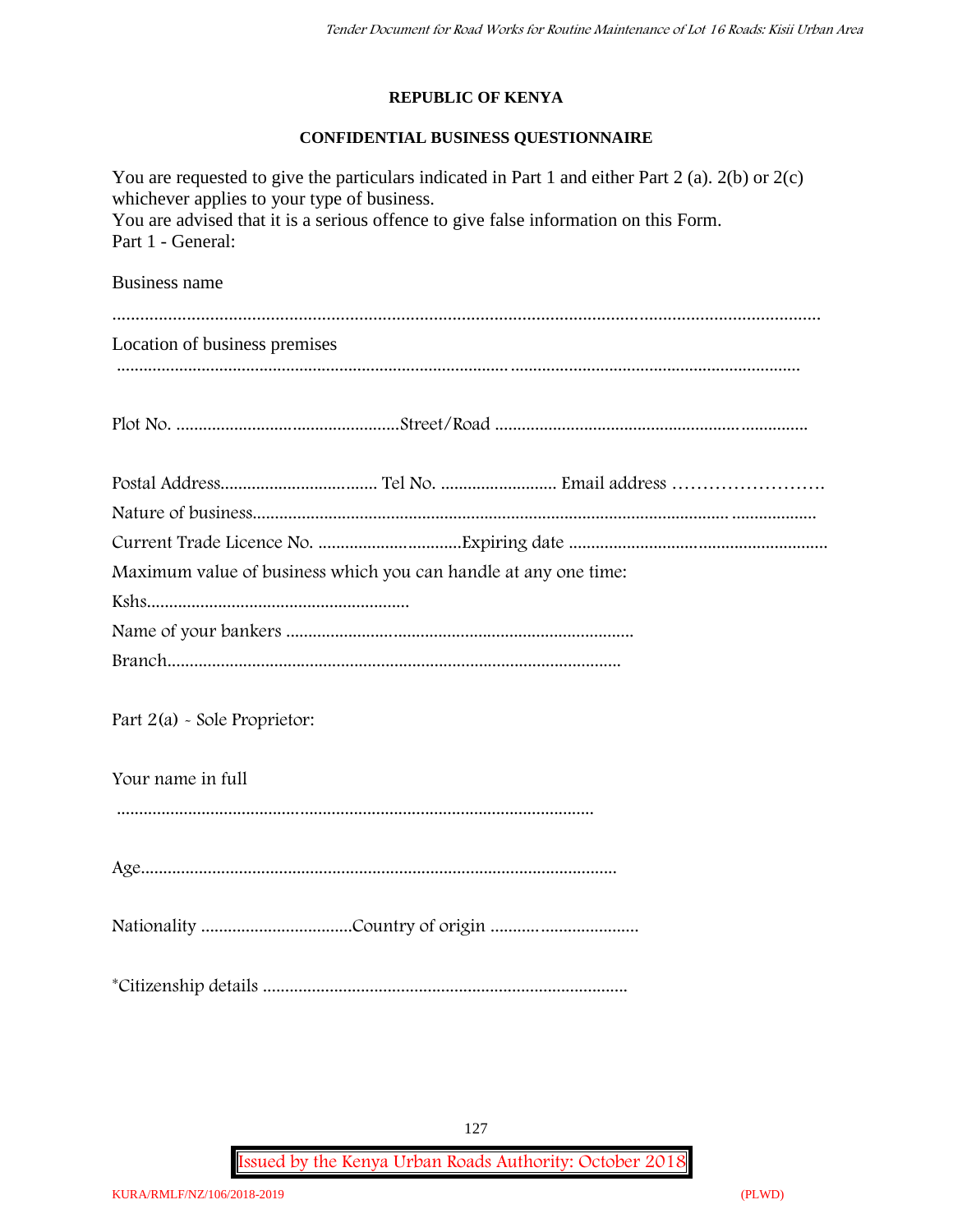Part  $2(b)$  - Partnership:

| Give details of partners as follows: |                                                                                |                      |        |
|--------------------------------------|--------------------------------------------------------------------------------|----------------------|--------|
| Name                                 | Nationality                                                                    | Citizenship Details• | Shares |
|                                      |                                                                                |                      |        |
|                                      |                                                                                |                      |        |
|                                      |                                                                                |                      |        |
|                                      |                                                                                |                      |        |
|                                      |                                                                                |                      |        |
| Part 2(c) - Registered Company:      |                                                                                |                      |        |
|                                      |                                                                                |                      |        |
|                                      | State the nominal and issued capital of the company-                           |                      |        |
|                                      |                                                                                |                      |        |
|                                      |                                                                                |                      |        |
| Name                                 | Give details of all directors as follows:<br>Nationality                       | Citizenship Details• | Shares |
|                                      |                                                                                |                      |        |
|                                      |                                                                                |                      |        |
|                                      |                                                                                |                      |        |
|                                      |                                                                                |                      |        |
| 5.                                   |                                                                                |                      |        |
|                                      | Attach proof of citizenship<br>Attach certified copy of Form CR12 (Compulsory) | (Compulsory)         |        |
|                                      | I certify that the information given above is correct.                         |                      |        |

 $\begin{minipage}{.4\linewidth} \begin{tabular}{l} \hline \textbf{0} & \textbf{0} & \textbf{0} & \textbf{0} & \textbf{0} & \textbf{0} & \textbf{0} & \textbf{0} & \textbf{0} & \textbf{0} & \textbf{0} & \textbf{0} & \textbf{0} & \textbf{0} & \textbf{0} & \textbf{0} & \textbf{0} & \textbf{0} & \textbf{0} & \textbf{0} & \textbf{0} & \textbf{0} & \textbf{0} & \textbf{0} & \textbf{0} & \textbf{0} & \textbf{0} & \textbf{0} & \$ Signature of Bidder Date

Part 3: Interest in the Firm: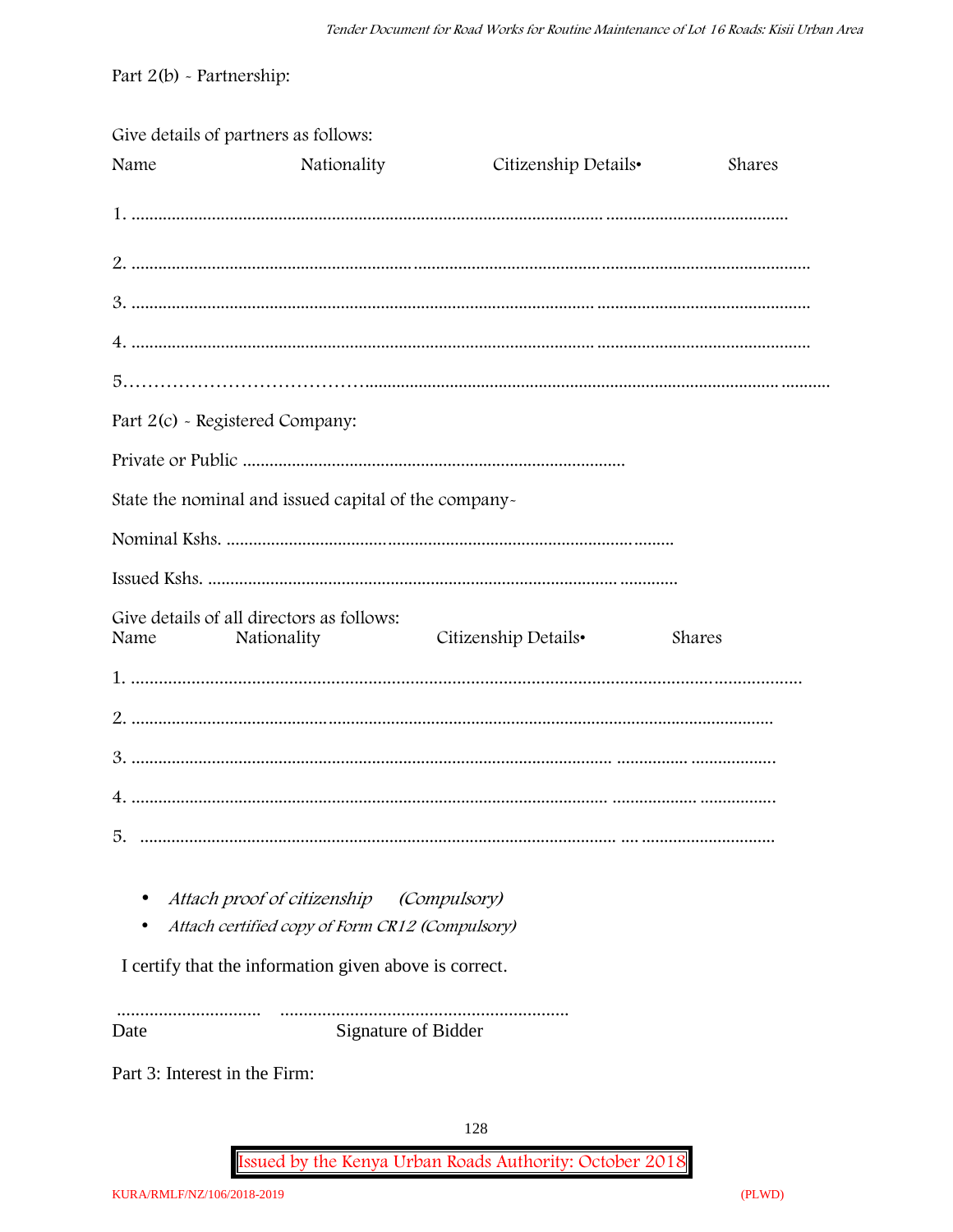Is there any person / persons in the Kenya Urban Roads Authority (KURA) who has interest in this firm? Yes /No\*\*………………………….

I certify that the information given above is correct.

............................... .............................................................. Date Signature of Bidder

**\*\* Delete as necessary**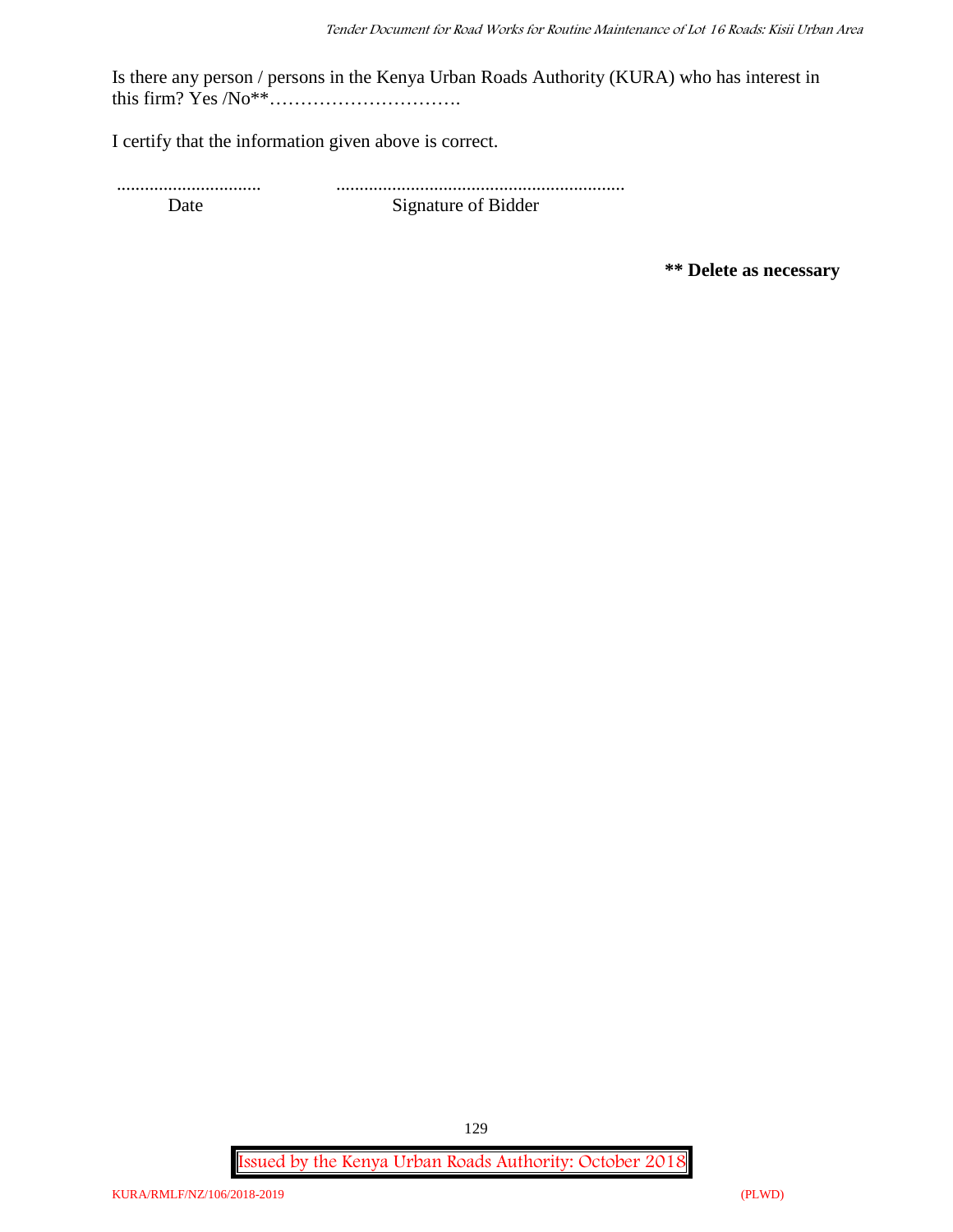### **SCHEDULE 2: FORM OF WRITTEN POWER OF ATTORNEY**

The Bidder shall state here below the name(s) and address of his representative(s) who is/are authorized to receive on his behalf correspondence in connection with the Bid.

………………………………………………………….. (Name of Bidder's Representative in block letters)

………………………………………………………….. (Address of Bidder's Representative)

………………………………………………………………… (Signature of Bidder's Representative)

Alternate:

………………………………………………………….. (Name of Bidder's Representative in block letters)

…………………………………………………………..

(Address of Bidder's Representative)

………………………………………………………….. (Signature of Bidder's Representative)

\*To be filled by all Bidders.

\*Both representative and alternate **must** attach copy of National Identification card or Passport.

130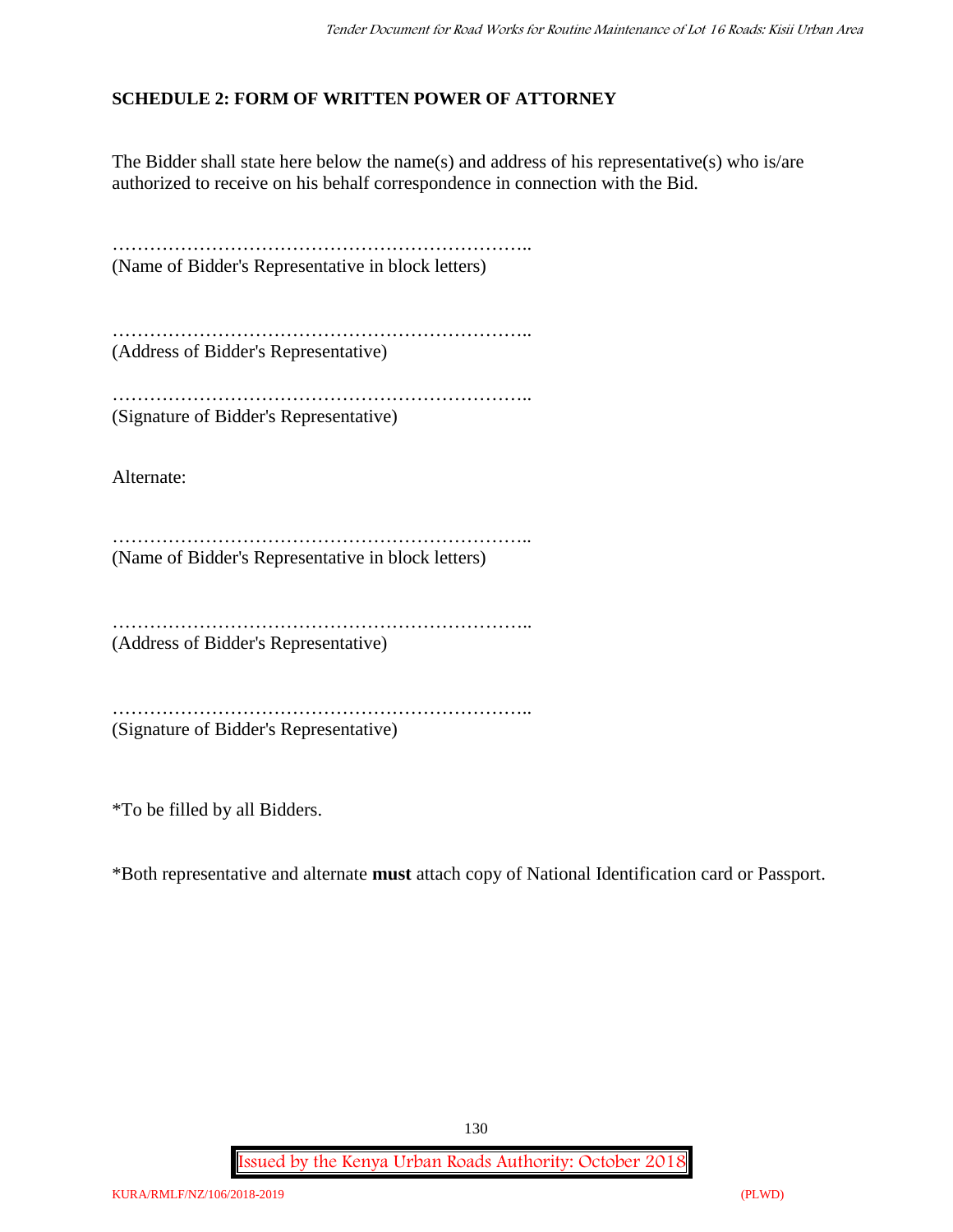### **SCHEDULE 3: CERTIFICATE OF BIDDER'S VISIT TO SITE**

This is to certify that [*Name/s*]…………………………………………………………………………………… …………………………………………………………………. Being the authorized representative/Agent of [*Name of bidder*] ………………………………………………………………………………………………… ………………………………………………………………………………………………… participated in the organised inspection visit of the site of the works for the **ROUTINE MAINTENANCE OF LOT 16 ROADS: KISII URBAN AREA** held on………………………..day of……………………………20………………………. Signed………………………………………………………………………………………….. (Employer's Representative) ……………………………………………………………………………….………………… ……………………………………… ………………………………….. (Name of Employer's Representative) (Designation)

NOTE: This form is to be completed at the time of the organized site visit.

**Issued by the Kenya Urban Roads Authority: October 2018**

131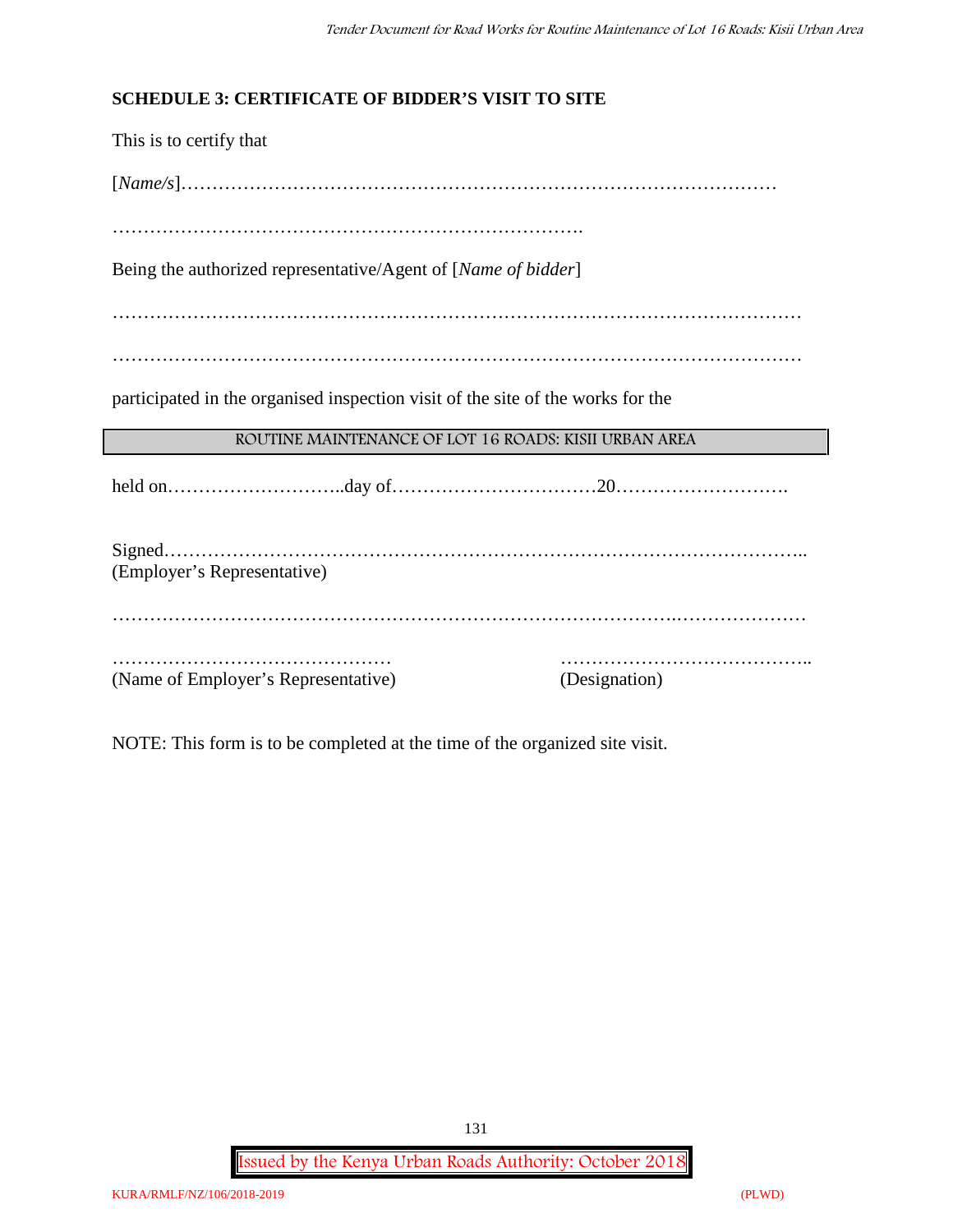### **SCHEDULE 4: MAJOR ITEMS OF CONSTRUCTION PLANT AND EQUIPMENT**

| commence)<br>(Days after<br>Arrival on<br>Date of<br>Project                                                                                                                                                                                                                                                                       |        |  |  |  |
|------------------------------------------------------------------------------------------------------------------------------------------------------------------------------------------------------------------------------------------------------------------------------------------------------------------------------------|--------|--|--|--|
| Rating<br>Power                                                                                                                                                                                                                                                                                                                    |        |  |  |  |
| Imported<br>Owned/<br>$\mathtt{Leased}/$                                                                                                                                                                                                                                                                                           |        |  |  |  |
| Source                                                                                                                                                                                                                                                                                                                             |        |  |  |  |
| Imported)<br>Estimated<br>Mombasa<br>(If to be<br>Value<br><b>UH</b>                                                                                                                                                                                                                                                               |        |  |  |  |
| Capacity<br>t or $m^3$                                                                                                                                                                                                                                                                                                             |        |  |  |  |
| Used<br>New<br>ðr                                                                                                                                                                                                                                                                                                                  |        |  |  |  |
| Manufa<br>Year of<br>cture                                                                                                                                                                                                                                                                                                         |        |  |  |  |
| each<br>Χo.<br>$\sigma$                                                                                                                                                                                                                                                                                                            |        |  |  |  |
| Descripti<br>on Type,<br>Model,<br>Make                                                                                                                                                                                                                                                                                            |        |  |  |  |
| The Bidder shall enter in this schedule all major items of plant and equipment which he proposes<br>to bring to site. Only reliable plant in good working order and suitable for the work required of it<br>shall be shown on this Schedule. Summary of the same shall be entered in Section 5:<br>Qualification Criteria, Part 7. |        |  |  |  |
| I certify that the above information is correct.                                                                                                                                                                                                                                                                                   |        |  |  |  |
| (Signature of Bidder)                                                                                                                                                                                                                                                                                                              | (Date) |  |  |  |

………………………… ………………………

132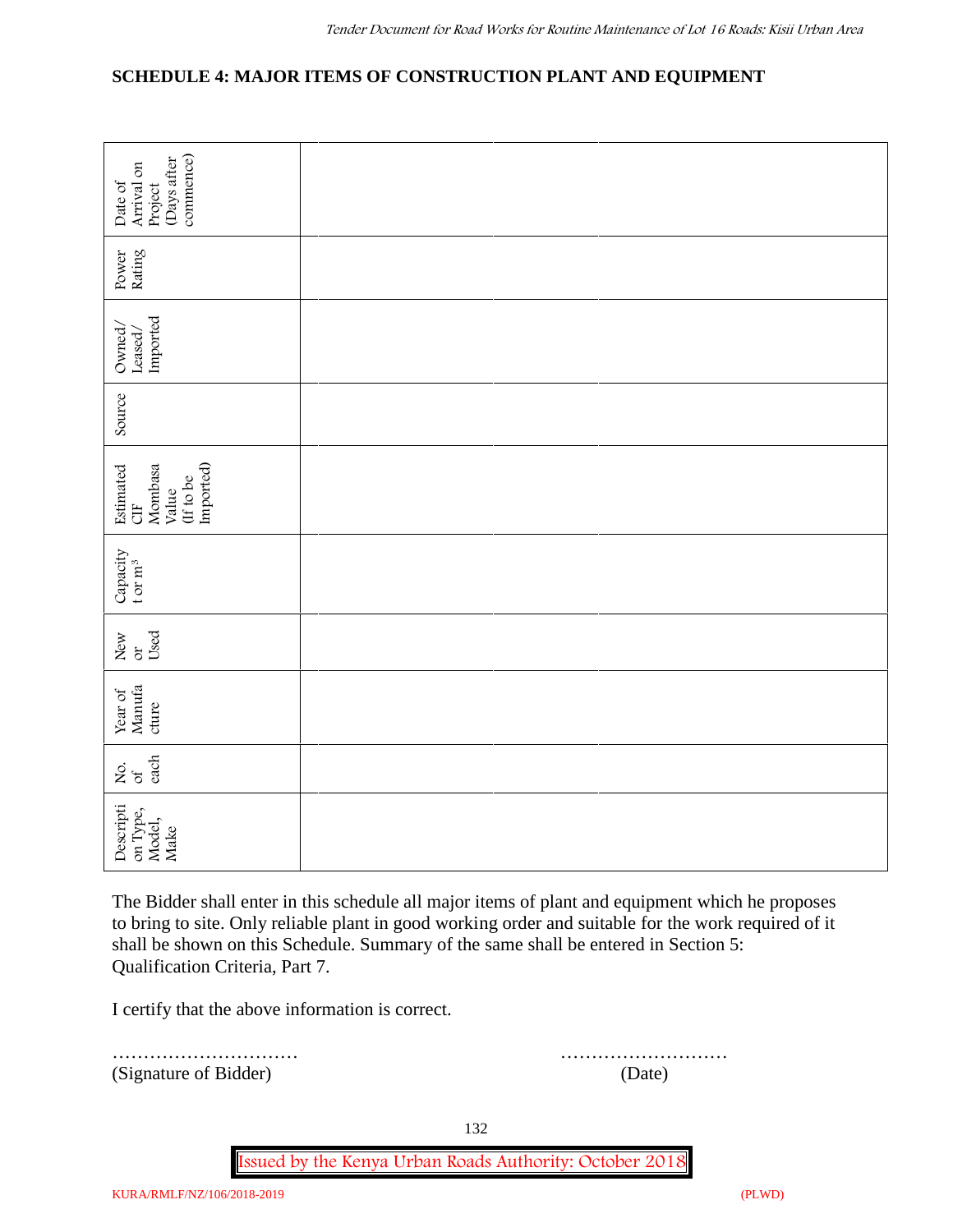#### **SCHEDULE 5: KEY PERSONNEL**

| <b>DESIGNATION</b>                     | <b>NAME</b> | <b>NATIONALITY</b> | SUMMARY OF QUALIFICATIONS AND<br><b>EXPERIENCE</b> |                     |                     |  |
|----------------------------------------|-------------|--------------------|----------------------------------------------------|---------------------|---------------------|--|
|                                        |             |                    | Qualifications                                     | Specific<br>General |                     |  |
|                                        |             |                    |                                                    | Experience<br>(Yrs) | Experience<br>(Yrs) |  |
|                                        |             |                    |                                                    |                     |                     |  |
|                                        |             |                    |                                                    |                     |                     |  |
| Headquarters                           |             |                    |                                                    |                     |                     |  |
| Partner/Director<br>or other key staff |             |                    |                                                    |                     |                     |  |
| (give designation)                     |             |                    |                                                    |                     |                     |  |
|                                        |             |                    |                                                    |                     |                     |  |
| Site Office                            |             |                    |                                                    |                     |                     |  |
| 1. Site Agent                          |             |                    |                                                    |                     |                     |  |
| 2. Site Surveyor                       |             |                    |                                                    |                     |                     |  |
| 3. Foreman                             |             |                    |                                                    |                     |                     |  |
|                                        |             |                    |                                                    |                     |                     |  |
|                                        |             |                    |                                                    |                     |                     |  |
|                                        |             |                    |                                                    |                     |                     |  |
|                                        |             |                    |                                                    |                     |                     |  |

**Note:** The Bidder shall list in this schedule the key personnel he will employ from the Contractor's headquarters and from the Contractor's site office to direct and execute the work together with their qualifications, experience, position held and nationality in accordance with Clause 15.2 and 16.3 of the Conditions of Contract Part II (where required, use separate sheets to add extra data for column 4). Bidders shall attach certified copies of academic certificates, and CVs of all key staff.

I certify that the above information is correct.

………………………… ……………………… (Signature of Bidder) (Date)

133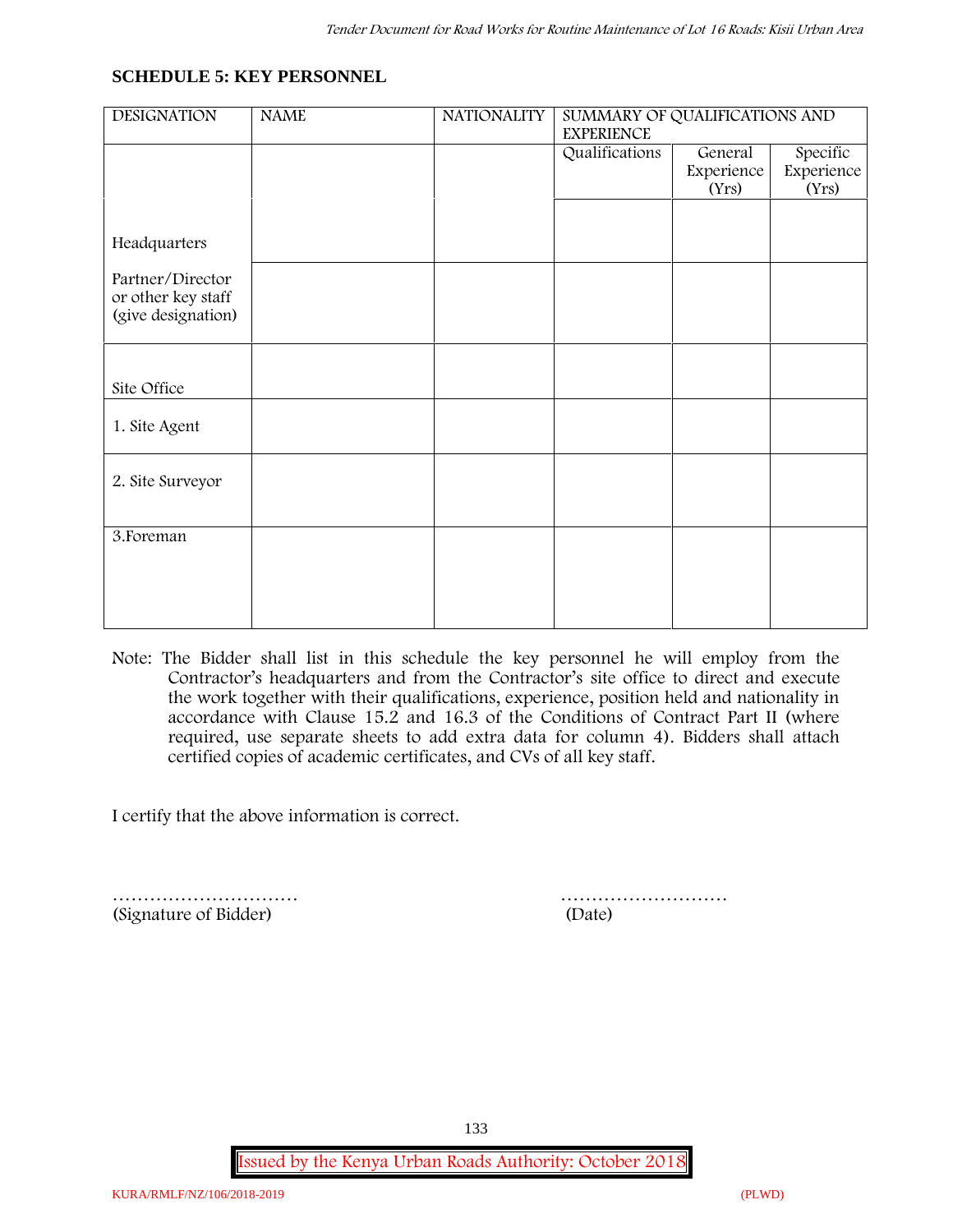#### **SCHEDULE 6: SCHEDULE OF ROADWORKS CARRIED OUT BY THE BIDER IN THE LAST THREE YEARS**

#### **SCHEDULE 6A: COMPLETED WORKS**

| DESCRIPTION OF WORKS | NAME OF CLIENT | VALUE OF<br>WORKS (KSHS) * | YEAR COMPLETED/<br><b>REMARKS</b> |
|----------------------|----------------|----------------------------|-----------------------------------|
|                      |                |                            |                                   |
|                      |                |                            |                                   |
|                      |                |                            |                                   |
|                      |                |                            |                                   |
|                      |                |                            |                                   |
|                      |                |                            |                                   |
|                      |                |                            |                                   |
|                      |                |                            |                                   |
|                      |                |                            |                                   |
|                      |                |                            |                                   |
|                      |                |                            |                                   |
|                      |                |                            |                                   |

**Note:** Bidders shall attach certified copies of letters of award (for each listed project), certified copies of completion certificates.

I certify that the above works were successfully carried out by this Bidder.

………………………… (Signature of Bidder)

|  |  |  |  |  | (Date) |  |  |  |  |  |  |
|--|--|--|--|--|--------|--|--|--|--|--|--|

\* **Value in KShs using Central Bank of Kenya mean exchange rate at a reference date 7 days before date of BID opening**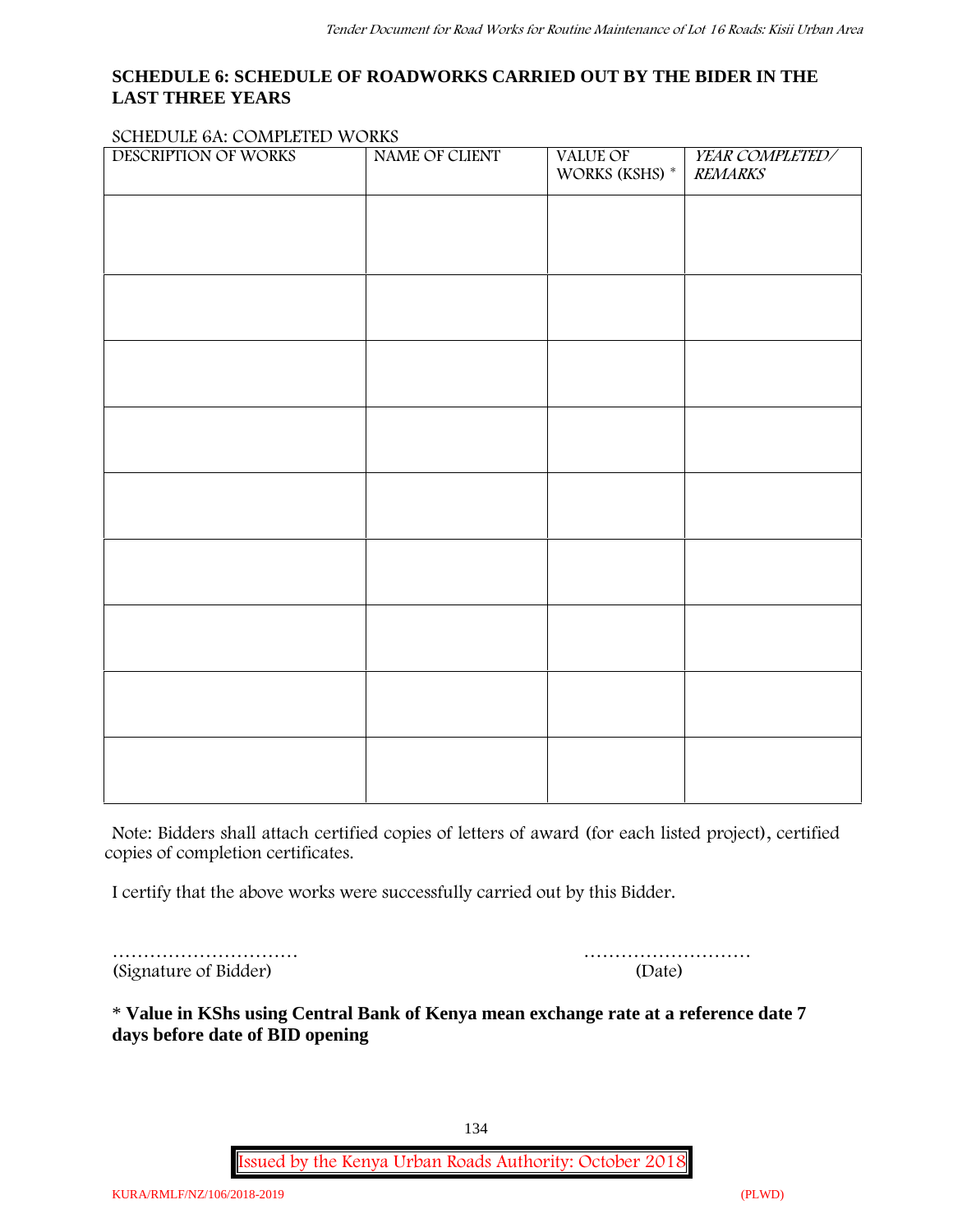#### **SCHEDULE 6B: NON-COMPLETED WORKS BEYOND COMPLETION DATE**

| DESCRIPTION OF WORKS | NAME OF CLIENT | VALUE OF WORKS (KSHS) * | YEAR COMPLETED/<br><b>REMARKS</b> |
|----------------------|----------------|-------------------------|-----------------------------------|
|                      |                |                         |                                   |
|                      |                |                         |                                   |
|                      |                |                         |                                   |
|                      |                |                         |                                   |
|                      |                |                         |                                   |
|                      |                |                         |                                   |
|                      |                |                         |                                   |
|                      |                |                         |                                   |
|                      |                |                         |                                   |
|                      |                |                         |                                   |
|                      |                |                         |                                   |
|                      |                |                         |                                   |
|                      |                |                         |                                   |
|                      |                |                         |                                   |
|                      |                |                         |                                   |
|                      |                |                         |                                   |
|                      |                |                         |                                   |

**Note:** Bidders shall attach certified copies of letters of award (for each listed project), certified evidence for executed works for non-completed projects e.g copy of recent payment certificate.

I certify that the above works were successfully carried out by this Bidder.

| (Signature of Bidder) | (Date) |
|-----------------------|--------|

| (Signature of Bidder) | (Date) |
|-----------------------|--------|

\* **Value in KShs using Central Bank of Kenya mean exchange rate at a reference date 7 days before date of BID opening**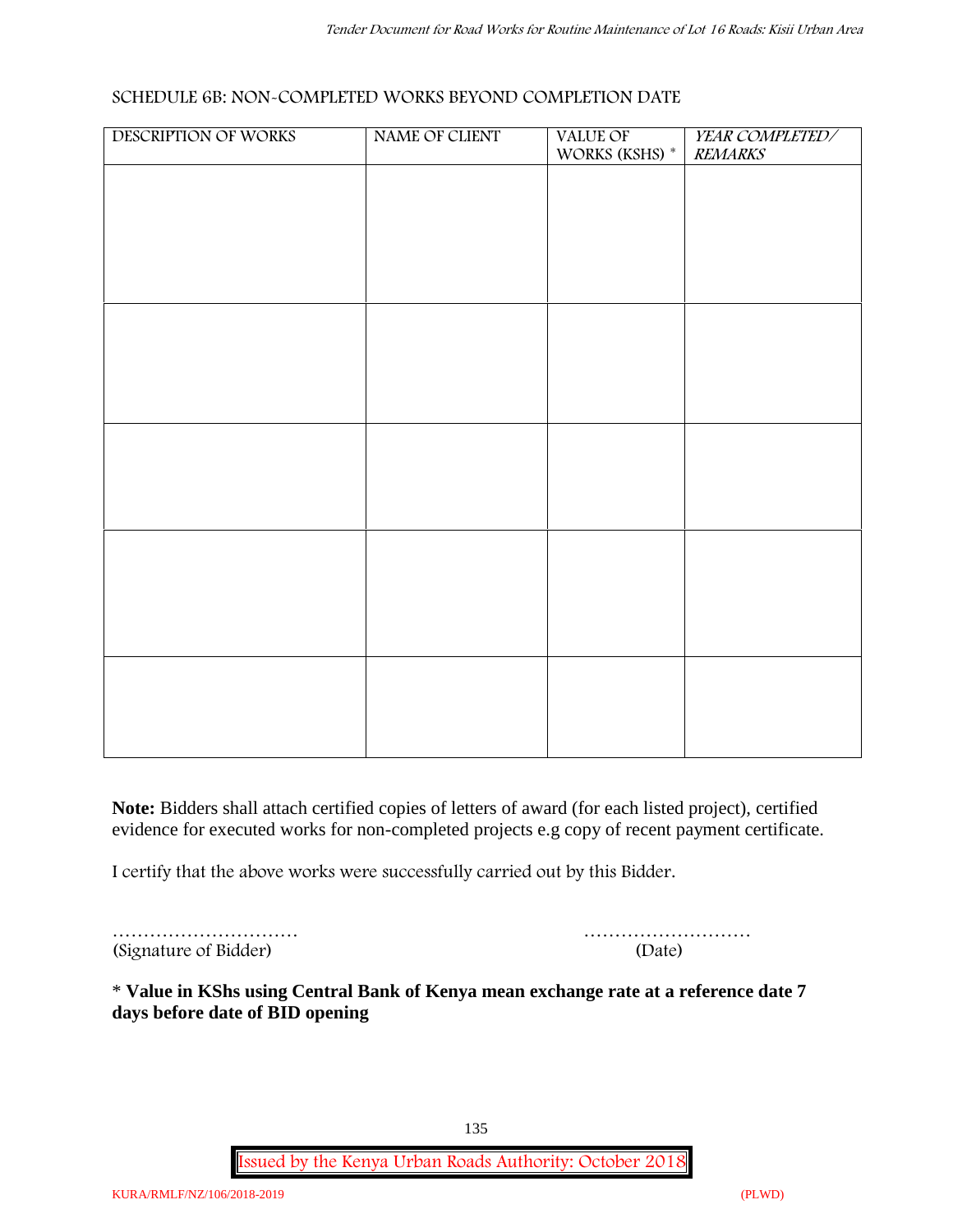## **SCHEDULE 6C: SPECIFIC EXPERIENCE**

| DESCRIPTION OF WORKS | NAME OF CLIENT | VALUE OF<br>WORKS (KSHS) * | YEAR COMPLETED/<br><b>REMARKS</b> |
|----------------------|----------------|----------------------------|-----------------------------------|
|                      |                |                            |                                   |
|                      |                |                            |                                   |
|                      |                |                            |                                   |
|                      |                |                            |                                   |
|                      |                |                            |                                   |
|                      |                |                            |                                   |
|                      |                |                            |                                   |
|                      |                |                            |                                   |
|                      |                |                            |                                   |
|                      |                |                            |                                   |
|                      |                |                            |                                   |
|                      |                |                            |                                   |
|                      |                |                            |                                   |
|                      |                |                            |                                   |
|                      |                |                            |                                   |
|                      |                |                            |                                   |
|                      |                |                            |                                   |

**Note:** Bidders shall attach certified copies of letters of award (for each listed project), certified evidence for executed works for non-copleted projects e.g copy of recent payment certificate.

I certify that the above works were successfully carried out by this Bidder.

(Signature of Bidder) (Date)

………………………… ………………………

\* **Value in KShs using Central Bank of Kenya mean exchange rate at a reference date 7 days before date of BID opening**

136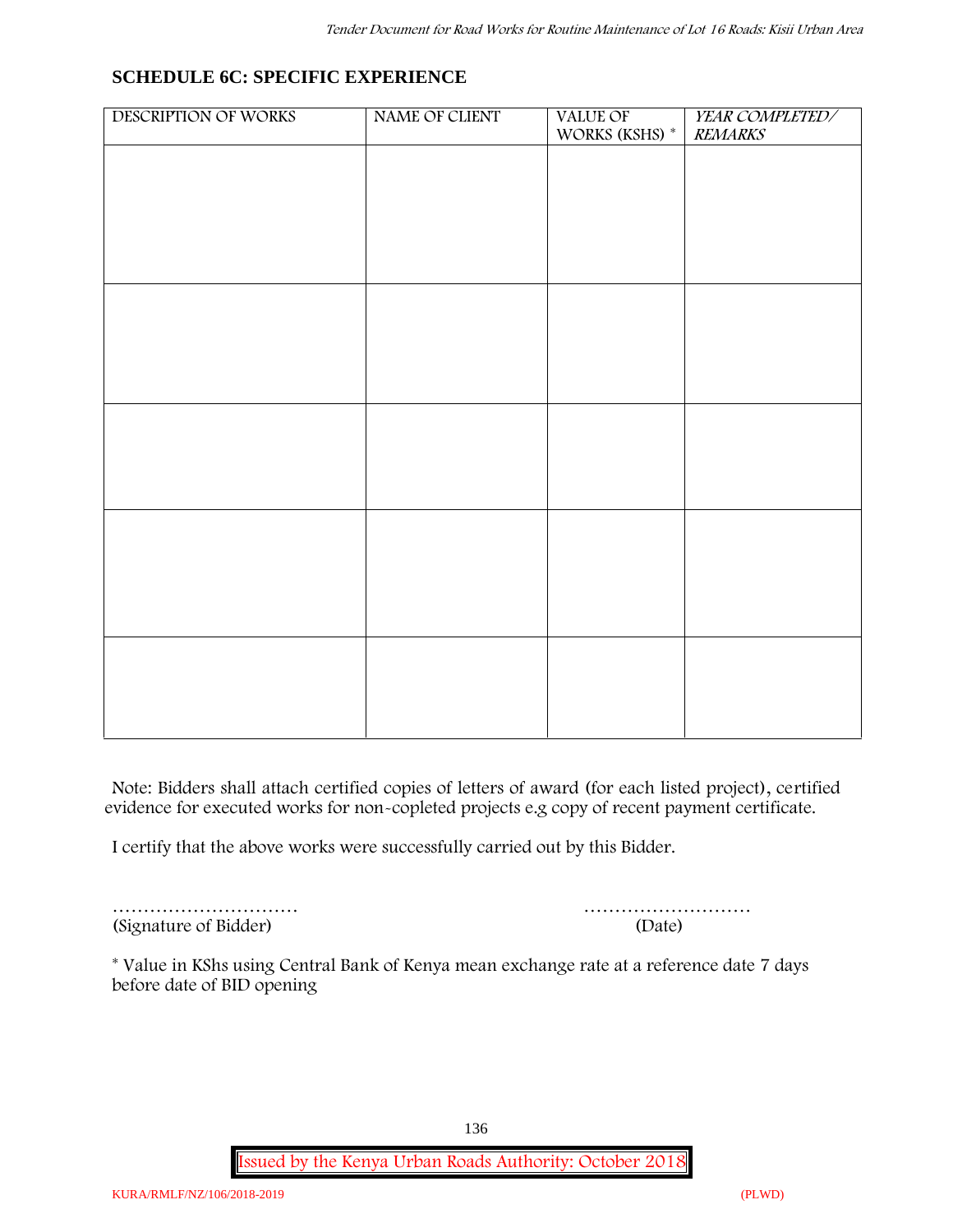#### **SCHEDULE 7: SCHEDULE OF ONGOING PROJECTS**

| DESCRIPTION OF<br><b>WORKS</b> | NAME OF<br><b>CLIENT</b> | DATE OF<br>$\mathsf{COMMENC}$<br><b>EMENT</b> | DATE OF<br>COMPLETION | VALUE OF<br>WORKS (KSHS) | <b>VALUE</b><br>COMPLETED<br>UP TO DATE<br>$\%$ | PHYSICALLY<br>COMPLETED<br>UP TO DATE<br>$\%$ |  |
|--------------------------------|--------------------------|-----------------------------------------------|-----------------------|--------------------------|-------------------------------------------------|-----------------------------------------------|--|
|                                |                          |                                               |                       |                          |                                                 |                                               |  |
|                                |                          |                                               |                       |                          |                                                 |                                               |  |
|                                |                          |                                               |                       |                          |                                                 |                                               |  |
|                                |                          |                                               |                       |                          |                                                 |                                               |  |
|                                |                          |                                               |                       |                          |                                                 |                                               |  |
|                                |                          |                                               |                       |                          |                                                 |                                               |  |
|                                |                          |                                               |                       |                          |                                                 |                                               |  |
|                                |                          |                                               |                       |                          |                                                 |                                               |  |
|                                |                          |                                               |                       |                          |                                                 |                                               |  |

**Note:** 1. Bidders shall attach certified copies of letters of award (for each listed project) and any certified evidence for executed works e.g copy of recent payment certificate.

2. Bidders must indicate all their on-going works as at the time of bidding. Any non disclosure shall constitute non-responsiveness)

I certify that the above works are being carried out by me and that the above information is correct.

(Signature of Bidder) (Date)

………………………… ………………………

137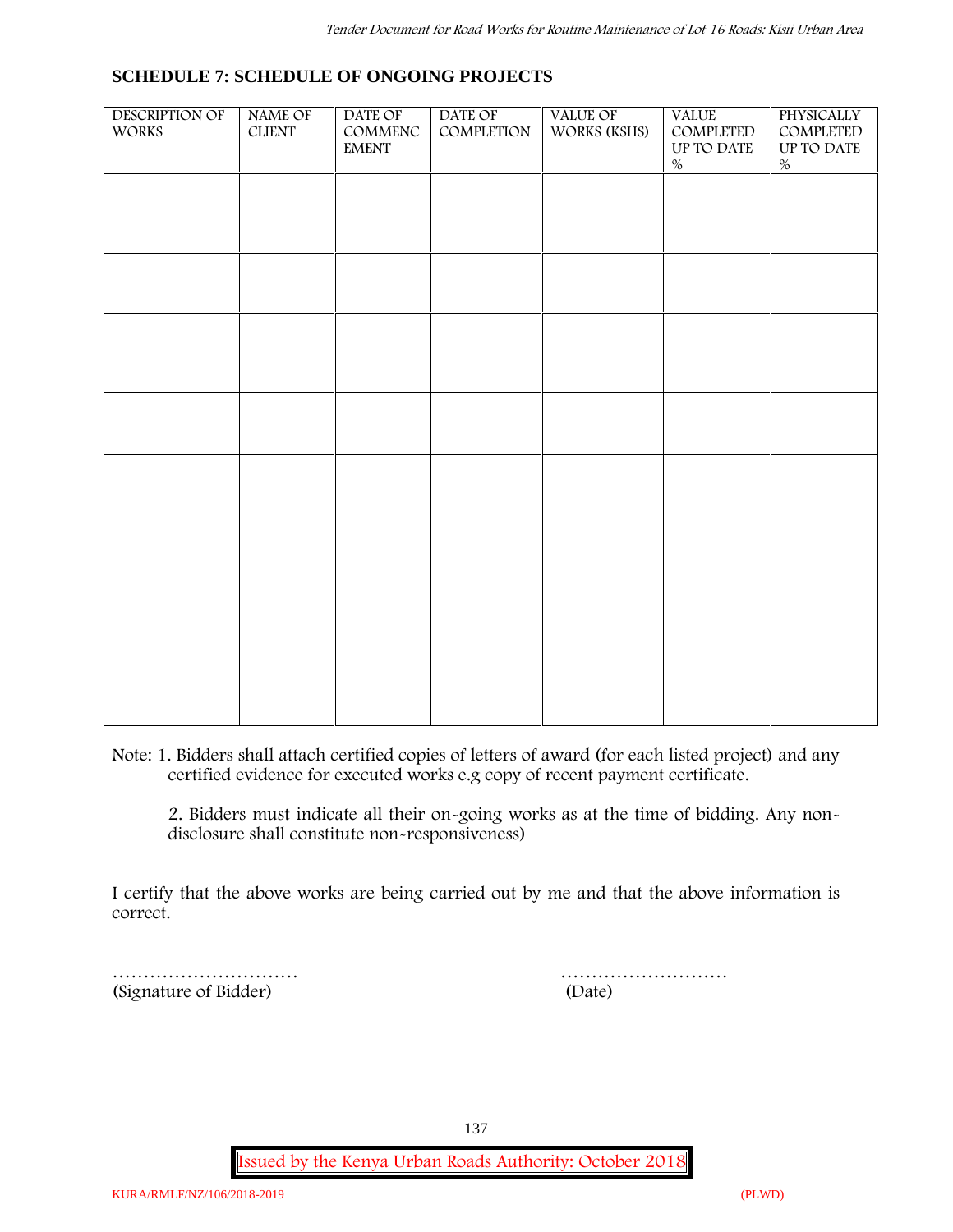#### **SCHEDULE 8: FINANCIAL STANDING**

- 1 Submit copies of audited profit and loss statements and balance sheet for the last five calendar years and estimated projection for the next two years with certified English translation where appropriate.
- 2 Give turnover figures for each of the last two (2) financial years. Quote in millions and decimal thereof.

|                               | Year 1(2016) | Year 2(2017) |
|-------------------------------|--------------|--------------|
|                               | Ksh.         | Ksh.         |
| Road works                    |              |              |
| Other civil Engineering works |              |              |
| Other (specify)               |              |              |
| Total                         |              |              |

#### SUMMARY OF ASSETS AND LIABILTIES OF THE AUDITED FINANCIAL STATEMENTS OF THE LAST TWO (2) FINANCIAL YEARS.

|                              | Year 1(2016) | Year 2(2017) |
|------------------------------|--------------|--------------|
|                              | KShs.        | KShs.        |
| 1. Total Assets              |              |              |
| 2. Current Assets            |              |              |
| 3. Bank Credit Line Value    |              |              |
| 4. Total Liabilities         |              |              |
| 5. Current Liabilities       |              |              |
| 6. Net Worth (1-4)           |              |              |
| 7. Working capital $(2+3-4)$ |              |              |

#### (a) Name/Address of Commercial Bank providing credit line

………………………………………………………………………………………………

(b) Total amount of credit line KShs………………………………………………

Attach a certified copy of Undertaking of the Bank to provide the credit.

(c) Attach bank statements for the last six (6) months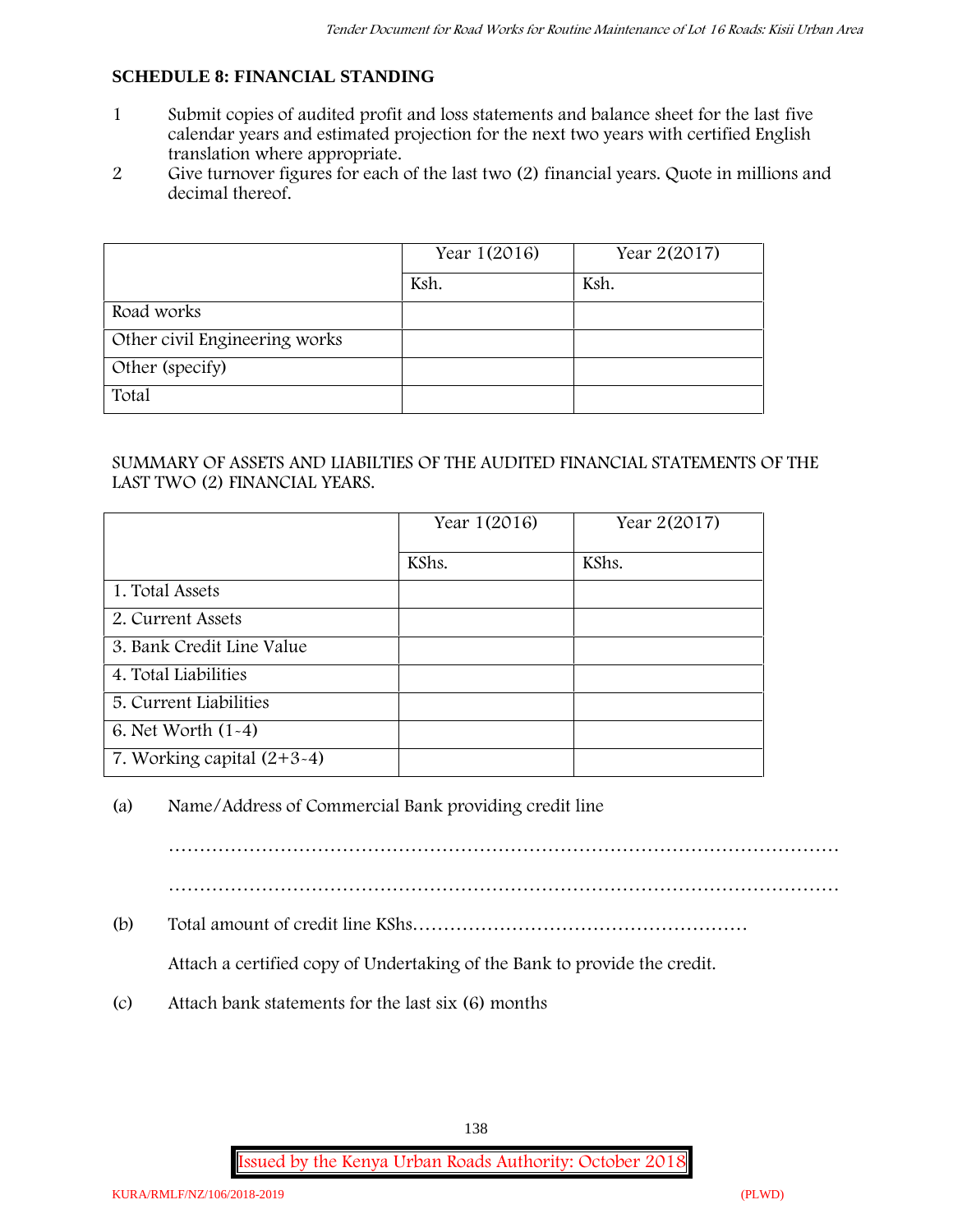#### **SCHEDULE 9: OTHER SUPPLEMENTARY INFORMATION**

Financial reports for the last three years, balance sheets, profit and loss statements, auditors' reports etc. List them below and attach copies. ………………………………………………………………………………………………… ………………………………………………………………………………………………… ………………………………………………………………………………………………… ………………………………………………………………………………………………… Evidence of access to financial resources to meet the qualification requirements. Cash in hand, lines of credit etc. List below and attach copies of supporting documents ………………………………………………………………………………………………… …………………………………………………………………………………………………. …………………………………………………………………………………………………. ………………………………………………………………………………………………… Name, address, telephone, telex, fax numbers and email of the Bidders Bankers who may provide reference if contacted by the Contracting Authority. ……………………………………………………………………………………………….. ………………………………………………………………………………………………. ……………………………………………………………………………………………….

### **SCHEDULE 10: LITIGATION HISTORY**

Information on current litigation in which the Bidder is involved.

| <b>OTHER PARTY (IES)</b> | <b>CAUSE OF DISPUTE</b> | AMOUNT INVOLVED (KSHS) |
|--------------------------|-------------------------|------------------------|
|                          |                         |                        |
|                          |                         |                        |
|                          |                         |                        |
|                          |                         |                        |
|                          |                         |                        |

I certify that the above information is correct.

……………………………. …………………………………….. Date Signature of Bidder

139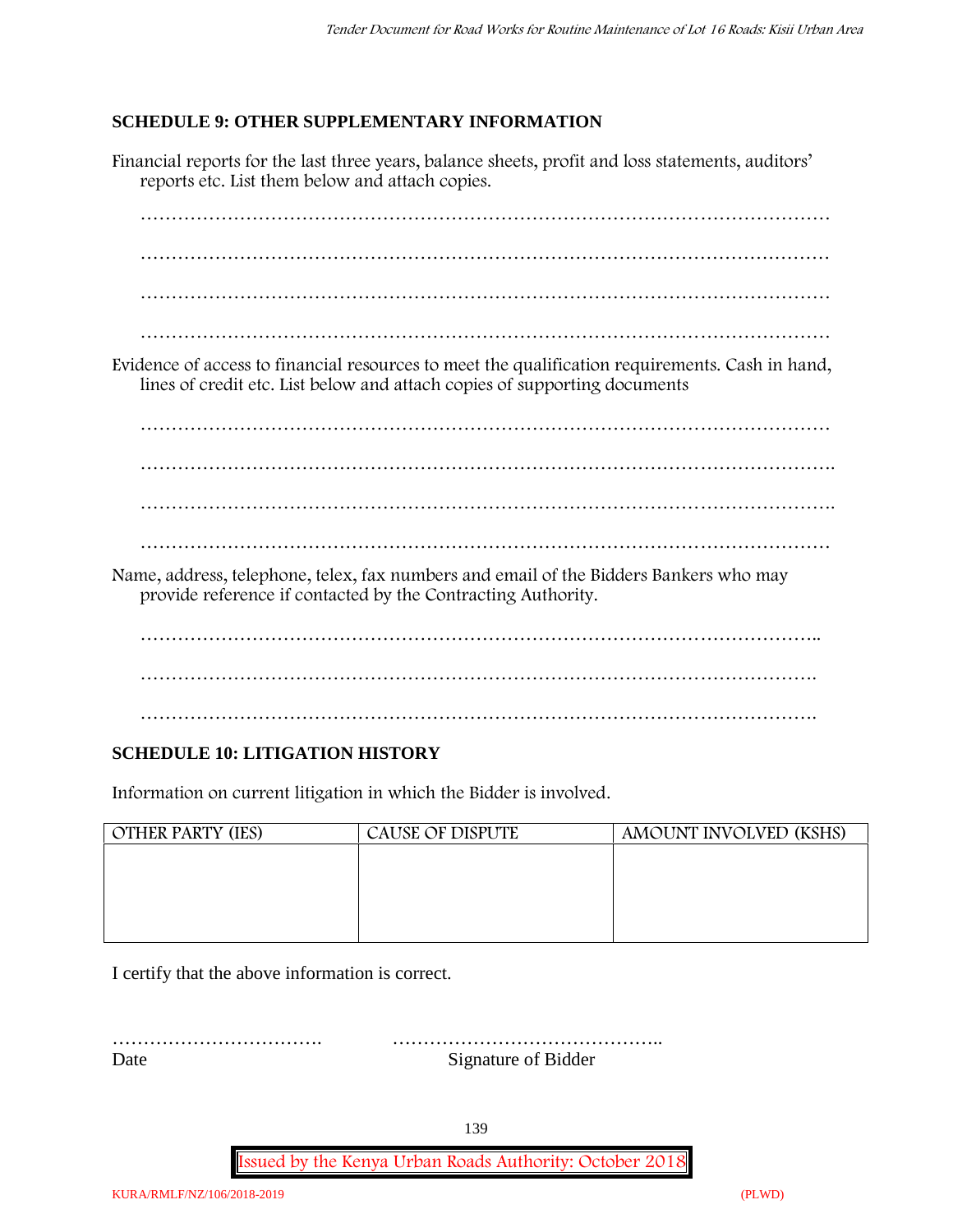#### **SCHEDULE 11: DECLARATION FORM FOR BANKRUPT OR INSOLVENT**

**AND DEBARMENT** Date To The Kenya Urban Roads Authority P.O Box 41727 – 00100, IKM Place, 5th Ngong Ave, Nairobi, KENYA. Ladies and Gentlemen, The Tenderer i.e. (full name and complete physical and postal address) ……………………………………………………………………………………………………… ………………………………………………………………………………………………………

……………………declare the following: -

a) That I/ We have not been debarred from participating in public procurement by anybody, institution or person.

b) That I/ We have not been involved in and will not be involved in corrupt and fraudulent practices regarding public procurement anywhere.

c) That I/ We are not insolvent, in receivership, bankrupt or in the process of being wound up and is not the subject of legal proceedings relating to the foregoing.

d) That I/We are not under any ongoing investigation by the Ethics and Anti-Corruption Commission (EACC) for any corrupt and/or economic crimes or practices.

e) That I/ We are not associated with any other Tenderer participating in this Tender.

f) That I/We do hereby confirm that all the information given in this tender is accurate, factual and true to the best of our knowledge.

Yours sincerely,

……………………………………………………

Name of Tenderer

………………………………………………………………………………..

Signature of duly authorised person signing the Tender

…………………………………………………………………………..

Name and Capacity of duly authorised person signing the Tender

………………………………………

Stamp or Seal of Tenderer

140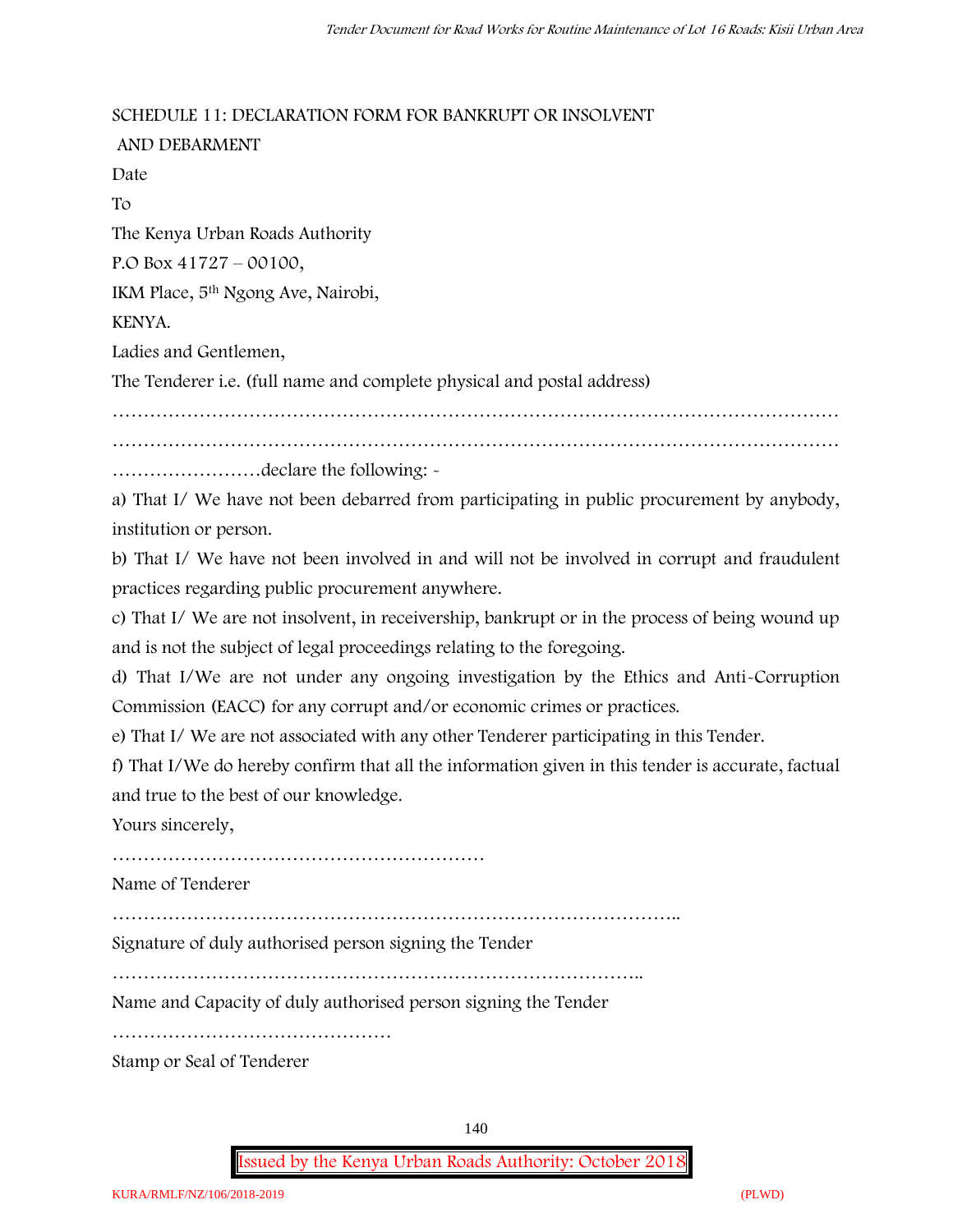#### **SCHEDULE 12: ANTI CORRUPTION DECLARATION / COMMITMENT / PLEDGE FORM**

| Public Procurement is based on a free, fair and competitive tendering process which should |  |
|--------------------------------------------------------------------------------------------|--|
| not be open to abuse.                                                                      |  |

I/We ……………………………………………………………………….. Declare that I/We will not offer or facilitate, directly or indirectly, any inducement or reward to any public officer, their relations or business associates, in connection with tender No. ………………………………………………. for or in the subsequent performance of the contract if I/We am/are successful.

Signed by ……………………………… C.E.O. or Authorized Representative.

**In case of sub-contracting**

Signed by ………………………………….. CEO of the firm to be subcontracted

|--|

Signature………………………………….

Date………………………………………..

141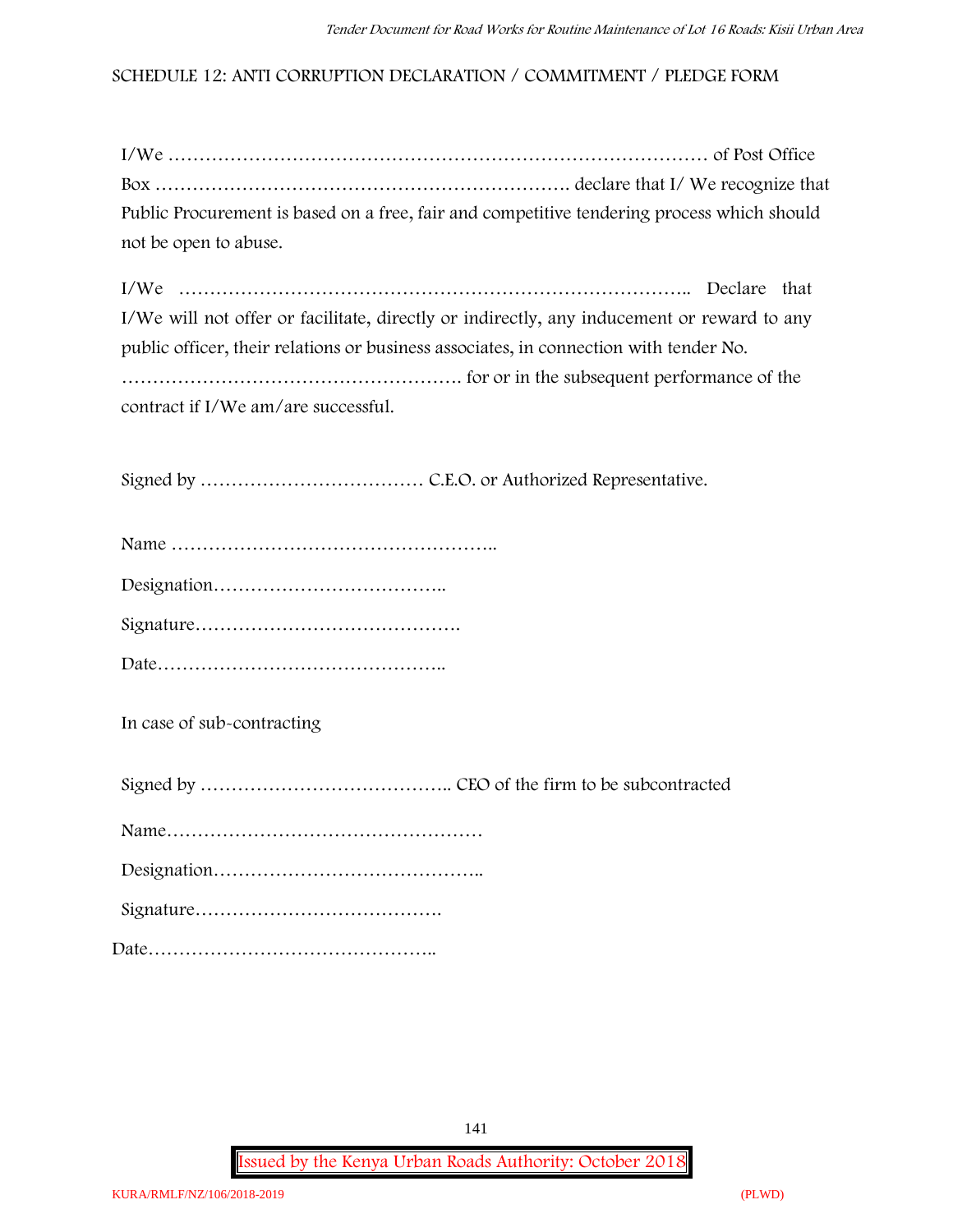# **SECTION XII: FORM OF AGREEMENT**

**Issued by the Kenya Urban Roads Authority: October 2018**

142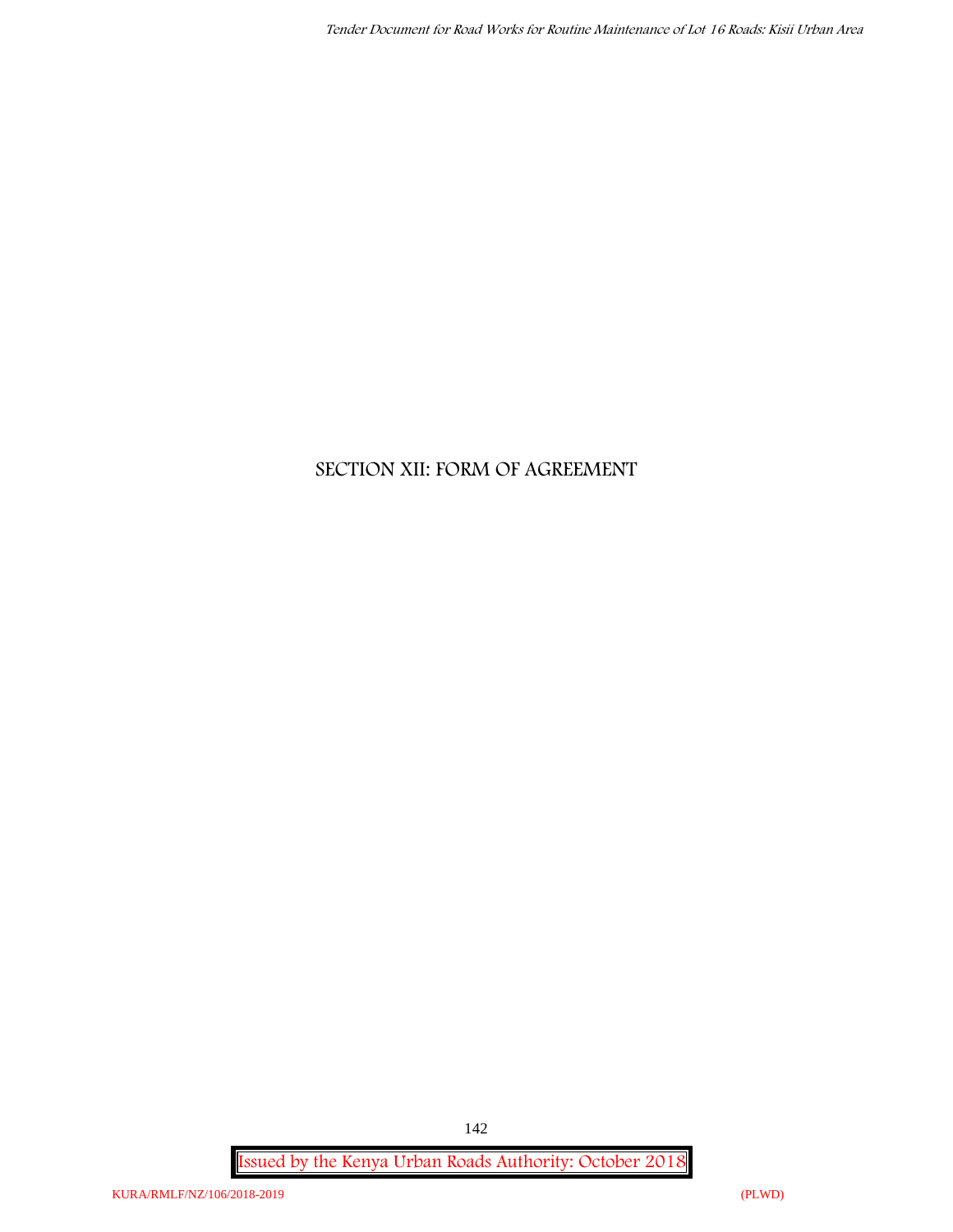# **FORM OF AGREEMENT**

THIS AGREEMENT is made on the …………………… day of …………………. 20 …………… between the **KENYA URBAN ROADS AUTHORITY** of **P. O. BOX 41727-00100, NAIROBI, KENYA** hereinafter called "the Employer" of the one part and **M/s ……………………………………………………………..** hereinafter called "the Contractor" of the other part.

WHEREAS the Employer is desirous that certain works should be executed, viz.

**ROUTINE MAINTENANCE OF LOT 16 ROADS (KISII URBAN AREA)** and has a Contract with the Contractor for the execution completion and maintenance of such works in the region NOW THIS AGREEMENT WITNESSETH as follows:

In this agreement words and expressions shall have the same meanings as are respectively assigned to them in the Conditions of Contract hereinafter referred to.

The following document shall be deemed to form and be read and construed as part of this Agreement, viz.:

- The form of bid dated **…………………………………….**
- The Conditions of Contract (FIDIC IV) Part 2
- The Conditions of Contract (FIDIC IV) Part 1
- The Special Specification
- The Standard Specifications
- The Priced Bill of Quantities
- The Letter of Award and Acceptance
- Schedules of Supplementary Information
- -The Drawings
- -Other documents as may be agreed and listed

All aforesaid documents are hereinafter referred to as "The Contract".

In consideration of the payment to be made by the Employer to the Contractor, the Contractor hereby covenants with the Employer to execute, complete and maintain the works in conformity in all respects with the provisions of the Contract.

The Employer hereby covenants to pay the Contractor in consideration of the execution, completion and maintenance of the works the Contract Price at the times and in the manner prescribed by the Contract.

IN WITNESS WHEREOF the parties have hereunto set their respective hands on the day and year first above written.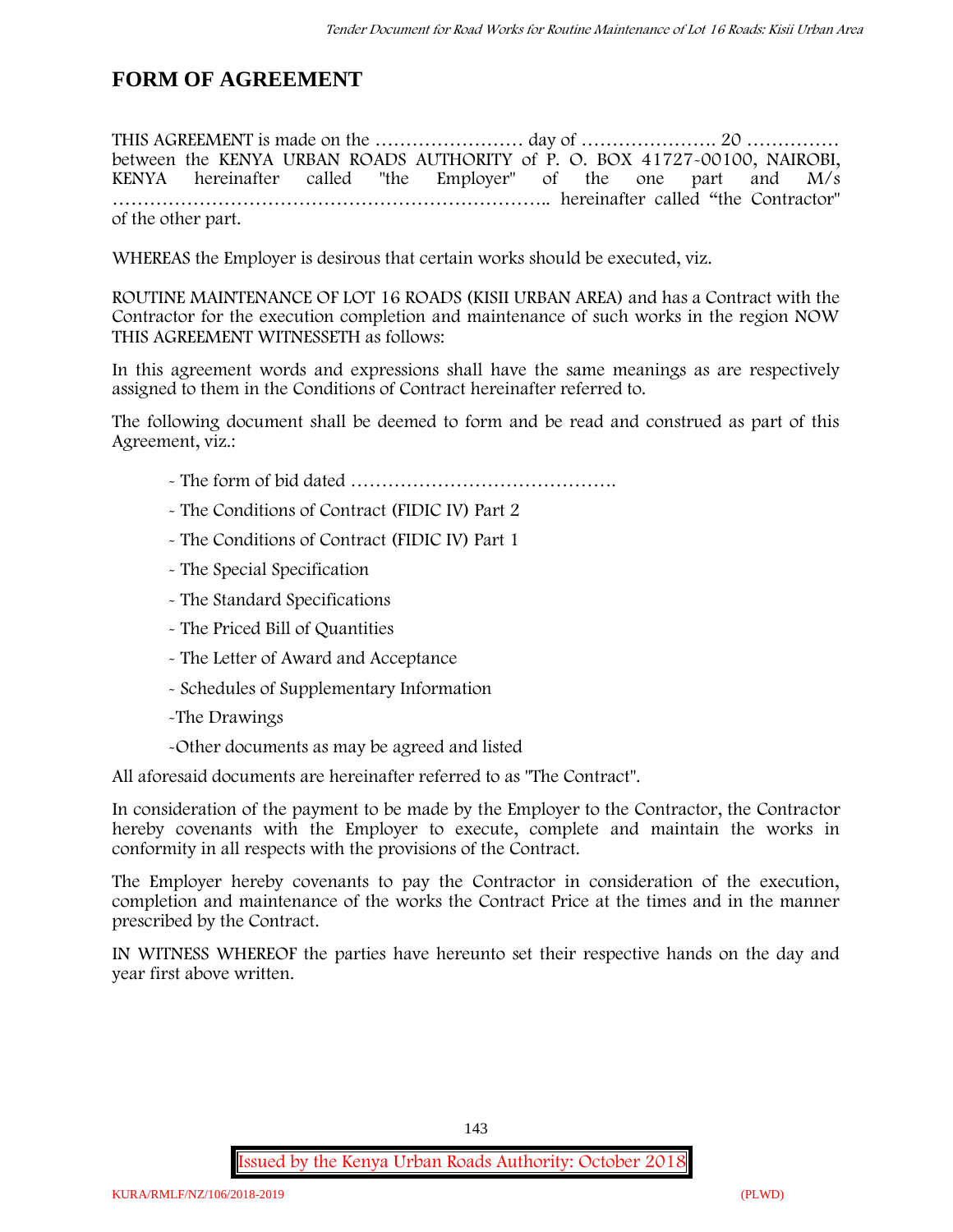## SIGNED SEALED AND DELIVERED

| By the said Employer: |                                                                                           |
|-----------------------|-------------------------------------------------------------------------------------------|
|                       | (Director General, Kenya Urban Roads Authority)<br>For and on behalf of the said Employer |

In the presence of: ………………………………………………………. (Name and Designation of Witness)

> ……………………………………………………Date………………… (Signature of Witness)

……………………………………………………….. (Address Of witness)

By the said Contractor:

……………………………………………Date…………………. (Signature)

> …………………………………………………………… (Name of the Director)

In the presence of: ……………………………………………………….

(Name and Designation of Witness)

………………………………………………………………… (Signature of Witness)

……………………………………………………………………… (Address Of witness)

144

**Issued by the Kenya Urban Roads Authority: October 2018**